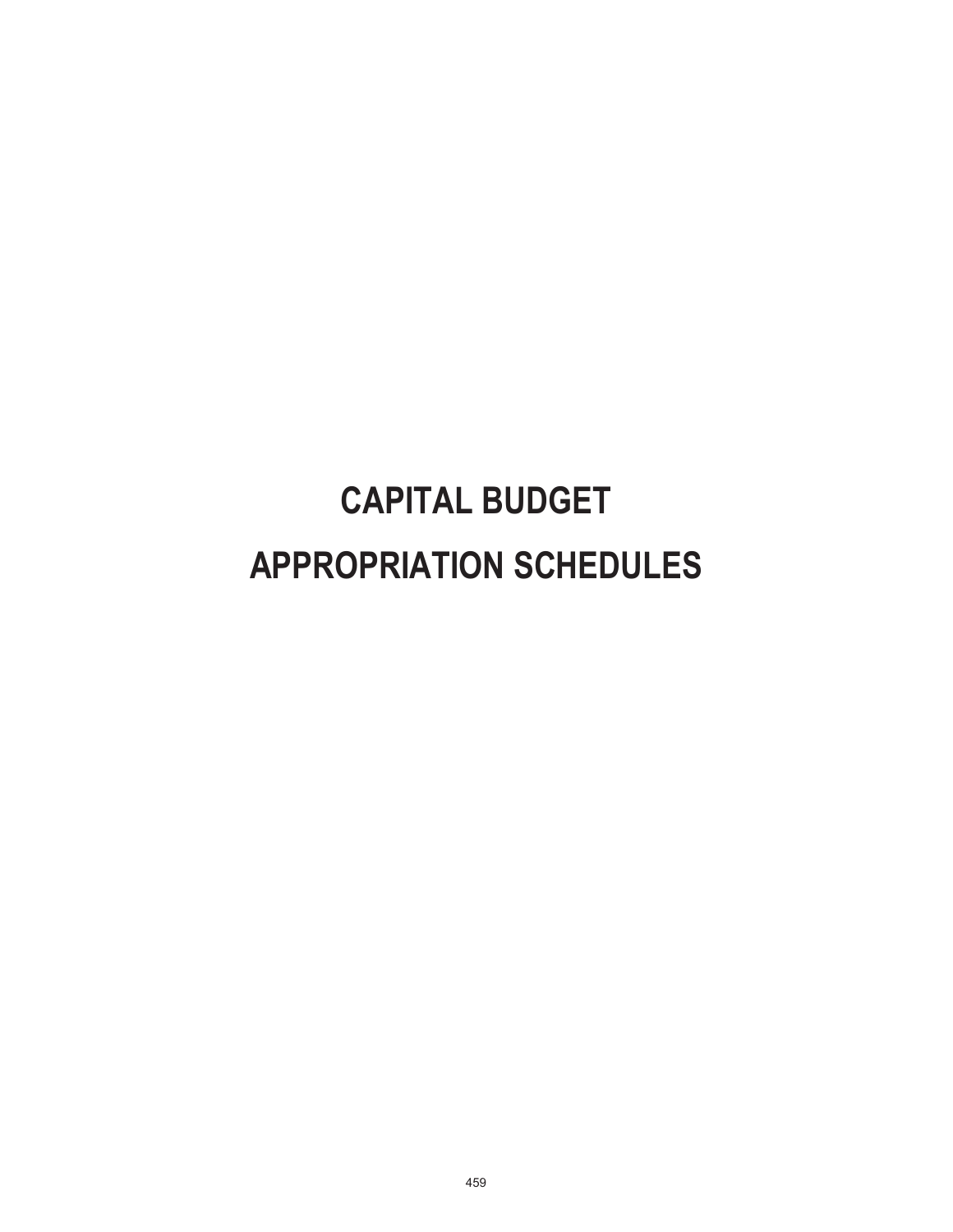## **DEBT SERVICE FUND**

## **Safe Neighborhood Parks Program Bonds**

### **General Obligation Bonds Fund D1003 Interest and Sinking Fund**

**Project: 201117**

| Revenues:                                                                                                                                                                             | 2021-22                                                   |
|---------------------------------------------------------------------------------------------------------------------------------------------------------------------------------------|-----------------------------------------------------------|
| Ad Valorem - Countywide (Tax Roll: \$338,099,835,012)                                                                                                                                 | \$9,167,000                                               |
| Expenditures:                                                                                                                                                                         |                                                           |
| Principal Payments of Bonds<br>Interest Payments on Bonds<br>Transfer to Bond Administration (Fund G3058)<br>Reserve for future Debt Service<br>Arbitrage Rebate Computation Services | \$6,600,000<br>2,540,000<br>23,000<br>2,000<br>2,000      |
| Total                                                                                                                                                                                 | \$9,167,000                                               |
| <b>Building Better Communities Program Bonds</b>                                                                                                                                      |                                                           |
| <b>General Obligation Bonds</b><br><b>Fund D1004</b><br><b>Interest and Sinking Fund</b>                                                                                              |                                                           |
| Project: 201119                                                                                                                                                                       |                                                           |
| Revenues:                                                                                                                                                                             | 2021-22                                                   |
| Ad Valorem - Countywide (Tax Roll: \$338,099,835,012)                                                                                                                                 | \$115,627,000                                             |
| Expenditures:                                                                                                                                                                         |                                                           |
| Principal Payments on Bonds<br>Interest Payments on Bonds<br>Transfer to Bond Administration (Fund G3058)<br>Arbitrage Rebate Computation Services<br>Reserve for Future Debt Service | \$47,125,000<br>68,183,000<br>289,000<br>10,000<br>20,000 |
| Total                                                                                                                                                                                 | \$115,627,000                                             |
| <b>Public Health Trust</b>                                                                                                                                                            |                                                           |
| <b>General Obligation Bonds</b><br>Fund Code D1005<br><b>Interest and Sinking Fund</b>                                                                                                |                                                           |
| <b>Project: 201120</b>                                                                                                                                                                |                                                           |
| Revenues:                                                                                                                                                                             | 2021-22                                                   |
| Ad Valorem - Countywide (Tax Roll: \$338,099,835,012)                                                                                                                                 | \$38,212,000                                              |
| <b>Expenditures:</b>                                                                                                                                                                  |                                                           |
| Principal Payments of Bonds<br>Interest Payments on Bonds<br>Transfer to Bond Administration (Fund G3058)<br>Arbitrage Rebate Computation Services<br>Reserve for Future Debt Service | \$11,935,000<br>26,169,000<br>96,000<br>6,000<br>6,000    |

Total \$38,212,000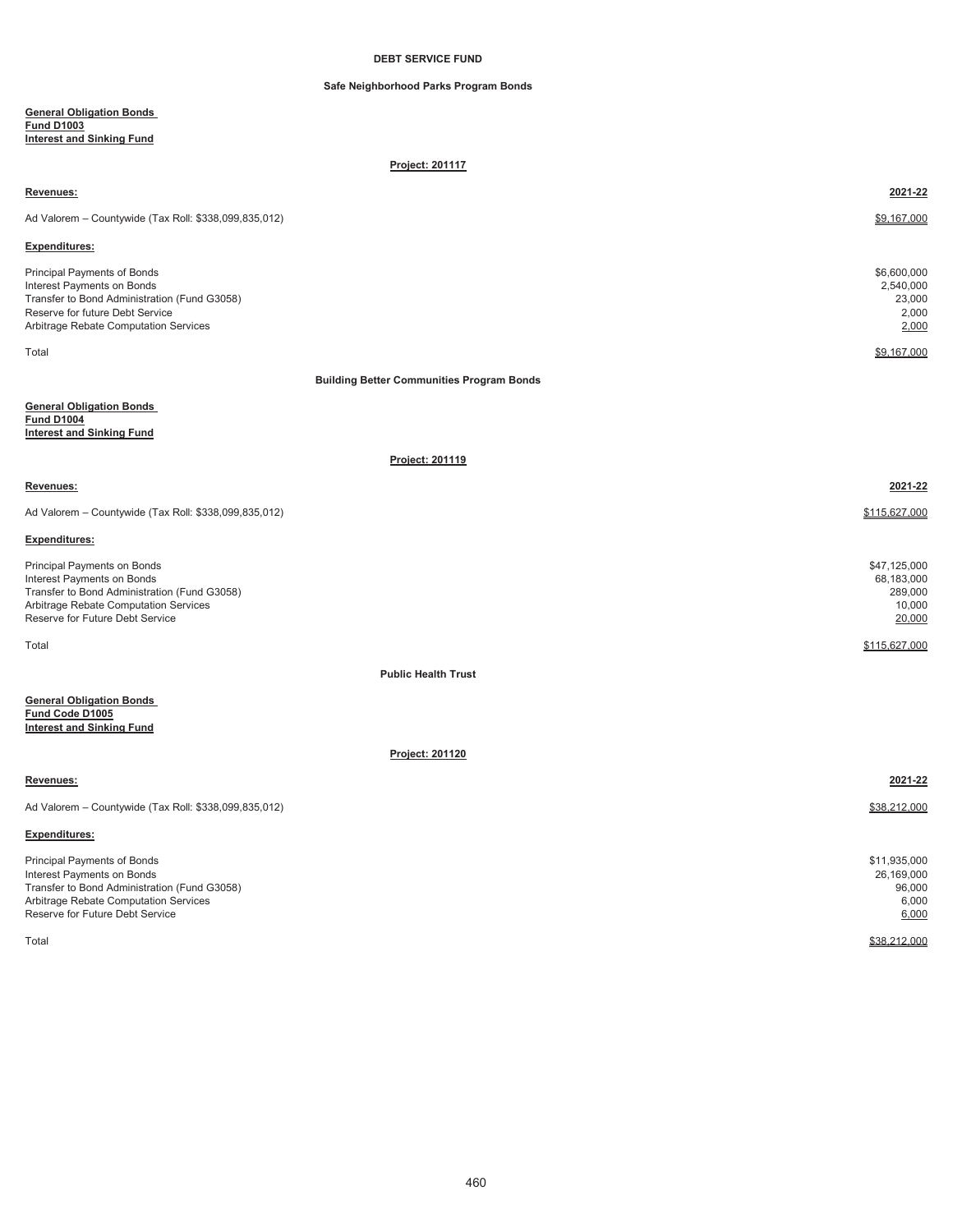## **Special Obligation Bonds – Prof. Sports Franchise Tax Fund Code D3111 Prof. Sports Franchise Tax – Revenue Fund**

## **Project: 205800**

| <b>Revenues:</b>                                                                                                                                                                                                    | 2021-22                                  |
|---------------------------------------------------------------------------------------------------------------------------------------------------------------------------------------------------------------------|------------------------------------------|
| Transfer from Tourist Development Tax (Fund ST002)<br>Transfer from Professional Sports Franchise Tax Revenue (Fund ST004)<br>Transfer from Professional Sports Franchise Tax Reserve (Project 205804) (Fund D3004) | \$5.014.000<br>\$12,882,000<br>3,199,000 |
| Total                                                                                                                                                                                                               | \$21.095.000                             |

## **Expenditures:**

| Transfer to Debt Service Fund - Series 2009 A (Project 205901) (Fund Code D3005) | \$5,613,000  |
|----------------------------------------------------------------------------------|--------------|
| Transfer to Debt Service Fund - Series 2009 B (Project 205911) (Fund Code D3006) | 372.000      |
| Transfer to Debt Service Fund – Series 2009 C (Project 205921) (Fund Code D3007) | 1,135,000    |
| Transfer to Debt Service Fund - Series 2009 D (Project 205931) (Fund Code D3008) | 357.000      |
| Transfer to Debt Service Fund - Series 2009 E (Project 205941) (Fund Code D3009) | 4.732.000    |
| Transfer to Debt Service Fund - Series 2018 (Project 205952) (Fund Code D3001)   | 8.399.000    |
| Transfer to Project 214109 (SO Notes 08 A- Crandon Clubhouse) (Fund Code D4009)  | 487,000      |
|                                                                                  |              |
| Total                                                                            | \$21.095.000 |

| Special Obligation Bonds - Prof. Sports Franchise Tax                 |  |
|-----------------------------------------------------------------------|--|
| Fund Code D3004                                                       |  |
| Prof. Sports Franchise Tax Refunding - Surplus Fund/Shortfall Reserve |  |

| Revenues:                                                                                                                | 2021-22                  |
|--------------------------------------------------------------------------------------------------------------------------|--------------------------|
| Interest Earnings<br>Carryover                                                                                           | \$10,000<br>9,079,000    |
| Total                                                                                                                    | \$9,089,000              |
| <b>Expenditures:</b>                                                                                                     |                          |
| Reserve for Future Debt Service<br>Transfer to Tourist Development Tax - Revenue Fund (Project 205800) (Fund Code D3111) | \$5,890,000<br>3,199,000 |
| Total                                                                                                                    | \$9,089,000              |

| Special Obligation Bonds - Prof. Sports Franchise Tax                   |
|-------------------------------------------------------------------------|
| <b>Fund Code D3005</b>                                                  |
| Prof. Sports Franchise Tax Refunding - Series "2009A" Debt Service Fund |

## **Project: 205901**

**Project: 205804**

## **Revenues: 2021-22** Cash Carryover \$2,799,000 Transfer from Revenue Fund (Project 205800) (Fund D3111) 5,613,000 Total \$8,412,000 **Expenditures:** Interest Payment on Bonds \$5,598,000 Reserve for Future Debt Service 2,799,000<br>Transfer to Bond Administration (Fund G3058) 88 (14,000 11 and 2007) 88 (14,000 11 and 2008) 88 (14,000 14,000 Transfer to Bond Administration (Fund G3058) Arbitrage Rebate Computation Services **1,000** and the state of the state of the state of the state of the state of the state Computation Services **1,000** and the state Computation Services **1,000** and the state of the stat Total \$8,412,000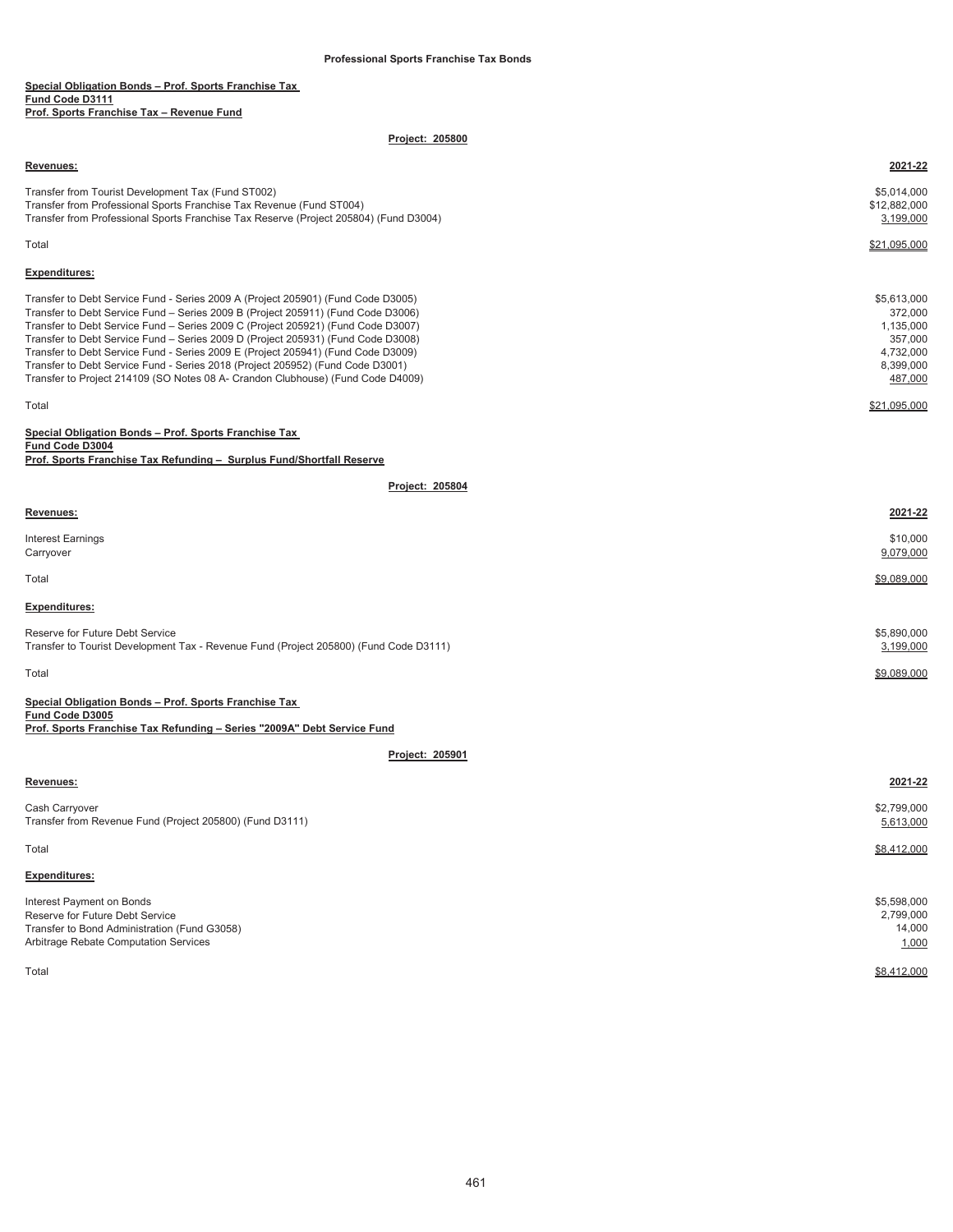| Revenues:                                                                                                                                             | 2021-22                                |
|-------------------------------------------------------------------------------------------------------------------------------------------------------|----------------------------------------|
| Programmed Cash Carryover<br>Transfer from Revenue Fund (Project 205800) (Fund D3111)                                                                 | \$185,000<br>372,000                   |
| Total                                                                                                                                                 | \$557,000                              |
| <b>Expenditures:</b>                                                                                                                                  |                                        |
| Interest Payment on Bonds<br>Reserve for Future Debt Service<br>Transfer to Bond Administration (Fund G3058)<br>Arbitrage Rebate Computation Services | \$370,000<br>185,000<br>1,000<br>1,000 |
| Total                                                                                                                                                 | \$557,000                              |
| Special Obligation Bonds - Prof. Sports Franchise Tax                                                                                                 |                                        |

#### **Fund Code D3008 Prof. Sports Franchise Tax Revenue – Series "2009C" Debt Service Fund**

**Special Obligation Bonds – Prof. Sports Franchise Tax** 

## **Project: 205921**

| Revenues:                                                                                                                                              | 2021-22                                     |
|--------------------------------------------------------------------------------------------------------------------------------------------------------|---------------------------------------------|
| Programmed Cash Reserve<br>Transfer from Revenue Fund (Project 205800) (Fund D3111)                                                                    | \$3,930,000<br>1,135,000                    |
| Total                                                                                                                                                  | \$5,065,000                                 |
| <b>Expenditures:</b>                                                                                                                                   |                                             |
| Principal Payment on Bonds<br>Reserve for Future Debt Service<br>Transfer to Bond Administration (Fund G3058)<br>Arbitrage Rebate Computation Services | \$3,930,000<br>1,123,000<br>10,000<br>2,000 |
| Total                                                                                                                                                  | \$5,065,000                                 |

| Prof. Sports Franchise Tax Revenue - Taxable Series "2009D" Debt Service Fund<br>Project: 205931                                                      |                                        |
|-------------------------------------------------------------------------------------------------------------------------------------------------------|----------------------------------------|
|                                                                                                                                                       |                                        |
|                                                                                                                                                       |                                        |
| Revenues:                                                                                                                                             | 2021-22                                |
| Programmed Cash Reserve<br>Transfer from Professional Sport Franchise Tax Revenue Fund (Project 205800) (Fund D3111)                                  | \$177,000<br>357,000                   |
| Total                                                                                                                                                 | \$534,000                              |
| <b>Expenditures:</b>                                                                                                                                  |                                        |
| Interest Payment on Bonds<br>Reserve for Future Debt Service<br>Transfer to Bond Administration (Fund G3058)<br>Arbitrage Rebate Computation Services | \$354,000<br>177,000<br>1,000<br>2,000 |

**Fund D3008**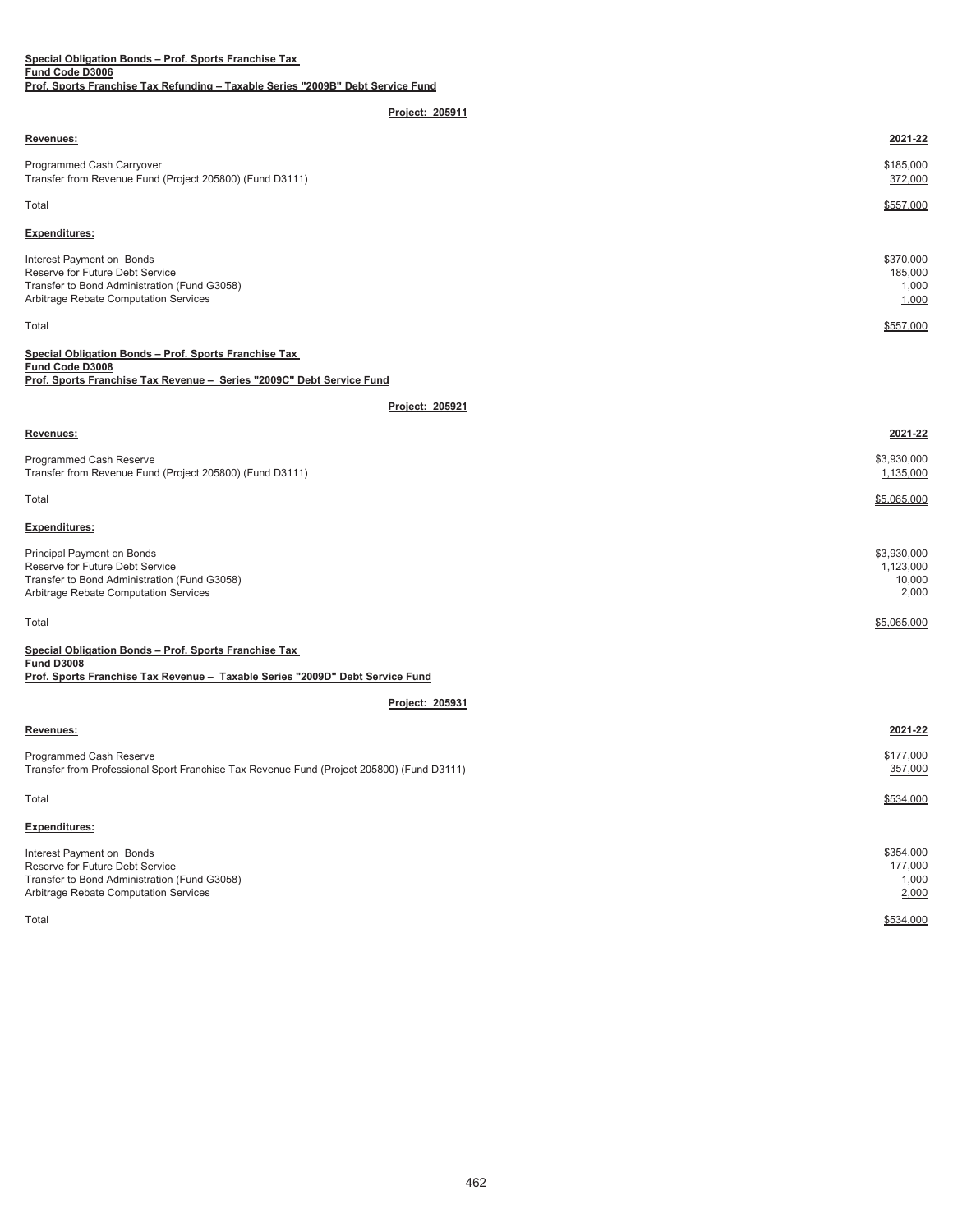| Special Obligation Bonds - Prof. Sports Franchise Tax                          |
|--------------------------------------------------------------------------------|
| <b>Fund D3009</b>                                                              |
| <b>Prof. Sports Franchise Tay Revenue - Variable Rate Series "2009F" Debt.</b> |

| Prof. Sports Franchise Tax Revenue - Variable Rate Series "2009E" Debt Service Fund                                                                                                                                                                                                                                                                                                                                                                                                                                                                                                                |                                                                                         |
|----------------------------------------------------------------------------------------------------------------------------------------------------------------------------------------------------------------------------------------------------------------------------------------------------------------------------------------------------------------------------------------------------------------------------------------------------------------------------------------------------------------------------------------------------------------------------------------------------|-----------------------------------------------------------------------------------------|
| Project: 205941                                                                                                                                                                                                                                                                                                                                                                                                                                                                                                                                                                                    |                                                                                         |
| Revenues:                                                                                                                                                                                                                                                                                                                                                                                                                                                                                                                                                                                          | 2021-22                                                                                 |
| Programmed Cash Reserve<br>Transfer from Professional Sport Franchise Tax Revenue Fund (Project 205800) (Fund D3111)                                                                                                                                                                                                                                                                                                                                                                                                                                                                               | \$1,670,000<br>4,732,000                                                                |
| Total                                                                                                                                                                                                                                                                                                                                                                                                                                                                                                                                                                                              | \$6,402,000                                                                             |
| <b>Expenditures:</b>                                                                                                                                                                                                                                                                                                                                                                                                                                                                                                                                                                               |                                                                                         |
| Interest Payment on Bonds<br>Reserve for Future Debt Service<br>Transfer to Bond Administration (Fund G3058)<br>Arbitrage Rebate Computation Services<br>Other General and Administrative Expenses (LOC and Remarketing)                                                                                                                                                                                                                                                                                                                                                                           | \$3,322,000<br>1,670,000<br>8,000<br>2,000<br>1,400,000                                 |
| Total                                                                                                                                                                                                                                                                                                                                                                                                                                                                                                                                                                                              | \$6,402,000                                                                             |
| Special Obligation Bonds - Prof. Sports Franchise Tax<br><b>Fund D3001</b><br>Prof. Sports Franchise Tax Revenue - Taxable Series "2018" Debt Service Fund                                                                                                                                                                                                                                                                                                                                                                                                                                         |                                                                                         |
| Project: 205952                                                                                                                                                                                                                                                                                                                                                                                                                                                                                                                                                                                    |                                                                                         |
| Revenues:                                                                                                                                                                                                                                                                                                                                                                                                                                                                                                                                                                                          | 2021-22                                                                                 |
| Programmed Cash Reserve<br>Transfer from Professional Sports Franchise Tax Revenue Fund (Project 205800) (Fund D3111)                                                                                                                                                                                                                                                                                                                                                                                                                                                                              | \$2,069,000<br>8,399,000                                                                |
| Total                                                                                                                                                                                                                                                                                                                                                                                                                                                                                                                                                                                              | \$10.468.000                                                                            |
| <b>Expenditures:</b>                                                                                                                                                                                                                                                                                                                                                                                                                                                                                                                                                                               |                                                                                         |
| Principal Payment on Bonds<br>Interest Payment on Bonds<br>Reserve for Future Debt Service<br>Transfer to Bond Administration (Fund G3058)<br>Arbitrage Rebate Computation Services                                                                                                                                                                                                                                                                                                                                                                                                                | \$625,000<br>2,878,000<br>6,954,000<br>9,000<br>2,000                                   |
| Total                                                                                                                                                                                                                                                                                                                                                                                                                                                                                                                                                                                              | \$10,468,000                                                                            |
| <b>Special Obligation and Refunding Bonds</b><br><b>Fund D3112</b><br>Special Obligation & Refg. Bonds - (CDT) - Series "2012A and 2012B" - Revenue Fund                                                                                                                                                                                                                                                                                                                                                                                                                                           |                                                                                         |
| Project: 206300                                                                                                                                                                                                                                                                                                                                                                                                                                                                                                                                                                                    |                                                                                         |
| Revenues:                                                                                                                                                                                                                                                                                                                                                                                                                                                                                                                                                                                          | 2021-22                                                                                 |
| Tax Receipts - Omni Tax Increment Account<br>Transfer - Convention Development Tax Trust (Fund ST007)                                                                                                                                                                                                                                                                                                                                                                                                                                                                                              | \$1,430,000<br>35,919,000                                                               |
| Total                                                                                                                                                                                                                                                                                                                                                                                                                                                                                                                                                                                              | \$37,349,000                                                                            |
| <b>Expenditures:</b>                                                                                                                                                                                                                                                                                                                                                                                                                                                                                                                                                                               |                                                                                         |
| Transfers to Debt Service Fund - Series 2012A Bonds (Project 206703) (Fund D3019)<br>Transfers to Debt Service Fund - Series 2016A Junior Lien Bonds (Project 206707) (Fund D3023)<br>Transfers to Debt Service Fund - Series 2016 Bonds (Project 206708) (Fund D3024)<br>Transfers to Debt Service Fund - Series 2021A Subord SOB Bonds (Project 206710) (Fund D3125)<br>Transfers to Debt Service Fund - Series 2021B Subord SOB Bonds (Project 206711) (Fund D3126)<br>Subordinate Spec. Oblig. Bonds - (CDT) - Series "2009"<br>Cap Asset Refg. Bonds, Series 2021B Sunshine (Fund Code D3139) | \$4,018,000<br>4,008,000<br>13,835,000<br>2,899,000<br>9,347,000<br>85,000<br>3,157,000 |

Total \$37,349,000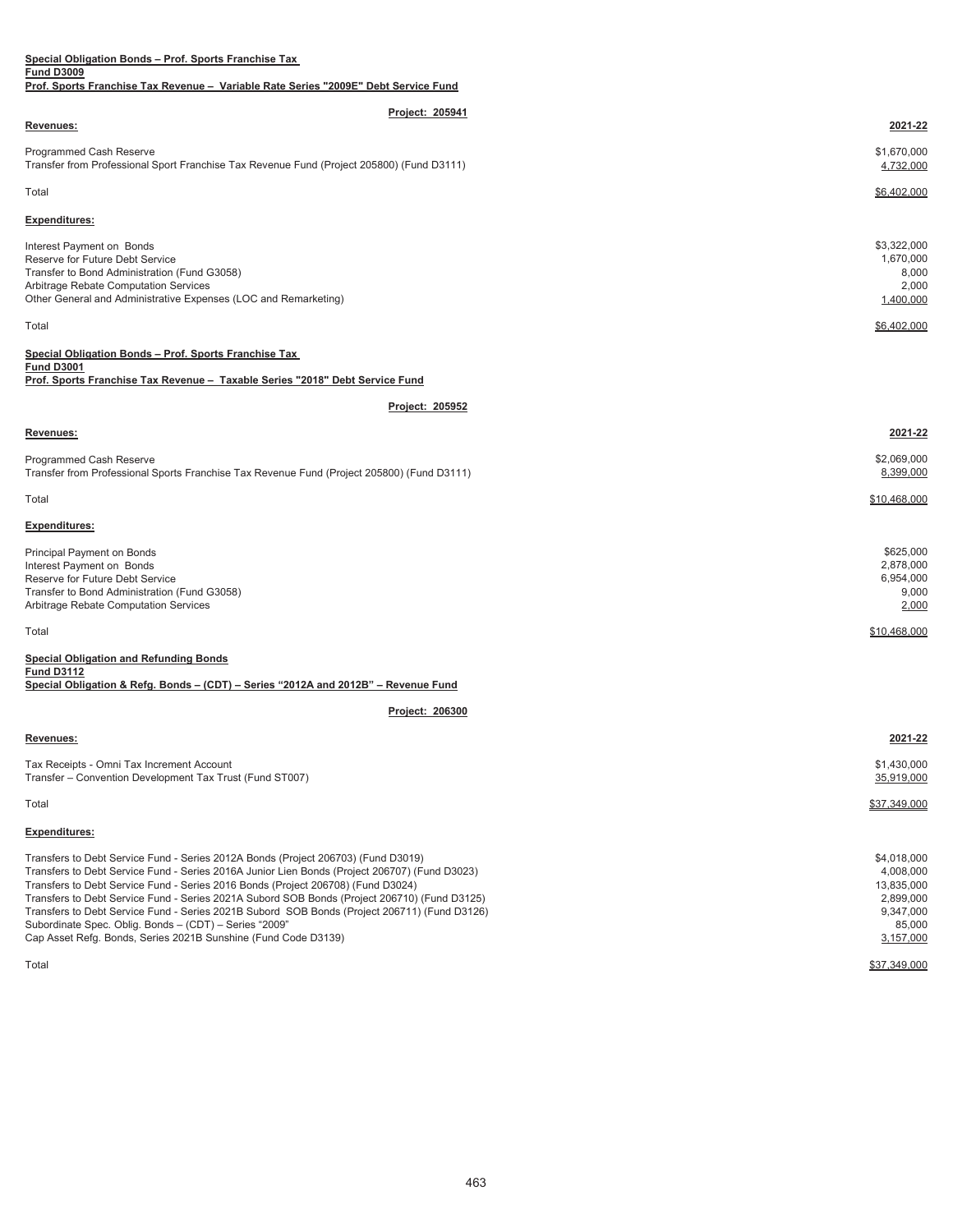| Subordinate Special Obligation and Refunding Bonds - (CDT)                                                                                                                                           |                                                        |
|------------------------------------------------------------------------------------------------------------------------------------------------------------------------------------------------------|--------------------------------------------------------|
| <b>Fund D3017</b><br>Subordinate Spec. Obligation Bonds - (CDT) - Series "2009"                                                                                                                      |                                                        |
| Project: 206701                                                                                                                                                                                      |                                                        |
| Revenues:                                                                                                                                                                                            | 2021-22                                                |
| Programmed Cash Reserve<br>Transfer from Revenue Fund (Project 206300)(Fund Code D3112)                                                                                                              | \$1,041,000<br>87,000                                  |
| Total                                                                                                                                                                                                | \$1,128,000                                            |
| Expenditures:                                                                                                                                                                                        |                                                        |
| Arbitrage Rebate Computation Services<br>Reserve for Future Debt Service - Cash                                                                                                                      | \$2,000<br>1,126,000                                   |
| Total                                                                                                                                                                                                | \$1,128,000                                            |
| Subordinate Special Obligation and Refunding Bonds - (CDT)                                                                                                                                           |                                                        |
| <b>Fund D3018</b><br>Subordinate Spec. Obligation & Refg. Bonds - (CDT) - Series "2009" - Reserve Fund                                                                                               |                                                        |
| Project: 206702                                                                                                                                                                                      |                                                        |
| Revenues:                                                                                                                                                                                            | 2021-22                                                |
| Programmed Cash Reserve                                                                                                                                                                              | \$9,121,000                                            |
| <b>Expenditures:</b>                                                                                                                                                                                 |                                                        |
| Reserve for Future Debt Service                                                                                                                                                                      | \$9,121,000                                            |
| <b>Special Obligation and Refunding Bonds</b><br><b>Fund D3019</b><br>Special Obligation & Refunding Bonds - (CDT) - Series "2012A" Debt Service Fund                                                |                                                        |
| Project: 206703                                                                                                                                                                                      |                                                        |
| Revenues:                                                                                                                                                                                            | 2021-22                                                |
| Programmed Cash Reserve - Series 2012A - Omni<br>Transfer from Revenue Fund (Project 206300) (Fund D3112)                                                                                            | \$9,849,000<br>4,018,000                               |
| Total                                                                                                                                                                                                | \$13,867,000                                           |
| Expenditures:                                                                                                                                                                                        |                                                        |
| Principal Payments on Bonds<br>Interest Payments on Bonds<br>Reserve for Future Debt Service - Series 2012A<br>Arbitrage Rebate Computation Services<br>Transfer to Bond Administration (Fund G3058) | \$5,630,000<br>517,000<br>7,703,000<br>2,000<br>15,000 |
| Total                                                                                                                                                                                                | \$13,867,000                                           |
| Subordinate Special Obligation and Refunding Bonds - (CDT)<br><b>Fund D3020</b><br>Subordinate Spec. Obligation & Refg. Bonds - (CDT) - Series "2012A" - Reserve Fund                                |                                                        |
| Project: 206704                                                                                                                                                                                      |                                                        |
| Revenues:                                                                                                                                                                                            | 2021-22                                                |
| Programmed Cash Reserve                                                                                                                                                                              | \$23,206,000                                           |
| <b>Expenditures:</b>                                                                                                                                                                                 |                                                        |

Reserve for Future Debt Service - Cash  $$23,206,000$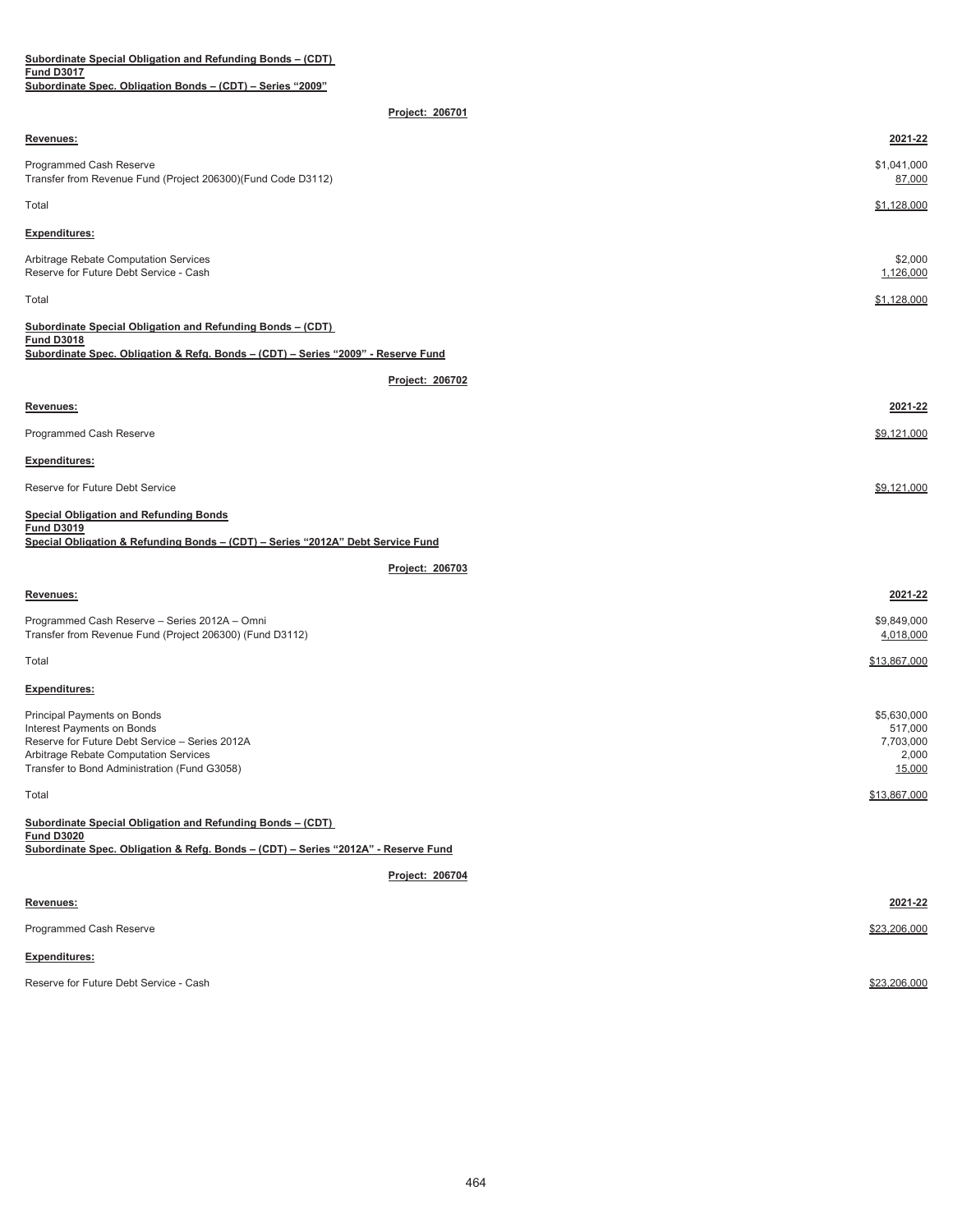| Revenues:                                                                                                                                                     | 2021-22         |
|---------------------------------------------------------------------------------------------------------------------------------------------------------------|-----------------|
| Programmed Cash Reserve                                                                                                                                       | \$31,568,000    |
| <b>Expenditures:</b>                                                                                                                                          |                 |
| Reserve for Future Debt Service - Cash                                                                                                                        | \$31,568,000    |
| Junior Lien Special Obligation Bonds - (CDT)<br>Fund: 206 - Fund Type: D5 - Subfund: 2P9<br><b>Fund D3023</b><br>Phillip and Patricia Frost Museum of Science |                 |
|                                                                                                                                                               | Project: 206707 |

|--|

**Project: 206706**

| Revenues:                                                                                                                                                                                                       | 2021-22                                                  |
|-----------------------------------------------------------------------------------------------------------------------------------------------------------------------------------------------------------------|----------------------------------------------------------|
| Programmed Cash Carryover<br>Transfer from Revenue Fund - (Project 206300) (Fund D3112)                                                                                                                         | \$3,466,000<br>4,008,000                                 |
| Total                                                                                                                                                                                                           | \$7,474,000                                              |
| <b>Expenditures:</b>                                                                                                                                                                                            |                                                          |
| Principal Payments on Bonds<br>Interest Payments on Series 2016 Bonds<br>Reserve for Future Debt Service - Series 2016<br>Arbitrage Rebate Computation Services<br>Transfer to Bond Administration (Fund G3058) | \$2,935,000<br>1,019,000<br>3,508,000<br>2,000<br>10,000 |
| Total                                                                                                                                                                                                           | \$7,474,000                                              |

### **Junior Lien Special Obligation Bonds - (CDT) Fund D3024 Subordinate Spec. Obligation & Refd. Bonds - (CDT) - Series "2016"**

| Revenues:                                                                                                                                                                                                       | 2021-22                                                   |
|-----------------------------------------------------------------------------------------------------------------------------------------------------------------------------------------------------------------|-----------------------------------------------------------|
| Programmed Cash Carryover<br>Transfer from Revenue Fund - (Project 206300) (Fund D3112)                                                                                                                         | \$8,029,000<br>13,835,000                                 |
| Total                                                                                                                                                                                                           | \$21,864,000                                              |
| <b>Expenditures:</b>                                                                                                                                                                                            |                                                           |
| Principal Payments on Bonds<br>Interest Payments on Series 2016 Bonds<br>Reserve for Future Debt Service - Series 2016<br>Arbitrage Rebate Computation Services<br>Transfer to Bond Administration (Fund G3058) | \$2,970,000<br>10,044,000<br>8,815,000<br>2,000<br>33,000 |
| Total                                                                                                                                                                                                           | \$21.864.000                                              |
| Subordinate Special Obligation and Refunding Bonds - (CDT)<br><b>Fund D3105</b><br>Subordinate Spec. Oblig. & Refg. Bonds - (CDT) - Series "2016 & 16A" - Reserve Fund                                          |                                                           |

**Project: 206709**

### **Revenues: 2021-22**

| Programmed Cash Carryover       | \$32,260,000 |
|---------------------------------|--------------|
| <b>Expenditures:</b>            |              |
| Reserve for Future Debt Service | \$32,260,000 |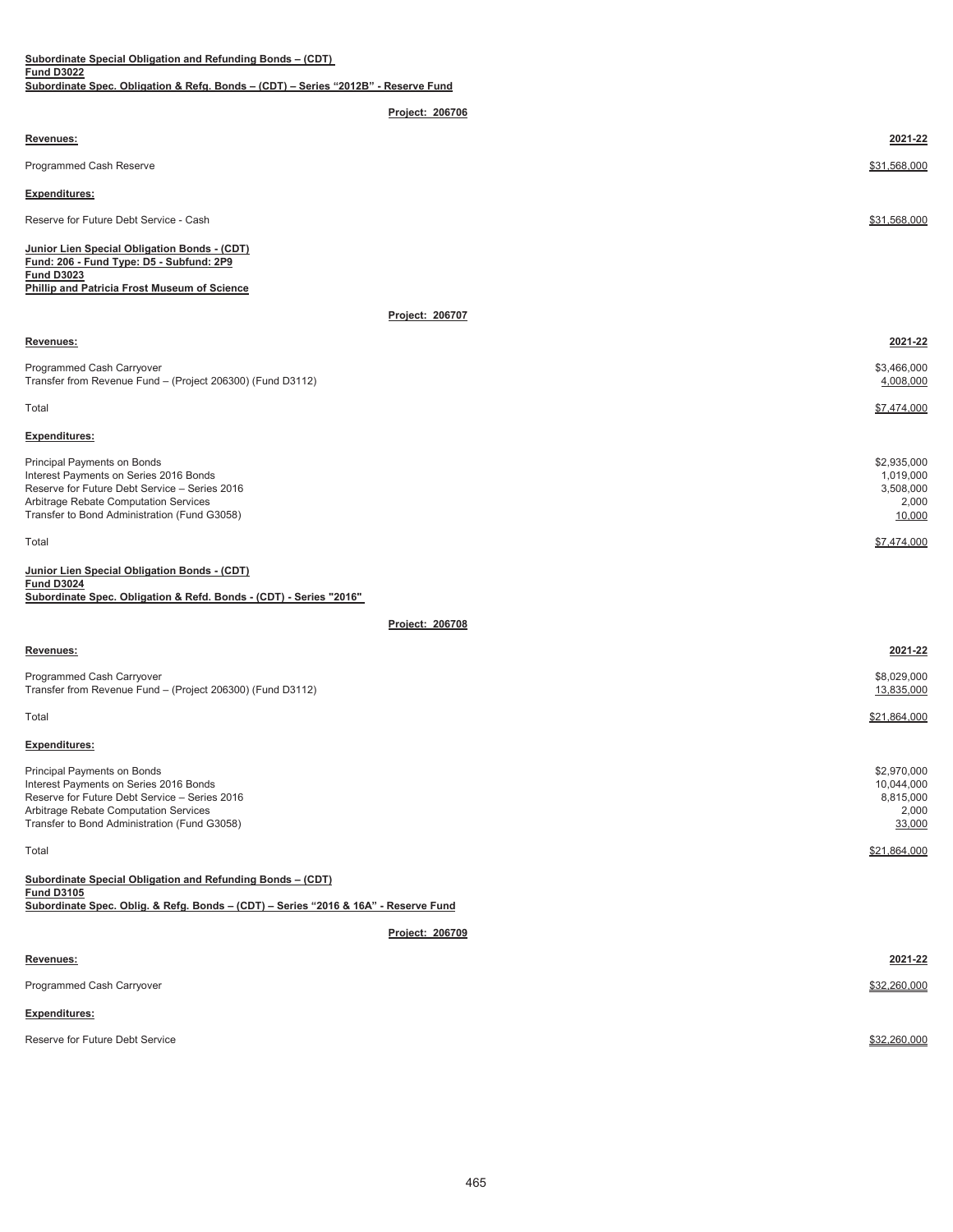**Subordinate Special Obligation and Refunding Bonds – (CDT) Fund D3125 Subordinate Spec. Oblig. & Refg. Bonds – (CDT) – Series "2021A"** 

## **Project: 206710**

| Revenues:                                                                                                                                                                     | 2021-22                                    |
|-------------------------------------------------------------------------------------------------------------------------------------------------------------------------------|--------------------------------------------|
| Programmed Cash Carryover<br>Transfer from Revenue Fund - (Project 206300) (Fund D3112)                                                                                       | \$2,117,000<br>2,899,000                   |
| Total                                                                                                                                                                         | \$5,016,000                                |
| <b>Expenditures:</b>                                                                                                                                                          |                                            |
| Interest Payments on Series 2021A Bonds<br>Reserve for Future Debt Service - Series 2021A<br>Arbitrage Rebate Computation Services<br>Transfer to Bond Administration (G3058) | \$3,561,000<br>1,444,000<br>2,000<br>9,000 |
| Total                                                                                                                                                                         | \$5,016,000                                |
| Subordinate Special Obligation and Refunding Bonds - (CDT)<br><b>Fund D3126</b><br>Subordinate Spec. Oblig. & Refg. Bonds - (CDT) - Series "2021B"                            |                                            |
| Project: 206711                                                                                                                                                               |                                            |
| Revenues:                                                                                                                                                                     | 2021-22                                    |
| Programmed Cash Carryover<br>Transfer from Revenue Fund - (Project 206300) (Fund D3112)                                                                                       | \$9,106,000<br>9,347,000                   |
| Total                                                                                                                                                                         | \$18,453,000                               |
| <b>Expenditures:</b>                                                                                                                                                          |                                            |
| Principal Payment on Bonds                                                                                                                                                    | \$3,000,000                                |

| Principal Payment on Bonds                     | \$3.000.000  |
|------------------------------------------------|--------------|
| Interest Payments on Series 2021B Bonds        | 10,262,000   |
| Reserve for Future Debt Service - Series 2021B | 5,156,000    |
| Arbitrage Rebate Computation Services          | 2,000        |
| Transfer to Bond Administration (G3058)        | 33,000       |
|                                                |              |
| Total                                          | \$18,453,000 |

## **Transit System Sales Surtax Revenue Bonds**

|                                          | Transit System Sales Surtax Revenue Bonds General Segment |
|------------------------------------------|-----------------------------------------------------------|
| <b>Fund D3026</b>                        |                                                           |
| Transit System Sales Surtax Revenue Fund |                                                           |

| Revenues:                                                          | 2021-22      |
|--------------------------------------------------------------------|--------------|
| Transfer from Transit System Sales Surtax Revenue Fund (ET001)     | \$22,412,000 |
| Transfer from Transit, Public Works (G1001)                        | 60,000       |
| Total                                                              | \$22,472,000 |
| <b>Expenditures:</b>                                               |              |
| Transfer to Debt Service Fund - Series 08 (209403) (Fund D3029)    | \$1,000      |
| Transfer to Debt Service Fund - Series 10 (209405) (Fund D3031)    | 3,119,000    |
| Transfer to Debt Service Fund - Series 12 (209406) (Fund D3032)    | 549.000      |
| Transfer to Debt Service Fund - Series 15 (209407) Fund D3033)     | 5.201.000    |
| Transfer to Debt Service Fund - Series 17 (209408) (Fund D3034)    | 1,247,000    |
| Transfer to Debt Service Fund - Series 18 (209409) (Fund D3035)    | 514.000      |
| Transfer to Debt Service Fund - Series 19 (209410) (Fund D3036)    | 6,908,000    |
| Transfer to Debt Service Fund - Series 20A&B (209411) (Fund D3117) | 4,933,000    |
| Total                                                              | \$22,472,000 |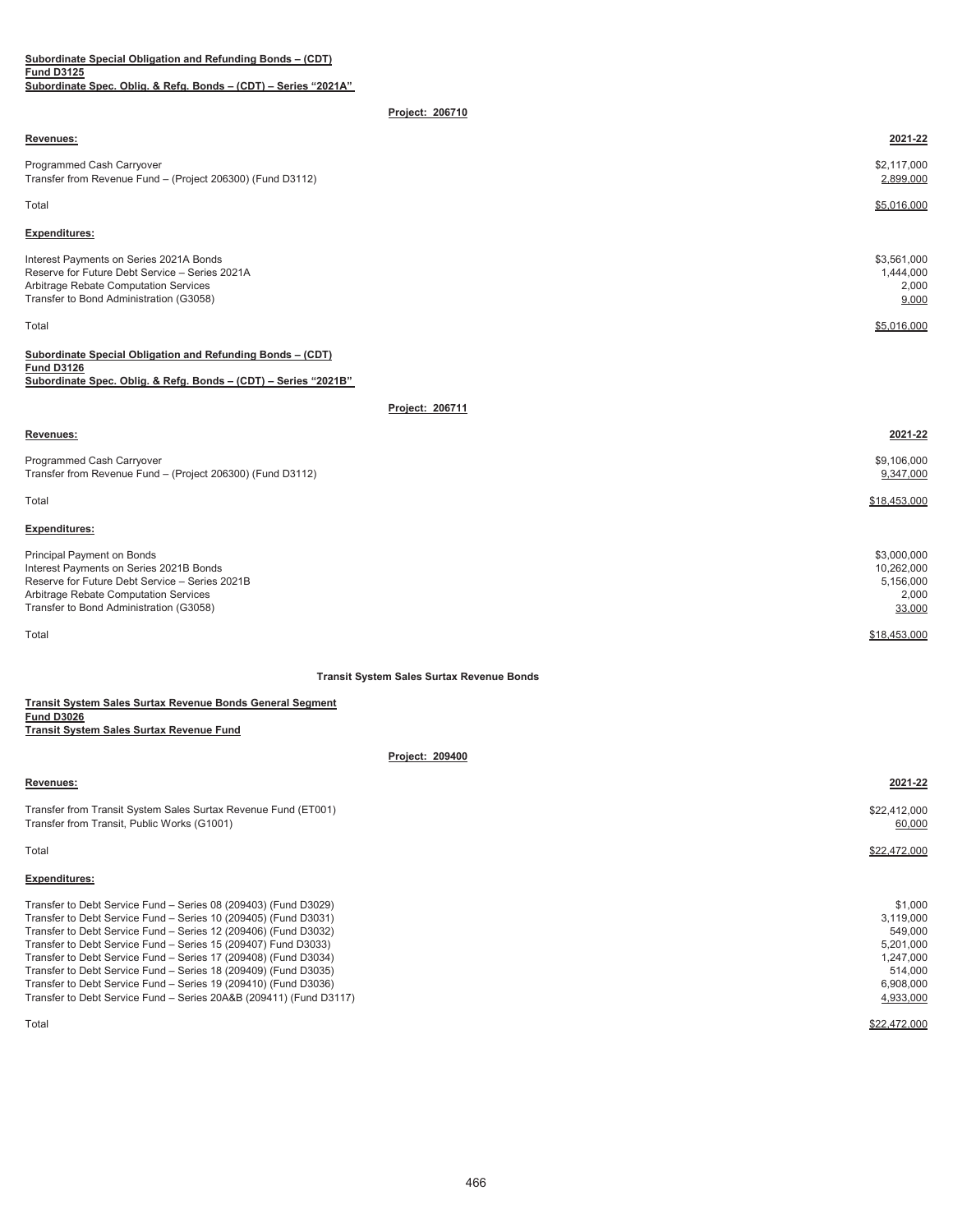| Transit Svstem Sales Surtax Revenue Bonds General Segment |  |  |  |
|-----------------------------------------------------------|--|--|--|
| <b>Fund D3027</b>                                         |  |  |  |
| Transit System Sales Surtax Reserve Fund                  |  |  |  |

| Revenues:                                                                                                       | 2021-22                   |
|-----------------------------------------------------------------------------------------------------------------|---------------------------|
| Programmed Cash Reserve - 2015                                                                                  | \$3,372,000               |
| Programmed Surety Reserve (Non-Cash) - 2008                                                                     | 4,589,000                 |
| Programmed Cash Reserve - 2009 and 2010<br>Programmed Cash Reserve - 2012                                       | 11,465,000<br>7,446,000   |
|                                                                                                                 |                           |
| Total                                                                                                           | \$26,872,000              |
| <b>Expenditures:</b>                                                                                            |                           |
|                                                                                                                 |                           |
| Reserve for Future Debt Service - Non-Cash<br>Reserve for Future Debt Service                                   | \$4,589,000<br>22,283,000 |
| Total                                                                                                           | \$26,872,000              |
| Transit System Sales Surtax Revenue Bonds, Series 08                                                            |                           |
| <b>Fund D3029</b>                                                                                               |                           |
| <b>Transit System Sales Surtax Debt Service Fund</b>                                                            |                           |
| Project: 209403                                                                                                 |                           |
| Revenues:                                                                                                       | 2021-22                   |
| Transfer from Transit System Sales Surtax Revenue Fund (Project 209400) (Fund D3026)                            | \$1,000                   |
|                                                                                                                 |                           |
| <b>Expenditures:</b>                                                                                            |                           |
| Arbitrage Rebate Computation Services                                                                           | \$1,000                   |
| Transit System Sales Surtax Revenue Bonds (Tax Exempt), Series 2010A                                            |                           |
| <b>Fund D3031</b><br>Transit System Sales Surtax Debt Service Fund - Public Works Portion                       |                           |
| Project: 209405                                                                                                 |                           |
|                                                                                                                 |                           |
| Revenues:                                                                                                       | 2021-22                   |
| Transfer from Revenue Fund (Project 209400) (Fund D3026) Series 2010B (Fund D3026)                              | \$3,119,000               |
| Federal Subsidy Receipts - BABs Series 2010B                                                                    | 838,000                   |
| Programmed Federal Subsidy / Cash Reserve - BABs Series 2010B                                                   | 648,000                   |
| Total                                                                                                           | \$4,605,000               |
|                                                                                                                 |                           |
| <b>Expenditures:</b>                                                                                            |                           |
| Principal Payments on Tax-Exempt Series 2010B Bonds                                                             | \$1,136,000               |
| Interest Payments on Taxable (BABs) Series 2010B Bonds                                                          | 2,540,000                 |
| Reserve for Future Debt Service - Series 2010B<br>Transfer to Bond Administration (G3058)                       | 919,000<br>9,000          |
| Arbitrage Rebate Computation Services Series 2010B                                                              | 1,000                     |
| Total                                                                                                           | \$4,605,000               |
|                                                                                                                 |                           |
| Transit System Sales Surtax Revenue Bonds (Tax Exempt), Series 2012<br><b>Fund D3032</b>                        |                           |
| Transit System Sales Surtax Debt Service Fund - Public Works Portion                                            |                           |
| Project: 209406                                                                                                 |                           |
| Revenues:                                                                                                       | 2021-22                   |
|                                                                                                                 |                           |
| Transfer from Transit System Sales Surtax Revenue Fund (Project 209400) (Fund D3026)<br>Programmed Cash Reserve | \$549,000<br>1,862,000    |
| Total                                                                                                           | \$2,411,000               |
| Expenditures:                                                                                                   |                           |
|                                                                                                                 |                           |
| <b>Principal Payments</b><br><b>Interest Payments</b>                                                           | \$2,291,000<br>112,000    |
| Transfer to Bond Administration (Fund G3058)                                                                    | 6,000                     |
| Arbitrage Rebate Computation Services                                                                           | 2,000                     |
| Total                                                                                                           | \$2,411,000               |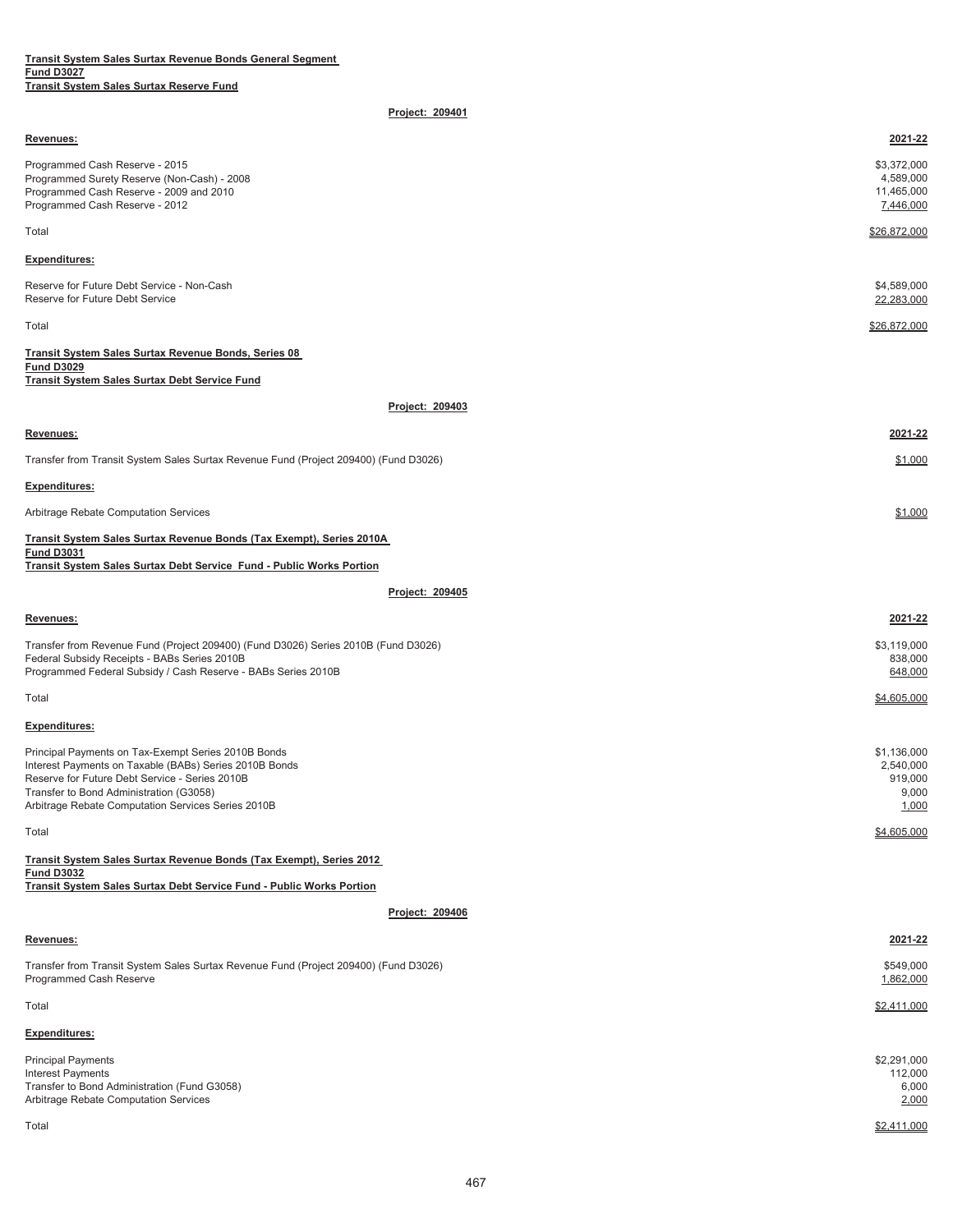| Transit System Sales Surtax Revenue Bonds (Tax Exempt), Series 2012  |  |  |  |  |
|----------------------------------------------------------------------|--|--|--|--|
| <b>Fund D3033</b>                                                    |  |  |  |  |
| Transit System Sales Surtax Debt Service Fund - Public Works Portion |  |  |  |  |

| Revenues:                                                                                                                                                                         | 2021-22                                                  |
|-----------------------------------------------------------------------------------------------------------------------------------------------------------------------------------|----------------------------------------------------------|
| Transfer from Revenue Fund (Project 209400) (Fund D3026)<br>Programmed Cash Reserve                                                                                               | \$5,201,000<br>1,297,000                                 |
| Total                                                                                                                                                                             | \$6,498,000                                              |
| <b>Expenditures:</b>                                                                                                                                                              |                                                          |
| <b>Principal Payments</b><br><b>Interest Payments</b><br>Reserve for Future Debt Service<br>Transfer to Bond Administration (Fund G3058)<br>Arbitrage Rebate Computation Services | \$3,214,000<br>1,972,000<br>1,297,000<br>13,000<br>2,000 |
| Total                                                                                                                                                                             | \$6,498,000                                              |
| Transit System Sales Surtax Revenue Bonds (Tax Exempt), Series 2017<br><b>Fund D3034</b><br>Transit System Sales Surtax Debt Service Fund - Public Works Portion                  |                                                          |
| Project: 209408                                                                                                                                                                   |                                                          |
| Revenues:                                                                                                                                                                         | 2021-22                                                  |
| Transfer from Transit System Sales Surtax Revenue Fund (Project 209400) (Fund D3026)<br>Programmed Cash Reserve                                                                   | \$1,247,000<br>310,000                                   |
| Total                                                                                                                                                                             | \$1,557,000                                              |
| <b>Expenditures:</b>                                                                                                                                                              |                                                          |
| <b>Interest Payments</b><br>Reserve for Future Debt Service<br>Transfer to Bond Administration (Fund G3058)<br>Arbitrage Rebate Computation Services                              | \$1,242,000<br>310,000<br>3,000<br>2,000                 |
| Total                                                                                                                                                                             | \$1,557,000                                              |
| Transit System Sales Surtax Revenue Bonds (Tax Exempt), Series 2018                                                                                                               |                                                          |
| <b>Fund D3035</b><br>Transit System Sales Surtax Debt Service Fund - Public Works Portion                                                                                         |                                                          |
| Project: 209409                                                                                                                                                                   |                                                          |
| Revenues:                                                                                                                                                                         | 2021-22                                                  |
| Transfer from Revenue Fund (Project 209400) (Fund D3026)<br>Programmed Cash Reserve                                                                                               | \$514,000<br>128,000                                     |
| Total                                                                                                                                                                             | \$642,000                                                |
| <b>Expenditures:</b>                                                                                                                                                              |                                                          |
| <b>Interest Payments</b><br>Reserve for Future Debt Service<br>Transfer to Bond Administration (G3058)<br>Arbitrage Rebate Computation Services                                   | \$511,000<br>128,000<br>1,000<br>2,000                   |

 $\frac{\$642,000}{}$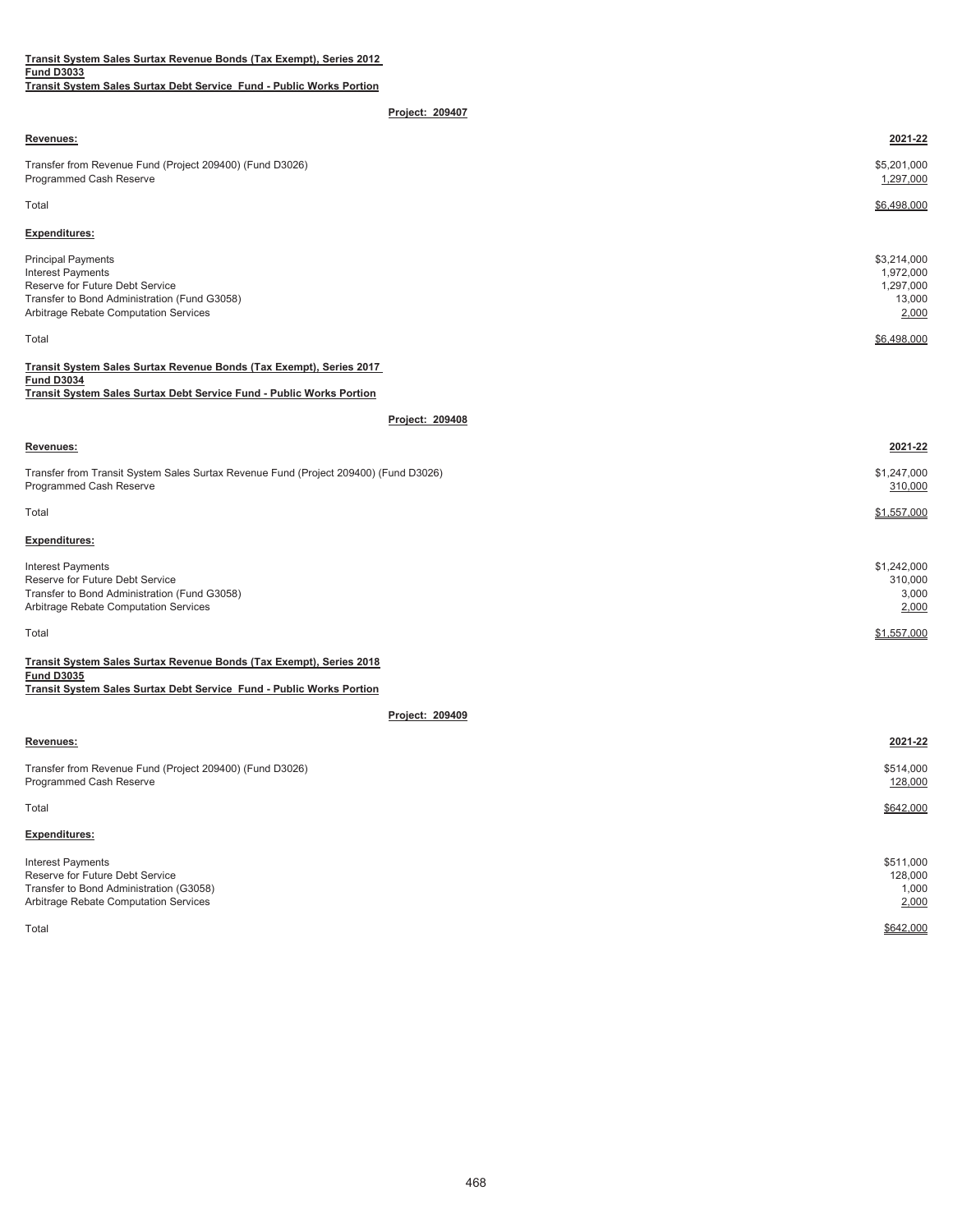| Transit System Sales Surtax Revenue Bonds (Tax Exempt), Series 2019  |  |  |  |  |
|----------------------------------------------------------------------|--|--|--|--|
| <b>Fund D3036</b>                                                    |  |  |  |  |
| Transit System Sales Surtax Debt Service Fund - Public Works Portion |  |  |  |  |

| Revenues:                                                                                                                                                                    | 2021-22                                                  |
|------------------------------------------------------------------------------------------------------------------------------------------------------------------------------|----------------------------------------------------------|
| Transfer from Revenue Fund (Project 209400) (Fund D3026)<br>Programmed Cash Reserve                                                                                          | \$6,908,000<br>1,722,000                                 |
| Total                                                                                                                                                                        | \$8,630,000                                              |
| <b>Expenditures:</b>                                                                                                                                                         |                                                          |
| <b>Principal Payments</b><br><b>Interest Payments</b><br>Reserve for Future Debt Service<br>Transfer to Bond Administration (G3058)<br>Arbitrage Rebate Computation Services | \$2,946,000<br>3,942,000<br>1,723,000<br>17,000<br>2,000 |
| Total                                                                                                                                                                        | \$8,630,000                                              |

| Transit System Sales Surtax Revenue Bonds (Tax Exempt), Series 2020A&B |
|------------------------------------------------------------------------|
| <b>Fund D3117</b>                                                      |
| Transit System Sales Surtax Debt Service Fund - Public Works Portion   |

## **Project: 209411**

| Revenues:                                                                           | 2021-22                  |
|-------------------------------------------------------------------------------------|--------------------------|
| Transfer from Revenue Fund (Project 209400) (Fund D3026)<br>Programmed Cash Reserve | \$4,933,000<br>1,079,000 |
| Total                                                                               | \$6,012,000              |
| <b>Expenditures:</b>                                                                |                          |
| Interest Payments Series 2020A                                                      | \$654,000                |
| Reserve for Future Debt Service Series 2020A                                        | 163,000                  |
| Transfer to Bond Administration (G3058)                                             | 2,000                    |
| Arbitrage Rebate Computation Services Series 2020A                                  | 2,000                    |
| Principal Payments Series 2020B                                                     | 1,207,000                |
| Interest Payments Series 2020B                                                      | 2,456,000                |
| Reserve for Future Debt Service Series 2020B                                        | 1,517,000                |
| Transfer to Bond Administration (G3058)                                             | 9,000                    |
| Arbitrage Rebate Computation Services Series 2020B                                  | 2,000                    |

Total \$6,012,000

## **Courthouse Center Bonds**

| Special Obligation Bonds - Courthouse Revenue Fund |
|----------------------------------------------------|
| <b>Fund D3113</b>                                  |
| Spec. Obligation Bonds - Revenue Fund              |

**Project: 210100**

| Revenues:                                                                                                                                                                                                           | 2021-22                               |
|---------------------------------------------------------------------------------------------------------------------------------------------------------------------------------------------------------------------|---------------------------------------|
| \$30 Criminal and Civil Traffic Fines (Fund G3017)<br>Transfer from Debt Service Reserve Fund (Project 210108)                                                                                                      | \$2,000,000<br>6,309,000              |
| Total                                                                                                                                                                                                               | \$8,309,000                           |
| <b>Expenditures:</b>                                                                                                                                                                                                |                                       |
| Transfer to Debt Service, Series 2003B (Project 210513) (Fund D3039)<br>Transfer to Debt Service, Series 2014B (Project 210517) (Fund D3042)<br>Transfer to Debt Service, Series 2015 (Project 210519) (Fund D3044) | \$5,182,000<br>1,449,000<br>1,678,000 |

Total \$8,309,000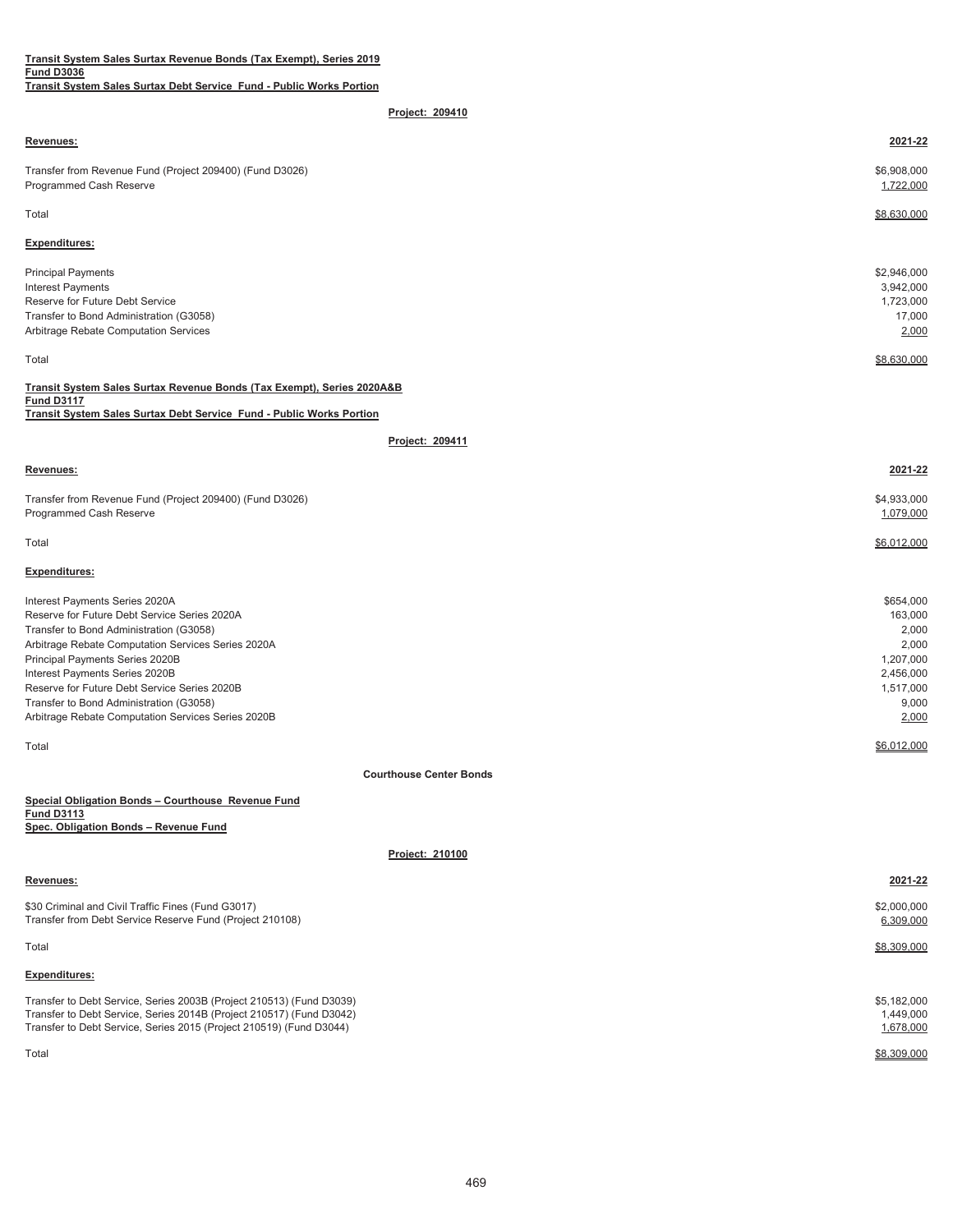| <b>Revenues:</b>                                                                                                      | 2021-22                   |
|-----------------------------------------------------------------------------------------------------------------------|---------------------------|
| Programmed Cash Reserve                                                                                               | \$18,064,000              |
| <b>Expenditures:</b>                                                                                                  |                           |
| Reserve for Future Debt Service - Cash (Proposed New Bonds)<br>Transfer to Revenue Fund (Project 210100) (Fund D3113) | \$11,755,000<br>6,309,000 |
| Total                                                                                                                 | \$18,064,000              |
|                                                                                                                       |                           |

| Special Obligation Bonds - Courthouse Center Project                                        |
|---------------------------------------------------------------------------------------------|
| <b>Fund D3039</b>                                                                           |
| Spec. Obligation Bonds - Juvenile Courthouse Ctr. Proj. - Series "2003" - Debt Service Fund |

**Project: 210513**

## **Revenues: 2021-22**

| Transfer from Revenue Fund (Project 210100) (Fund D3113) | \$5,182,000 |
|----------------------------------------------------------|-------------|
| <b>Interest Earnings</b>                                 | 2.000       |
| Programmed Cash Reserve - Series B                       | 185,000     |
| Total                                                    | \$5,369,000 |
| <b>Expenditures:</b>                                     |             |
| Principal Payments on Series 2003B Bonds                 | \$1,575,000 |
| Interest Payments on Series 2003B Bonds                  | 1.449.000   |
| Reserve for Future Debt Service - Series B               | 2,333,000   |
| Transfer to Bond Administration (Fund G3058)             | 8.000       |
| Arbitrage Rebate Computation Services                    | 4,000       |

Total \$5,369,000

| Special Obligation Bonds - Courthouse Center Project                                         |
|----------------------------------------------------------------------------------------------|
| <b>Fund D3042</b>                                                                            |
| Spec. Obligation Bonds – Juvenile Courthouse Ctr. Proj. – Series "2014B" – Debt Service Fund |

**Project: 210517**

| Revenues:                                                                                                                                                                                                                      | 2021-22                                           |
|--------------------------------------------------------------------------------------------------------------------------------------------------------------------------------------------------------------------------------|---------------------------------------------------|
| Transfer from Revenue Fund (Project 210100) (Fund D3113)<br>Programmed Cash Reserve - Series 2014B                                                                                                                             | \$1,449,000<br>395,000                            |
| Total                                                                                                                                                                                                                          | \$1,844,000                                       |
| <b>Expenditures:</b>                                                                                                                                                                                                           |                                                   |
| Principal Payments on Series 2014B Bonds<br>Interest Payments on Series 2014B Bonds<br>Reserve for Future Debt Service - Series 2014B<br>Transfer to Bond Administration (Fund G3058)<br>Arbitrage Rebate Computation Services | \$550,000<br>884,000<br>404.000<br>4,000<br>2,000 |

Total \$1,844,000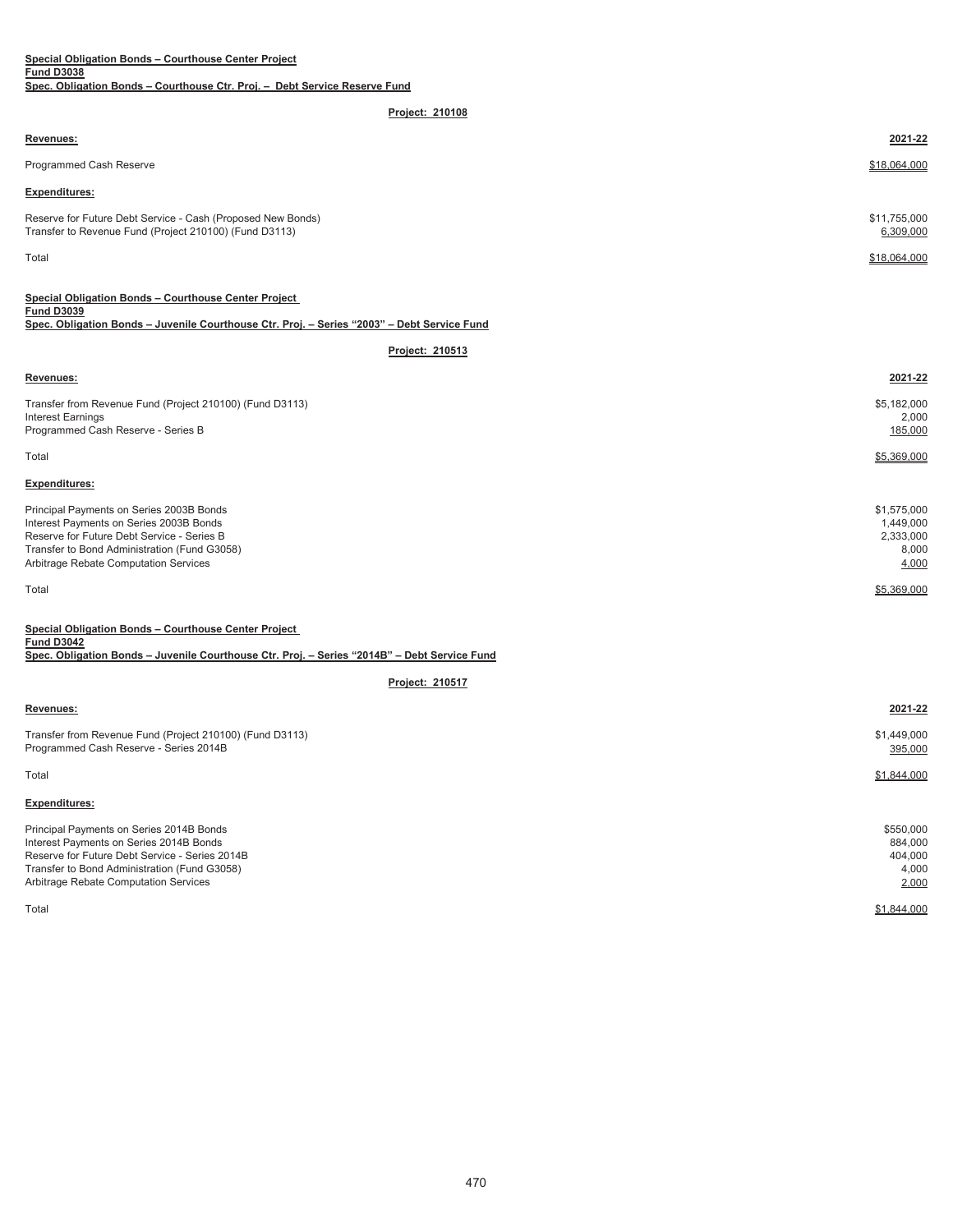| Special Obligation Bonds - Courthouse Center Project<br><b>Fund D3044</b>                                                                                                             |                                                          |
|---------------------------------------------------------------------------------------------------------------------------------------------------------------------------------------|----------------------------------------------------------|
| Spec. Obligation Bonds - Juvenile Courthouse Ctr. Proj. - Series "2015" - Debt Service Fund                                                                                           |                                                          |
| Project: 210519                                                                                                                                                                       |                                                          |
| Revenues:                                                                                                                                                                             | 2021-22                                                  |
| Transfer from Revenue Fund (Project 210100) (Fund D3113)<br>Programmed Cash Reserve - Series 2015                                                                                     | \$1,678,000<br>836,000                                   |
| Total                                                                                                                                                                                 | \$2,514,000                                              |
| <b>Expenditures:</b>                                                                                                                                                                  |                                                          |
| Interest Payments on Series 2015 Bonds<br>Reserve for Future Debt Service - Series 2015<br>Transfer to Bond Administration (Fund G3058)<br>Arbitrage Rebate Computation Services      | \$1,672,000<br>836,000<br>4,000<br>2,000                 |
| Total                                                                                                                                                                                 | \$2,514,000                                              |
| <b>Stormwater Utility Revenue Bonds</b>                                                                                                                                               |                                                          |
| Special Obligation Bonds - Stormwater Utility Revenue Bond Program<br><b>Fund D3114</b><br>Stormwater Utility Revenue Bond Program - Revenue Fund                                     |                                                          |
| Project: 211101                                                                                                                                                                       |                                                          |
| Revenues:                                                                                                                                                                             | 2021-22                                                  |
| Transfer from Stormwater Revenue Fund (Fund SU001)                                                                                                                                    | \$6,278,000                                              |
| <b>Expenditures:</b>                                                                                                                                                                  |                                                          |
| Transfer to Debt Service Fund - Series 2020 (Project 211106) (Fund D3118)                                                                                                             | \$6,278,000                                              |
| Special Obligation Bonds - Stormwater Utility Revenue Bond Program                                                                                                                    |                                                          |
| <b>Fund D3118</b><br>Stormwater Utility Revenue Bond Program Series "2020" Bonds, Debt Service Fund                                                                                   |                                                          |
| Project: 211106                                                                                                                                                                       |                                                          |
| Revenues:                                                                                                                                                                             | 2021-22                                                  |
| Transfer from Revenue Fund (Project 211101) (Fund D3114)<br>Programmed Cash Reserve                                                                                                   | \$6,278,000<br>3,129,000                                 |
| Total                                                                                                                                                                                 | \$9,407,000                                              |
| <b>Expenditures:</b>                                                                                                                                                                  |                                                          |
| Principal Payments on Bonds<br>Interest Payments on Bonds<br>Reserve for Future Debt Service<br>Transfer to Bond Administration (Fund G3058)<br>Arbitrage Rebate Computation Services | \$4,235,000<br>2,023,000<br>3,131,000<br>16,000<br>2,000 |
| Total                                                                                                                                                                                 | \$9,407,000                                              |
| Cap. Asset Acquisition Special Obligation Bonds                                                                                                                                       |                                                          |
| \$44.595 Million Capital Asset Acquisition Fixed Special Obligation Bonds -Series 2009B<br><b>Fund D3059</b>                                                                          |                                                          |
| Debt Service Reserve Fund - (BABs Taxable)                                                                                                                                            |                                                          |
| Project: 213835                                                                                                                                                                       |                                                          |
| Revenues:                                                                                                                                                                             | 2021-22                                                  |
| Programmed Cash Reserve - BABs - Series 2009B Bonds                                                                                                                                   | \$4,500,000                                              |
| <b>Expenditures:</b>                                                                                                                                                                  |                                                          |
| Reserve for Future Debt Service, BABs - Series 2009B Bonds                                                                                                                            | \$4,500,000                                              |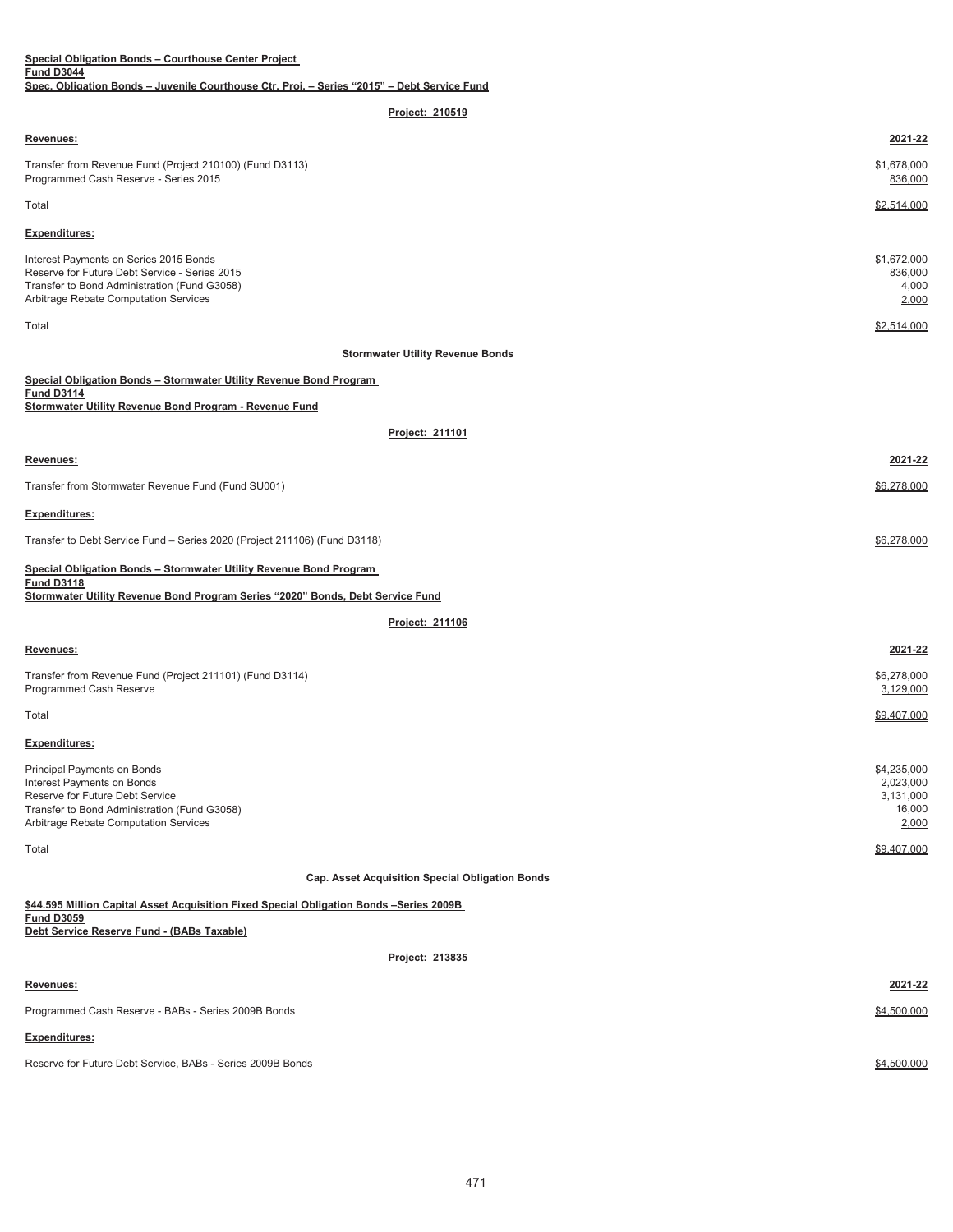| <b>Capital Asset Acquisition Special Obligation Tax Exempt Bonds - Series "2010A"</b>                                                                                                                     |                                                    |
|-----------------------------------------------------------------------------------------------------------------------------------------------------------------------------------------------------------|----------------------------------------------------|
| <b>Fund D3061</b><br>Debt Service Reserve Fund - Series 2010A (Tax Exempt) Bonds                                                                                                                          |                                                    |
| Project: 213922                                                                                                                                                                                           |                                                    |
| Revenues:                                                                                                                                                                                                 | 2021-22                                            |
| Programmed Cash Reserve - Tax Exempt - Series 2010A Bonds                                                                                                                                                 | \$1,250,000                                        |
| <b>Expenditures:</b>                                                                                                                                                                                      |                                                    |
| Reserve for Future Debt Service, Tax Exempt Series 2010A Bonds                                                                                                                                            | \$1,250,000                                        |
| Capital Asset Acquisition Special Obligation Taxable Bonds - Series "2010B"<br><b>Fund D3064</b><br>Debt Service Reserve Fund - Series 2010B Taxable BABs                                                 |                                                    |
| Project: 213925                                                                                                                                                                                           |                                                    |
| Revenues:                                                                                                                                                                                                 | 2021-22                                            |
| Programmed Cash Reserve - BABs - Series 2010B Bonds                                                                                                                                                       | \$5,583,000                                        |
|                                                                                                                                                                                                           |                                                    |
| <b>Expenditures:</b>                                                                                                                                                                                      |                                                    |
| Reserve for Future Debt Service, BABs - Series 2010B Bonds                                                                                                                                                | \$5,583,000                                        |
| Capital Asset Acquisition Special Obligation - Series "2013A"<br><b>Fund D3068</b>                                                                                                                        |                                                    |
| Debt Service Fund - Series 2013A Bonds- ERP                                                                                                                                                               |                                                    |
| Project: 213931                                                                                                                                                                                           |                                                    |
| Revenues:                                                                                                                                                                                                 | 2021-22                                            |
| Cash Carryover<br>Transfer from IT Funding Model (Fund G6001)                                                                                                                                             | \$752,000<br>1,575,000                             |
| Total                                                                                                                                                                                                     | \$2,327,000                                        |
| <b>Expenditures:</b>                                                                                                                                                                                      |                                                    |
| Principal Payments Bonds - 2013A Bonds<br>Interest Payments on Bonds - 2013A Bonds<br>Reserve For Debt Service - 2013A Bonds<br>Arbitrage Rebate Services<br>Transfer to Bond Administration (Fund G3058) | \$2,055,000<br>211,000<br>54,000<br>1,000<br>6,000 |
| Total                                                                                                                                                                                                     | \$2,327,000                                        |
| Capital Asset Acquisition Special Obligation - Series "2013A"<br><b>Fund D3069</b><br>Debt Service Fund - Series 2013A Bonds- Elections                                                                   |                                                    |
| Project: 213932                                                                                                                                                                                           |                                                    |
| Revenues:                                                                                                                                                                                                 | 2021-22                                            |
| Cash Carryover<br>Transfer from General Government Improvement Fund - (GGIF) (Fund CO003)                                                                                                                 | \$28,000<br>584,000                                |
| Total                                                                                                                                                                                                     | \$612,000                                          |
| <b>Expenditures:</b>                                                                                                                                                                                      |                                                    |
| Principal Payments Bonds - 2013A Bonds<br>Interest Payments on Bonds - 2013A Bonds<br>Reserve For Debt Service - 2013A Bonds<br>Arbitrage Rebate Services<br>Transfer to Bond Administration (Fund G3058) | \$540,000<br>56,000<br>14,000<br>1,000<br>1,000    |
| Total                                                                                                                                                                                                     | \$612,000                                          |

472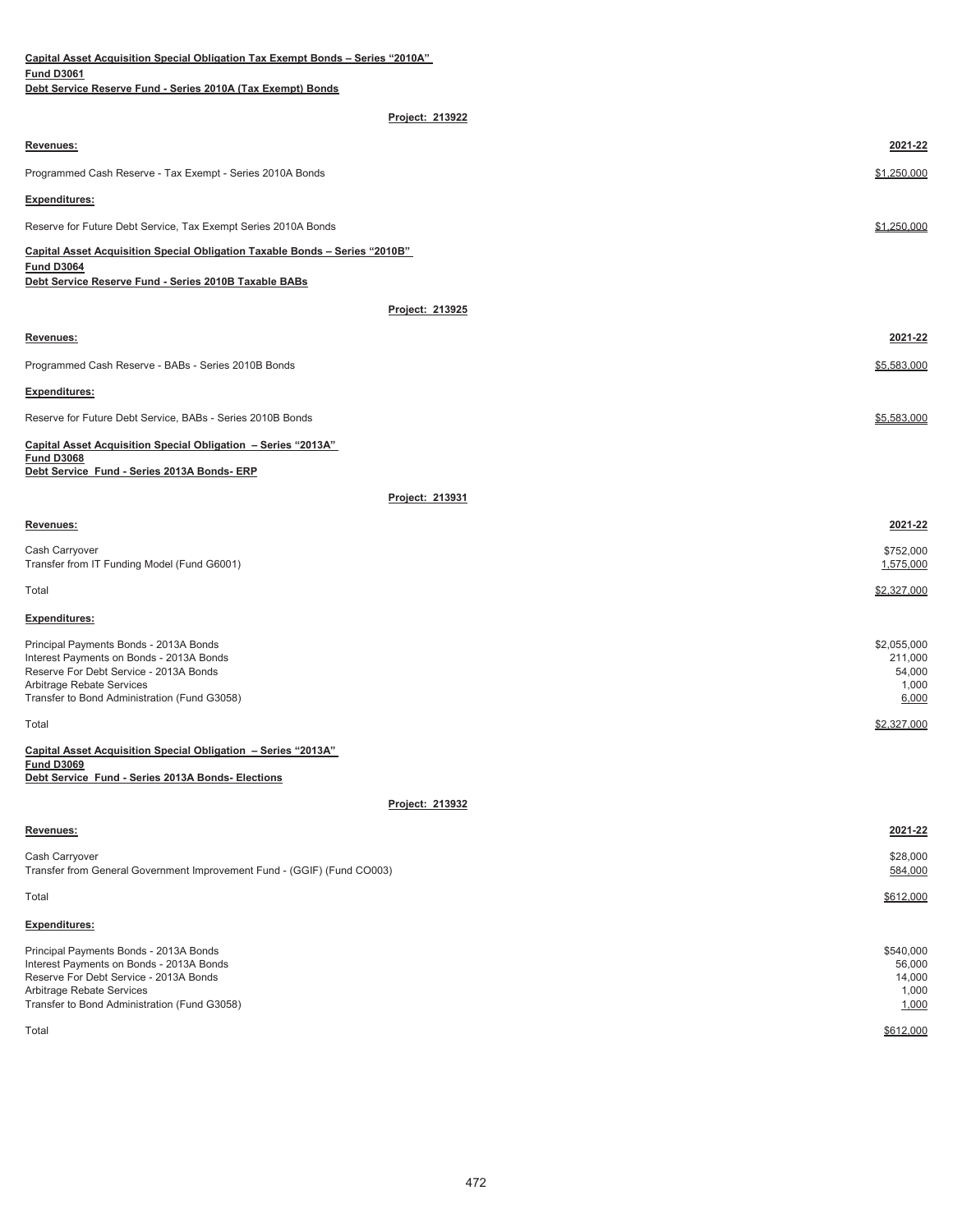| <b>Revenues:</b>                                                                                                                                                                                          | 2021-22                                        |
|-----------------------------------------------------------------------------------------------------------------------------------------------------------------------------------------------------------|------------------------------------------------|
| Cash Carryover<br>Transfer from General Government Improvement Fund - (GGIF) (Fund CO003)                                                                                                                 | \$34,000<br>184,000                            |
| Total                                                                                                                                                                                                     | \$218,000                                      |
| <b>Expenditures:</b>                                                                                                                                                                                      |                                                |
| Principal Payments Bonds - 2013A Bonds<br>Interest Payments on Bonds - 2013A Bonds<br>Reserve For Debt Service - 2013A Bonds<br>Arbitrage Rebate Services<br>Transfer to Bond Administration (Fund G3058) | \$190,000<br>20,000<br>5,000<br>1,000<br>2,000 |
| Total                                                                                                                                                                                                     | \$218,000                                      |
| realization of the contract of the contract of the contract of the contract of the contract of the contract of                                                                                            |                                                |

**Capital Asset Acquisition Special Obligation – Series "2013A" Fund D3071 Debt Service Fund - Series 2013A Bonds- West Lot**

**Project: 213934**

| <b>Revenues:</b>                                                                                                                                                                                          | 2021-22                                        |
|-----------------------------------------------------------------------------------------------------------------------------------------------------------------------------------------------------------|------------------------------------------------|
| Cash Carryover<br>Transfer from Internal Service Department (Fund G5010)                                                                                                                                  | \$49,000<br>105,000                            |
| Total                                                                                                                                                                                                     | \$154,000                                      |
| <b>Expenditures:</b>                                                                                                                                                                                      |                                                |
| Principal Payments Bonds - 2013A Bonds<br>Interest Payments on Bonds - 2013A Bonds<br>Reserve For Debt Service - 2013A Bonds<br>Arbitrage Rebate Services<br>Transfer to Bond Administration (Fund G3058) | \$135,000<br>13,000<br>4,000<br>1,000<br>1,000 |

Total \$154,000

#### **Debt Service Fund - Series 2013A Bonds- Naranja Lakes Capital Asset Acquisition Special Obligation – Series "2013A" Fund D3072**

| <b>Revenues:</b>                                                                                                                                                                                          | 2021-22                                        |
|-----------------------------------------------------------------------------------------------------------------------------------------------------------------------------------------------------------|------------------------------------------------|
| Cash Carryover<br>Transfer from Fund TF191                                                                                                                                                                | \$79,000<br>172,000                            |
| Total                                                                                                                                                                                                     | \$251,000                                      |
| <b>Expenditures:</b>                                                                                                                                                                                      |                                                |
| Principal Payments Bonds - 2013A Bonds<br>Interest Payments on Bonds - 2013A Bonds<br>Reserve For Debt Service - 2013A Bonds<br>Arbitrage Rebate Services<br>Transfer to Bond Administration (Fund G3058) | \$220,000<br>23,000<br>6,000<br>1,000<br>1,000 |
| Total                                                                                                                                                                                                     | \$251,000                                      |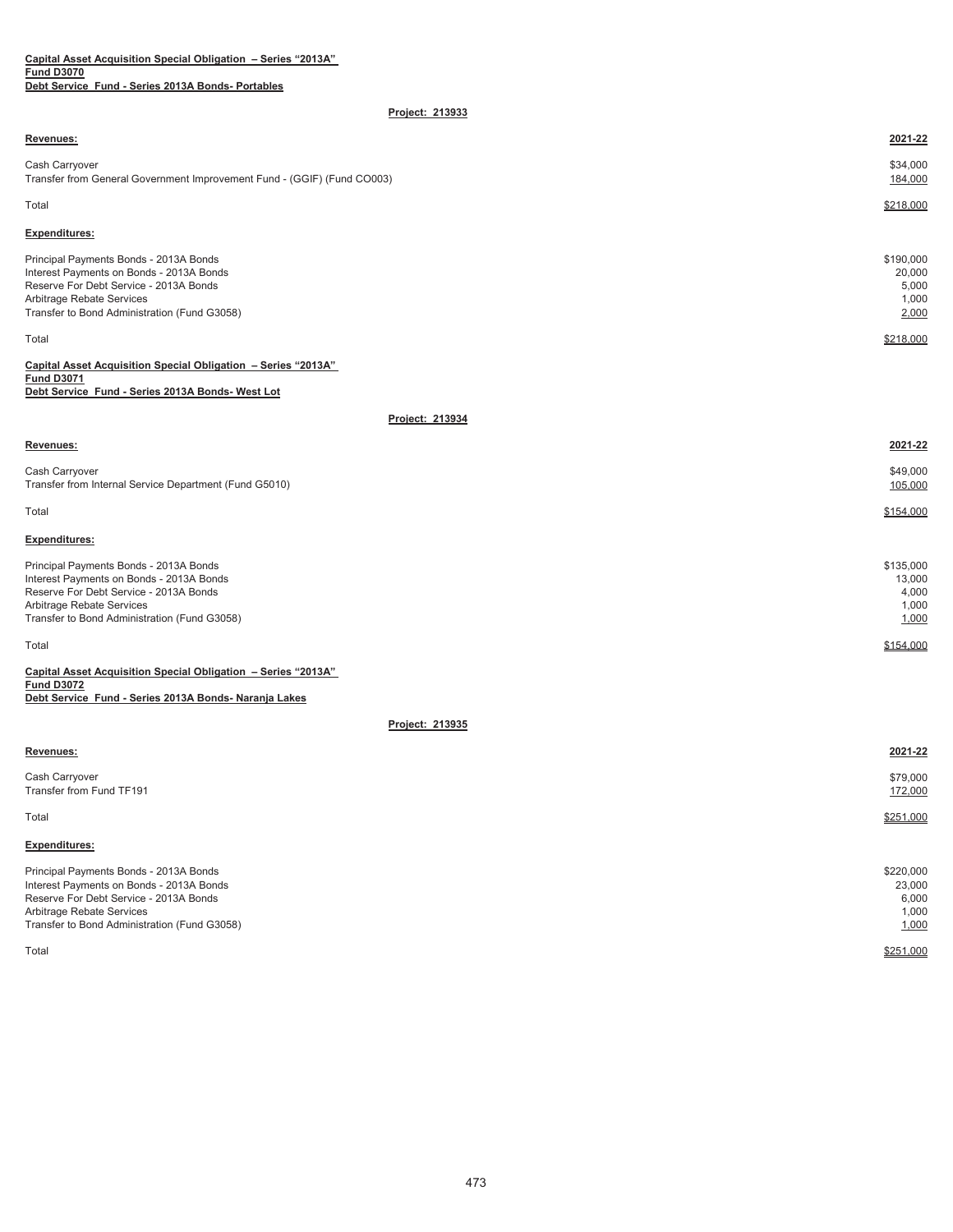### **Capital Asset Acquisition Special Obligation – Series "2013A" Fund D3073 Debt Service Fund - Series 2013A Bonds- Scott Carver/Hope VI**

## **Project: 213936**

| <b>Revenues:</b>                                                                                                                                                                                          | 2021-22                                         |
|-----------------------------------------------------------------------------------------------------------------------------------------------------------------------------------------------------------|-------------------------------------------------|
| Cash Carryover<br>Transfer from General Government Improvement Fund - (GGIF) (Fund CO003)                                                                                                                 | \$267,000<br>233,000                            |
| Total                                                                                                                                                                                                     | \$500,000                                       |
| <b>Expenditures:</b>                                                                                                                                                                                      |                                                 |
| Principal Payments Bonds - 2013A Bonds<br>Interest Payments on Bonds - 2013A Bonds<br>Reserve For Debt Service - 2013A Bonds<br>Arbitrage Rebate Services<br>Transfer to Bond Administration (Fund G3058) | \$440,000<br>46,000<br>12,000<br>1,000<br>1,000 |
| Total                                                                                                                                                                                                     | \$500,000                                       |
| Capital Accot Acquisition Special Obligation - Series "2012A"                                                                                                                                             |                                                 |

#### **Capital Asset Acquisition Special Obligation – Series "2013A" Fund D3074 Debt Service Fund - Series 2013A Bonds- Bus Lease (CAHSD)**

**Project: 213937**

| <b>Revenues:</b>                                                                                                             | 2021-22                       |
|------------------------------------------------------------------------------------------------------------------------------|-------------------------------|
| Cash Carryover<br>Transfer from General Government Improvement Fund - (GGIF) (Fund CO003)                                    | \$16,000<br>339,000           |
| Total                                                                                                                        | \$355,000                     |
| <b>Expenditures:</b>                                                                                                         |                               |
| Principal Payments Bonds - 2013A Bonds<br>Interest Payments on Bonds - 2013A Bonds<br>Reserve For Debt Service - 2013A Bonds | \$305,000<br>32,000<br>16,000 |
| Arbitrage Rebate Services                                                                                                    | 1.000                         |

1,000

| Transfer to Bond Administration (Fund G3058)                  | ,000      |
|---------------------------------------------------------------|-----------|
| Total                                                         | \$355,000 |
| Capital Asset Acquisition Special Obligation - Series "2013B" |           |

| <b>Fund D3075</b>                                      |  |
|--------------------------------------------------------|--|
| Debt Service Fund - Series 2013B Bonds - Answer Center |  |

| <b>Revenues:</b>                                                                                                                                                                                          | 2021-22                                        |
|-----------------------------------------------------------------------------------------------------------------------------------------------------------------------------------------------------------|------------------------------------------------|
| Cash Carryover<br>Transfer from General Government Improvement Fund - (GGIF) (Fund CO003)                                                                                                                 | \$11,000<br>164,000                            |
| Total                                                                                                                                                                                                     | \$175,000                                      |
| <b>Expenditures:</b>                                                                                                                                                                                      |                                                |
| Principal Payments Bonds - 2013B Bonds<br>Interest Payments on Bonds - 2013B Bonds<br>Reserve For Debt Service - 2013B Bonds<br>Arbitrage Rebate Services<br>Transfer to Bond Administration (Fund G3058) | \$144,000<br>22,000<br>7,000<br>1.000<br>1,000 |
| Total                                                                                                                                                                                                     | \$175,000                                      |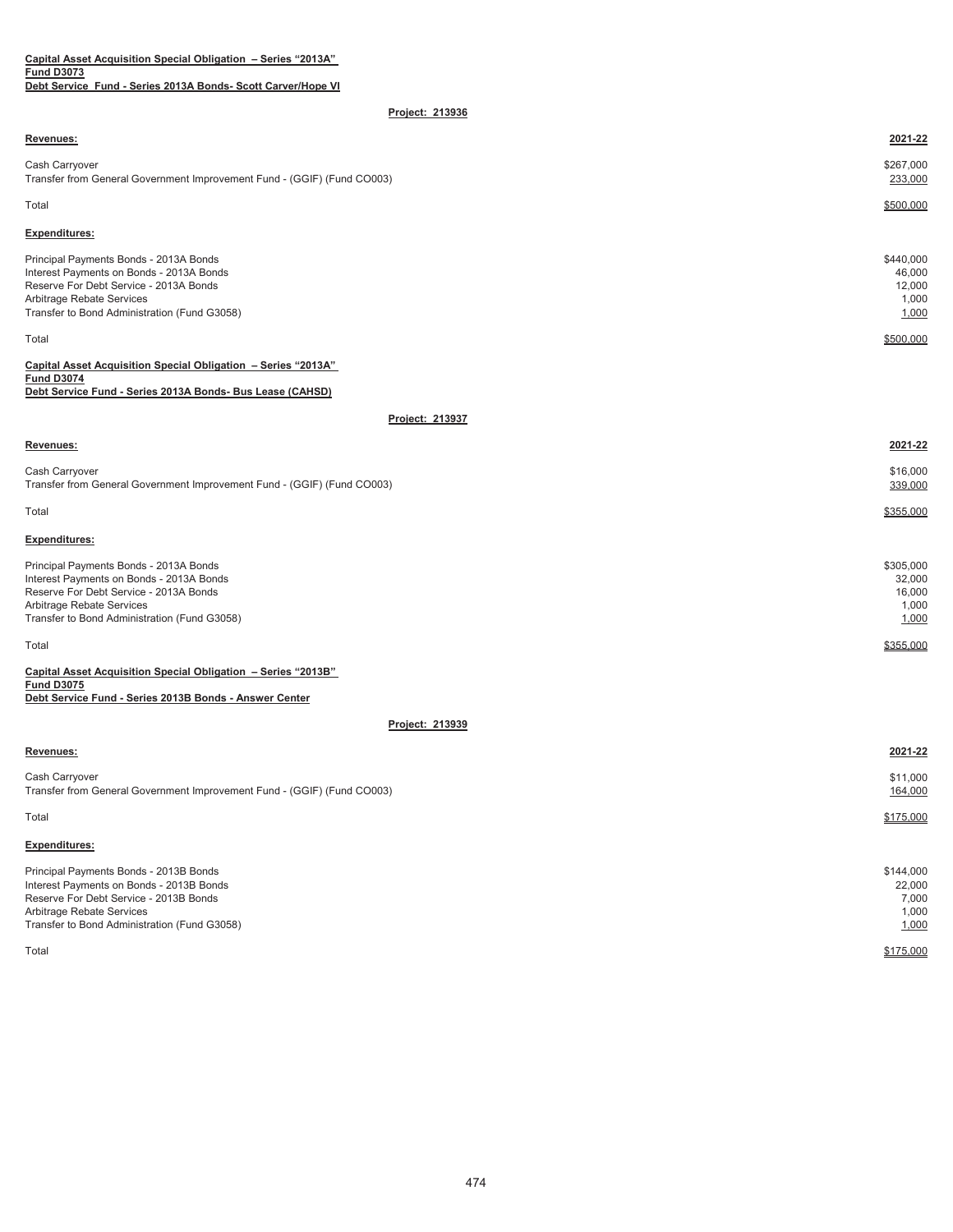| Capital Asset Acquisition Special Obligation - Series "2013B"                                                                                                                                             |                                                |
|-----------------------------------------------------------------------------------------------------------------------------------------------------------------------------------------------------------|------------------------------------------------|
| <b>Fund D3076</b><br>Debt Service Fund - Series 2013B Bonds- Golf Club of Miami                                                                                                                           |                                                |
| Project: 213940                                                                                                                                                                                           |                                                |
| Revenues:                                                                                                                                                                                                 | 2021-22                                        |
|                                                                                                                                                                                                           |                                                |
| Cash Carryover<br>Transfer from General Government Improvement Fund - (GGIF) (Fund CO003)                                                                                                                 | \$13,000<br>203,000                            |
| Total                                                                                                                                                                                                     | \$216,000                                      |
| Expenditures:                                                                                                                                                                                             |                                                |
| Principal Payments Bonds - 2013B Bonds<br>Interest Payments on Bonds - 2013B Bonds<br>Reserve For Debt Service - 2013B Bonds<br>Arbitrage Rebate Services<br>Transfer to Bond Administration (Fund G3058) | \$178,000<br>27,000<br>9,000<br>1,000<br>1,000 |
| Total                                                                                                                                                                                                     | \$216,000                                      |
| Capital Asset Acquisition Special Obligation - Series "2013B"<br><b>Fund D3079</b><br>Debt Service Fund - Series 2013B Bonds- ADA                                                                         |                                                |
| Project: 213943                                                                                                                                                                                           |                                                |
| Revenues:                                                                                                                                                                                                 | 2021-22                                        |
| Cash Carryover<br>Transfer from General Government Improvement Fund - (GGIF) (Fund CO003)                                                                                                                 | \$14,000<br>207,000                            |
| Total                                                                                                                                                                                                     | \$221,000                                      |
| <b>Expenditures:</b>                                                                                                                                                                                      |                                                |
| Principal Payments Bonds - 2013B Bonds<br>Interest Payments on Bonds - 2013B Bonds<br>Reserve For Debt Service - 2013B Bonds<br>Arbitrage Rebate Services<br>Transfer to Bond Administration (Fund G3058) | \$183,000<br>27,000<br>9,000<br>1,000<br>1,000 |
| Total                                                                                                                                                                                                     | \$221,000                                      |
| Capital Asset Acquisition Special Obligation - Series "2013B"<br><b>Fund D3080</b><br>Debt Service Fund - Series 2013B Bonds- Elections                                                                   |                                                |
| Project: 213944                                                                                                                                                                                           |                                                |
| Revenues:                                                                                                                                                                                                 | 2021-22                                        |
| Cash Carryover<br>Transfer from General Government Improvement Fund - (GGIF) (Fund CO003)                                                                                                                 | \$35,000<br>525,000                            |

 $\textsf{Total}$  to the state of the state of the state of the state of the state of the state of the state of the state of the state of the state of the state of the state of the state of the state of the state of the state of t

| <b>Expenditures:</b>                         |           |
|----------------------------------------------|-----------|
| Principal Payments Bonds - 2013B Bonds       | \$466,000 |
| Interest Payments on Bonds - 2013B Bonds     | 69,000    |
| Reserve For Debt Service - 2013B Bonds       | 23,000    |
| Arbitrage Rebate Services                    | 1.000     |
| Transfer to Bond Administration (Fund G3058) | 1,000     |

 $\textsf{Total}$  to the state of the state of the state of the state of the state of the state of the state of the state of the state of the state of the state of the state of the state of the state of the state of the state of t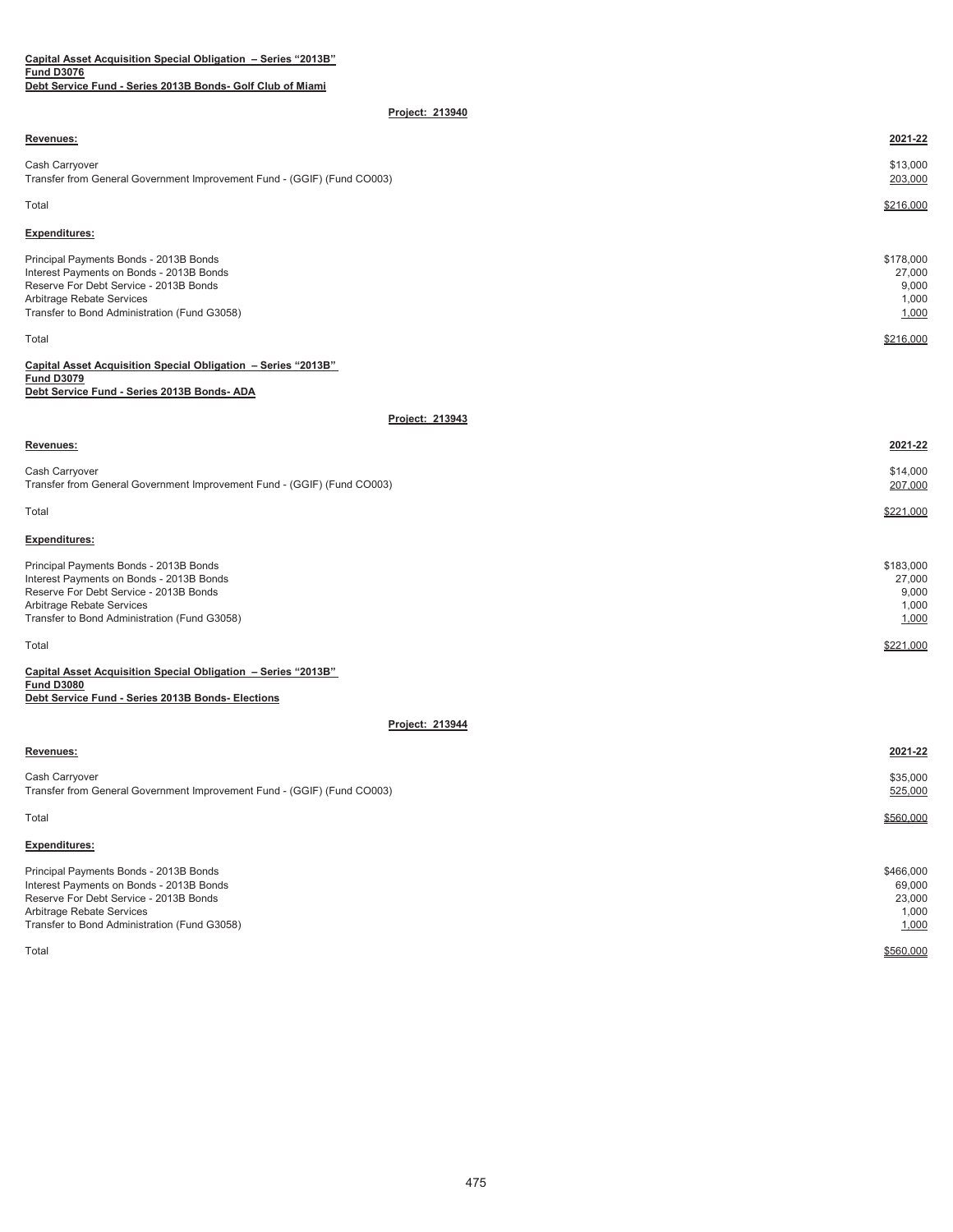| Capital Asset Acquisition Special Obligation - Series "2013B"<br><b>Fund D3081</b>                                                                                                                           |                                                   |
|--------------------------------------------------------------------------------------------------------------------------------------------------------------------------------------------------------------|---------------------------------------------------|
| Debt Service Fund - Series 2013B Bonds- Courthouse Facade                                                                                                                                                    |                                                   |
| Project: 213945                                                                                                                                                                                              |                                                   |
| Revenues:                                                                                                                                                                                                    | 2021-22                                           |
| Cash Carryover<br>Transfer from General Government Improvement Fund - (GGIF) (Fund CO003)                                                                                                                    | \$43,000<br>654,000                               |
| Total                                                                                                                                                                                                        | \$697,000                                         |
| Expenditures:                                                                                                                                                                                                |                                                   |
| Principal Payments Bonds - 2013B Bonds<br>Interest Payments on Bonds - 2013B Bonds<br>Reserve For Debt Service - 2013B Bonds<br>Arbitrage Rebate Services<br>Transfer to Bond Administration (Fund G3058)    | \$579.000<br>86,000<br>29,000<br>1,000<br>2,000   |
| Total                                                                                                                                                                                                        | \$697,000                                         |
| \$29.72 Million Capital Asset Acquisition Fixed Rate Special Obligation - Series "2016A"<br><b>Fund D3082</b><br><b>Animal Shelter \$17.54 Million</b>                                                       |                                                   |
| Project: 213946                                                                                                                                                                                              |                                                   |
| Revenues:                                                                                                                                                                                                    | 2021-22                                           |
| Programmed Carryover<br>Transfer from Animal Services (Fund G3002)<br>Transfer from General Government Improvement Fund - (GGIF) (Fund CO003)                                                                | \$399.000<br>331,000<br>812,000                   |
| Total                                                                                                                                                                                                        | \$1,542,000                                       |
| <b>Expenditures:</b>                                                                                                                                                                                         |                                                   |
| Principal Payments Bonds - Series 2016A<br>Interest Payments on Bonds - Series 2016A<br>Reserve For Debt Service - Series 2016A<br>Arbitrage Rebate Services<br>Transfer to Bond Administration (Fund G3058) | \$345,000<br>798,000<br>394,000<br>2,000<br>3,000 |
| Total                                                                                                                                                                                                        | \$1,542,000                                       |
| \$29.72 Million Capital Asset Acquisition Fixed Rate Special Obligation - Series "2016A"<br><b>Fund D3083</b><br>Liberty City Clinic \$1.915 Million                                                         |                                                   |
| Project: 213947                                                                                                                                                                                              |                                                   |
| Revenues:                                                                                                                                                                                                    | 2021-22                                           |
| Programmed Carryover<br>Transfer from Animal Services (Fund G3002)                                                                                                                                           | \$44,000<br>125,000                               |
| Total                                                                                                                                                                                                        | \$169,000                                         |
| Expenditures:A1486                                                                                                                                                                                           |                                                   |
| Principal Payments Bonds - Series 2016A<br>Interest Payments on Bonds - Series 2016A<br>Reserve For Debt Service - Series 2016A<br>Arbitrage Rebate Services<br>Transfer to Bond Administration (Fund G3058) | \$35,000<br>88,000<br>43,000<br>2,000<br>1,000    |
| Total                                                                                                                                                                                                        | \$169,000                                         |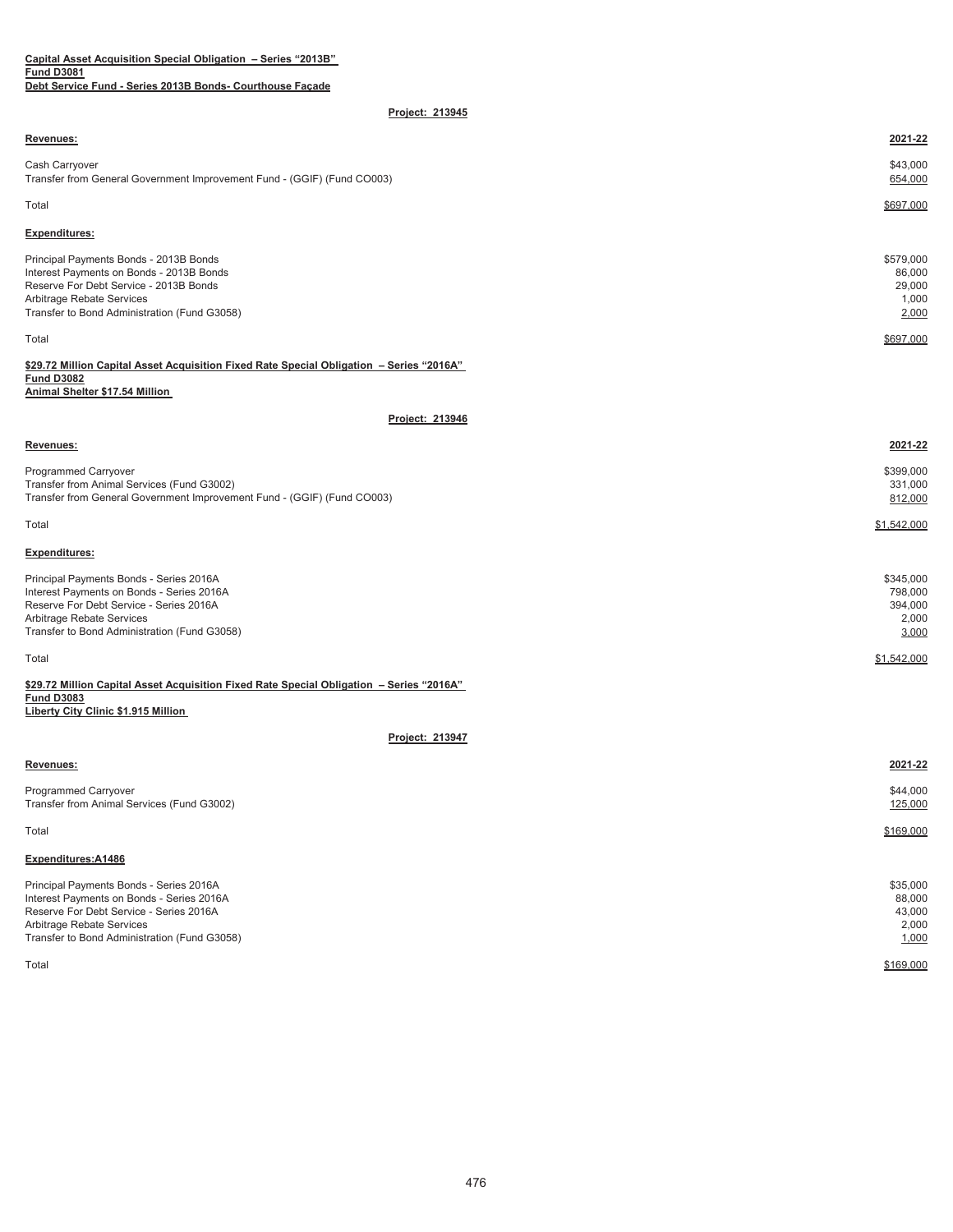| \$29.72 Million Capital Asset Acquisition Fixed Rate Special Obligation - Series "2016A" |  |  |  |  |  |
|------------------------------------------------------------------------------------------|--|--|--|--|--|
| <b>Fund D3084</b>                                                                        |  |  |  |  |  |
| Zoo \$2.99 Million                                                                       |  |  |  |  |  |

| Project: 213948                                                                                                                                                                                              |                                                 |
|--------------------------------------------------------------------------------------------------------------------------------------------------------------------------------------------------------------|-------------------------------------------------|
| Revenues:                                                                                                                                                                                                    | 2021-22                                         |
| <b>Programmed Carryover</b><br>Transfer from Parks, Recreation and Open Spaces (Fund G4004)                                                                                                                  | \$47,000<br>338,000                             |
| Total                                                                                                                                                                                                        | \$385,000                                       |
| <b>Expenditures:</b>                                                                                                                                                                                         |                                                 |
| Principal Payments Bonds - Series 2016A<br>Interest Payments on Bonds - Series 2016A<br>Reserve For Debt Service - Series 2016A<br>Arbitrage Rebate Services<br>Transfer to Bond Administration (Fund G3058) | \$245,000<br>94,000<br>43,000<br>2,000<br>1,000 |
| Total                                                                                                                                                                                                        | \$385,000                                       |
| \$29.72 Million Capital Asset Acquisition Fixed Rate Special Obligation - Series "2016A"<br><b>Fund D3085</b><br>Park Improvements \$3.195 Million                                                           |                                                 |
| Project: 213949                                                                                                                                                                                              |                                                 |
| Revenues:                                                                                                                                                                                                    | 2021-22                                         |
| Programmed Carryover<br>Transfer from General Government Improvement Fund - (GGIF) (Fund CO003)                                                                                                              | \$58,000<br>306,000                             |
| Total                                                                                                                                                                                                        | \$364,000                                       |
| <b>Expenditures:</b>                                                                                                                                                                                         |                                                 |
| Principal Payments Bonds - Series 2016A                                                                                                                                                                      | \$190,000                                       |

| Interest Payments on Bonds - Series 2016A    | 116,000   |
|----------------------------------------------|-----------|
| Reserve For Debt Service - Series 2016A      | 55,000    |
| Arbitrage Rebate Services                    | 2.000     |
| Transfer to Bond Administration (Fund G3058) | 1,000     |
|                                              |           |
| Total                                        | \$364,000 |

**\$193.4 Million Capital Asset Acquisition Fixed Rate Special Obligation – Series "2016B" Overtown I \$87.690 Million Fund D3086**

| <b>Revenues:</b>                                                                                                                                                                                             | 2021-22                                                  |
|--------------------------------------------------------------------------------------------------------------------------------------------------------------------------------------------------------------|----------------------------------------------------------|
| Programmed Carryover<br>Transfer from Internal Services Department (Fund G5010)                                                                                                                              | \$1,162,000<br>4,776,000                                 |
| Total                                                                                                                                                                                                        | \$5,938,000                                              |
| <b>Expenditures:</b>                                                                                                                                                                                         |                                                          |
| Principal Payments Bonds - Series 2016B<br>Interest Payments on Bonds - Series 2016B<br>Reserve For Debt Service - Series 2016B<br>Arbitrage Rebate Services<br>Transfer to Bond Administration (Fund G3058) | \$2,500,000<br>2,324,000<br>1,100,000<br>2,000<br>12,000 |
| Total                                                                                                                                                                                                        | \$5,938,000                                              |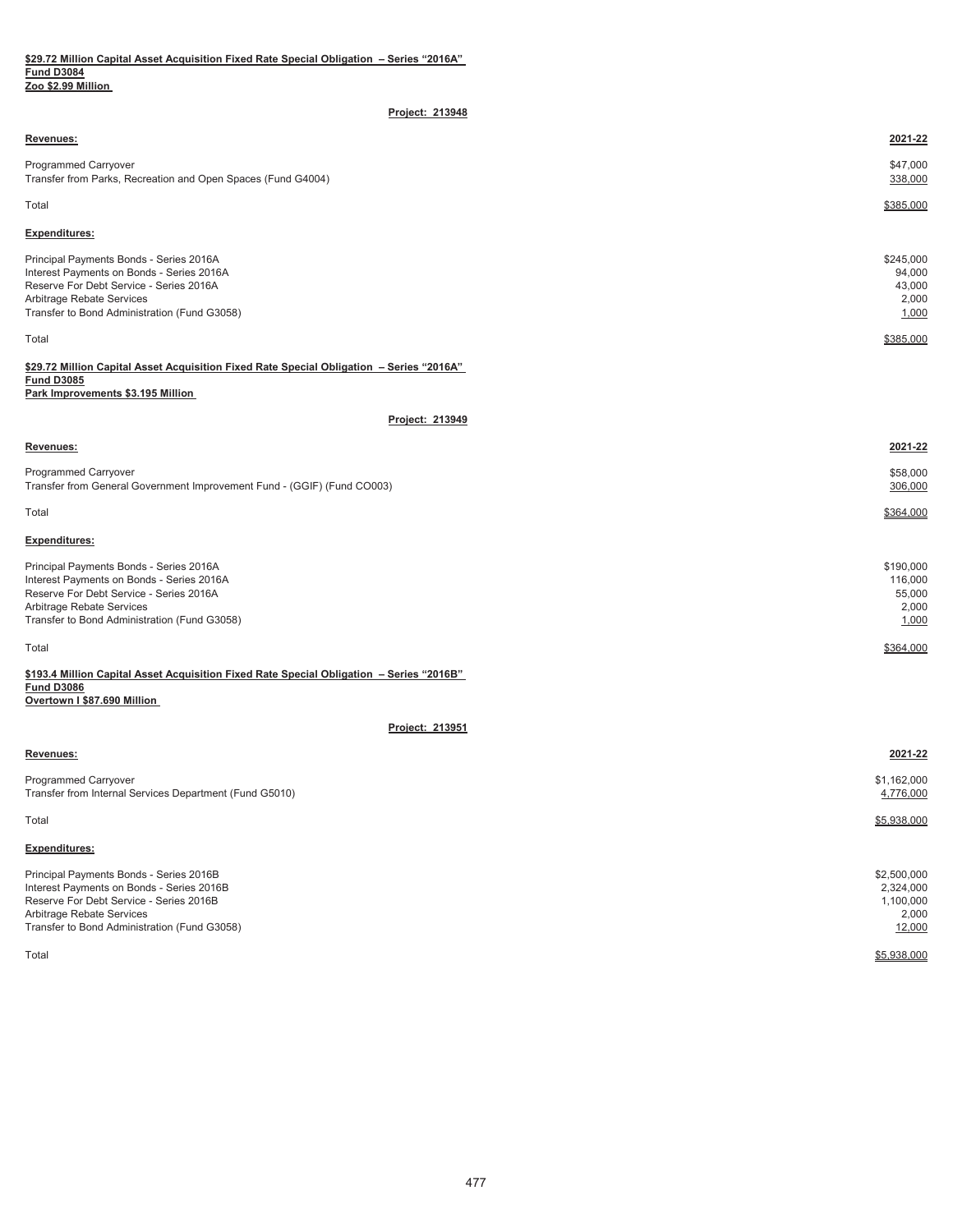## **Overtown II \$26.750 Million \$193.4 Million Capital Asset Acquisition Fixed Rate Special Obligation – Series "2016B" Fund D3087**

| Project: 213952                                                                                                                                                                                              |                                                   |
|--------------------------------------------------------------------------------------------------------------------------------------------------------------------------------------------------------------|---------------------------------------------------|
| <b>Revenues:</b>                                                                                                                                                                                             | 2021-22                                           |
| <b>Programmed Carryover</b><br>Transfer from Internal Service Department (Fund G5010)                                                                                                                        | \$373,000<br>1,531,000                            |
| Total                                                                                                                                                                                                        | \$1,904,000                                       |
| <b>Expenditures:</b>                                                                                                                                                                                         |                                                   |
| Principal Payments Bonds - Series 2016B<br>Interest Payments on Bonds - Series 2016B<br>Reserve For Debt Service - Series 2016B<br>Arbitrage Rebate Services<br>Transfer to Bond Administration (Fund G3058) | \$800,000<br>745,000<br>353,000<br>2,000<br>4,000 |
| Total                                                                                                                                                                                                        | \$1,904,000                                       |
| \$193.4 Million Capital Asset Acquisition Fixed Rate Special Obligation - Series "2016B"                                                                                                                     |                                                   |

**Fund D3088 Libraries \$26.110 Million** 

**Project: 213953**

| <b>Revenues:</b>                                                      | 2021-22                |
|-----------------------------------------------------------------------|------------------------|
| Programmed Carryover<br>Transfer from Library Department (Fund SL001) | \$317,000<br>1,571,000 |
| Total                                                                 | \$1,888,000            |
| <b>Expenditures:</b>                                                  |                        |
| Principal Payments Bonds - Series 2016B                               | \$955,000              |
| Interest Payments on Bonds - Series 2016B                             | 634,000                |
| Reserve For Debt Service - Series 2016B                               | 293,000                |
| Arbitrage Rebate Services                                             | 2,000                  |
| Transfer to Bond Administration (Fund G3058)                          | 4,000                  |

Total \$1,888,000 **\$193.4 Million Capital Asset Acquisition Fixed Rate Special Obligation – Series "2016B" Fund D3089**

**Purchase and Build Up TECO \$18.600 Million** 

| Revenues:                                                                                                                                                                                                    | 2021-22                                           |
|--------------------------------------------------------------------------------------------------------------------------------------------------------------------------------------------------------------|---------------------------------------------------|
| <b>Programmed Carryover</b><br>Transfer from Internal Service Department (Fund G5011)                                                                                                                        | \$247,000<br>1,015,000                            |
| Total                                                                                                                                                                                                        | \$1,262,000                                       |
| <b>Expenditures:</b>                                                                                                                                                                                         |                                                   |
| Principal Payments Bonds - Series 2016B<br>Interest Payments on Bonds - Series 2016B<br>Reserve For Debt Service - Series 2016B<br>Arbitrage Rebate Services<br>Transfer to Bond Administration (Fund G3058) | \$530,000<br>494.000<br>233,000<br>2,000<br>3,000 |
| Total                                                                                                                                                                                                        | \$1,262,000                                       |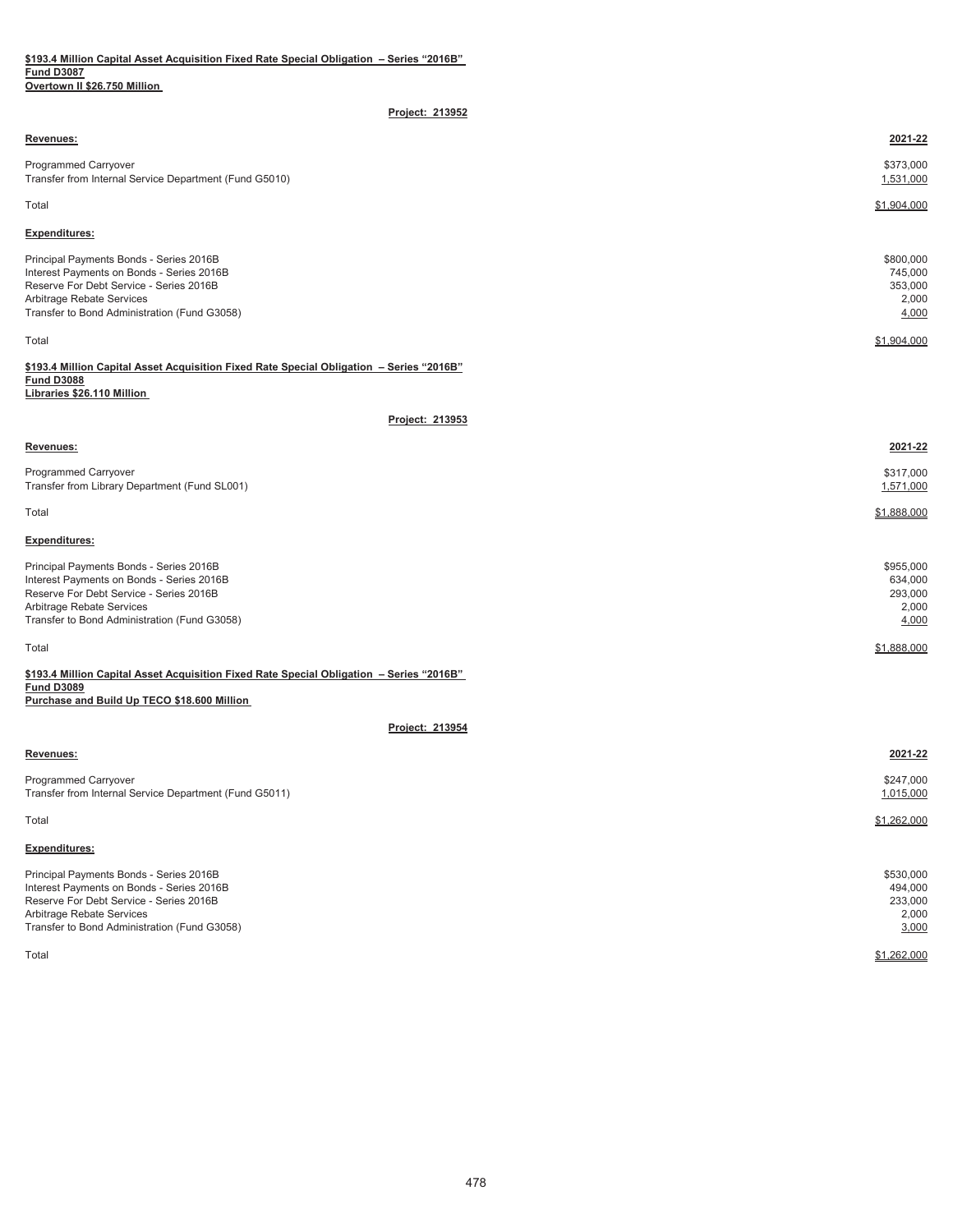|                   |  | \$193.4 Million Capital Asset Acquisition Fixed Rate Special Obligation - Series "2016B" |  |  |  |
|-------------------|--|------------------------------------------------------------------------------------------|--|--|--|
| <b>Fund D3090</b> |  |                                                                                          |  |  |  |
|                   |  | <b>ETSF Radio Towers Project \$4.785 Million</b>                                         |  |  |  |

| <u><b>LIST Radio TOWERS FTOJECT \$4.700 MILITOIT</b></u>                                                                                                                                                     |                                                  |
|--------------------------------------------------------------------------------------------------------------------------------------------------------------------------------------------------------------|--------------------------------------------------|
| Project: 213955                                                                                                                                                                                              |                                                  |
| Revenues:                                                                                                                                                                                                    | 2021-22                                          |
| Programmed Carryover<br>Transfer from Information Technology Department (Fund G6001)                                                                                                                         | \$43,000<br>331,000                              |
| Total                                                                                                                                                                                                        | \$374,000                                        |
| <b>Expenditures:</b>                                                                                                                                                                                         |                                                  |
| Principal Payments Bonds - Series 2016B<br>Interest Payments on Bonds - Series 2016B<br>Reserve For Debt Service - Series 2016B<br>Arbitrage Rebate Services<br>Transfer to Bond Administration (Fund G3058) | \$250,000<br>85,000<br>36,000<br>2,000<br>1,000  |
| Total                                                                                                                                                                                                        | \$374,000                                        |
| \$193.4 Million Capital Asset Acquisition Fixed Rate Special Obligation - Series "2016B"<br><b>Fund D3091</b><br>Correction Fire System \$10.335 Million                                                     |                                                  |
| Project: 213956                                                                                                                                                                                              |                                                  |
| Revenues:                                                                                                                                                                                                    | 2021-22                                          |
| <b>Programmed Carryover</b><br>Transfer from General Government Improvement Fund - (GGIF) (Fund CO003)                                                                                                       | \$92,000<br>716,000                              |
| Total                                                                                                                                                                                                        | \$808,000                                        |
| Expenditures:                                                                                                                                                                                                |                                                  |
| Principal Payments Bonds - Series 2016B<br>Interest Payments on Bonds - Series 2016B<br>Reserve For Debt Service - Series 2016B<br>Arbitrage Rebate Services<br>Transfer to Bond Administration (Fund G3058) | \$540,000<br>184,000<br>80,000<br>2,000<br>2,000 |
| Total                                                                                                                                                                                                        | \$808,000                                        |
| \$193.4 Million Capital Asset Acquisition Fixed Rate Special Obligation - Series "2016B"<br><b>Fund D3092</b><br>Hope VI \$15.910 Million                                                                    |                                                  |
| Project: 213957                                                                                                                                                                                              |                                                  |
| Revenues:                                                                                                                                                                                                    | 2021-22                                          |
| Programmed Carryover<br>Transfer from General Government Improvement Fund - (GGIF) (Fund CO003)                                                                                                              | \$211,000<br>869,000                             |
| Total                                                                                                                                                                                                        | \$1,080,000                                      |

**Expenditures:**

| Principal Payments Bonds - Series 2016B      | \$455,000   |
|----------------------------------------------|-------------|
| Interest Payments on Bonds - Series 2016B    | 422,000     |
| Reserve For Debt Service - Series 2016B      | 199.000     |
| Arbitrage Rebate Services                    | 2.000       |
| Transfer to Bond Administration (Fund G3058) | 2,000       |
|                                              |             |
| Total                                        | \$1,080,000 |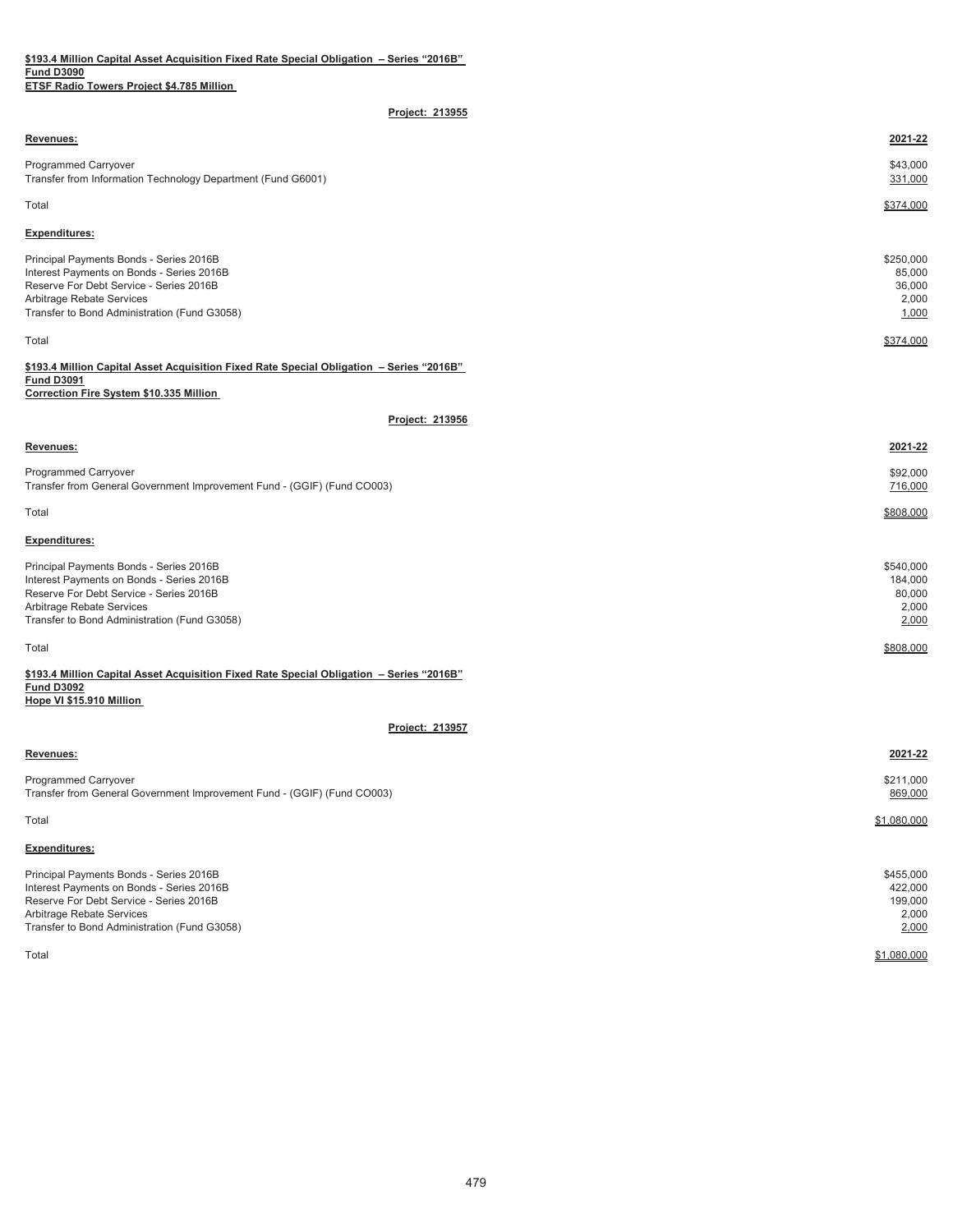| \$193.4 Million Capital Asset Acquisition Fixed Rate Special Obligation  – Series "2016B" |  |  |
|-------------------------------------------------------------------------------------------|--|--|
| <b>Fund D3093</b>                                                                         |  |  |
| New ISD Shop \$19.345 Million                                                             |  |  |

| Project: 213958                                                                                                                                                                                              |                                                   |
|--------------------------------------------------------------------------------------------------------------------------------------------------------------------------------------------------------------|---------------------------------------------------|
| Revenues:                                                                                                                                                                                                    | 2021-22                                           |
| Programmed Carryover<br>Transfer from Internal Service Department (Fund G5010)                                                                                                                               | \$235,000<br>1,167,000                            |
| Total                                                                                                                                                                                                        | \$1,402,000                                       |
| Expenditures:                                                                                                                                                                                                |                                                   |
| Principal Payments Bonds - Series 2016B<br>Interest Payments on Bonds - Series 2016B<br>Reserve For Debt Service - Series 2016B<br>Arbitrage Rebate Services<br>Transfer to Bond Administration (Fund G3058) | \$710,000<br>470,000<br>217,000<br>2,000<br>3,000 |
| Total                                                                                                                                                                                                        | \$1,402,000                                       |
| \$193.4 Million Capital Asset Acquisition Fixed Rate Special Obligation - Series "2016B"<br><b>Fund D3094</b><br><b>Answer Center \$3.9 Million</b>                                                          |                                                   |
| Project: 213959                                                                                                                                                                                              |                                                   |
| Revenues:                                                                                                                                                                                                    | 2021-22                                           |
| <b>Programmed Carryover</b><br>Transfer from General Government Improvement Fund - (GGIF) (Fund CO003)                                                                                                       | \$27,000<br>58,000                                |
| Total                                                                                                                                                                                                        | \$85,000                                          |
| <b>Expenditures:</b>                                                                                                                                                                                         |                                                   |
| Interest Payments on Bonds - Series 2016B<br>Reserve For Debt Service - Series 2016B<br>Arbitrage Rebate Services<br>Transfer to Bond Administration (Fund G3058)                                            | \$55,000<br>27,000<br>2,000<br>1,000              |
| Total                                                                                                                                                                                                        | \$85,000                                          |
| \$193.4 Million Capital Asset Acquisition Fixed Rate Special Obligation - Series "2016B"<br><b>Fund D3095</b><br><b>ADA Projects \$4.7 Million</b>                                                           |                                                   |
| Project: 213960                                                                                                                                                                                              |                                                   |
| Revenues:                                                                                                                                                                                                    | 2021-22                                           |
| <b>Programmed Carryover</b><br>Transfer from General Government Improvement Fund - (GGIF) (Fund CO003)                                                                                                       | \$4,000<br>10,000                                 |
| Total                                                                                                                                                                                                        | \$14,000                                          |
| <b>Expenditures:</b>                                                                                                                                                                                         |                                                   |
| Interest Payments on Bonds - Series 2016B<br>Reserve For Debt Service - Series 2016B<br>Arbitrage Rebate Services<br>Transfer to Bond Administration (Fund G3058)                                            | \$7,000<br>4,000<br>2,000<br>1,000                |

Total \$14,000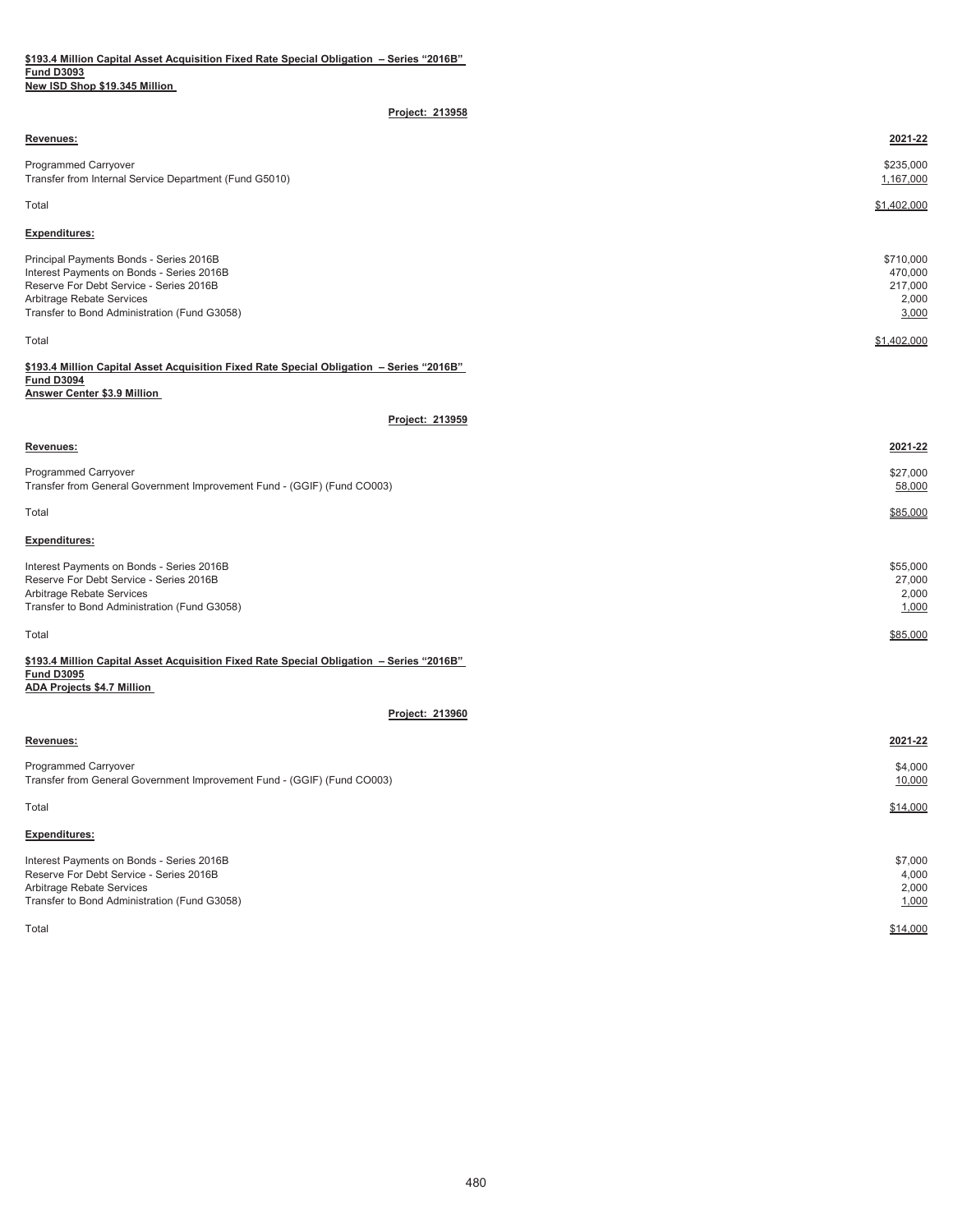## **\$193.4 Million Capital Asset Acquisition Fixed Rate Special Obligation – Series "2016B" Fund D3096 Golf Club of Miami \$4.6 Million**

| Project: 213961                                                                                                                                                   |                                    |
|-------------------------------------------------------------------------------------------------------------------------------------------------------------------|------------------------------------|
| Revenues:                                                                                                                                                         | 2021-22                            |
| Programmed Carryover<br>Transfer from General Government Improvement Fund - (GGIF) (Fund CO003)                                                                   | \$4,000<br>10,000                  |
| Total                                                                                                                                                             | \$14,000                           |
| <b>Expenditures:</b>                                                                                                                                              |                                    |
| Interest Payments on Bonds - Series 2016B<br>Reserve For Debt Service - Series 2016B<br>Arbitrage Rebate Services<br>Transfer to Bond Administration (Fund G3058) | \$7,000<br>4,000<br>2,000<br>1,000 |
| Total                                                                                                                                                             | \$14,000                           |
| \$193.4 Million Capital Asset Acquisition Fixed Rate Special Obligation - Series "2016B"<br><b>Fund D3097</b><br>Elections Building \$11.7 Million                |                                    |
| Project: 213962                                                                                                                                                   |                                    |

#### **Revenues: 2021-22**

Programmed Carryover \$88,000 Transfer from General Government Improvement Fund - (GGIF) (Fund CO003)

 $\textsf{Total}$  to the set of the set of the set of the set of the set of the set of the set of the set of the set of the set of the set of the set of the set of the set of the set of the set of the set of the set of the set of

## **Expenditures:**

| Interest Payments on Bonds - Series 2016B    | \$176,000 |
|----------------------------------------------|-----------|
| Reserve For Debt Service - Series 2016B      | 88,000    |
| Arbitrage Rebate Services                    | 2.000     |
| Transfer to Bond Administration (Fund G3058) | 1,000     |
|                                              |           |
| Total                                        | \$267,000 |

179,000

**\$193.4 Million Capital Asset Acquisition Fixed Rate Special Obligation – Series "2016B" Fund D3098 Courthouse Façade Project \$15 Million** 

## **Project: 213963**

| Revenues:                                                                                       | 2021-22            |
|-------------------------------------------------------------------------------------------------|--------------------|
| Programmed Carryover<br>Transfer from General Government Improvement Fund - (GGIF) (Fund CO003) | \$12,000<br>27,000 |
| Total                                                                                           | \$39,000           |
| <b>Expenditures:</b>                                                                            |                    |
| Interest Payments on Bonds - Series 2016B                                                       | \$24,000           |
| Reserve For Debt Service - Series 2016B                                                         | 12.000             |
| Arbitrage Rebate Services                                                                       | 2,000              |
| Transfer to Bond Administration (Fund G3058)                                                    | 1,000              |

Total \$39,000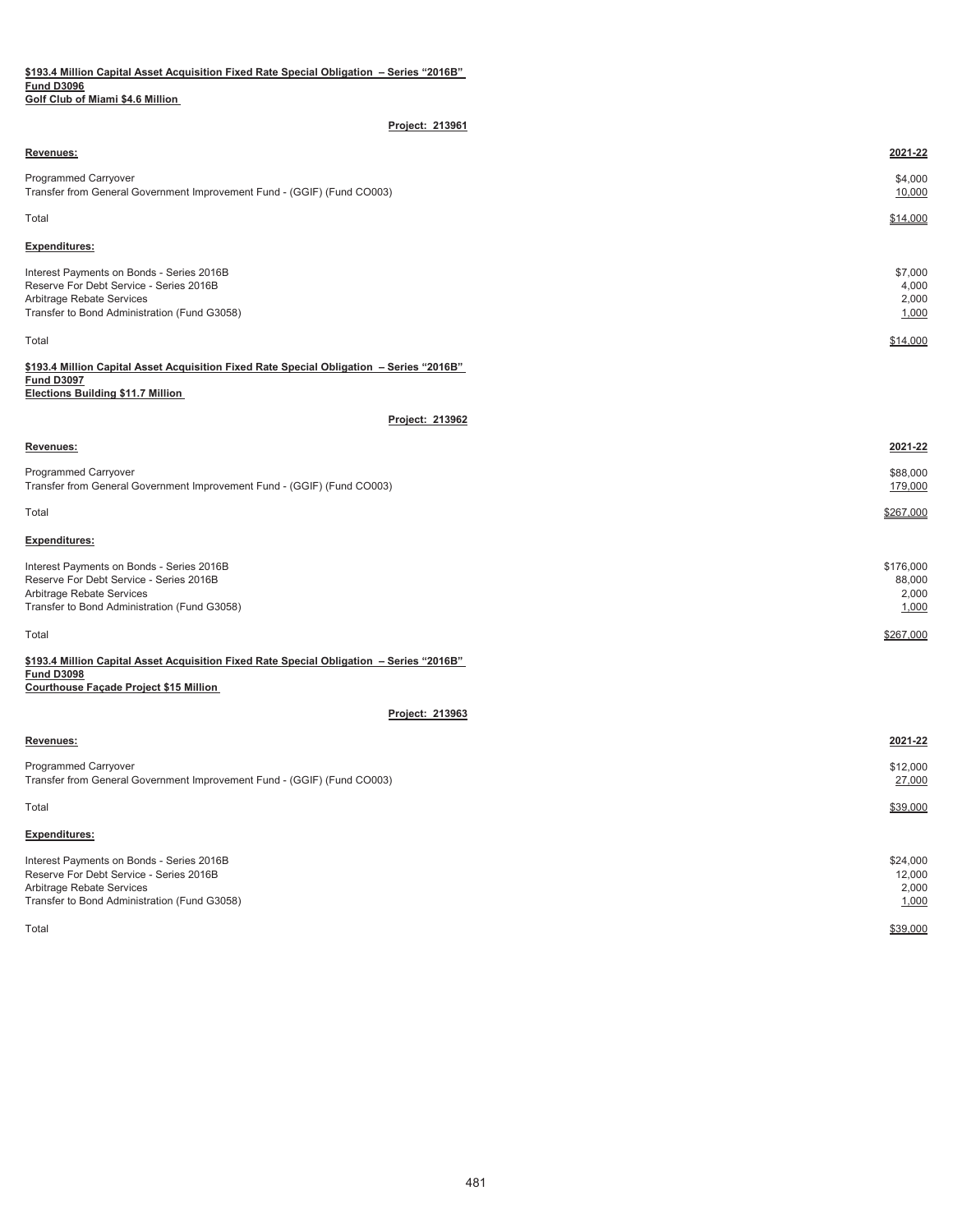| \$193.4 Million Capital Asset Acquisition Fixed Rate Special Obligation - Series "2016B"<br><b>Fund D3099</b><br>Public Service Tax (UMSA) Series "2006" \$28 Million                                           |                                                       |
|-----------------------------------------------------------------------------------------------------------------------------------------------------------------------------------------------------------------|-------------------------------------------------------|
| Project: 213964                                                                                                                                                                                                 |                                                       |
| Revenues:                                                                                                                                                                                                       | 2021-22                                               |
| Programmed Carryover<br>Transfer from Unincorporated Municipal Service Area General Fund (G1001) (Fund G1001)                                                                                                   | \$299,000<br>1,646,000                                |
| Total                                                                                                                                                                                                           | \$1,945,000                                           |
| <b>Expenditures:</b>                                                                                                                                                                                            |                                                       |
| Principal Payments on Bonds - Series 2016B<br>Interest Payments on Bonds - Series 2016B<br>Reserve For Debt Service - Series 2016B<br>Arbitrage Rebate Services<br>Transfer to Bond Administration (Fund G3058) | \$1,070,000<br>597,000<br>272,000<br>2,000<br>4,000   |
| Total                                                                                                                                                                                                           | \$1,945,000                                           |
| \$193.4 Million Capital Asset Acquisition Fixed Rate Special Obligation - Series "2016B"<br><b>Fund D3100</b><br>Public Service Tax (UMSA) Series "2007" \$30 Million                                           |                                                       |
| Project: 213965                                                                                                                                                                                                 |                                                       |
| Revenues:                                                                                                                                                                                                       | 2021-22                                               |
| Programmed Carryover<br>Transfer from Unincorporated Municipal Service Area General Fund (G1001)                                                                                                                | \$355,000<br>1,759,000                                |
| Total                                                                                                                                                                                                           | \$2,114,000                                           |
| <b>Expenditures:</b>                                                                                                                                                                                            |                                                       |
| Principal Payments on Bonds - Series 2016B<br>Interest Payments on Bonds - Series 2016B<br>Reserve For Debt Service - Series 2016B<br>Arbitrage Rebate Services<br>Transfer to Bond Administration (Fund G3058) | \$1,070,000<br>710,000<br>328,000<br>2,000<br>4,000   |
| Total                                                                                                                                                                                                           | \$2,114,000                                           |
| \$74.435 Million Capital Asset Acquisition Fixed Rate Special Obligation - Series "2017A"<br><b>Fund D3101</b>                                                                                                  |                                                       |
| PHT (Tax Exempt) \$26.055 Million                                                                                                                                                                               |                                                       |
| Project: 213966                                                                                                                                                                                                 |                                                       |
| Revenues:                                                                                                                                                                                                       | 2021-22                                               |
| <b>Programmed Carryover</b><br>Transfer from General Government Improvement Fund - (GGIF) (Fund CO003)                                                                                                          | \$545,000<br>3,329,000                                |
| Total                                                                                                                                                                                                           | \$3,874,000                                           |
| <b>Expenditures:</b>                                                                                                                                                                                            |                                                       |
| Principal Payments on Bonds, Series 2017A<br>Interest Payments on Bonds - Series 2017A<br>Reserve For Debt Service - Series 2017A<br>Arbitrage Rebate Services<br>Transfer to Bond Administration (Fund G3058)  | \$2,285,000<br>1,091,000<br>488,000<br>2,000<br>8,000 |
| Total                                                                                                                                                                                                           | \$3,874,000                                           |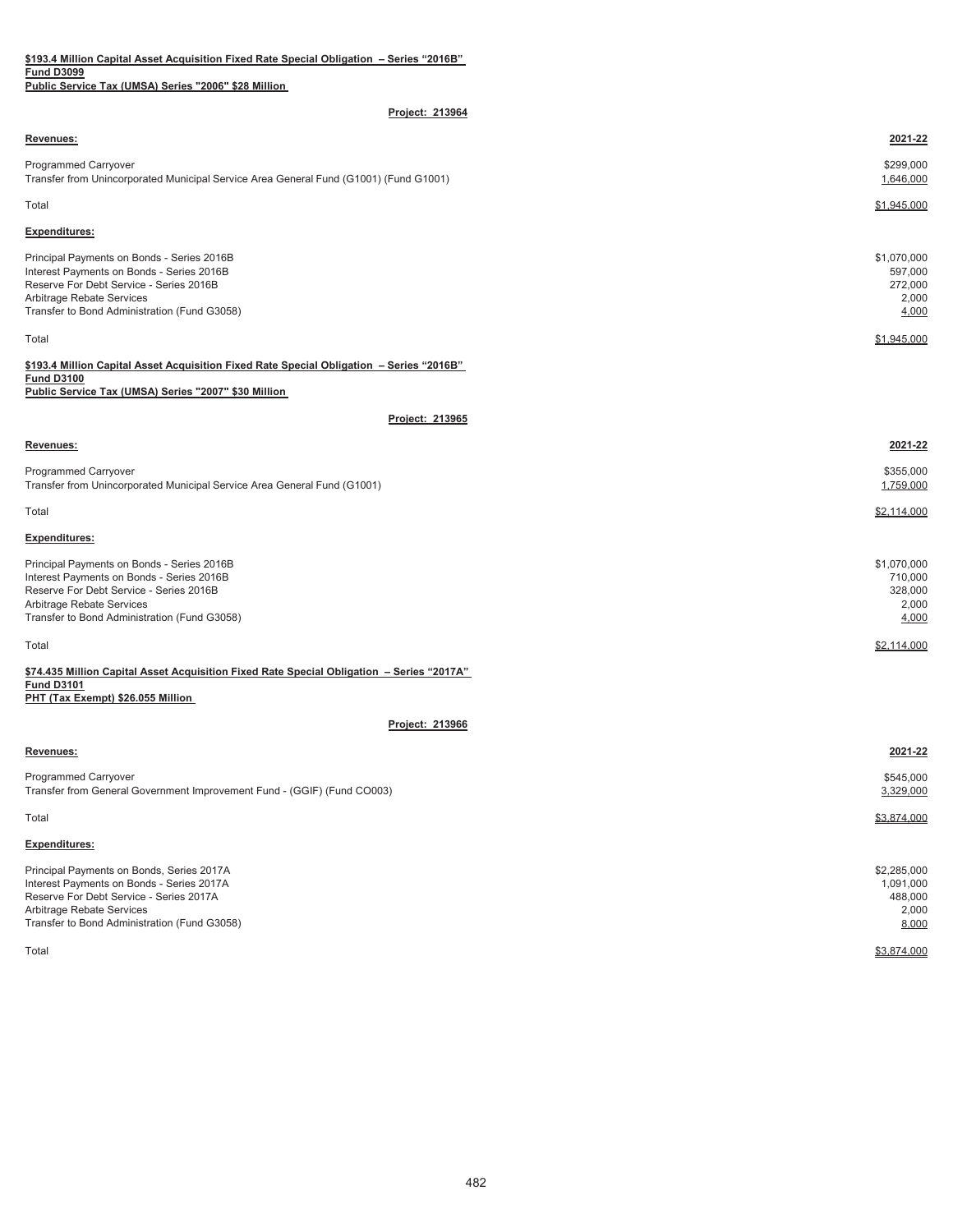| \$74.435 Million Capital Asset Acquisition Fixed Rate Special Obligation  – Series "2017A" |  |
|--------------------------------------------------------------------------------------------|--|
| <b>Fund D3102</b>                                                                          |  |
| Light Speed Proiect (Tax Exempt) \$870.000                                                 |  |

| <b>Revenues:</b>                                                                                                                                                                                               | 2021-22                                        |
|----------------------------------------------------------------------------------------------------------------------------------------------------------------------------------------------------------------|------------------------------------------------|
| <b>Programmed Carryover</b><br>Transfer from Internal Service Department (Fund G5010)                                                                                                                          | \$16,000<br>63,000                             |
| Total                                                                                                                                                                                                          | \$79,000                                       |
| <b>Expenditures:</b>                                                                                                                                                                                           |                                                |
| Principal Payments on Bonds, Series 2017A<br>Interest Payments on Bonds - Series 2017A<br>Reserve For Debt Service - Series 2017A<br>Arbitrage Rebate Services<br>Transfer to Bond Administration (Fund G3058) | \$30,000<br>31,000<br>15,000<br>2,000<br>1,000 |
| Total                                                                                                                                                                                                          | \$79,000                                       |

### **Fund D3103 \$6,135,000 - Elections-ADA Project \$16.185 million Capital Asset Acquisition Fixed Special Obligation Bonds – Series "2018A"**

**Project: 213968**

| <b>Revenues:</b>                                                                                                                                                                                                                                                                                                               | 2021-22       |
|--------------------------------------------------------------------------------------------------------------------------------------------------------------------------------------------------------------------------------------------------------------------------------------------------------------------------------|---------------|
| Programmed Cash Carryover                                                                                                                                                                                                                                                                                                      | \$79.000      |
| $\tau$ ( $\alpha$ ) $\alpha$ ) ( $\alpha$ ) ( $\alpha$ ) ( $\alpha$ ) ( $\alpha$ ) ( $\alpha$ ) ( $\alpha$ ) ( $\alpha$ ) ( $\alpha$ ) ( $\alpha$ ) ( $\alpha$ ) ( $\alpha$ ) ( $\alpha$ ) ( $\alpha$ ) ( $\alpha$ ) ( $\alpha$ ) ( $\alpha$ ) ( $\alpha$ ) ( $\alpha$ ) ( $\alpha$ ) ( $\alpha$ ) ( $\alpha$ ) ( $\alpha$ ) ( | $F \sim 0.00$ |

| Programmed Cash Carryover                                               | \$79.000 |
|-------------------------------------------------------------------------|----------|
| Transfer from General Government Improvement Fund - (GGIF) (Fund CO003) | 513.000  |

Total \$592,000

## **Expenditures:**

| Principal Payments on Bonds, Series 2018A     | \$355,000 |
|-----------------------------------------------|-----------|
| Interest Payments on Bonds, Series 2018A      | 159,000   |
| Reserve for Future Debt Service, Series 2018A | 74.000    |
| Arbitrage Rebate Services                     | 2.000     |
| Transfer to Bond Administration (Fund G3058)  | 2,000     |
|                                               |           |
| Total                                         | \$592,000 |

#### **Fund D3104 \$10,050,000 - QNIP Project \$16.185 million Capital Asset Acquisition Fixed Special Obligation Bonds – Series "2018A"**

| Revenues:                                                                                                                                                                                                           | 2021-22                                           |
|---------------------------------------------------------------------------------------------------------------------------------------------------------------------------------------------------------------------|---------------------------------------------------|
| Programmed Cash Carryover<br>Transfer from General Government Improvement Fund - (GGIF) (Fund CO003)                                                                                                                | \$130,000<br>836,000                              |
| Total                                                                                                                                                                                                               | \$966,000                                         |
| <b>Expenditures:</b>                                                                                                                                                                                                |                                                   |
| Principal Payments on Bonds, Series 2018A<br>Interest Payments on Bonds, Series 2018A<br>Reserve for Future Debt Service, Series 2018A<br>Arbitrage Rebate Services<br>Transfer to Bond Administration (Fund G3058) | \$580,000<br>260,000<br>121,000<br>2,000<br>3,000 |
| Total                                                                                                                                                                                                               | \$966,000                                         |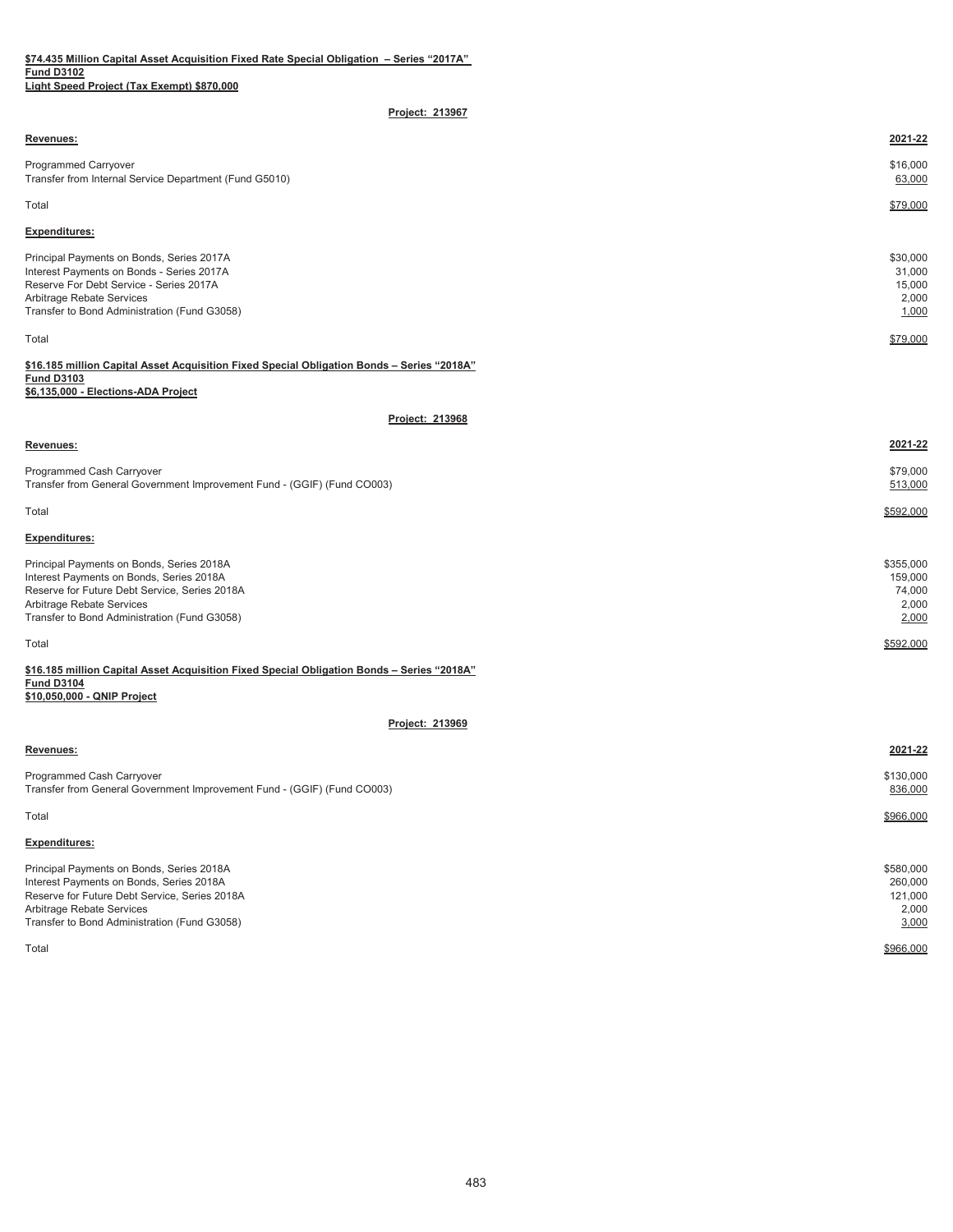| \$64.650 million Capital Asset Acquisition Fixed Special Obligation Bonds - Series "2019A"<br><b>Fund D3115</b>                                                                                                                                                    |                                                          |
|--------------------------------------------------------------------------------------------------------------------------------------------------------------------------------------------------------------------------------------------------------------------|----------------------------------------------------------|
| \$8.095 million - Quality Neighborhood Improvement Projects                                                                                                                                                                                                        |                                                          |
| Project: 213970                                                                                                                                                                                                                                                    |                                                          |
| Revenues:                                                                                                                                                                                                                                                          | 2021-22                                                  |
| Programmed Cash Carryover<br>Transfer from General Government Improvement Fund (Fund CO003)                                                                                                                                                                        | \$193,000<br>640,000                                     |
| Total                                                                                                                                                                                                                                                              | \$833,000                                                |
| <b>Expenditures:</b>                                                                                                                                                                                                                                               |                                                          |
| Principal Payments on Bonds, Series 2019A<br>Interest Payments on Bonds, Series 2019A<br>Reserve for Future Debt Service, Series 2019A<br>Arbitrage Rebate Services<br>Transfer to Bond Administration (Fund G3058)                                                | \$255.000<br>386,000<br>187,000<br>2,000<br>3,000        |
| Total                                                                                                                                                                                                                                                              | \$833,000                                                |
| \$64.650 million Capital Asset Acquisition Fixed Special Obligation Bonds - Series "2019A"<br><b>Fund D3116</b><br>\$56.555 million - Fire Rescue Helicopters                                                                                                      |                                                          |
| Project: 213971                                                                                                                                                                                                                                                    |                                                          |
| Revenues:                                                                                                                                                                                                                                                          | 2021-22                                                  |
| Programmed Cash Carryover<br>Transfer from General Government Improvement Fund (Fund CO003)                                                                                                                                                                        | \$1,348,000<br>4,431,000                                 |
| Total                                                                                                                                                                                                                                                              | \$5,779,000                                              |
| <b>Expenditures:</b>                                                                                                                                                                                                                                               |                                                          |
| Principal Payments on Bonds, Series 2019A<br>Interest Payments on Bonds, Series 2019A<br>Reserve for Future Debt Service, Series 2019A<br>Arbitrage Rebate Services<br>Transfer to Bond Administration (Fund G3058)                                                | \$1,765,000<br>2,696,000<br>1,304,000<br>2,000<br>12,000 |
| Total                                                                                                                                                                                                                                                              | \$5,779,000                                              |
| \$96.930 million Capital Asset Acquisition Special Obligation - Series "2019B"<br><b>Fund D3106</b><br>\$52.222 million Debt Service Fund - Overtown II                                                                                                            |                                                          |
| Project: 213972                                                                                                                                                                                                                                                    |                                                          |
| Revenues:                                                                                                                                                                                                                                                          | 2021-22                                                  |
| Programmed Cash Carryover<br>Transfer from Internal Services Department - Overtown II Project (87%) (Fund G5010)                                                                                                                                                   | \$1,202,000<br>3,952,000                                 |
| Total                                                                                                                                                                                                                                                              | \$5,154,000                                              |
| <b>Expenditures:</b>                                                                                                                                                                                                                                               |                                                          |
| Principal Payments Bonds - Overtown II Project (87%)<br>Interest Payments on Bonds - Overtown II Project (87%)<br>Reserve For Debt Service - Series 2019B Bonds (Overtown II Project)<br>Arbitrage Rebate Services<br>Transfer to Bond Administration (Fund G3058) | \$1,576,000<br>2,404,000<br>1,162,000<br>1,000<br>11,000 |
| Total                                                                                                                                                                                                                                                              | \$5,154,000                                              |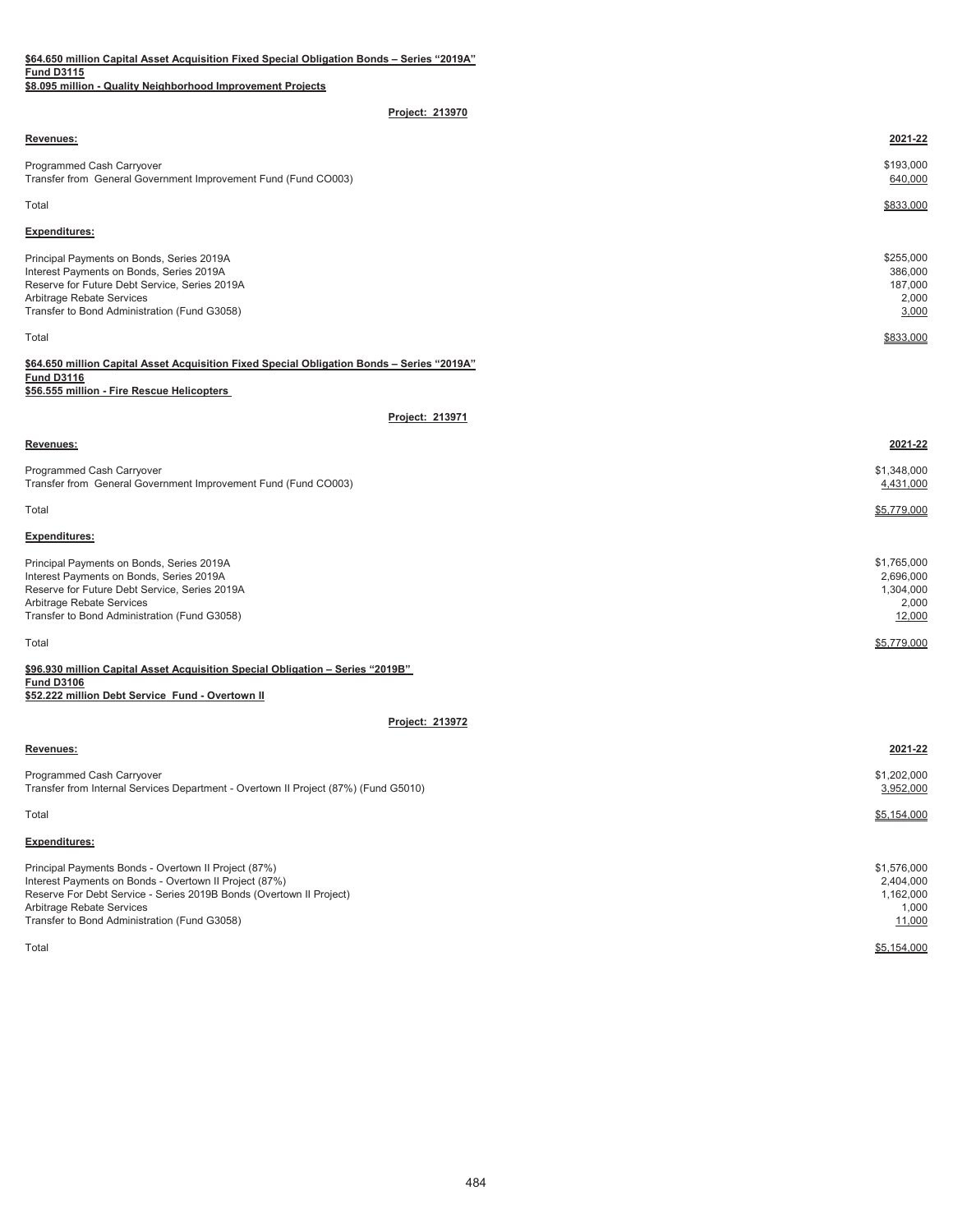| Revenues:                                                                                                                                                                                                           | 2021-22                                           |
|---------------------------------------------------------------------------------------------------------------------------------------------------------------------------------------------------------------------|---------------------------------------------------|
| Programmed Cash Reserve<br>Transfer from Internal Services Department (Fund G5010)                                                                                                                                  | \$430,000<br>1,465,000                            |
| Total                                                                                                                                                                                                               | \$1,895,000                                       |
| <b>Expenditures:</b>                                                                                                                                                                                                |                                                   |
| Principal Payments on Bonds, Series 2019B<br>Interest Payments on Bonds, Series 2019B<br>Reserve for Future Debt Service, Series 2019B<br>Arbitrage Rebate Services<br>Transfer to Bond Administration (Fund G3058) | \$612,000<br>861,000<br>415,000<br>2,000<br>5,000 |
| Total                                                                                                                                                                                                               | \$1,895,000                                       |

## **\$96.930 million Capital Asset Acquisition Special Obligation – Series "2019B" Fund D3108**

## **\$11.111 million - Lightspeed Project**

## **Project: 213974**

| Revenues:                                                                                                                                                                                                           | 2021-22                                           |
|---------------------------------------------------------------------------------------------------------------------------------------------------------------------------------------------------------------------|---------------------------------------------------|
| Programmed Cash Carryover<br>Transfer from Internal Services Department (Fund G5010)                                                                                                                                | \$254,000<br>865,000                              |
| Total                                                                                                                                                                                                               | \$1,119,000                                       |
| <b>Expenditures:</b>                                                                                                                                                                                                |                                                   |
| Principal Payments on Bonds, Series 2019B<br>Interest Payments on Bonds, Series 2019B<br>Reserve for Future Debt Service, Series 2019B<br>Arbitrage Rebate Services<br>Transfer to Bond Administration (Fund G3058) | \$361,000<br>508,000<br>245,000<br>2,000<br>3,000 |

Total \$1,119,000

### **Fund D3109 \$6.989 million - Project Close-Out Project \$96.930 million Capital Asset Acquisition Special Obligation – Series "2019B"**

| <b>Revenues:</b>                                                                                                                                                                                                    | 2021-22                                           |
|---------------------------------------------------------------------------------------------------------------------------------------------------------------------------------------------------------------------|---------------------------------------------------|
| <b>Programmed Cash Reserve</b><br>Transfer from Internal Services Department (Fund G5010)<br>Transfer from General Government Improvement Fund (Fund CO003)                                                         | \$160,000<br>131,000<br>414,000                   |
| Total                                                                                                                                                                                                               | \$705,000                                         |
| <b>Expenditures:</b>                                                                                                                                                                                                |                                                   |
| Principal Payments on Bonds, Series 2019B<br>Interest Payments on Bonds, Series 2019B<br>Reserve for Future Debt Service, Series 2019B<br>Arbitrage Rebate Services<br>Transfer to Bond Administration (Fund G3058) | \$227,000<br>320,000<br>154,000<br>2,000<br>2,000 |
| Total                                                                                                                                                                                                               | \$705,000                                         |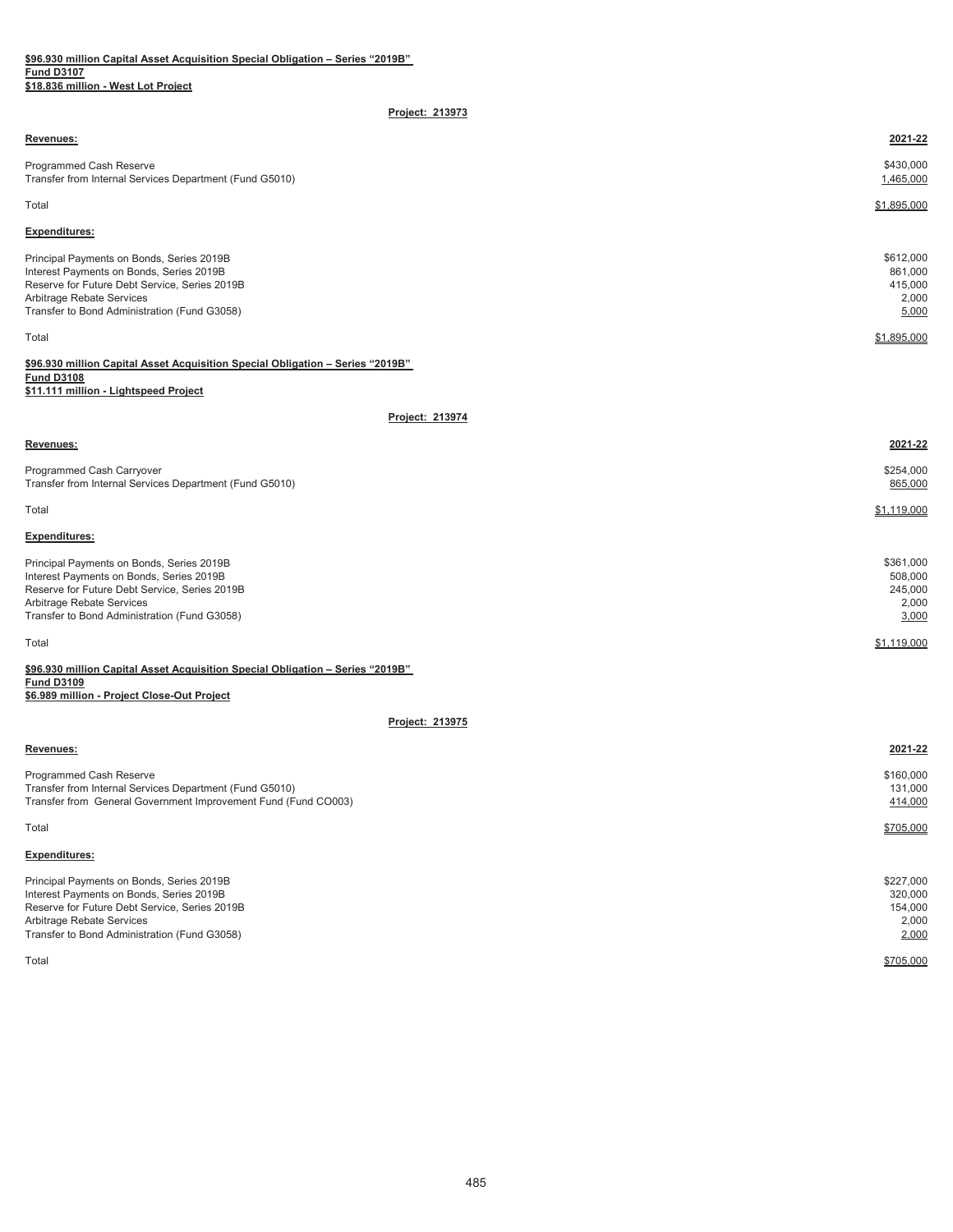## **\$96.930 million Capital Asset Acquisition Special Obligation – Series "2019B" Fund D3109 Project Close-Out - \$6.989 million**

## **Project: 213975**

| Revenues:                                                                                                                                                                                                      | 2021-22                                           |
|----------------------------------------------------------------------------------------------------------------------------------------------------------------------------------------------------------------|---------------------------------------------------|
| <b>Programmed Cash Reserve</b><br>Transfer from Internal Services Department (G5010)<br>Transfer from General Government Improvement Fund (CO003)                                                              | \$160,000<br>131,000<br>414,000                   |
| Total                                                                                                                                                                                                          | \$705,000                                         |
| <b>Expenditures:</b>                                                                                                                                                                                           |                                                   |
| Principal Payments on Bonds, Series 2019B<br>Interest Payments on Bonds, Series 2019B<br>Reserve for Future Debt Service, Series 2019B<br>Arbitrage Rebate Services<br>Transfer to Bond Administration (G3058) | \$227,000<br>320,000<br>154,000<br>2,000<br>2,000 |
| Total                                                                                                                                                                                                          | \$705,000                                         |
| \$124.835 million Capital Asset Acquisition Special Obligation - Series "2020C"                                                                                                                                |                                                   |

## **Fund D3127 Enterprise Resource Planning - \$4.7 million**

| Project: 213976                                                                                                                                                   |                                          |
|-------------------------------------------------------------------------------------------------------------------------------------------------------------------|------------------------------------------|
| Revenues:                                                                                                                                                         | 2021-22                                  |
| Programmed Cash Reserve<br>Transfer from IT Funding Model (G6001)                                                                                                 | \$963,000<br>1,933,000                   |
| Total                                                                                                                                                             | \$2,896,000                              |
| <b>Expenditures:</b>                                                                                                                                              |                                          |
| Interest Payments on Bonds, Series 2020C<br>Reserve for Future Debt Service, Series 2020C<br>Arbitrage Rebate Services<br>Transfer to Bond Administration (G3058) | \$1,926,000<br>963,000<br>2,000<br>5,000 |
| Total                                                                                                                                                             | \$2,896,000                              |

## **\$124.835 million Capital Asset Acquisition Special Obligation – Series "2020C" Fund D3128 Criminal Justice Information System - \$22.924 million**

| <b>Revenues:</b>                                                                                                                                                  | 2021-22                                |
|-------------------------------------------------------------------------------------------------------------------------------------------------------------------|----------------------------------------|
| Programmed Cash Reserve<br>Transfer from General Government Improvement Fund (CO003)                                                                              | \$395,000<br>793,000                   |
| Total                                                                                                                                                             | \$1,188,000                            |
| <b>Expenditures:</b>                                                                                                                                              |                                        |
| Interest Payments on Bonds, Series 2020C<br>Reserve for Future Debt Service, Series 2020C<br>Arbitrage Rebate Services<br>Transfer to Bond Administration (G3058) | \$789,000<br>395,000<br>2,000<br>2,000 |
| Total                                                                                                                                                             | \$1,188,000                            |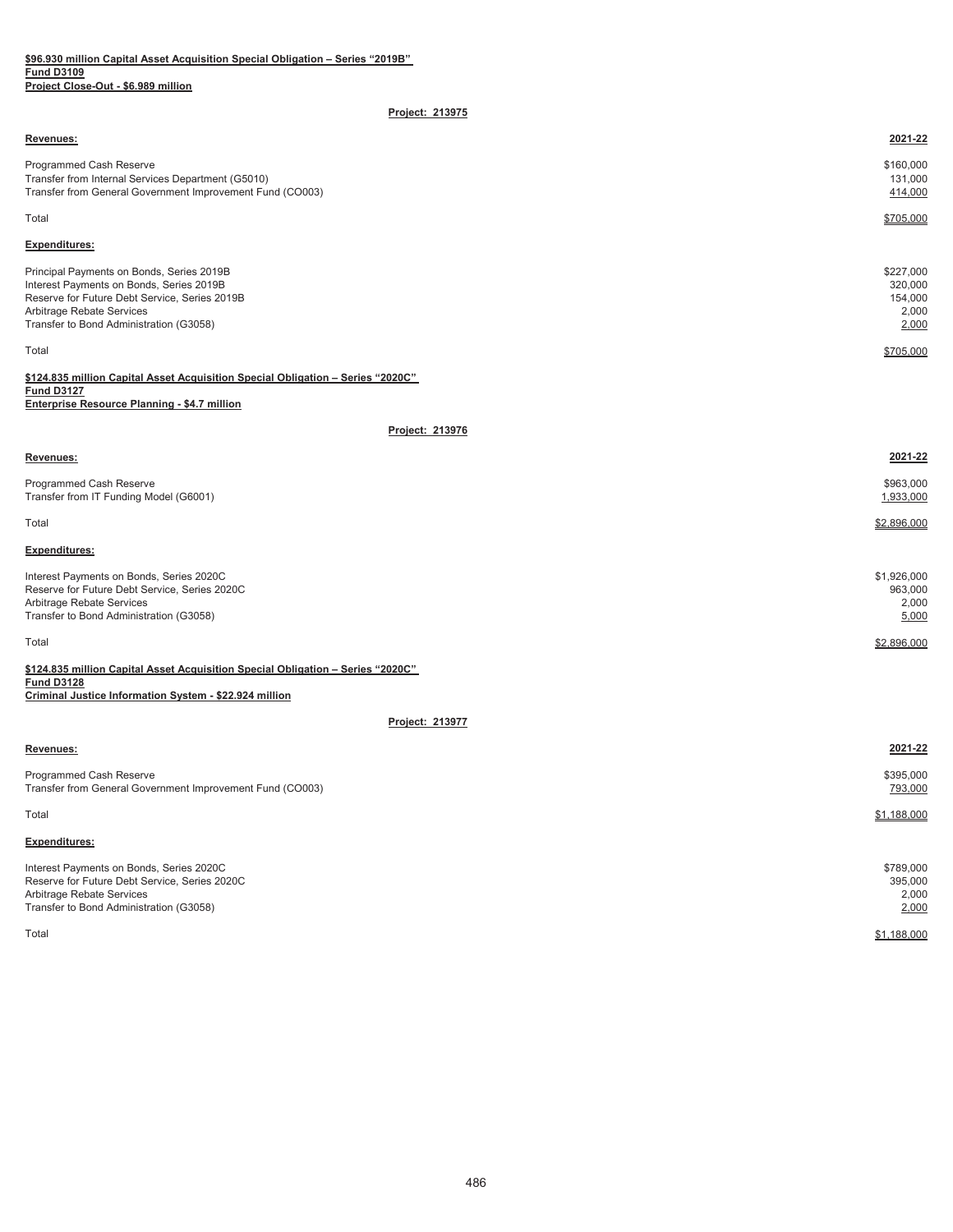#### **Fund D3129 Computer-Aided Dispatch - \$24.430 million \$124.835 million Capital Asset Acquisition Special Obligation – Series "2020C"**

## **Project: 213978**

| Project. $213970$                                                                                                                                                              |                                        |
|--------------------------------------------------------------------------------------------------------------------------------------------------------------------------------|----------------------------------------|
| Revenues:                                                                                                                                                                      | 2021-22                                |
| Programmed Cash Reserve<br>Transfer from General Government Improvement Fund (CO003)                                                                                           | \$421,000<br>843,000                   |
| Total                                                                                                                                                                          | \$1,264,000                            |
| <b>Expenditures:</b>                                                                                                                                                           |                                        |
| Interest Payments on Bonds, Series 2020C<br>Reserve for Future Debt Service, Series 2020C<br>Arbitrage Rebate Services<br>Transfer to Bond Administration (G3058)              | \$840,000<br>420,000<br>2,000<br>2,000 |
| Total                                                                                                                                                                          | \$1,264.000                            |
| \$124.835 million Capital Asset Acquisition Special Obligation - Series "2020C"<br><b>Fund D3130</b><br>Elections Sorter - \$2.356 million                                     |                                        |
| Project: 213979                                                                                                                                                                |                                        |
| Revenues:                                                                                                                                                                      | 2021-22                                |
| Programmed Cash Reserve<br>Transfer from General Government Improvement Fund (CO003)                                                                                           | \$41,000<br>84,000                     |
| Total                                                                                                                                                                          | \$125,000                              |
| <b>Expenditures:</b>                                                                                                                                                           |                                        |
| Interest Payments on Bonds, Series 2020C<br>Reserve for Future Debt Service, Series 2020C<br>Arbitrage Rebate Services<br>Transfer to Bond Administration (G3058)              | \$81,000<br>41,000<br>2,000<br>1,000   |
| Total                                                                                                                                                                          | \$125,000                              |
| \$124.835 million Capital Asset Acquisition Special Obligation - Series "2020C"<br><b>Fund D3131</b><br>Countywide Infrastructure Investment Program (CIIP) - \$25.527 million |                                        |
| Project: 213980                                                                                                                                                                |                                        |
| Revenues:                                                                                                                                                                      | 2021-22                                |
| Programmed Cash Reserve<br>Transfer from Capital Infrastructure Investment Program (CIIP) (Fund CO082)                                                                         | \$528,000<br>1,059,000                 |

Total \$1,587,000

## **Expenditures:**

| Interest Payments on Bonds, Series 2020C      | \$1,055,000 |
|-----------------------------------------------|-------------|
| Reserve for Future Debt Service, Series 2020C | 527,000     |
| Arbitrage Rebate Services                     | 2,000       |
| Transfer to Bond Administration (G3058)       | 3,000       |
| Total                                         | \$1,587,000 |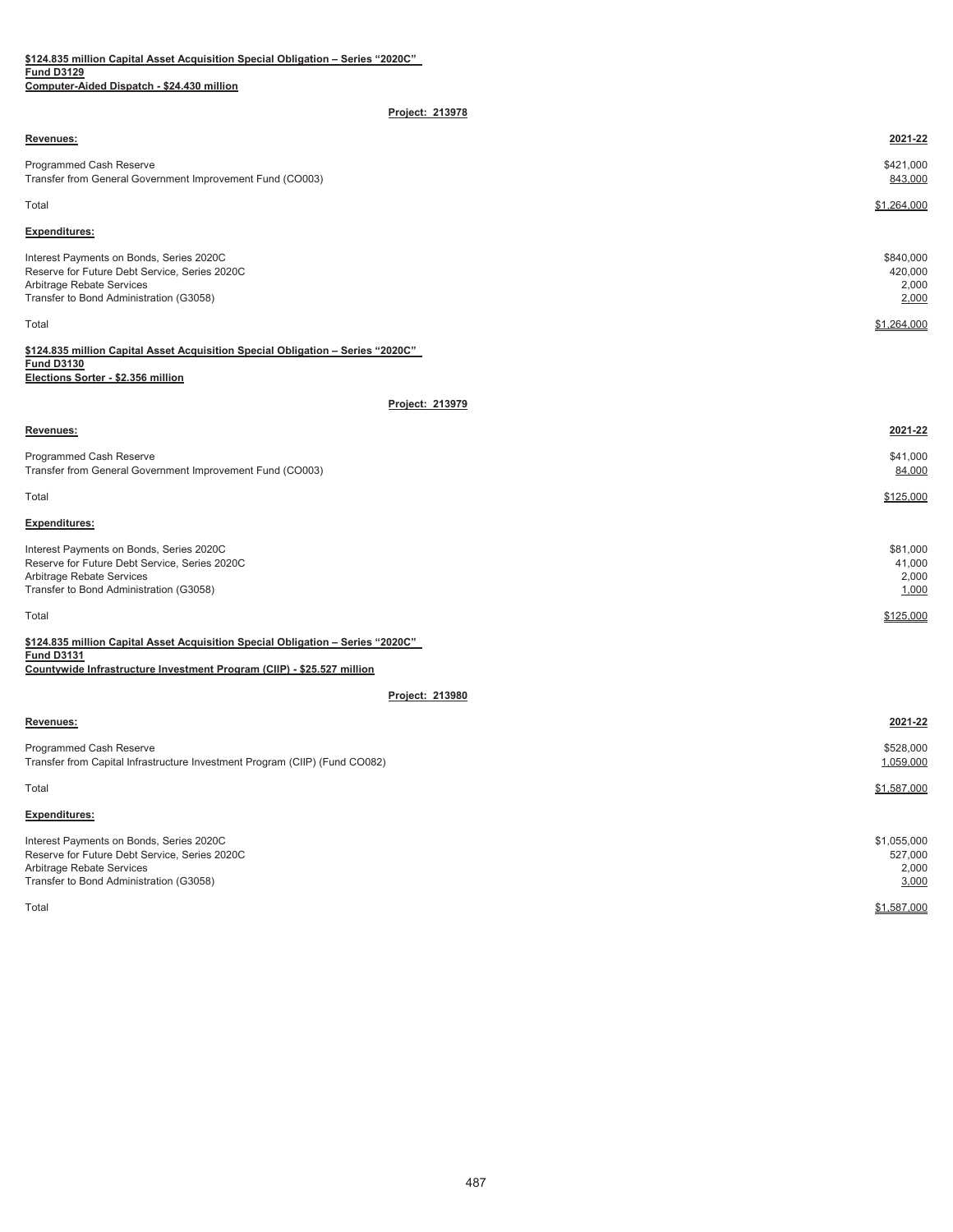## **\$124.835 million Capital Asset Acquisition Special Obligation – Series "2020C" Fund D3132 Fingerprint Identification System - \$1.5 million**

## **Project: 213981**

| Revenues:                                                                                                                                                             | 2021-22                              |
|-----------------------------------------------------------------------------------------------------------------------------------------------------------------------|--------------------------------------|
| Programmed Cash Reserve<br>Transfer from General Government Improvement Fund (CO003)                                                                                  | \$26,000<br>55,000                   |
| Total                                                                                                                                                                 | \$81,000                             |
| <b>Expenditures:</b>                                                                                                                                                  |                                      |
| Interest Payments on Bonds, Series 2020C<br>Reserve for Future Debt Service, Series 2020C<br>Arbitrage Rebate Services<br>Transfer to Bond Administration (G3058)     | \$52,000<br>26,000<br>2,000<br>1,000 |
| Total                                                                                                                                                                 | \$81,000                             |
| \$124.835 million Capital Asset Acquisition Special Obligation - Series "2020C"<br><b>Fund D3133</b><br>Law Enforcement Records Management System (LERMS) - \$964,000 |                                      |
| Project: 213982                                                                                                                                                       |                                      |
| Revenues:                                                                                                                                                             | 2021-22                              |
| Programmed Cash Reserve<br>Transfer from General Government Improvement Fund (CO003)                                                                                  | \$17,000<br>37,000                   |

## $\texttt{Total}$

| <b>Expenditures:</b>                          |          |
|-----------------------------------------------|----------|
| Interest Payments on Bonds, Series 2020C      | \$34,000 |
| Reserve for Future Debt Service, Series 2020C | 17,000   |
| Arbitrage Rebate Services                     | 2,000    |
| Transfer to Bond Administration (G3058)       | 1,000    |
| Total                                         | \$54,000 |

**Fund D3134 Ludlam Trail Bike Path - \$4.359 million \$124.835 million Capital Asset Acquisition Special Obligation – Series "2020C"** 

**Project: 213983**

| Revenues:                                                                                                                                                         | 2021-22                               |
|-------------------------------------------------------------------------------------------------------------------------------------------------------------------|---------------------------------------|
| Programmed Cash Reserve<br>Transfer from Parks, Recreation and Open Spaces (G4001)                                                                                | \$75,000<br>153,000                   |
| Total                                                                                                                                                             | \$228,000                             |
| <b>Expenditures:</b>                                                                                                                                              |                                       |
| Interest Payments on Bonds, Series 2020C<br>Reserve for Future Debt Service, Series 2020C<br>Arbitrage Rebate Services<br>Transfer to Bond Administration (G3058) | \$150,000<br>75,000<br>2,000<br>1,000 |

 $\textsf{Total}$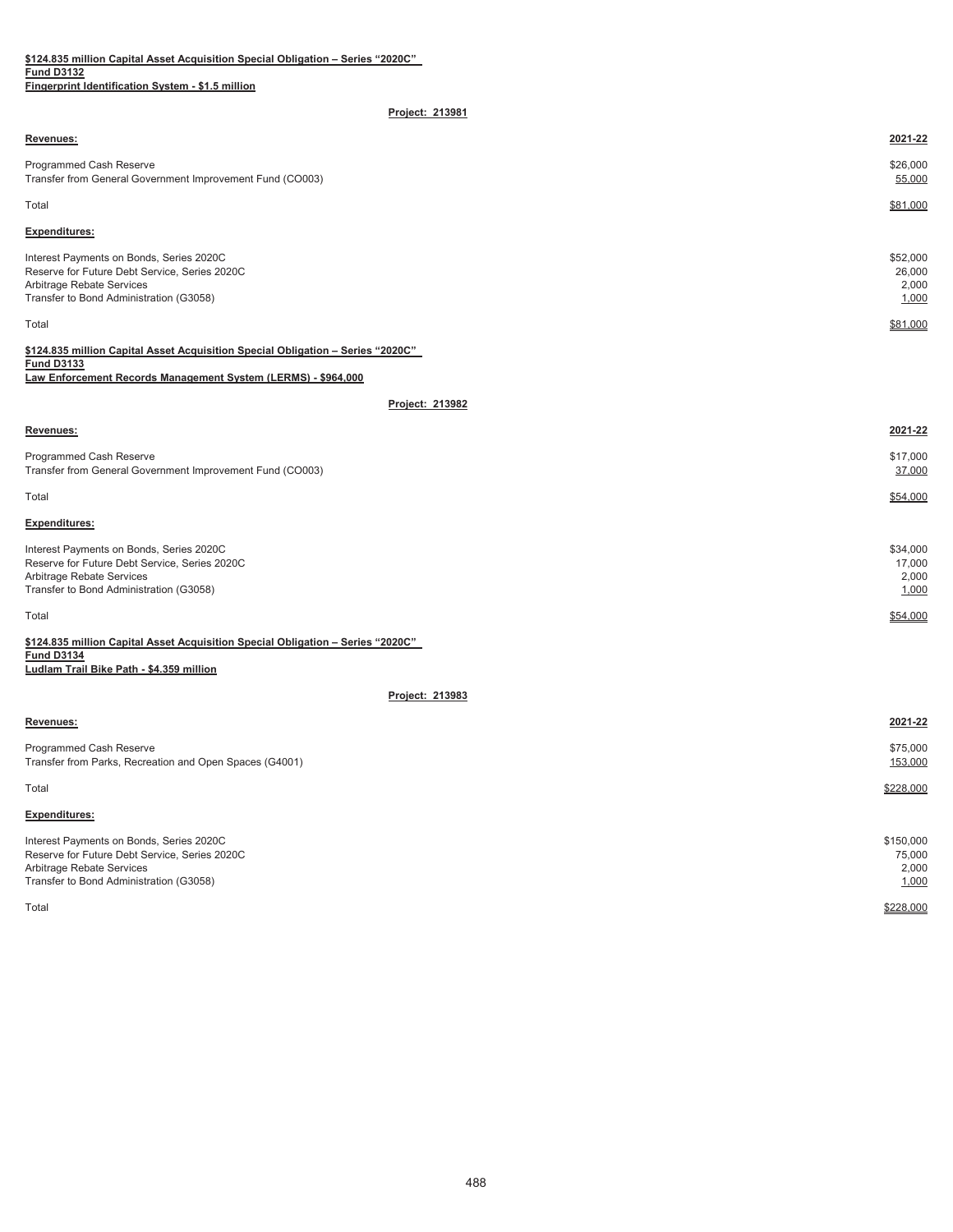| \$124.835 million Capital Asset Acquisition Special Obligation - Series "2020C"                                                                                                                               |                                                     |
|---------------------------------------------------------------------------------------------------------------------------------------------------------------------------------------------------------------|-----------------------------------------------------|
| <b>Fund D3135</b><br>Customer Relationship Management Modernization (CRMM) - \$2.5 million                                                                                                                    |                                                     |
| Project: 213984                                                                                                                                                                                               |                                                     |
| Revenues:                                                                                                                                                                                                     | 2021-22                                             |
| Programmed Cash Reserve<br>Transfer from General Government Improvement Fund (CO003)                                                                                                                          | \$44,000<br>89,000                                  |
| Total                                                                                                                                                                                                         | \$133,000                                           |
| <b>Expenditures:</b>                                                                                                                                                                                          |                                                     |
| Interest Payments on Bonds, Series 2020C<br>Reserve for Future Debt Service, Series 2020C<br>Arbitrage Rebate Services<br>Transfer to Bond Administration (G3058)                                             | \$86,000<br>44,000<br>2,000<br>1,000                |
| Total                                                                                                                                                                                                         | \$133,000                                           |
| \$124.835 million Capital Asset Acquisition Special Obligation - Series "2020C"<br><b>Fund D3136</b><br>Cyber Security Strategic Evolution Plan - \$4.248 million                                             |                                                     |
| Project: 213985                                                                                                                                                                                               |                                                     |
| Revenues:                                                                                                                                                                                                     | 2021-22                                             |
| Programmed Cash Reserve<br>Transfer from Information Technology (Fund G6001)                                                                                                                                  | \$74,000<br>149,000                                 |
| Total                                                                                                                                                                                                         | \$223,000                                           |
| <b>Expenditures:</b>                                                                                                                                                                                          |                                                     |
| Interest Payments on Bonds, Series 2020C<br>Reserve for Future Debt Service, Series 2020C<br>Arbitrage Rebate Services<br>Transfer to Bond Administration (G3058)                                             | \$146,000<br>74,000<br>2,000<br>1,000               |
| Total                                                                                                                                                                                                         | \$223,000                                           |
| \$73.475 million Capital Asset Acquisition Special Obligation Bonds, Series 2020D<br><b>Fund D3122</b><br>Ballpark - \$24.565 million                                                                         |                                                     |
| Project: 213986                                                                                                                                                                                               |                                                     |
| Revenues:                                                                                                                                                                                                     | 2021-22                                             |
| Programmed Cash Reserve<br>Transfer from General Government Improvement Fund (CO003)                                                                                                                          | \$230,000<br>2,249,000                              |
| Total                                                                                                                                                                                                         | \$2,479,000                                         |
| Expenditures:                                                                                                                                                                                                 |                                                     |
| Principal Payment on Bonds, Series 2020D<br>Interest Payments on Bonds, Series 2020D<br>Reserve For Future Debt Service, Series 2020D<br>Arbitrage Rebate Services<br>Transfer to Bond Administration (G3058) | \$1,800,000<br>460,000<br>212,000<br>1,000<br>6,000 |

Total \$2,479,000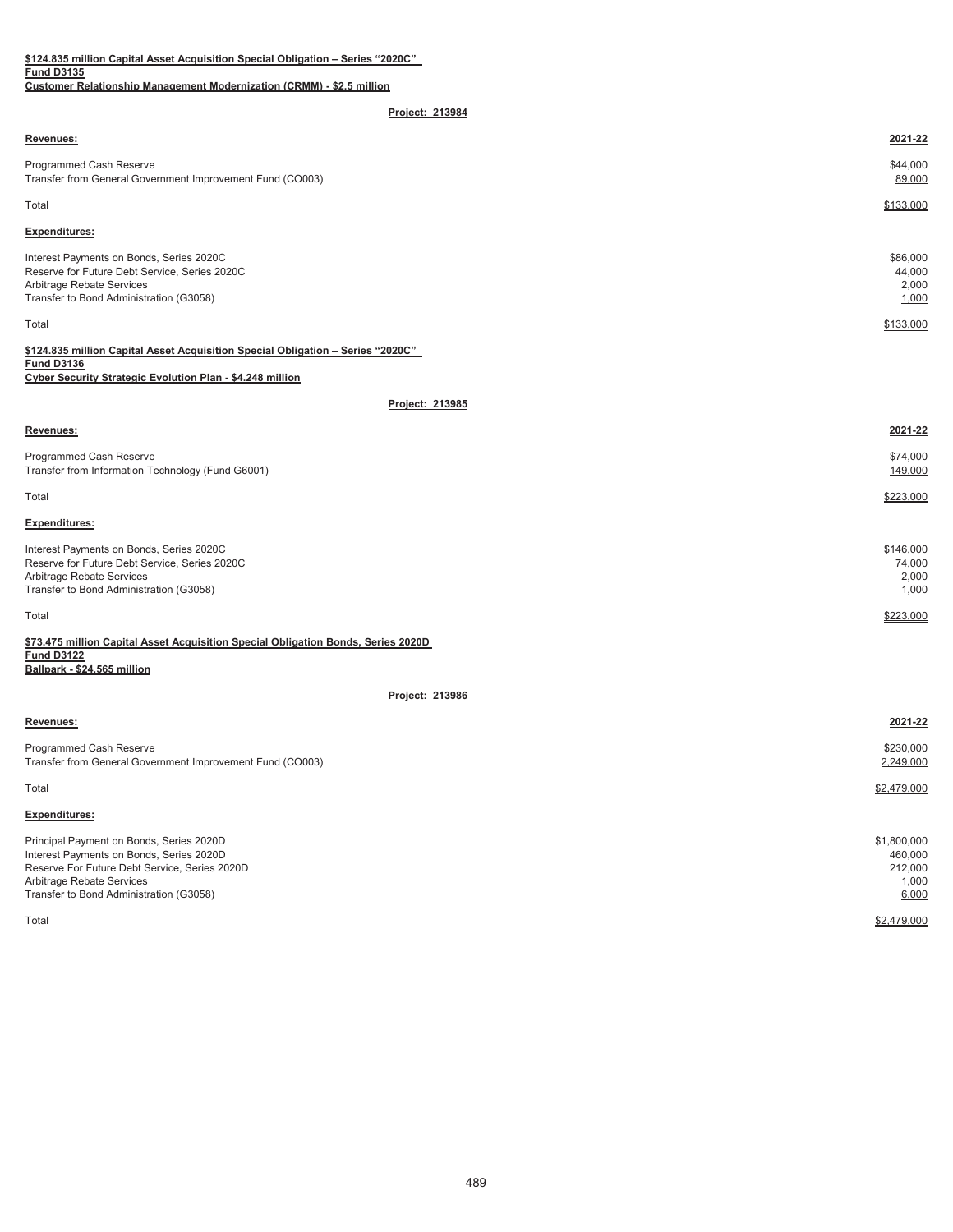| Revenues:                                                                                                                                                                                                     | 2021-22                                           |
|---------------------------------------------------------------------------------------------------------------------------------------------------------------------------------------------------------------|---------------------------------------------------|
| <b>Programmed Cash Reserve</b><br>Transfer from IT Funding Model (G6001)                                                                                                                                      | \$282,000<br>958,000                              |
| Total                                                                                                                                                                                                         | \$1,240,000                                       |
| <b>Expenditures:</b>                                                                                                                                                                                          |                                                   |
| Principal Payment on Bonds, Series 2020D<br>Interest Payments on Bonds, Series 2020D<br>Reserve For Future Debt Service, Series 2020D<br>Arbitrage Rebate Services<br>Transfer to Bond Administration (G3058) | \$395,000<br>564,000<br>278,000<br>1,000<br>2,000 |
| Total                                                                                                                                                                                                         | \$1,240,000                                       |

## **\$73.475 million Capital Asset Acquisition Special Obligation Bonds, Series 2020D Fund D3120 Portables - \$1.22 million**

**Project: 213988**

| <b>Revenues:</b>                                                                                                                                                   | 2021-22                               |
|--------------------------------------------------------------------------------------------------------------------------------------------------------------------|---------------------------------------|
| Programmed Cash Reserve<br>Transfer from General Government Improvement Fund (CO003)                                                                               | \$12,000<br>41,000                    |
| Total                                                                                                                                                              | \$53,000                              |
| <b>Expenditures:</b>                                                                                                                                               |                                       |
| Principal Payment on Bonds, Series 2020D<br>Interest Payments on Bonds, Series 2020D<br>Reserve For Future Debt Service, Series 2020D<br>Arbitrage Rebate Services | \$15,000<br>24.000<br>12,000<br>1,000 |
| Transfer to Bond Administration (G3058)                                                                                                                            | 1,000                                 |

 $\texttt{Total} \quad \textcolor{red}{\blacksquare} \quad \textcolor{red}{\texttt{53,000}}$ 

### **\$73.475 million Capital Asset Acquisition Special Obligation Bonds, Series 2020D Fund D3124 West Lot - \$2.010 million**

| <b>Revenues:</b>                                                                                                                                                                                              | 2021-22                                        |
|---------------------------------------------------------------------------------------------------------------------------------------------------------------------------------------------------------------|------------------------------------------------|
| Programmed Cash Reserve<br>Transfer from Internal Service Department (Fund G5010)                                                                                                                             | \$19,000<br>63,000                             |
| Total                                                                                                                                                                                                         | \$82,000                                       |
| <b>Expenditures:</b>                                                                                                                                                                                          |                                                |
| Principal Payment on Bonds, Series 2020D<br>Interest Payments on Bonds, Series 2020D<br>Reserve For Future Debt Service, Series 2020D<br>Arbitrage Rebate Services<br>Transfer to Bond Administration (G3058) | \$25,000<br>37,000<br>18,000<br>1,000<br>1,000 |
| Total                                                                                                                                                                                                         | \$82,000                                       |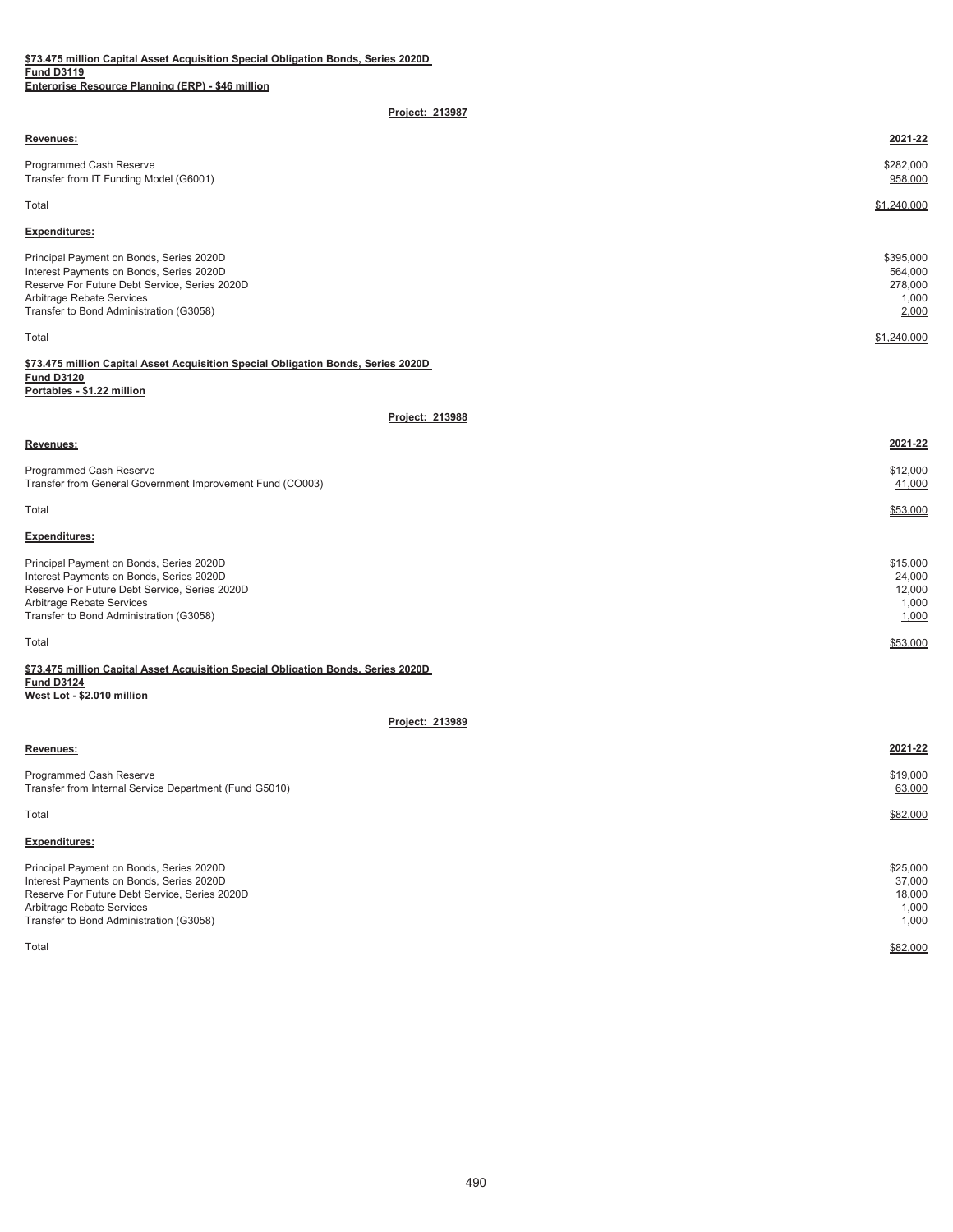| <b>Revenues:</b>                                                                                                                                                                                              | 2021-22                                        |
|---------------------------------------------------------------------------------------------------------------------------------------------------------------------------------------------------------------|------------------------------------------------|
| Programmed Cash Reserve<br>Transfer from Fund TF191                                                                                                                                                           | \$30,000<br>101,000                            |
| Total                                                                                                                                                                                                         | \$131,000                                      |
| <b>Expenditures:</b>                                                                                                                                                                                          |                                                |
| Principal Payment on Bonds, Series 2020D<br>Interest Payments on Bonds, Series 2020D<br>Reserve For Future Debt Service, Series 2020D<br>Arbitrage Rebate Services<br>Transfer to Bond Administration (G3058) | \$40,000<br>60,000<br>29,000<br>1,000<br>1,000 |
| Total                                                                                                                                                                                                         | \$131,000                                      |

## **\$73.475 million Capital Asset Acquisition Special Obligation Bonds, Series 2020D Fund D3121 Scott Carver - \$11.525 million**

| Revenues:                                                                                                                                                                                                                                                                                                                                                                               | 2021-22                                                        |
|-----------------------------------------------------------------------------------------------------------------------------------------------------------------------------------------------------------------------------------------------------------------------------------------------------------------------------------------------------------------------------------------|----------------------------------------------------------------|
| Programmed Cash Reserve<br>Transfer from General Government Improvement Fund (CO003)                                                                                                                                                                                                                                                                                                    | \$110,000<br>365,000                                           |
| Total                                                                                                                                                                                                                                                                                                                                                                                   | \$475,000                                                      |
| <b>Expenditures:</b>                                                                                                                                                                                                                                                                                                                                                                    |                                                                |
| Principal Payment on Bonds, Series 2020D<br>Interest Payments on Bonds, Series 2020D<br>Reserve For Future Debt Service, Series 2020D<br>Arbitrage Rebate Services<br>Transfer to Bond Administration (G3058)<br>Total<br>\$81.330 Million Capital Asset Acquisition Special Obligation Bonds, Series 2021A<br><b>Fund D3137</b><br>Countywide Infrastructure Investment Program (CIIP) | \$145,000<br>220,000<br>108,000<br>1,000<br>1,000<br>\$475,000 |
| Revenues:                                                                                                                                                                                                                                                                                                                                                                               | 2021-22                                                        |
| Programmed Cash Reserve<br>Transfer from the Countywide Infrastructure Investment Program (CO082)                                                                                                                                                                                                                                                                                       | \$2,045,000<br>5,832,000                                       |
| Total                                                                                                                                                                                                                                                                                                                                                                                   | \$7,877,000                                                    |
| <b>Expenditures:</b>                                                                                                                                                                                                                                                                                                                                                                    |                                                                |

| Principal Payment on Bonds, Series 2021A      | \$2,850,000 |
|-----------------------------------------------|-------------|
| Interest Payments on Bonds, Series 2021A      | 2,392,000   |
| Reserve For Future Debt Service, Series 2021A | 2,620,000   |
| Arbitrage Rebate Services                     | 2.000       |
| Transfer to Bond Administration (G3058)       | 13,000      |
| Total                                         | \$7,877,000 |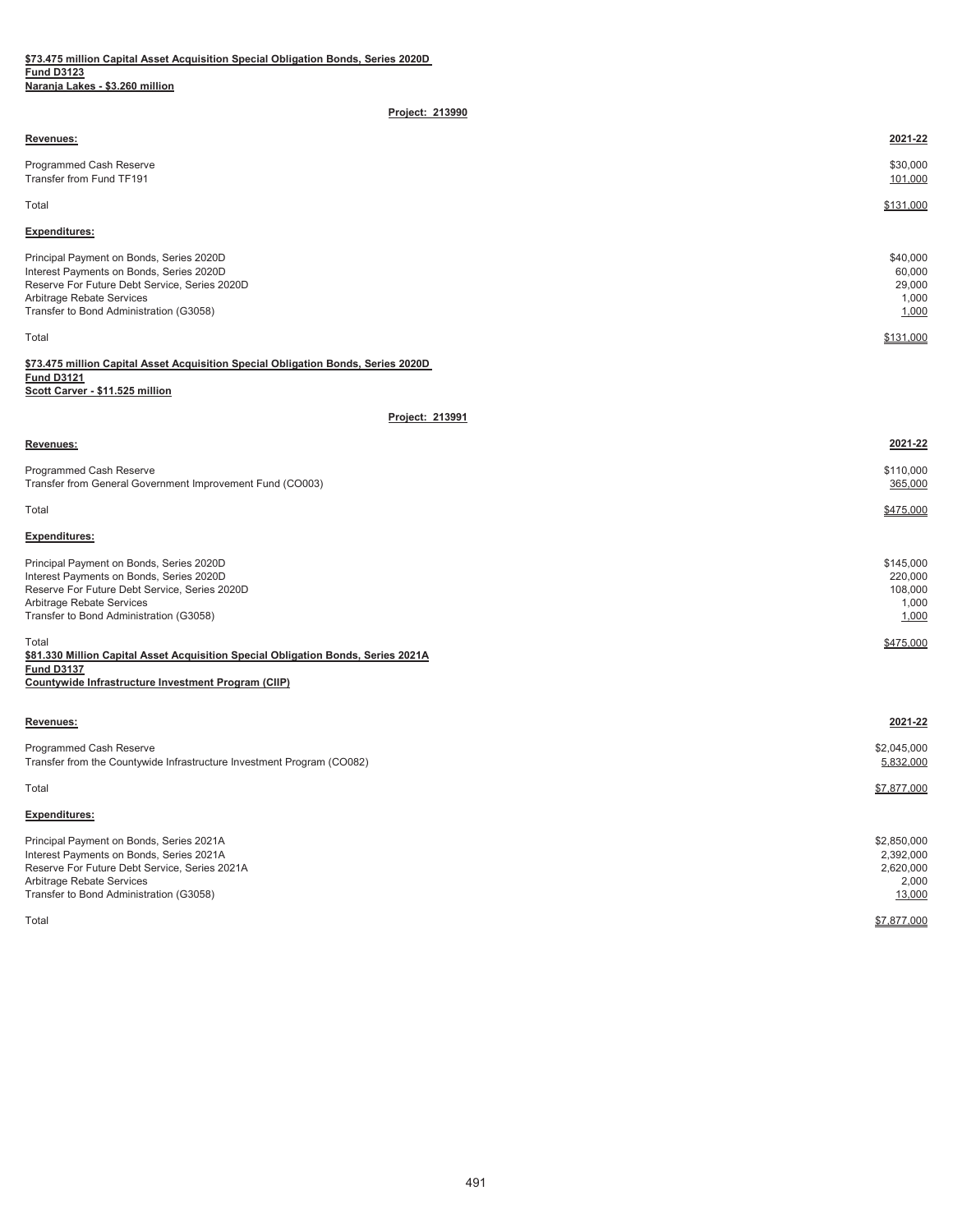## **\$59.160 Million Capital Asset Acquisition Refg. Special Obligation Bonds, Series 2021B Fund D3138 \$29.170 Million Public Service Tax UMSA Refg**

| Revenues:                                                                                                                                                                                                                    | 2021-22                                                |
|------------------------------------------------------------------------------------------------------------------------------------------------------------------------------------------------------------------------------|--------------------------------------------------------|
| Programmed Cash Reserve<br>Transfer from Unincorporated Municipal Service Area General Fund (G1001)<br>Transfer from Countywide General Fund (G1001)<br>Transfer from General Government Improvement Fund (CO003)            | \$3,678,000<br>7,028,000<br>312,000<br>750,000         |
| Total                                                                                                                                                                                                                        | \$11,768,000                                           |
| <b>Expenditures:</b>                                                                                                                                                                                                         |                                                        |
| Principal Payment on Bonds, Series 2021B UMSA<br>Interest Payments on Bonds, Series 2021B UMSA<br>Reserve For Future Debt Service, Series 2021B UMSA<br>Arbitrage Rebate Services<br>Transfer to Bond Administration (G3058) | \$6,845,000<br>985,000<br>3,916,000<br>2,000<br>20,000 |
| Total                                                                                                                                                                                                                        | \$11,768,000                                           |

## **\$59.160 Million Capital Asset Acquisition Refg. Special Obligation Bonds, Series 2021B Fund D3139**

## **\$29.990 Million Sunshine Loan Refg**

#### **Revenues: 2021-22**

| Programmed Cash Reserve                                                                 | \$3,372,000  |
|-----------------------------------------------------------------------------------------|--------------|
| Transfer from CDT Revenue Fund (Project 206300) (Fund Code D3112)                       | 3,157,000    |
| Transfer from Fire Rescue Department (Fire Station Demolition and Construction) (SF001) | 1,650,000    |
| Transfer from General Government Improvement Fund (CO003)                               | 1,507,000    |
| Transfer from Parks, Recreation and Open Spaces Department- Marina (G4003)              | 358.000      |
| Transfer from Causeway (ER001)                                                          | 502,000      |
| Total                                                                                   | \$10,546,000 |
| <b>Expenditures:</b>                                                                    |              |
| Principal Payment on Bonds, Series 2021B Sunshine                                       | \$6,220,000  |

|                                                        | $-$ - $-$ - $    -$ |
|--------------------------------------------------------|---------------------|
| Interest Payments on Bonds, Series 2021B Sunshine      | 1,012,000           |
| Reserve For Future Debt Service, Series 2021B Sunshine | 3.294.000           |
| Arbitrage Rebate Services                              | 2.000               |
| Transfer to Bond Administration (G3058)                | 18,000              |
|                                                        |                     |
| Total                                                  | \$10,546,000        |

## **Fund D4006 Special Obligation Notes-Series "2020"**

## **\$854,000 - Coral Gables Courthouse**

| <b>Revenues:</b>                                                                                                                                                          | 2021-22                                          |
|---------------------------------------------------------------------------------------------------------------------------------------------------------------------------|--------------------------------------------------|
| Programmed Cash Reserve<br>Transfer from Administrative Office of the Courts (Fund G3017)                                                                                 | \$18,000<br>429,000                              |
| Total                                                                                                                                                                     | \$447,000                                        |
| <b>Expenditures:</b>                                                                                                                                                      |                                                  |
| Principal Payments on Notes<br>Interest Payments on Notes<br>Reserve for Future Debt Service<br>Arbitrage Rebate Services<br>Transfer to Bond Administration (Fund G3058) | \$279,000<br>18,000<br>147,000<br>2,000<br>1,000 |
| Total                                                                                                                                                                     | \$447,000                                        |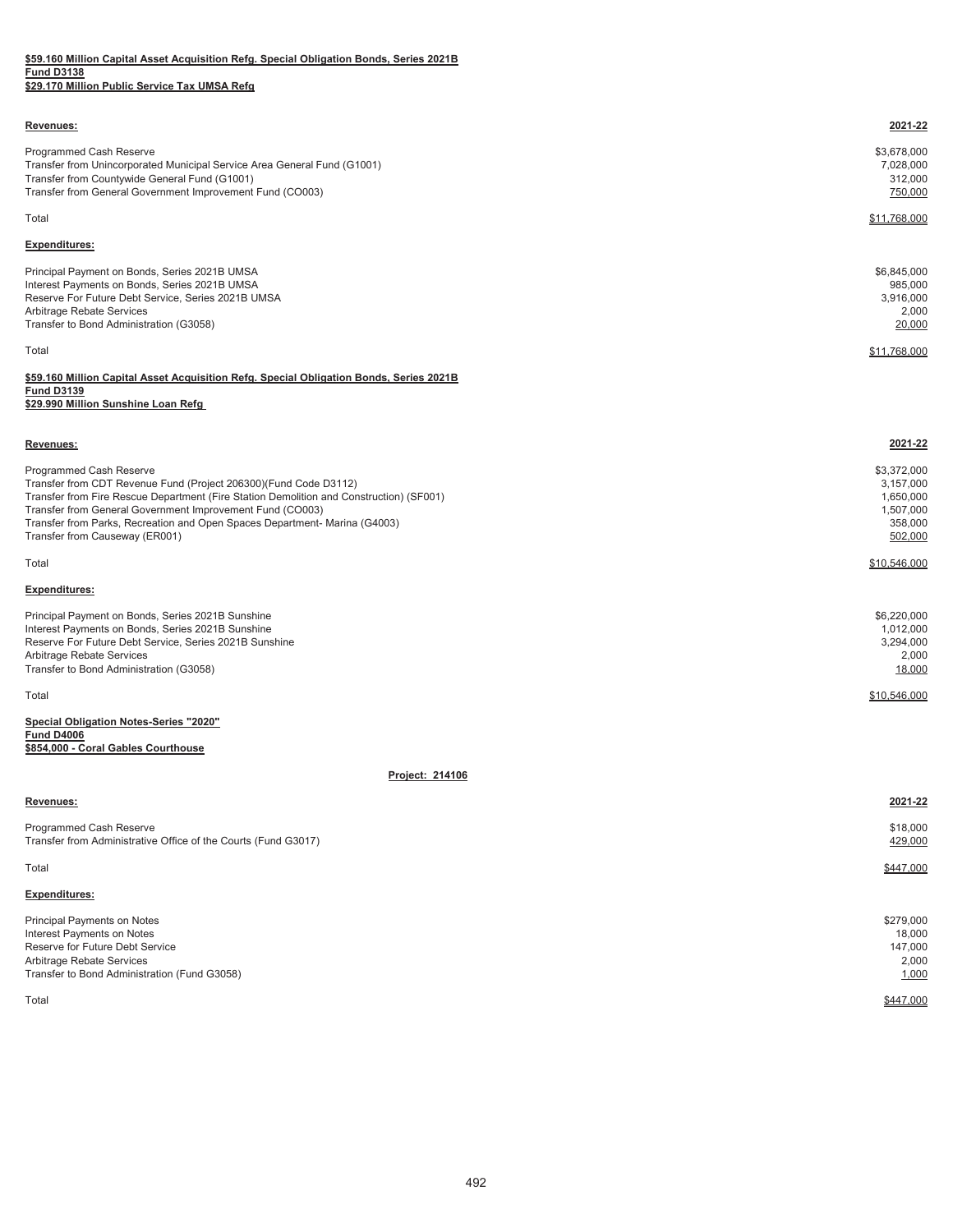#### **Special Obligation Notes-Series "2020" Fund D4007 \$581,000 - Golf Club of Miami-Renovations**

## **Project: 214107**

| Revenues:                                                                                                                                                                 | 2021-22                                         |
|---------------------------------------------------------------------------------------------------------------------------------------------------------------------------|-------------------------------------------------|
| Programmed Cash Reserve<br>Transfer from Parks Golf Operations (Fund G4005)                                                                                               | \$9,000<br>295,000                              |
| Total                                                                                                                                                                     | \$304,000                                       |
| <b>Expenditures:</b>                                                                                                                                                      |                                                 |
| Principal Payments on Notes<br>Interest Payments on Notes<br>Reserve for Future Debt Service<br>Arbitrage Rebate Services<br>Transfer to Bond Administration (Fund G3058) | \$190,000<br>13,000<br>98,000<br>2,000<br>1,000 |
| Total                                                                                                                                                                     | \$304,000                                       |

**Fund D4008 \$227,000 - Fire Department- Fleet Replacement Special Obligation Notes-Series "2020"**

**Project: 214108**

| Revenues:                                                                                                                                                                 | 2021-22                                       |
|---------------------------------------------------------------------------------------------------------------------------------------------------------------------------|-----------------------------------------------|
| Programmed Cash Reserve<br>Transfer from Fire Rescue (Fund SF001)                                                                                                         | \$4,000<br>117,000                            |
| Total                                                                                                                                                                     | \$121,000                                     |
| <b>Expenditures:</b>                                                                                                                                                      |                                               |
| Principal Payments on Notes<br>Interest Payments on Notes<br>Reserve for Future Debt Service<br>Arbitrage Rebate Services<br>Transfer to Bond Administration (Fund G3058) | \$74,000<br>5,000<br>39,000<br>2,000<br>1,000 |
| Total                                                                                                                                                                     | \$121,000                                     |

| Special Obligation Notes-Series "2020"                            |
|-------------------------------------------------------------------|
| Fund D4009                                                        |
| \$959,000 - Parks & Recreation- Construction of Crandon Clubhouse |

| <b>Revenues:</b>                                                                                                                                                          | 2021-22                                          |
|---------------------------------------------------------------------------------------------------------------------------------------------------------------------------|--------------------------------------------------|
| Programmed Cash Reserve<br>Transfer from Sports Tax Revenues-Revenue Fund (Project 205800) (Fund D3111)                                                                   | \$14,000<br>487,000                              |
| Total                                                                                                                                                                     | \$501.000                                        |
| <b>Expenditures:</b>                                                                                                                                                      |                                                  |
| Principal Payments on Notes<br>Interest Payments on Notes<br>Reserve for Future Debt Service<br>Arbitrage Rebate Services<br>Transfer to Bond Administration (Fund G3058) | \$313,000<br>21,000<br>164,000<br>2,000<br>1,000 |
| Total                                                                                                                                                                     | \$501.000                                        |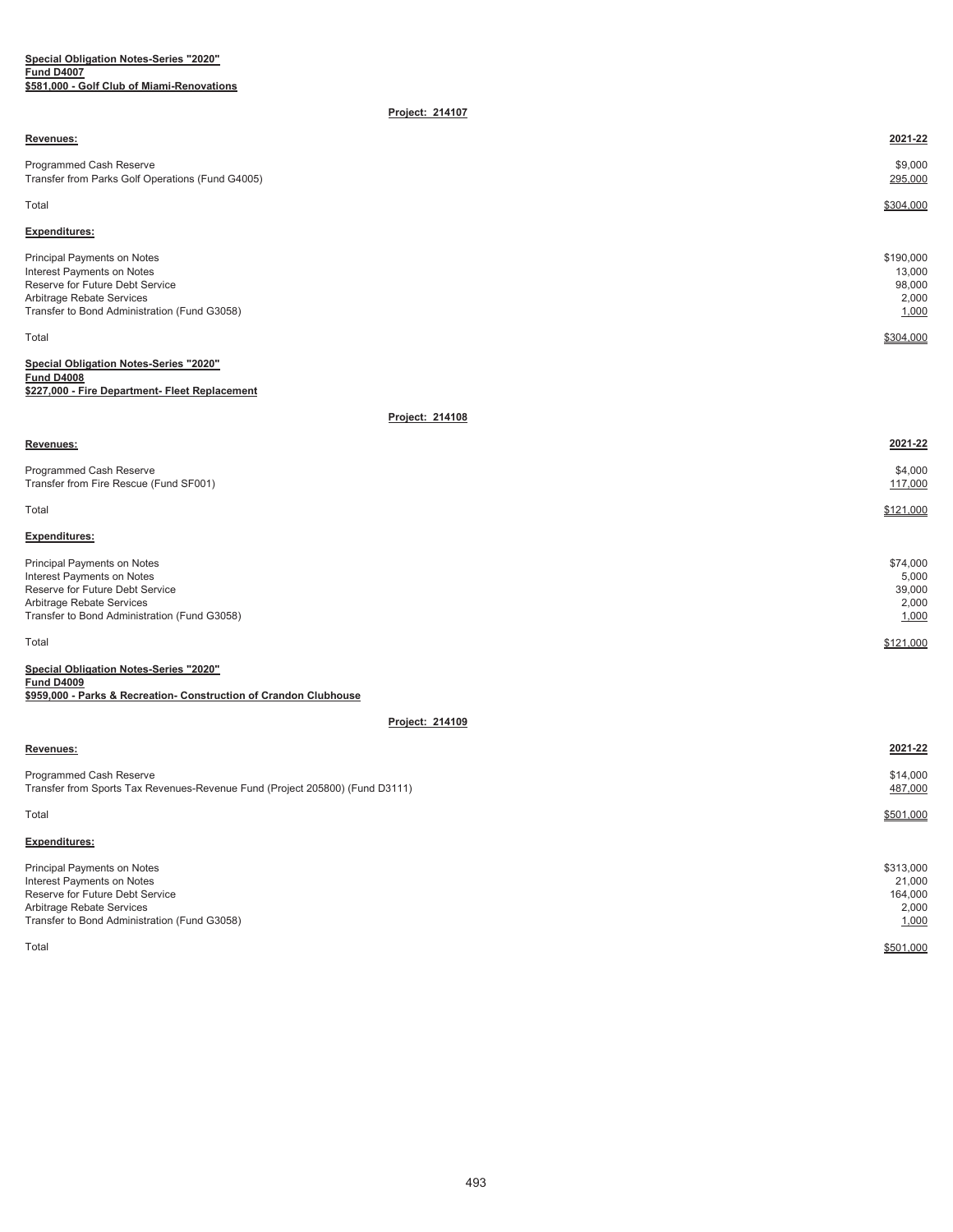| <b>Revenues:</b>                                                                                                                                                                                           | 2021-22                                                            |
|------------------------------------------------------------------------------------------------------------------------------------------------------------------------------------------------------------|--------------------------------------------------------------------|
| Programmed Cash Reserve<br>Transfer from General Government Improvement Fund (Fund CO003)                                                                                                                  | \$251,000<br>2,688,000                                             |
| Total                                                                                                                                                                                                      | \$2,939,000                                                        |
| <b>Expenditures:</b>                                                                                                                                                                                       |                                                                    |
| $\ddot{\phantom{1}}$<br>Principal Payments on Notes<br>Interest Payments on Notes<br>Reserve for Future Debt Service<br>Arbitrage Rebate Services<br>Transfer to Bond Administration (Fund G3058)<br>Total | \$1,825,000<br>120,000<br>987,000<br>2,000<br>5,000<br>\$2,939,000 |
|                                                                                                                                                                                                            |                                                                    |

**\$22.5 Million Multi-Dept. Vehicle Lease Miami-Dade County, Florida, Series 2017 Fund 292 – Loan Agreements Fund D5012**

## **Project: 292912**

| Revenues:                                                        | 2021-22     |
|------------------------------------------------------------------|-------------|
| Programmed Cash Reserve                                          | \$2,364,000 |
| Transfer from (Animal Services 5) (Fund G3047)                   | 8.000       |
| Transfer from (Animal Services 7) (Fund G3047)                   | 64,000      |
| Transfer from (Board of County Commissioners) (Fund G3033)       | 5.000       |
| Transfer from (Elections) (Fund G1001)                           | 10,000      |
| Transfer from (Corrections and Rehabilitation 5) (Fund G1001)    | 332.000     |
| Transfer from (Corrections and Rehabilitation 7) (Fund G1001)    | 733,000     |
| Transfer from (Police) (Fund G1001)                              | 1,172,000   |
| Transfer from (Medical Examiner) (Fund G3047)                    | 16,000      |
| Transfer from (Parks, Recreation and Open Spaces 7) (Fund G4001) | 976.000     |
| Transfer from (Internal Services) (Fund G5021)                   | 153,000     |
| Transfer from (Property Appraiser) (Fund G3048)                  | 16,000      |
| Transfer from (Solid Waste Gen Seg) (Fund G1001)                 | 82,000      |
| Total                                                            | \$5,931,000 |
| <b>Expenditures:</b>                                             |             |
| Principal Payment on Loan                                        | \$4,628,000 |
| Interest Payment on Loan                                         | 108,000     |
| Reserve for Future Debt Service                                  | 1,176,000   |
| Transfer to Bond Administration (Fund G3058)                     | 19,000      |
| Total                                                            | \$5,931,000 |
| あえき 宝色色 あむけいしゃ せいこうせいせい せいしいかいしゅんしょうこう                           |             |

**Miami-Dade County, Florida, Series 2018 - Fire UHF Equipment Fund 292 – Loan Agreements Fund D5013 \$15.728 Million Fire UHF - Equipment Lease**

| Revenues:                                                                                                                                  | 2021-22                                    |
|--------------------------------------------------------------------------------------------------------------------------------------------|--------------------------------------------|
| Programmed Cash Reserve<br>Transfer from General Government Improvement Fund (GGIF) (Fund CO003)                                           | \$188,000<br>1,998,000                     |
| Total                                                                                                                                      | \$2,186,000                                |
| <b>Expenditures:</b>                                                                                                                       |                                            |
| Principal Payments on Loan<br>Interest Payments on Loan<br>Reserve for Future Debt Service<br>Transfer to Bond Administration (Fund G3058) | \$1,643,000<br>375,000<br>163.000<br>5,000 |
| Total                                                                                                                                      | \$2,186,000                                |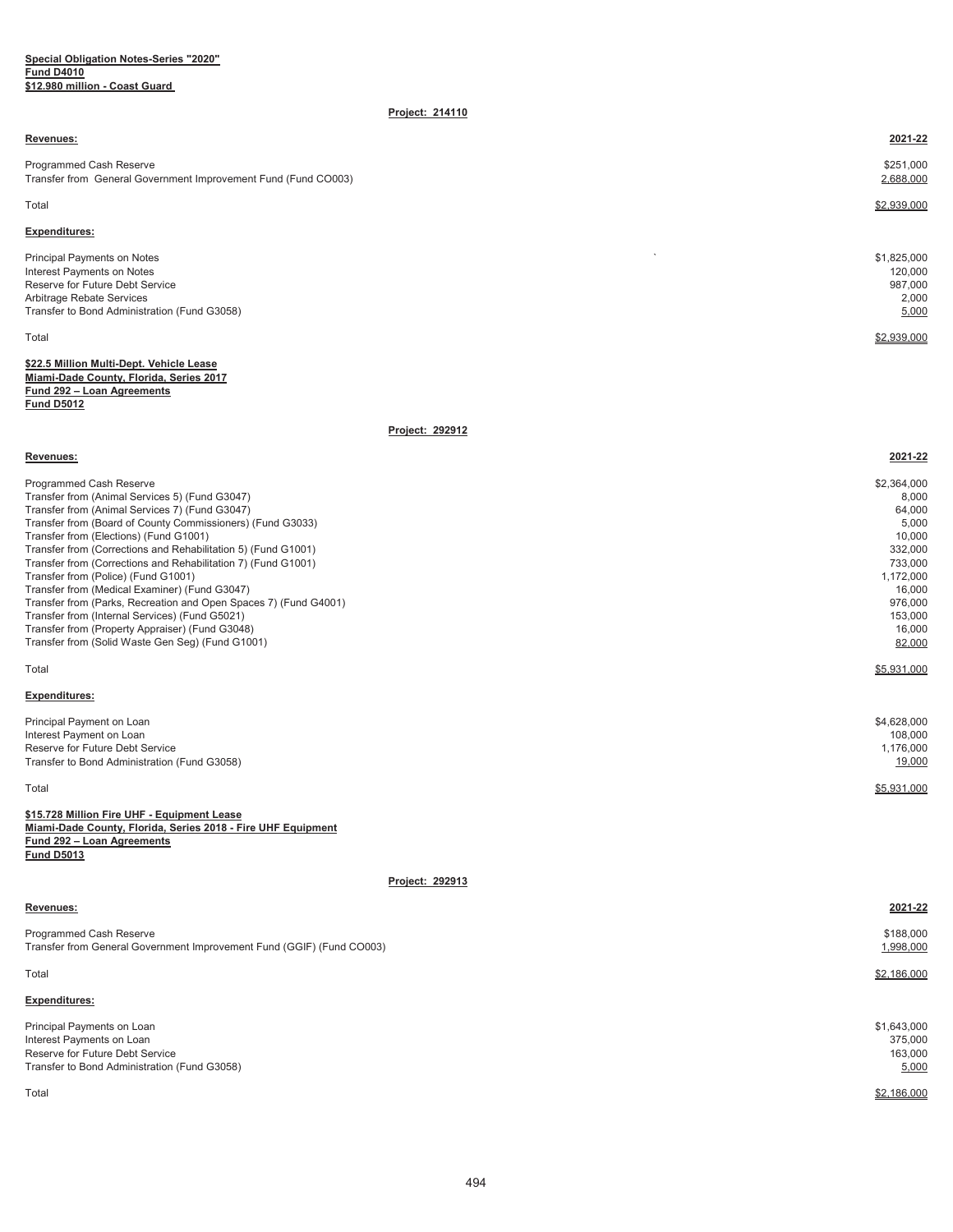#### **\$18.112 Million Master Equipment Lease - Tranche 1 Miami-Dade County, Florida, Series 2018 - MELPA-T1 Fund 292 – Loan Agreements Fund D5014**

## **Project: 292914**

## **Revenues: 2021-22** 9308,000 \$308,000<br>Transfer from Elections (Fund G1001) \$308,000 \$308,000 \$308,000 \$308,000 \$ Transfer from Elections (Fund G1001) 7,000<br>Transfer from Property Appraiser (Fund G3048) 7,000<br>Transfer from Property Appraiser (Fund G3048) Transfer from Property Appraiser (Fund G3048) 11,000<br>Transfer from Fire Rescue (Fund G3048) 11,000<br>Transfer from Fire Rescue (Fund SF001) 11,000 Transfer from Fire Rescue (Fund SF001) Total \$931,000 **Expenditures:** Principal Payment on Loan \$491,000<br>Interest Payment on Loan \$128,000 Interest Payment on Loan \$128,000 Provide the Universe Payment on Loan 128,000<br>
Reserve for Future Debt Service 308,000<br>
Subset of Future Debt Service Reserve for Future Debt Service Transfer to Bond Administration (Fund G3058) 4,000 Total \$931,000

#### **\$27.218 Million Master Equipment Lease - Tranche 2 Miami-Dade County, Florida, Series 2019 - MELPA-T2 Fund 292 – Loan Agreements Fund D5015**

**Project: 292915**

| Revenues:                                               | 2021-22     |
|---------------------------------------------------------|-------------|
| Programmed Cash Reserve                                 | \$1,953,000 |
| Transfer from Solid Waste (Mosquito Control) (G1001)    | 55,000      |
| Transfer from Transit and Public Works (G3057)          | 480,000     |
| Transfer from Parks, Recreation and Open Spaces (G4001) | 60,000      |
| Transfer from Internal Services Department (G5021)      | 254,000     |
| Transfer from Fire Rescue (SF001)                       | 728,000     |
| Transfer from Police (G1001)                            | 2,208,000   |
| Transfer from Animal Services (G3002)                   | 65,000      |
| Transfer from Board of County Commissioners (G3033)     | 12,000      |
| Transfer from Cultural Affairs (S1037 and S1038)        | 15,000      |
| Transfer from Elections (G1001)                         | 9,000       |
| Transfer from Public Defender (G1001)                   | 7,000       |
| Transfer from Juvenile Services (G1001)                 | 11,000      |
| Transfer from Medical Examiner (G3047)                  | 16,000      |
| Transfer from Property Appraiser (G3048)                | 6,000       |
| Total                                                   | \$5,879,000 |
| <b>Expenditures:</b>                                    |             |
| Principal Payment on Loan                               | \$3,607,000 |
| Interest Payment on Loan                                | 302,000     |
| .                                                       | 1.050.000   |

| Reserve for Future Debt Service              | .950.000 |
|----------------------------------------------|----------|
| Transfer to Bond Administration (Fund G3058) | 20,000   |
|                                              |          |

Total \$5,879,000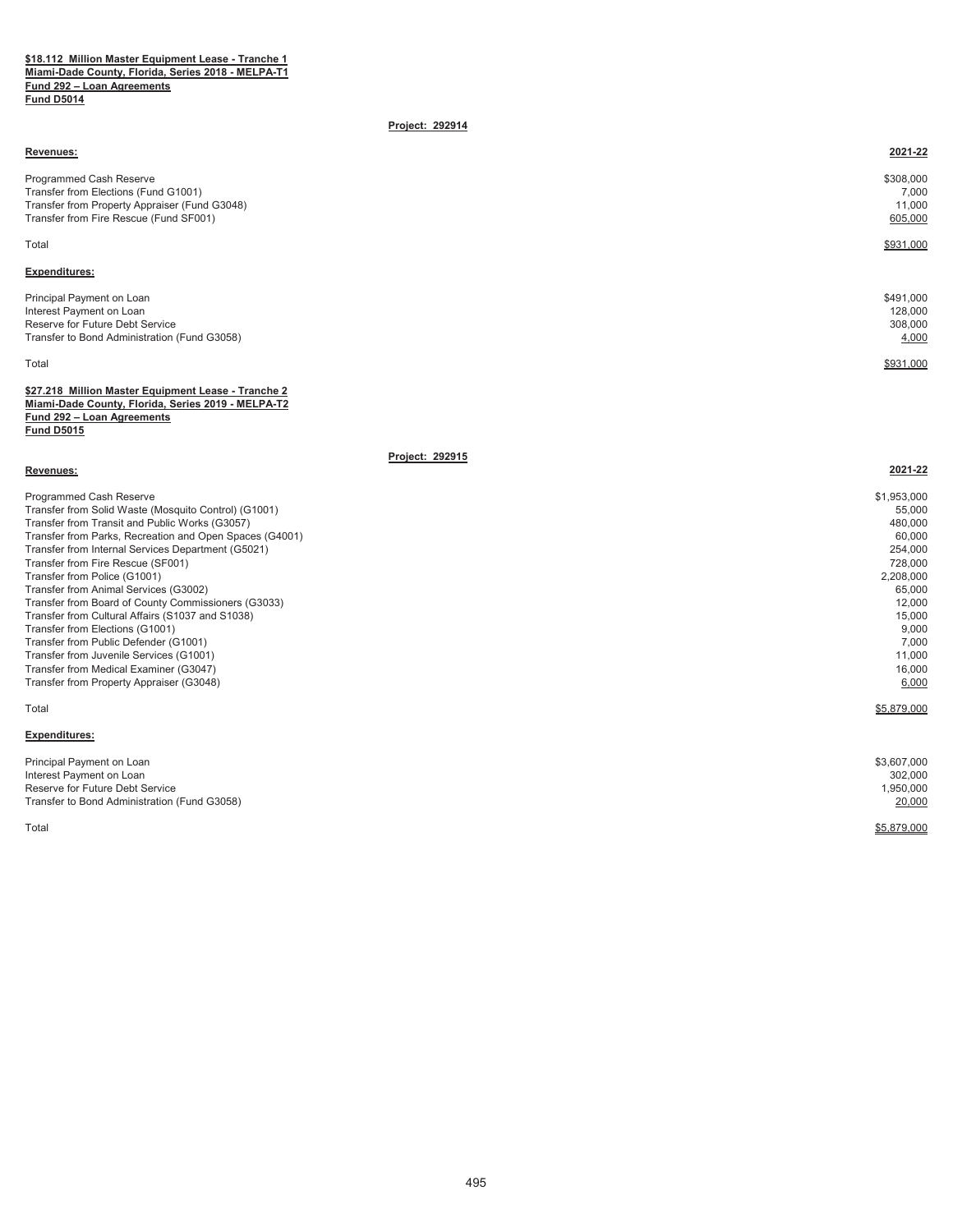## **\$47.663 million Master Equipment Lease - Tranche 3 Miami-Dade County, Florida, Series 2020 - MELPA-T3 Fund 292 – Loan Agreements Fund D5017**

| Project: 292916                                              |             |
|--------------------------------------------------------------|-------------|
| Revenues:                                                    | 2021-22     |
| Programmed Cash Reserve                                      | \$2,071,000 |
| Transfer from Mosquito Control (Fund G1001)                  | 18.000      |
| Transfer from Parks, Recreation and Open Spaces (Fund G4001) | 671,000     |
| Transfer from Internal Services (Fund G5021)                 | 289,000     |
| Transfer from Police (Fund G1001)                            | 2,708,000   |
| Transfer from Animal Services (Fund G3002)                   | 45,000      |
| Transfer from Board of County Commissioners (Fund G3033)     | 8,000       |
| Transfer from Medical Examiner (Fund G3047)                  | 14,000      |
| Transfer from Property Appraiser (Fund G3048)                | 14,000      |
| Transfer from Corrections and Rehabilitation (Fund G1001)    | 62,000      |
| Transfer from Communications (Fund G3018)                    | 12,000      |
| Transfer from Public Works (Fund G1001)                      | 315,000     |
| Total                                                        | \$6,227,000 |
| <b>Expenditures:</b>                                         |             |
| Principal Payment on Loan                                    | \$3,960,000 |
| Interest Payment on Loan                                     | 176,000     |
| Reserve for Future Debt Service                              | 2,071,000   |
| Transfer to Bond Administration (Fund G3058)                 | 20,000      |
| Total                                                        | \$6,227,000 |

**\$26.971 million Master Equipment Lease - Tranche 3-ADD Miami-Dade County, Florida, Series 2020 - MELPA-T3-ADD Fund 292 – Loan Agreements Fund D5018**

## **Project: 292917**

## **Revenues: 2021-22** Programmed Cash Reserve \$2,635,000 Transfer from Animal Services (Fund G3057) 24,000<br>Transfer from Parks, Recreation and Open Spaces (Fund G4001) 2008 2014 1999 2012 2013 2014 2014 2015 2016 2017 Transfer from Parks, Recreation and Open Spaces (Fund G4001) Transfer from Internal Services (Fund G5021) 206,000<br>Transfer from Police (Fund G1001) 2,555,000 2,555,000 Transfer from Police (Fund G1001) Transfer from Corrections and Rehabilitation (Fund G1001) 182,000 Transfer from Communications (Fund G3018) 8,000<br>Transfer from Elections (Fund G1001) 8,000<br>28,000 28,000 8,000 1 Transfer from Elections (Fund G1001) 28,000 Transfer from Fire Rescue (Fund SF001) 38,000 Transfer from Information Technology (Fund G6001) Transfer from County Attorney (Fund G1001) 10,000<br>Transfer from Public Works (Fund G1001) 203,000 12 and the country of the country of the country of the country of the country of the country of the country of the country Transfer from Public Works (Fund G1001) Total \$7,491,000 **Expenditures:** Principal Payment on Loan \$4,792,000<br>Interest Payment on Loan \$1,792,000 \$1,85,000 \$1,792,000 \$1,192,000 \$1,199,000 \$1,199,000 \$1,199,000 \$1,199,00<br>Interest Payment on Loan \$1,000 \$1,000 \$1,000 \$1,000 \$1,000 \$1,000 \$1,000 Interest Payment on Loan 185,000<br>Reserve for Future Debt Service 2,494,000<br>2,494,000 Reserve for Future Debt Service 2,494,000<br>Transfer to Bond Administration (Fund G3058) **20,000** 20,000 **20,000** 20,000 **20,000** Transfer to Bond Administration (Fund G3058)

Total \$7,491,000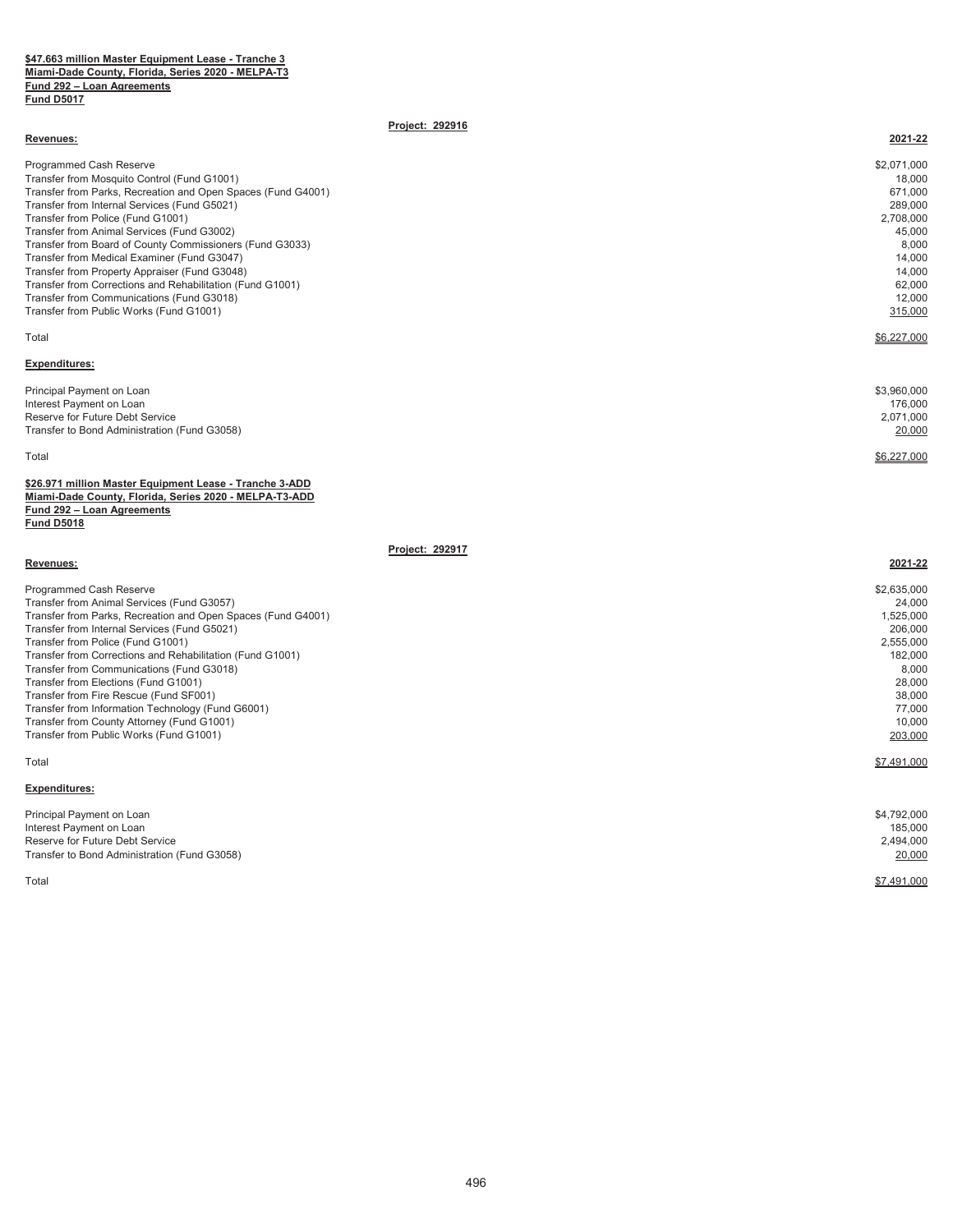#### **\$25.937 Million Master Equipment Lease - Tranche 1 Miami-Dade County, Florida, Series 2021 - MELPA-T1 Fund 292 – Loan Agreements Fund D5019**

| Revenues:                                                                                                                                | 2021-22                                |
|------------------------------------------------------------------------------------------------------------------------------------------|----------------------------------------|
| Programmed Cash Reserve<br>Transfer from Mosquito Control (Fund G1001)<br>Transfer from Public Works (Fund G1001)                        | \$44,000<br>16,000<br>143,000          |
| Total                                                                                                                                    | \$203,000                              |
| <b>Expenditures:</b>                                                                                                                     |                                        |
| Principal Payment on Loan<br>Interest Payment on Loan<br>Reserve for Future Debt Service<br>Transfer to Bond Administration (Fund G3058) | \$88,000<br>13,000<br>100,000<br>2,000 |
| Total                                                                                                                                    | \$203,000                              |
| <b>MIAMI-DADE FIRE RESCUE</b><br><b>Developer Donations</b><br>(Fund SF012)                                                              |                                        |
| Revenues:                                                                                                                                | 2021-22                                |
| Carryover<br><b>Interest Earnings</b>                                                                                                    | \$142,000<br>1,000                     |
| Total                                                                                                                                    | \$143,000                              |
| <b>Expenditures:</b>                                                                                                                     |                                        |
| <b>Capital Reserves</b>                                                                                                                  | \$143,000                              |
| <b>MIAMI-DADE FIRE RESCUE</b><br>(Fund SF010)                                                                                            |                                        |
| Revenues:                                                                                                                                | 2021-22                                |
| Carryover<br><b>Interest Earnings</b>                                                                                                    | \$2,629,000<br>9,000                   |
| Total                                                                                                                                    | \$2,638,000                            |
| <b>Expenditures:</b>                                                                                                                     |                                        |
| Capital Projects - MDFR Headquarters Uninterrupted Power Supply (UPS) Replacement<br>Capital Projects - Reserve                          | \$1,000,000<br>1,638,000               |
| Total                                                                                                                                    | \$2,638,000                            |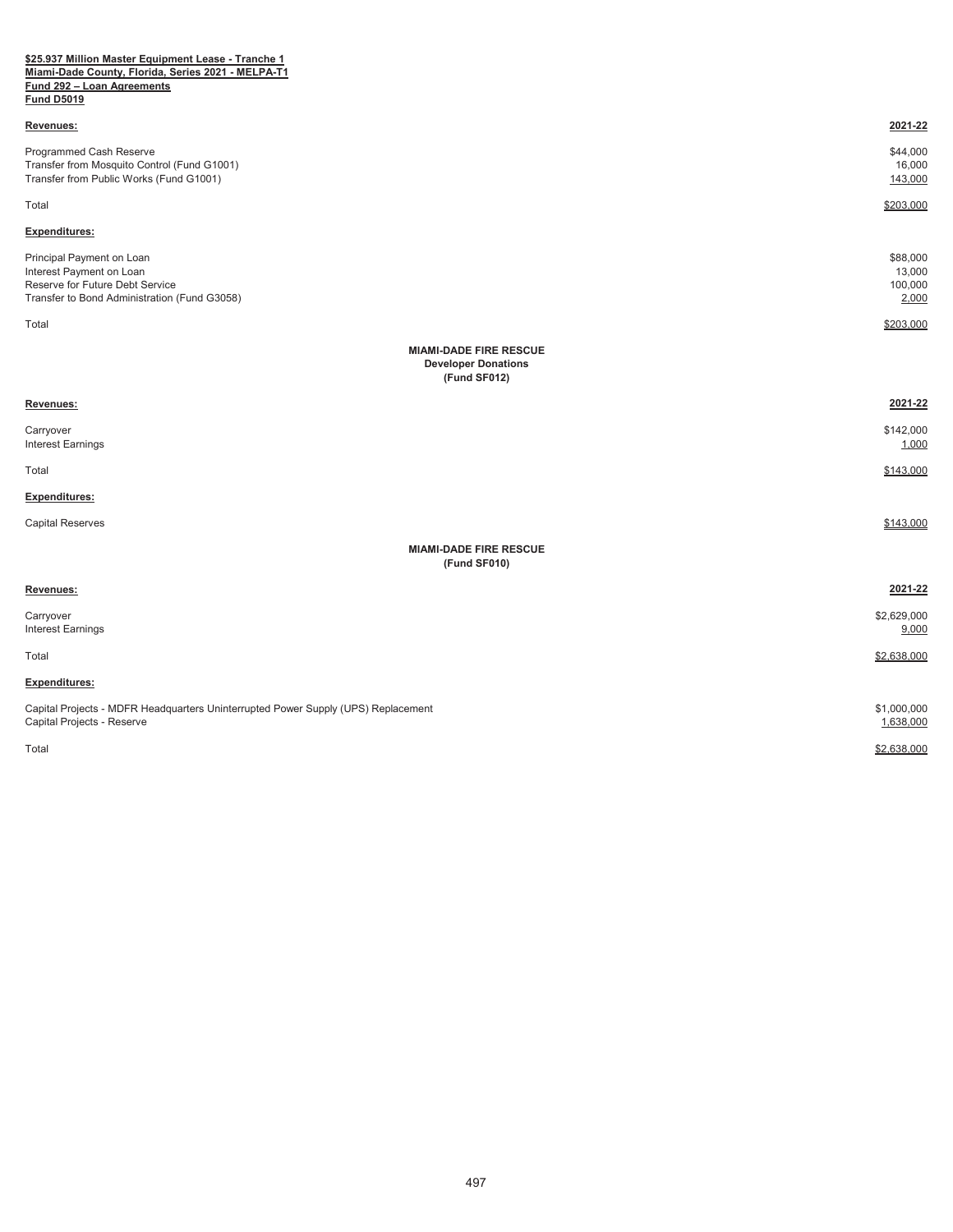## **PARKS, RECREATION AND OPEN SPACES Grants (Fund S1040-S1056)**

| Revenues:                                                                                                                                                                                                                                                                                                                                                                                        |                                                                                                |           |                     | 2021-22                                                                                                             |
|--------------------------------------------------------------------------------------------------------------------------------------------------------------------------------------------------------------------------------------------------------------------------------------------------------------------------------------------------------------------------------------------------|------------------------------------------------------------------------------------------------|-----------|---------------------|---------------------------------------------------------------------------------------------------------------------|
| Florida Boating Improvement Fund carryover<br>Transfer from RER for Remediation Projects<br>FEMA Hazard Mitigation Grant<br>Florida Department of Transportation<br>Florida Boating Improvement Fund<br>Florida Inland Navigation District<br><b>Community Development Block Grants</b><br>Florida Department of Environmental Protection<br>The Children's Trust<br><b>Miscellaneous Grants</b> |                                                                                                |           |                     | \$1,437,000<br>1,350,000<br>134,000<br>1,158,000<br>565,000<br>400,000<br>379,000<br>30,000<br>1,350,000<br>250,000 |
| Total                                                                                                                                                                                                                                                                                                                                                                                            |                                                                                                |           |                     | \$7.053.000                                                                                                         |
| <b>Expenditures:</b>                                                                                                                                                                                                                                                                                                                                                                             |                                                                                                |           |                     |                                                                                                                     |
| Greenways and Trails<br><b>Community Development Block Grants</b><br><b>Remediation Projects</b><br>Marina Capital Improvements<br>Matheson Hammock Seawall<br>ZooMiami<br>Miscellaneous - The Children's Trust Programs<br>Miscellaneous - PROS Parks Programs<br>Reserve for Florida Boating Improvement Fund                                                                                  |                                                                                                |           |                     | \$1,158,000<br>379,000<br>1,350,000<br>757,000<br>134,000<br>30,000<br>1,350,000<br>250,000<br>1,645,000            |
| Total                                                                                                                                                                                                                                                                                                                                                                                            |                                                                                                |           |                     | \$7,053,000                                                                                                         |
|                                                                                                                                                                                                                                                                                                                                                                                                  | <b>REGULATORY AND ECONOMIC RESOURCES</b><br><b>Purchase Development Rights</b><br>(Fund S2001) |           |                     |                                                                                                                     |
| Revenues:                                                                                                                                                                                                                                                                                                                                                                                        |                                                                                                |           |                     | 2021-22                                                                                                             |
| US Department of Agriculture                                                                                                                                                                                                                                                                                                                                                                     |                                                                                                |           |                     | \$3,000,000                                                                                                         |
| <b>Expenditures:</b>                                                                                                                                                                                                                                                                                                                                                                             |                                                                                                |           |                     |                                                                                                                     |
| <b>Land Acquisition</b>                                                                                                                                                                                                                                                                                                                                                                          |                                                                                                |           |                     | \$3,000,000                                                                                                         |
|                                                                                                                                                                                                                                                                                                                                                                                                  | <b>CULTURAL AFFAIRS</b><br>(Fund CO001)                                                        |           |                     |                                                                                                                     |
| Revenues:                                                                                                                                                                                                                                                                                                                                                                                        | <b>Prior Years</b>                                                                             | 2021-22   | <b>Future Years</b> | <b>Total</b>                                                                                                        |
| <b>Coconut Grove Parking Revenues</b>                                                                                                                                                                                                                                                                                                                                                            | \$1,800,000                                                                                    | \$150,000 | \$150,000           | \$2,100,000                                                                                                         |
| <b>Expenditures:</b>                                                                                                                                                                                                                                                                                                                                                                             |                                                                                                |           |                     |                                                                                                                     |
| Coconut Grove Playhouse                                                                                                                                                                                                                                                                                                                                                                          | \$113,000                                                                                      | \$0       | \$1,987,000         | \$2,100,000                                                                                                         |
|                                                                                                                                                                                                                                                                                                                                                                                                  | <b>MIAMI-DADE LIBRARY</b><br><b>Library Capital Construction</b><br>(Fund CO002)               |           |                     |                                                                                                                     |
| Revenues:                                                                                                                                                                                                                                                                                                                                                                                        |                                                                                                |           |                     | 2021-22                                                                                                             |
| Carryover - Library Taxing District<br>Carryover - FEMA Hazard Mitigation Grant<br>Library and Information Services Grant<br>Transfer from Operating Library Fund (Fund SL001)                                                                                                                                                                                                                   |                                                                                                |           |                     | \$8,982,000<br>1,132,000<br>500,000<br>14,847,000                                                                   |
| Total                                                                                                                                                                                                                                                                                                                                                                                            |                                                                                                |           |                     | \$25,461,000                                                                                                        |
| <b>Expenditures:</b>                                                                                                                                                                                                                                                                                                                                                                             |                                                                                                |           |                     |                                                                                                                     |
| <b>Construction Expenditures</b><br>Reserve                                                                                                                                                                                                                                                                                                                                                      |                                                                                                |           |                     | \$14,694,000<br>10,767,000                                                                                          |
| Total                                                                                                                                                                                                                                                                                                                                                                                            |                                                                                                |           |                     | \$25,461,000                                                                                                        |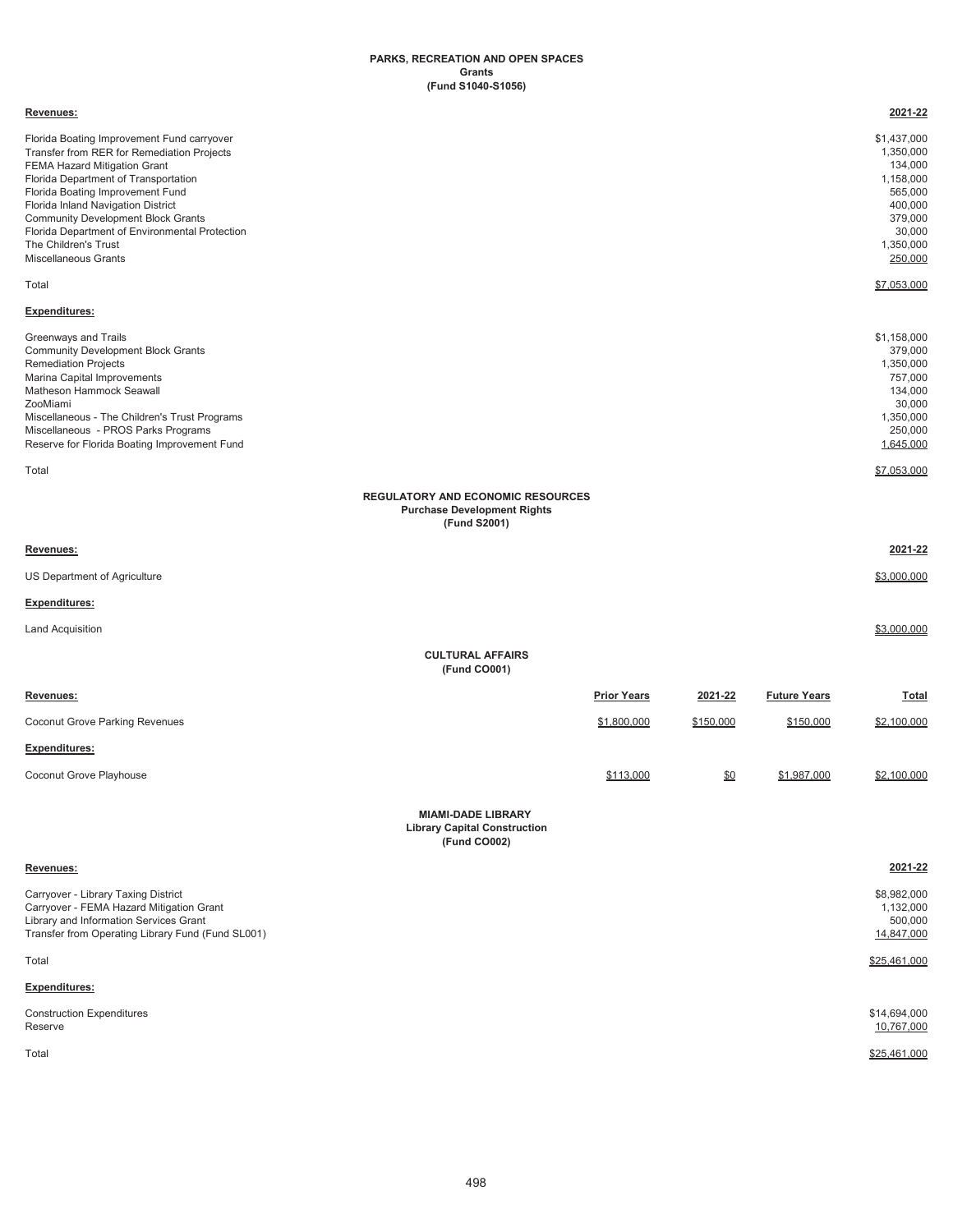## **FINANCE (Fund CO003 and G5004)**

| Revenues:                                                                      | <b>Prior Years</b>   | 2021-22                | <b>Future Years</b>   | <b>Total</b>           |
|--------------------------------------------------------------------------------|----------------------|------------------------|-----------------------|------------------------|
| <b>Operating Revenues</b>                                                      | \$3,400,000          | \$0                    | \$0                   | \$3,400,000            |
| <b>Expenditures</b>                                                            |                      |                        |                       |                        |
| Reconfigure - 25th and 26th Floors<br>Credit and Collection System Replacement | \$400,000<br>400,000 | \$2,200,000<br>400,000 | \$0<br>$\overline{0}$ | \$2,600,000<br>800,000 |
| Total                                                                          | \$800,000            | \$2,600,000            | \$0                   | \$3,400,000            |
| <b>SERIES 2018 EQUIPMENT LEASE</b><br>(Fund CO077)                             |                      |                        |                       |                        |
| Revenues:                                                                      | <b>Prior Years</b>   | 2021-22                | <b>Future Years</b>   | Total                  |
| Lease Proceeds                                                                 | \$15,500,000         | \$0                    | \$0                   | \$15,500,000           |
| <b>Expenditures:</b>                                                           |                      |                        |                       |                        |
| Fire Rescue - UHF Radio System Update                                          | \$14,500,000         | \$1,000,000            | \$0                   | \$15,500,000           |

## **INFORMATION TECHNOLOGY LEADERSHIP COUNCIL (ITLC)**

**(Fund CO078)**

| Revenues:                                                                                                                                                                                                                                                                                                                                                                                 | <b>Prior Years</b>                                                                              | 2021-22                                                                                              | <b>Future Years</b>                                                      | <b>Total</b>                                                                                                |
|-------------------------------------------------------------------------------------------------------------------------------------------------------------------------------------------------------------------------------------------------------------------------------------------------------------------------------------------------------------------------------------------|-------------------------------------------------------------------------------------------------|------------------------------------------------------------------------------------------------------|--------------------------------------------------------------------------|-------------------------------------------------------------------------------------------------------------|
| <b>ITLC Funding Model Carryover</b><br>Transfer from General Government Improvement Fund - (GGIF) (Fund CO003)<br>Transfer from IT Funding Model (Fund G3045)                                                                                                                                                                                                                             | \$4,640,000<br>0<br>$\overline{0}$                                                              | \$0<br>1,985,000<br>649,000                                                                          | \$0<br>$\Omega$<br>75,000                                                | \$4,640,000<br>1,985,000<br>724,000                                                                         |
| Total                                                                                                                                                                                                                                                                                                                                                                                     | \$4,640,000                                                                                     | \$2,634,000                                                                                          | \$75,000                                                                 | \$7,349,000                                                                                                 |
| <b>Expenditures</b>                                                                                                                                                                                                                                                                                                                                                                       |                                                                                                 |                                                                                                      |                                                                          |                                                                                                             |
| Cultural Affairs - Website Upgrade<br>Elections - Ballot Chain of Custody Tracking System<br>Elections - Cybersecurity Software<br>Police - Civil Process Automation<br>Police - Laboratory Information Management System (LIMS)<br>Police - Sharepoint Platform<br>Police - Social Media Analytics Software<br>Property Appraiser - Computer Aided Mass Appraisal System (CAMA)<br>Total | \$0<br>150,000<br>1,370,000<br>2,600,000<br>150,000<br>370,000<br>$\overline{0}$<br>\$4,640,000 | \$75,000<br>150,000<br>100,000<br>316,000<br>300,000<br>968,000<br>225,000<br>500,000<br>\$2,634,000 | \$75,000<br>$\Omega$<br>0<br>0<br>$\Omega$<br>$\overline{0}$<br>\$75,000 | \$150,000<br>300,000<br>100,000<br>1,686,000<br>2,900,000<br>1,118,000<br>595,000<br>500,000<br>\$7,349,000 |
| <b>INFORMATION TECHNOLOGY</b><br>(Fund CO079)                                                                                                                                                                                                                                                                                                                                             |                                                                                                 |                                                                                                      |                                                                          |                                                                                                             |
| Revenues:                                                                                                                                                                                                                                                                                                                                                                                 |                                                                                                 |                                                                                                      |                                                                          | 2021-22                                                                                                     |
| Carryover                                                                                                                                                                                                                                                                                                                                                                                 |                                                                                                 |                                                                                                      |                                                                          | \$2.986.000                                                                                                 |

| Transfer from Information Technology (Fund G6001-G6002)                                                                                                                                                              | 9,864,000                                                                |
|----------------------------------------------------------------------------------------------------------------------------------------------------------------------------------------------------------------------|--------------------------------------------------------------------------|
| Total                                                                                                                                                                                                                | \$12,850,000                                                             |
| <b>Expenditures</b>                                                                                                                                                                                                  |                                                                          |
| Citrix Infrastructure - Virtual Desktop and Thin Clients<br>Cloud Infrastructure<br>Deployment of 800MHZ Public Safety Radio Sites<br>Edge Network Project<br>Voice Over Internet Protocol (VOIP) Project<br>Reserve | \$365,000<br>3,626,000<br>2,671,000<br>4,255,000<br>1,293,000<br>640,000 |
| Total                                                                                                                                                                                                                | \$12,850,000                                                             |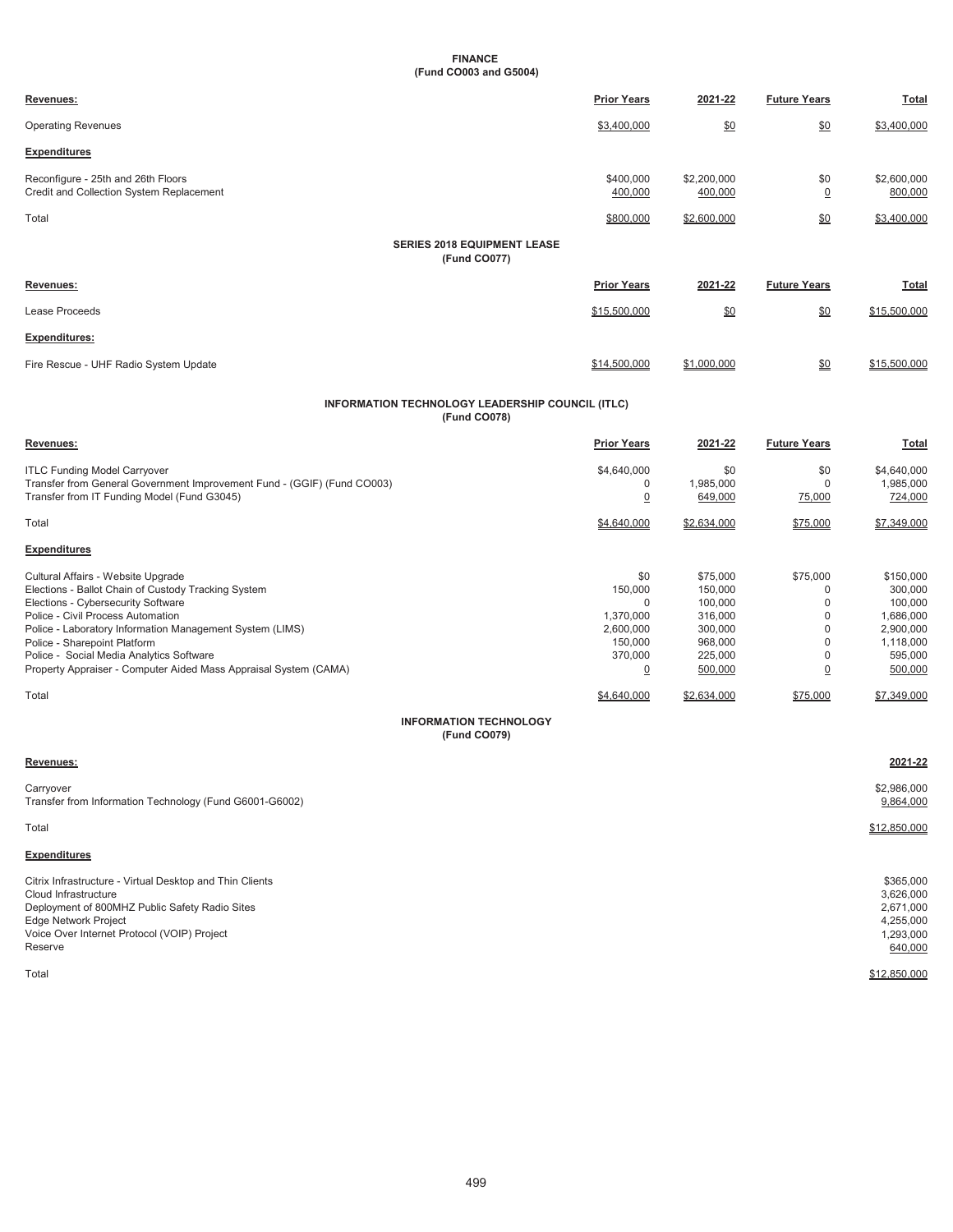## **CAPITAL INFRASTRUCTURE INVESTMENT PROGRAM PROJECTS (Fund CO082)**

## **Revenues: 2021-22** Carryover \$6,287,000 Transfer from Internal Services Department (Fund G5010) 7,346,000 Total \$13,633,000 **Expenditures** Transfer to Debt Service (Fund D3131) \$1,059,000 Transfer to Debt Service (Fund D3150) 5,832,000 Future Debt Service Payment Reserve 6,742,000 Total \$13,633,000 **Revenues: 2021-22** Carryover \$879,000 Transfer from Internal Services Department (Fund G5027) 600,000 states and the state of the state of the state of the state of the state of the state of the state of the state of the state of the state of the state of the **INTERNAL SERVICES Fleet Capital (Fund CO081)**

Total \$1,379,000

## **Expenditures:**

Fleet Capital Expenditures \$1,154,000 Fleet Capital Reserve 225,000 and the serve and the server of the server and the server and the server of the server of the server of the server of the server of the server of the server of the server of the server of the

Total \$1,379,000

## **GENERAL GOVERNMENT IMPROVEMENT FUND (GGIF) (Fund CO003 and CO004)**

| Revenues:                                                                  | <b>Prior Years</b> | 2021-22      | <b>Future Years</b> | Total        |
|----------------------------------------------------------------------------|--------------------|--------------|---------------------|--------------|
| Prior Years' General Government Improvement Fund (GGIF) Allocation         | \$6,190,000        | \$0          | \$0                 | \$6,190,000  |
| <b>Future Year's Allocations</b>                                           | 0                  | $\mathbf 0$  | 200,000             | 200,000      |
| General Government Improvement Fund (GGIF) Carryover                       | 0                  | 4.693.000    | 0                   | 4.693.000    |
| Transfer from Countywide General Fund                                      | $\Omega$           | 11,800,000   | $\mathbf 0$         | 11,800,000   |
| Handicapped Parking Fines and Miscellaneous ADA Revenues                   | $\Omega$           | 150,000      | $\mathbf 0$         | 150,000      |
| Payments in Lieu of Taxes                                                  | $\Omega$           | 900,000      | $\mathbf 0$         | 900,000      |
| Pay Telephone Commission                                                   | 0                  | 2,100,000    | $\mathbf 0$         | 2,100,000    |
| Public Health Trust Loan Repayment                                         | 0                  | 3,329,000    | $\mathbf 0$         | 3,329,000    |
| Seaguarium Lease Payment                                                   | $\Omega$           | 400,000      | 0                   | 400,000      |
| Transfer from Finance Department                                           | 0                  | 8,450,000    | $\mathbf 0$         | 8,450,000    |
| Transfer from Public Housing and Community Development (for debt service)  | 0                  | 598,000      | $\mathbf 0$         | 598.000      |
| Transfer from Parks, Recreation and Open Spaces (for debt service)         | 0                  | 306,000      | $\mathbf 0$         | 306,000      |
| Transfer from Animal Services (for debt service)                           | $\mathbf 0$        | 73,000       | $\mathbf 0$         | 73,000       |
| Transfer from Internal Services Department (for debt service)              | 0                  | 4,512,000    | 0                   | 4,512,000    |
| Transfer from Internal Services Department                                 | $\Omega$           | 8,210,000    | 0                   | 8,210,000    |
| Transfer from Information Technology Department (for debt service)         | 0                  | 499,000      | 0                   | 499,000      |
| Transfer from Fire Rescue Department (for debt service)                    | $\mathbf 0$        | 1,998,000    | $\mathbf 0$         | 1,998,000    |
| Baseball Stadium Annual Rent Payment                                       | $\overline{0}$     | 2,249,000    | $\overline{0}$      | 2,249,000    |
| Total                                                                      | \$6,190,000        | \$50,267,000 | \$200,000           | \$56,657,000 |
|                                                                            |                    |              |                     |              |
| <b>Expenditures:</b>                                                       | <b>Prior Years</b> | 2021-22      | <b>Future Years</b> | Total        |
| <b>Public Safety</b>                                                       |                    |              |                     |              |
| Judicial - Court Facilities Repairs and Renovations                        | \$0                | \$500,000    | \$0                 | \$500,000    |
| Medical Examiner - Audio Visual System                                     | $\mathbf 0$        | 230,000      | $\mathbf 0$         | 230,000      |
| Medical Examiner - Digital Camera Kits                                     | 0                  | 263,000      | $\mathbf 0$         | 263,000      |
| Medical Examiner - Gas Chromatograph - Triple Quadrupole Mass Spectrometer | $\Omega$           | 160,000      | $\mathbf 0$         | 160,000      |
| Medical Examiner - Rapid DNA Instrument                                    | 0                  | 130,000      | $\mathbf 0$         | 130,000      |
| Medical Examiner - Total Body Digital X-Ray Imaging Devise                 | $\Omega$           | 340,000      | 0                   | 340,000      |
| Police - Neighborhood Safety Initiative                                    | 5,000,000          | 2,507,000    | $\mathbf 0$         | 7,507,000    |
| Hialeah Courthouse Annual Equipment and Maintenance                        | $\overline{0}$     | 500,000      | $\overline{0}$      | 500,000      |
| Subtotal                                                                   | \$5,000,000        | \$4,630,000  | \$0                 | \$9,630,000  |
| <b>Recreation and Culture</b>                                              |                    |              |                     |              |
| District 5 - Green Areas                                                   | \$0                | \$0          | \$200,000           | \$200,000    |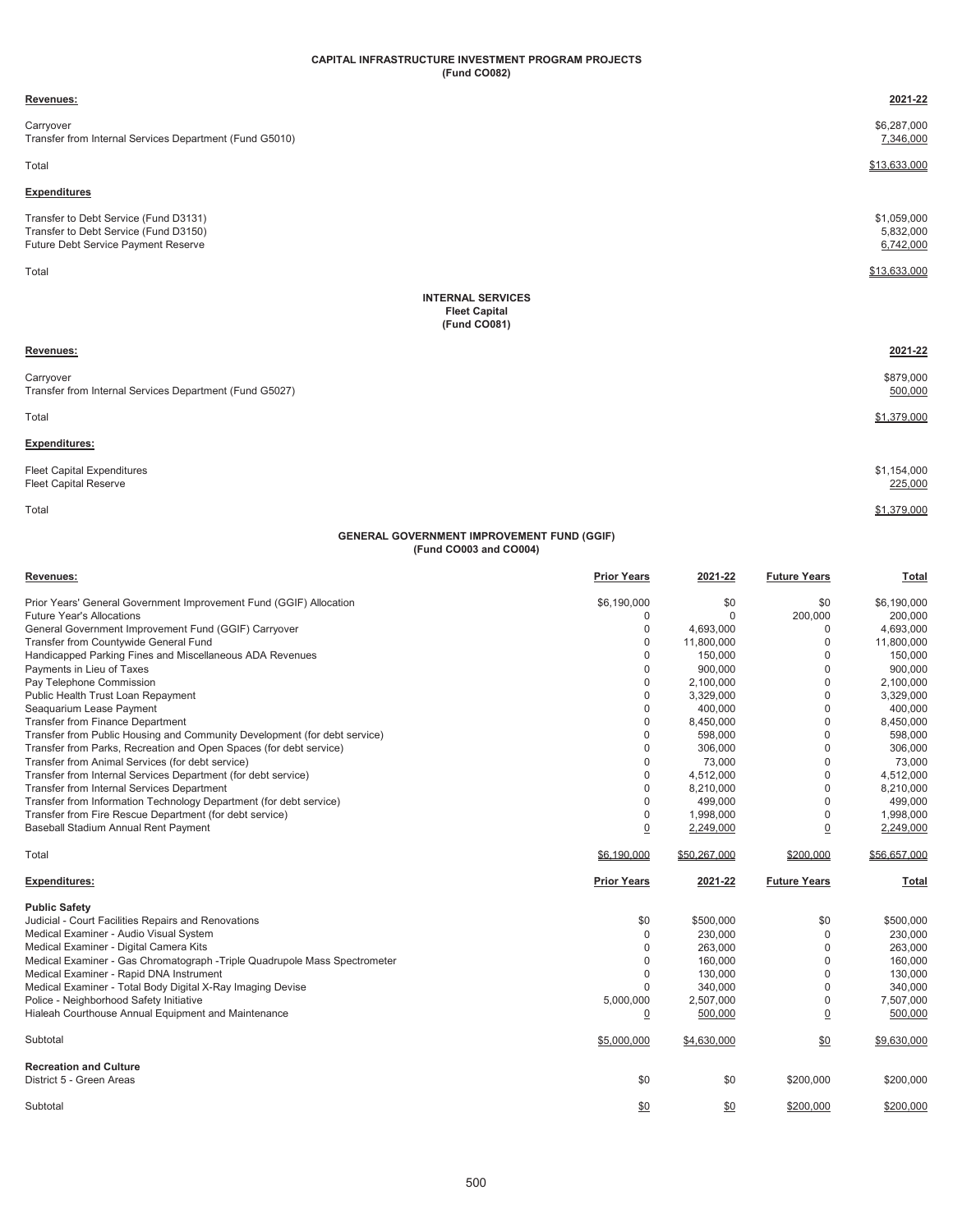## **GENERAL GOVERNMENT IMPROVEMENT FUND (GGIF) (cont'd)**

| Neighborhood and Infrastructure<br>Transportation and Public Works - The Underline<br>Transportation and Public Works - Vision Zero<br>Transportation and Public Works - Roadway Improvements (UMSA) | \$0<br>n<br>840,000 | \$500,000<br>500.000<br>6,669,000 | \$0<br>0<br>$\overline{0}$ | \$500,000<br>500,000<br>7,509,000 |
|------------------------------------------------------------------------------------------------------------------------------------------------------------------------------------------------------|---------------------|-----------------------------------|----------------------------|-----------------------------------|
| Subtotal                                                                                                                                                                                             | \$840,000           | \$7,669,000                       | \$0                        | \$8,509,000                       |
| <b>General Government</b>                                                                                                                                                                            |                     |                                   |                            |                                   |
| Communications - Audio Video Cameras and Accessories                                                                                                                                                 | \$0                 | \$200.000                         | \$0                        | \$200,000                         |
| Information Technology - Enterprise Resource Planning                                                                                                                                                | 0                   | 2.116.000                         | 0                          | 2.116.000                         |
| Information Technology - Information Technology Leadership Projects                                                                                                                                  | C                   | 1,985,000                         | $\Omega$                   | 1,985,000                         |
| Non-Departmental - American with Disabilities Act (ADA) Reasonable Accommodations                                                                                                                    |                     | 7.000                             | 0                          | 7.000                             |
| Non-Departmental - Repairs, Renovations and General Government Improvement Program                                                                                                                   | 350,000             | 350,000                           | $\overline{0}$             | 700,000                           |
| Subtotal                                                                                                                                                                                             | \$350,000           | \$4,658,000                       | \$0                        | \$5,008,000                       |
|                                                                                                                                                                                                      |                     |                                   |                            |                                   |
| <b>Expenditures:</b>                                                                                                                                                                                 | <b>Prior Years</b>  | 2021-22                           | <b>Future Years</b>        | <b>Total</b>                      |
| <b>Debt Service</b>                                                                                                                                                                                  |                     |                                   |                            |                                   |
| 311 Answer Center (Capital Asset Series 2013B)                                                                                                                                                       | \$0                 | \$164,000                         | \$0                        | \$164,000                         |
| 311 Answer Center (Capital Asset Series 2016B)                                                                                                                                                       |                     | 58,000                            | $\Omega$                   | 58,000                            |
| Americans with Disabilities Act (Capital Asset Series 2013B)                                                                                                                                         |                     | 207.000                           | 0                          | 207.000                           |
| Americans with Disabilities Act (Capital Asset Series 2016B)                                                                                                                                         |                     | 10,000                            | $\Omega$                   | 10.000                            |
| Animal Services - Fleet Vehicles (Equipment Lease Series 2016)                                                                                                                                       |                     | 73,000                            | 0                          | 73,000                            |
| Animal Services - Doral Facility (Capital Asset Series 2016A)                                                                                                                                        |                     | 812.000                           | $\Omega$                   | 812,000                           |
| CAHSD - Portable Classrooms for Head Start/ Early Head Start Programs (Capital Asset Series 2013A)                                                                                                   |                     | 184.000                           | 0                          | 184.000                           |
| CAHSD - Portable Classrooms for Head Start/ Early Head Start Programs (Capital Asset Series 2020D)<br>Communications - Customer Relationship Management Modernization (Capital Asset 2020C)          |                     | 41.000<br>89,000                  | $\Omega$<br>0              | 41,000<br>89,000                  |

| Corrections and Rehabilitation - Fire Systems Phase 4 (Capital Asset Series 2016B)                  | 0 | 716,000   | 0 | 716,000   |
|-----------------------------------------------------------------------------------------------------|---|-----------|---|-----------|
| Dade County Courthouse Façade Repair (Capital Asset Series 2013B)                                   |   | 654.000   |   | 654.000   |
| Dade County Courthouse Façade Repair (Capital Asset Series 2016B)                                   |   | 27,000    |   | 27,000    |
| Elections - ADA Voting Equipment (Capital Asset Series 2018A)                                       |   | 513.000   |   | 513,000   |
| Elections - Equipment (Capital Asset Series 2013A)                                                  |   | 584.000   |   | 584.000   |
| Elections - Equipment (Capital Asset Series 2020C)                                                  |   | 84,000    |   | 84,000    |
| Elections - Facility (Capital Asset Series 2013B)                                                   |   | 525,000   |   | 525,000   |
| Elections - Facility (Capital Asset Series 2016B)                                                   |   | 179,000   |   | 179,000   |
| Fire - Helicopter (Capital Asset Series 2019)                                                       | O | 4,431,000 |   | 4,431,000 |
| Fire - Narrowbanding                                                                                |   | 3,296,000 |   | 3,296,000 |
| Fire - UHF Radio System (Capital Lease Series 2018)                                                 |   | 1,998,000 |   | 1,998,000 |
| Information Technology - Cyber Security Phase 1 (Sunshine State Series 2011A)                       |   | 499,000   |   | 499,000   |
| Internal Services - Coast Guard Property (Capital Asset Series 2008B)                               |   | 2,688,000 |   | 2,688,000 |
| Non-Departmental - Ballpark Stadium Project (Capital Asset Series 2011A)                            |   | 2,249,000 |   | 2,249,000 |
| Non-Departmental - Computer Aided Dispatch (Capital Asset 2020C)                                    |   | 843,000   |   | 843,000   |
| Non-Departmental - Criminal Justice Information System (Capital Asset Series 2020C)                 |   | 793,000   |   | 793,000   |
| Non-Departmental - Project Closeout Costs (Capital Asset Series 2019B)                              |   | 414,000   |   | 414,000   |
| Non-Departmental - Quality Neighborhood Improvement Program (QNIP) 2011 (Public Service Tax Bonds)  |   | 1,150,000 |   | 1,150,000 |
| Non-Departmental - QNIP 2017 (Capital Asset Series 2018A)                                           |   | 836,000   |   | 836,000   |
| Non-Departmental - QNIP 2019 (Capital Asset Series 2019)                                            |   | 640.000   |   | 640,000   |
| Police - Cloud-based Automated Fingerprint Identification System (Capital Asset 2020C)              |   | 55,000    |   | 55,000    |
| Police - Fleet Vehicles (Equipment Lease Series 2015 and 2016)                                      |   | 1,172,000 |   | 1,172,000 |
| Police - Law Enforcement Records Management System (LERMS) (Capital Asset 2020C)                    |   | 37,000    |   | 37,000    |
| PROS - Golf Club of Miami (Capital Asset Series 2013B)                                              |   | 203,000   |   | 203,000   |
| PROS - Golf Club of Miami (Capital Asset Series 2016B)                                              |   | 10,000    |   | 10,000    |
| PROS - Park Improvements (Capital Asset Series 2016A)                                               |   | 306,000   |   | 306,000   |
| Public Health Trust - Equipment (Capital Asset Series 2017A)                                        |   | 3.329.000 |   | 3,329,000 |
| Public Health Trust - Infrastructure (Sunshine State Series 2011A)                                  |   | 1,218,000 |   | 1,218,000 |
| Public Housing and Community Development - Public Housing Projects (Sunshine Series 2011A)          |   | 417.000   |   | 417.000   |
| Public Housing and Community Development - Public Housing Improvements (Capital Asset Series 2016B) |   | 869,000   |   | 869,000   |
| Public Housing and Community Development - Scott Carver and Hope IV (Capital Asset Series 2013A)    |   | 233,000   |   | 233,000   |
| Public Housing and Community Development -Scott Carver and Hope IV (Capital Asset Series 2020D)     |   | 365.000   |   | 365,000   |

 ${\frac{\$0}{\$33,310,000}}$   ${\frac{\$33,310,000}{\$33,310,000}}$   ${\frac{\$33,310,000}{\$33,310,000}}$ 

Total \$6,190,000 \$50,267,000 \$50,267,000 \$50,267,000 \$50,267,000 \$50,267,000 \$50,267,000 \$56,657,000 \$56,657,000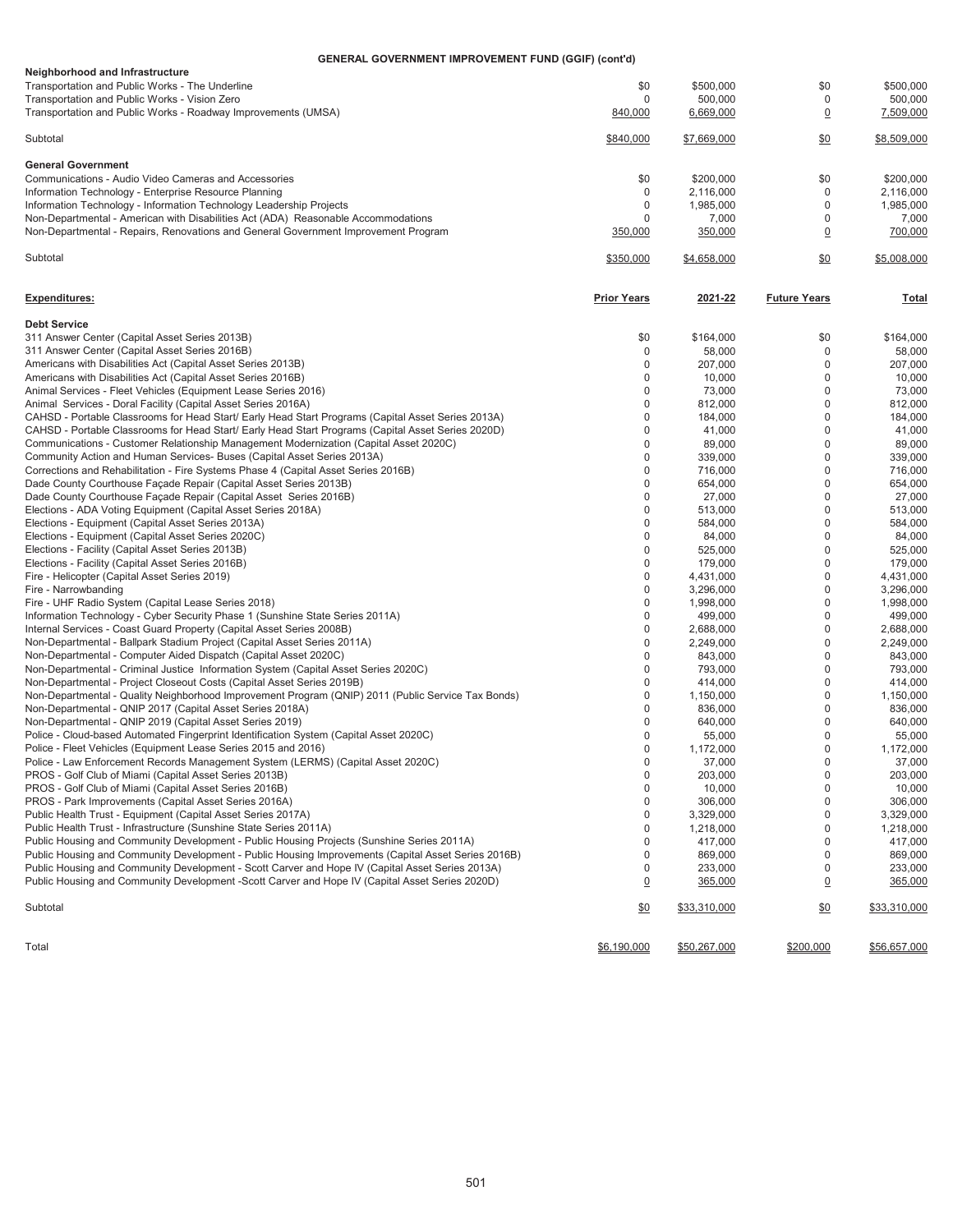## **CULTURAL AFFAIRS (Fund CO026)**

| Revenues:                                                                                                                                              | <b>Prior Years</b>                                                                                                      | 2021-22                         | <b>Future Years</b>                 | Total                                                          |
|--------------------------------------------------------------------------------------------------------------------------------------------------------|-------------------------------------------------------------------------------------------------------------------------|---------------------------------|-------------------------------------|----------------------------------------------------------------|
| Knight Foundation Grant<br><b>State Grant</b>                                                                                                          | \$0<br>$\overline{0}$                                                                                                   | \$500,000<br>1,000,000          | \$1,500,000<br>$\overline{0}$       | \$2,000,000<br>1,000,000                                       |
| Total                                                                                                                                                  | \$0                                                                                                                     | \$1,500,000                     | \$1,500,000                         | \$3,000,000                                                    |
| Expenditures:                                                                                                                                          |                                                                                                                         |                                 |                                     |                                                                |
| Coconut Grove Playhouse<br>Joseph Caleb Auditorium<br>Miami-Dade County Auditorium                                                                     | \$0<br>$\mathbf 0$<br>$\underline{0}$                                                                                   | \$500,000<br>500,000<br>500,000 | \$1,500,000<br>0<br>$\underline{0}$ | \$2,000,000<br>500,000<br>500,000                              |
| Total                                                                                                                                                  | \$0                                                                                                                     | \$1,500,000                     | \$1,500,000                         | \$3,000,000                                                    |
|                                                                                                                                                        | <b>REGULATORY AND ECONOMIC RESOURCES</b><br><b>Beach Erosion Mitigation and Renourishment</b><br>(Fund CO001 and CO026) |                                 |                                     |                                                                |
| Revenues:                                                                                                                                              |                                                                                                                         |                                 |                                     | 2021-22                                                        |
| Carryover<br>Army Corps of Engineers<br>Beach Renourishment Fund<br>City of Miami Beach Contribution<br>Florida Department of Environmental Protection |                                                                                                                         |                                 |                                     | \$8,481,000<br>27,610,000<br>1,500,000<br>1,500,000<br>100,000 |
| Total                                                                                                                                                  |                                                                                                                         |                                 |                                     | \$39,191,000                                                   |
| Expenditures:                                                                                                                                          |                                                                                                                         |                                 |                                     |                                                                |
| <b>Construction Expenditures</b><br>Reserves                                                                                                           |                                                                                                                         |                                 |                                     | \$30,070,000<br>9,121,000                                      |
| Total                                                                                                                                                  |                                                                                                                         |                                 |                                     | \$39,191,000                                                   |
|                                                                                                                                                        | <b>REGULATORY AND ECONOMIC RESOURCES</b><br><b>Stormwater Utility Capital Program</b><br>(Fund CO005)                   |                                 |                                     |                                                                |
| Revenues:                                                                                                                                              |                                                                                                                         |                                 |                                     | 2021-22                                                        |
| Transfer from Stormwater Utility Fund (Fund SU001)                                                                                                     |                                                                                                                         |                                 |                                     | \$6,939,000                                                    |
| Expenditures:                                                                                                                                          |                                                                                                                         |                                 |                                     |                                                                |
| <b>Construction Expenditures</b>                                                                                                                       |                                                                                                                         |                                 |                                     | \$6,939,000                                                    |
|                                                                                                                                                        | <b>TRANSPORTATION AND PUBLIC WORKS</b><br><b>Stormwater Utility Capital Program</b><br>(Fund CO005)                     |                                 |                                     |                                                                |
| Revenues:                                                                                                                                              |                                                                                                                         |                                 |                                     | 2021-22                                                        |
| Transfer from Stormwater Utility Fund (Fund SU003)                                                                                                     |                                                                                                                         |                                 |                                     | \$9,216,000                                                    |
| Expenditures:                                                                                                                                          |                                                                                                                         |                                 |                                     |                                                                |
| Drainage Improvements                                                                                                                                  |                                                                                                                         |                                 |                                     | \$9,216,000                                                    |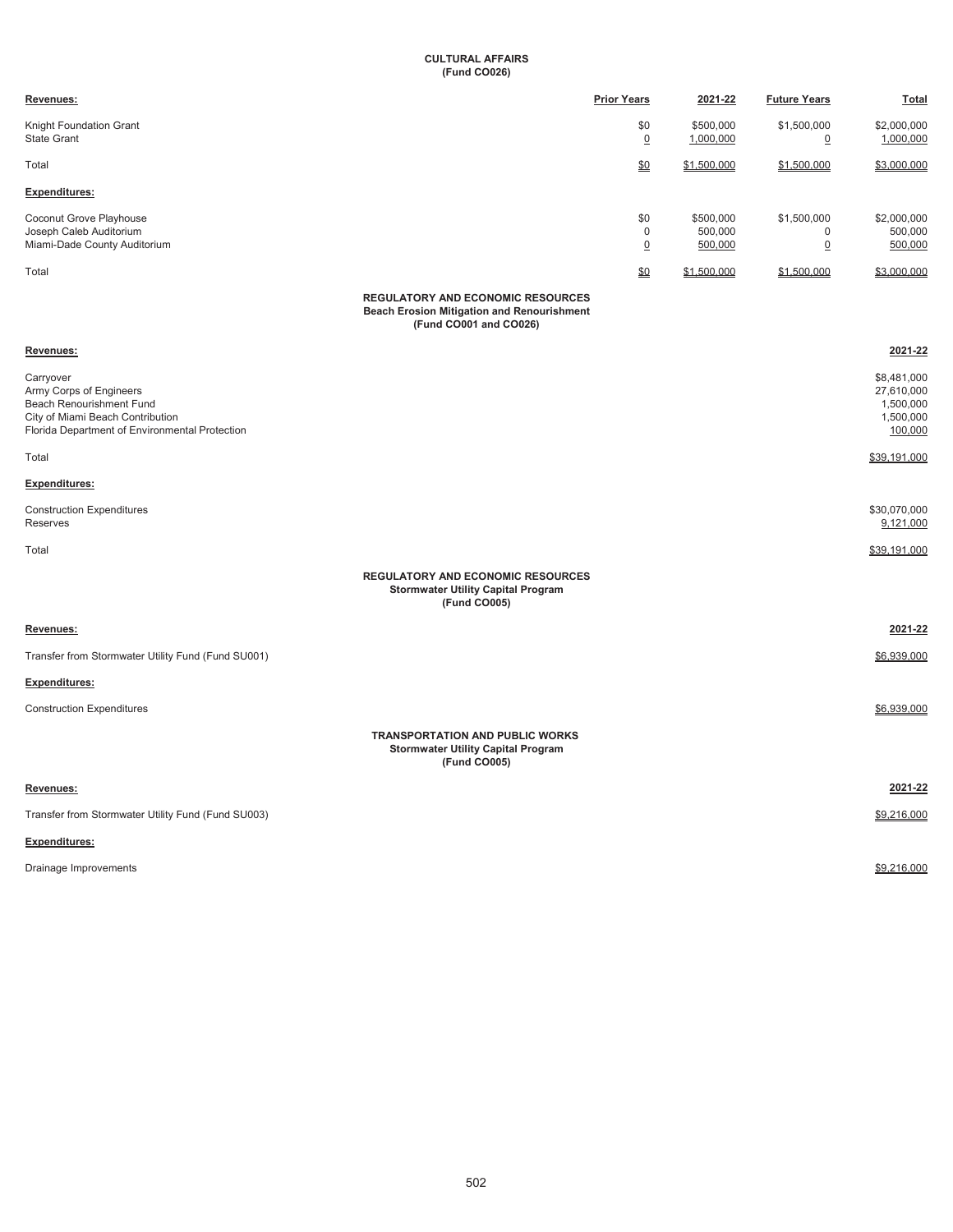### **BUILDING BETTER COMMUNITIES GENERAL OBLIGATION BOND PROGRAM (Fund CBA012, CBB012, CBC012, CBD012, CBE012, CBF012, CBG012 and CBH012)**

| <b>Prior Years</b>                                                                                                                                                | 2021-22                                                                                                                                                | <b>Future Years</b>                                                                                                                                            | Total                                                                                                                                                                                  |
|-------------------------------------------------------------------------------------------------------------------------------------------------------------------|--------------------------------------------------------------------------------------------------------------------------------------------------------|----------------------------------------------------------------------------------------------------------------------------------------------------------------|----------------------------------------------------------------------------------------------------------------------------------------------------------------------------------------|
| \$2,084,684,000<br>36,351,000                                                                                                                                     | \$230,067,000<br>$\overline{0}$                                                                                                                        | \$610,999,000<br>$\overline{0}$                                                                                                                                | \$2,925,750,000<br>36,351,000                                                                                                                                                          |
| \$2,121,035,000                                                                                                                                                   | \$230,067,000                                                                                                                                          | \$610,999,000                                                                                                                                                  | \$2,962,101,000                                                                                                                                                                        |
|                                                                                                                                                                   |                                                                                                                                                        |                                                                                                                                                                |                                                                                                                                                                                        |
| \$233,125,000<br>490,380,000<br>248,399,000<br>156,329,000<br>168,300,000<br>195,391,000<br>153,742,000<br>431,961,000<br>3,541,000<br>235,000<br>17,634,000<br>0 | \$31,373,000<br>30,264,000<br>31,979,000<br>52,211,000<br>4,200,000<br>32,220,000<br>12,723,000<br>34,655,000<br>$\mathbf 0$<br>50,000<br>392,000<br>0 | \$94,296,000<br>126, 137, 000<br>53,748,000<br>116,080,000<br>$\Omega$<br>14,382,000<br>18,535,000<br>59,520,000<br>0<br>$\mathbf 0$<br>$\mathbf 0$<br>299,000 | \$358,794,000<br>646,781,000<br>334,126,000<br>324,620,000<br>172,500,000<br>241,993,000<br>185,000,000<br>526,136,000<br>3,541,000<br>285,000<br>18,026,000<br>299,000<br>150,000,000 |
|                                                                                                                                                                   |                                                                                                                                                        |                                                                                                                                                                | \$2,962,101,000                                                                                                                                                                        |
| <b>QUALITY NEIGHBORHOOD IMPROVEMENT PROGRAM (QNIP II)</b><br>Series 2002 Public Service Tax Revenue Bonds<br>(Fund CB024)                                         |                                                                                                                                                        |                                                                                                                                                                |                                                                                                                                                                                        |
| <b>Prior Years</b>                                                                                                                                                | 2021-22                                                                                                                                                | <b>Future Years</b>                                                                                                                                            | <u>Total</u>                                                                                                                                                                           |
| \$1,559,000                                                                                                                                                       | \$0                                                                                                                                                    | <u>\$0</u>                                                                                                                                                     | \$1,559,000                                                                                                                                                                            |
|                                                                                                                                                                   |                                                                                                                                                        |                                                                                                                                                                |                                                                                                                                                                                        |
| \$559,000                                                                                                                                                         | \$1,000,000                                                                                                                                            | \$0                                                                                                                                                            | \$1,559,000                                                                                                                                                                            |
| QUALITY NEIGHBORHOOD IMPROVEMENT PROGRAM (QNIP IV)<br>Series 2006 Public Service Tax Revenue Bonds<br>(Fund CB025)                                                |                                                                                                                                                        |                                                                                                                                                                |                                                                                                                                                                                        |
| <b>Prior Years</b>                                                                                                                                                | 2021-22                                                                                                                                                | <b>Future Years</b>                                                                                                                                            | Total                                                                                                                                                                                  |
| \$1,174,000                                                                                                                                                       | <u>\$0</u>                                                                                                                                             | 80                                                                                                                                                             | <u>\$1,174,000</u>                                                                                                                                                                     |
|                                                                                                                                                                   |                                                                                                                                                        |                                                                                                                                                                |                                                                                                                                                                                        |
| \$374,000                                                                                                                                                         | \$800,000                                                                                                                                              | <u>\$0</u>                                                                                                                                                     | \$1,174,000                                                                                                                                                                            |
| <b>QUALITY NEIGHBORHOOD IMPROVEMENT PROGRAM (QNIP V)</b><br>Series 2007 Public Service Tax Revenue Bonds<br>(Fund CB026)                                          |                                                                                                                                                        |                                                                                                                                                                |                                                                                                                                                                                        |
| <b>Prior Years</b>                                                                                                                                                | 2021-22                                                                                                                                                | <b>Future Years</b>                                                                                                                                            | <u>Total</u>                                                                                                                                                                           |
| \$1,238,000                                                                                                                                                       | $\underline{\$0}$                                                                                                                                      | \$0                                                                                                                                                            | \$1,238,000                                                                                                                                                                            |
|                                                                                                                                                                   |                                                                                                                                                        |                                                                                                                                                                |                                                                                                                                                                                        |
| \$238,000                                                                                                                                                         | \$1,000,000                                                                                                                                            | 80                                                                                                                                                             | \$1,238,000                                                                                                                                                                            |
| <b>QUALITY NEIGHBORHOOD IMPROVEMENT PROGRAM (QNIP)</b><br><b>Series 2018 Capital Asset Acquisition Bonds</b><br>(Fund CB027)                                      |                                                                                                                                                        |                                                                                                                                                                |                                                                                                                                                                                        |
| <b>Prior Years</b>                                                                                                                                                | 2021-22                                                                                                                                                | <b>Future Years</b>                                                                                                                                            | <u>Total</u>                                                                                                                                                                           |
| \$10,000,000                                                                                                                                                      | \$0                                                                                                                                                    | 80                                                                                                                                                             | \$10,000,000                                                                                                                                                                           |
|                                                                                                                                                                   |                                                                                                                                                        |                                                                                                                                                                |                                                                                                                                                                                        |
| \$7,605,000                                                                                                                                                       | \$2,395,000                                                                                                                                            | <u>\$0</u>                                                                                                                                                     | \$10,000,000                                                                                                                                                                           |
|                                                                                                                                                                   | 21,701,000<br>\$2,120,738,000                                                                                                                          | $\overline{0}$<br>\$230,067,000                                                                                                                                | 128,299,000<br>\$611,296,000                                                                                                                                                           |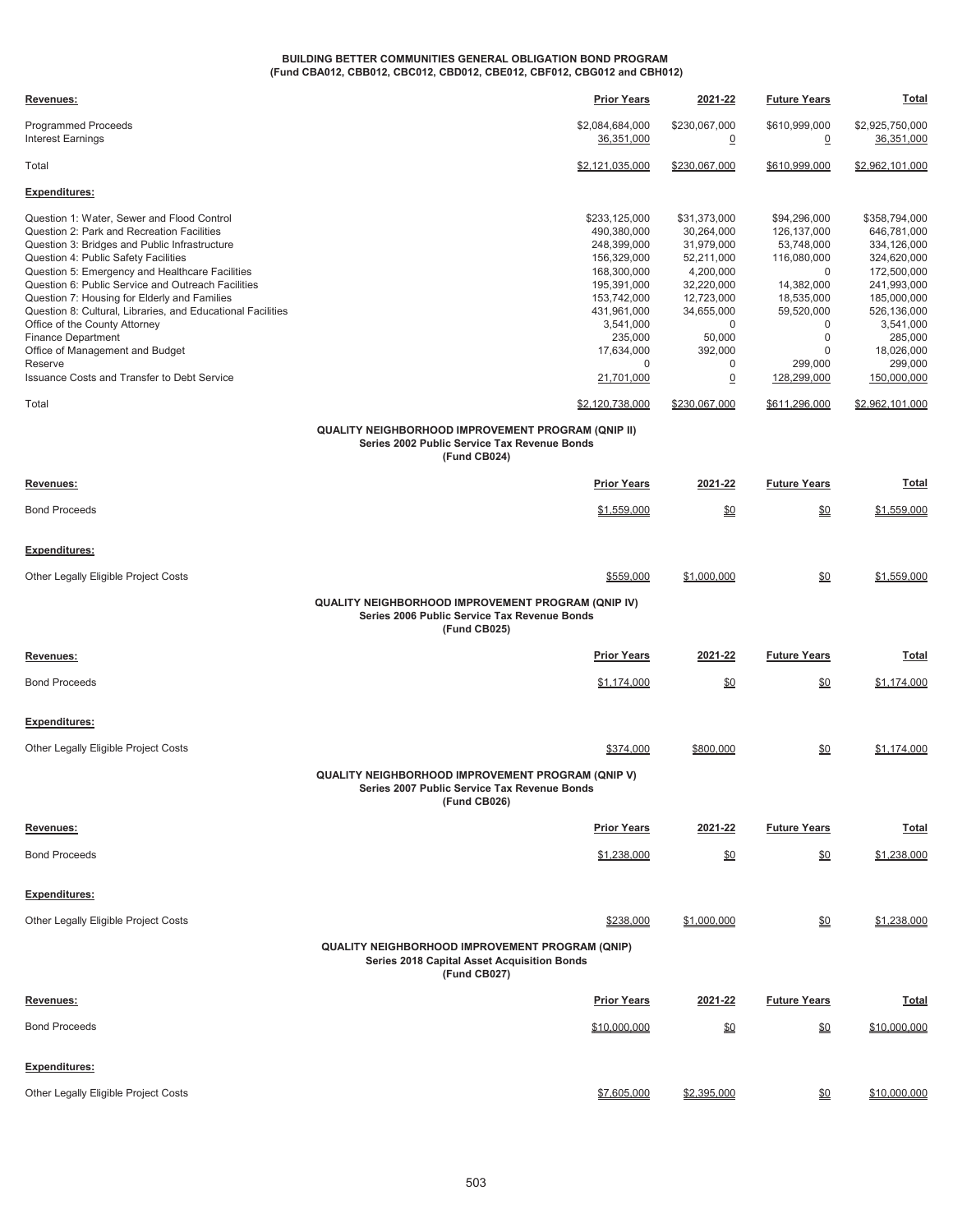#### **(Fund CB052) Series 2019 Capital Asset Acquisition Bonds QUALITY NEIGHBORHOOD IMPROVEMENT PROGRAM (QNIP)**

| Revenues:                                                                                                                                                                                                                                                                                                                                             | <b>Prior Years</b> | 2021-22     | <b>Future Years</b> | Total                                                        |
|-------------------------------------------------------------------------------------------------------------------------------------------------------------------------------------------------------------------------------------------------------------------------------------------------------------------------------------------------------|--------------------|-------------|---------------------|--------------------------------------------------------------|
| <b>Bond Proceeds</b>                                                                                                                                                                                                                                                                                                                                  | \$10,000,000       | \$0         | \$0                 | \$10,000,000                                                 |
| Expenditures:                                                                                                                                                                                                                                                                                                                                         |                    |             |                     |                                                              |
| Other Legally Eligible Project Costs                                                                                                                                                                                                                                                                                                                  | \$3,722,000        | \$6,278,000 | \$0                 | \$10,000,000                                                 |
| <b>COURT FACILITIES SPECIAL OBLIGATION BONDS</b><br>Series 2014<br>(Fund CB036)                                                                                                                                                                                                                                                                       |                    |             |                     |                                                              |
| Revenues:                                                                                                                                                                                                                                                                                                                                             | <b>Prior Years</b> | 2021-22     | <b>Future Years</b> | Total                                                        |
| <b>Bond Proceeds</b>                                                                                                                                                                                                                                                                                                                                  | \$1,120,000        | \$0         | <u>\$0</u>          | \$1,120,000                                                  |
| <b>Expenditures:</b>                                                                                                                                                                                                                                                                                                                                  |                    |             |                     |                                                              |
| <b>Children's Courthouse</b>                                                                                                                                                                                                                                                                                                                          | \$277,000          | \$843,000   | \$0                 | \$1,120,000                                                  |
| <b>TRANSPORTATION AND PUBLIC WORKS</b><br><b>People's Transportation Plan</b><br>(Fund CO007)                                                                                                                                                                                                                                                         |                    |             |                     |                                                              |
| Revenues:                                                                                                                                                                                                                                                                                                                                             |                    |             |                     | 2021-22                                                      |
| Transfer from People's Transportation Plan (Fund SP001)                                                                                                                                                                                                                                                                                               |                    |             |                     | \$2,661,000                                                  |
| <b>Expenditures:</b>                                                                                                                                                                                                                                                                                                                                  |                    |             |                     |                                                              |
| People's Transportation Plan Operating Expenditures                                                                                                                                                                                                                                                                                                   |                    |             |                     | \$2,661,000                                                  |
| <b>TRANSPORTATION AND PUBLIC WORKS</b><br><b>Secondary Gas Tax Program</b><br>(Fund CO008)                                                                                                                                                                                                                                                            |                    |             |                     |                                                              |
| Revenues:                                                                                                                                                                                                                                                                                                                                             |                    |             |                     | 2021-22                                                      |
| Transfer from Transportation Trust Fund (Fund 51001)                                                                                                                                                                                                                                                                                                  |                    |             |                     | \$16,772,000                                                 |
| Expenditures:                                                                                                                                                                                                                                                                                                                                         |                    |             |                     |                                                              |
| 2021-22 Secondary Gas Tax Program Expenditures<br>Transfer to Metropolitan Planning Organization (Fund S3001)<br>Transfer to Parks, Recreation and Open Spaces for Special Taxing District Maintenance<br>Transfer to Parks, Recreation and Open Spaces for Roadside Maintenance and Landscaping                                                      |                    |             |                     | \$11,968,000<br>660,000<br>568,000<br>3,576,000              |
| Total                                                                                                                                                                                                                                                                                                                                                 |                    |             |                     | \$16,772,000                                                 |
| <b>TRANSPORTATION AND PUBLIC WORKS</b><br><b>Public Works Reimbursement Fund</b><br>(Fund CO008)                                                                                                                                                                                                                                                      |                    |             |                     |                                                              |
| Revenues:                                                                                                                                                                                                                                                                                                                                             |                    |             |                     | 2021-22                                                      |
| Developer Contribution<br><b>WASD Project Fund</b><br>Transfer from Secondary Gas Tax Program                                                                                                                                                                                                                                                         |                    |             |                     | \$30,000<br>1,000,000<br>16,772,000                          |
| Total                                                                                                                                                                                                                                                                                                                                                 |                    |             |                     | \$17,802,000                                                 |
| Expenditures:                                                                                                                                                                                                                                                                                                                                         |                    |             |                     |                                                              |
| Secondary Gas Tax Program Expenditures<br>Public Works Capital Project Expenditures<br>Transfer to Metropolitan Planning Organization (Fund S3001)<br>Transfer to Parks, Recreation and Open Spaces for Special Taxing District Maintenance and Landscaping<br>Transfer to Parks, Recreation and Open Spaces for Roadside Maintenance and Landscaping |                    |             |                     | \$11,968,000<br>1,030,000<br>660,000<br>568,000<br>3,576,000 |
| Total                                                                                                                                                                                                                                                                                                                                                 |                    |             |                     | \$17,802,000                                                 |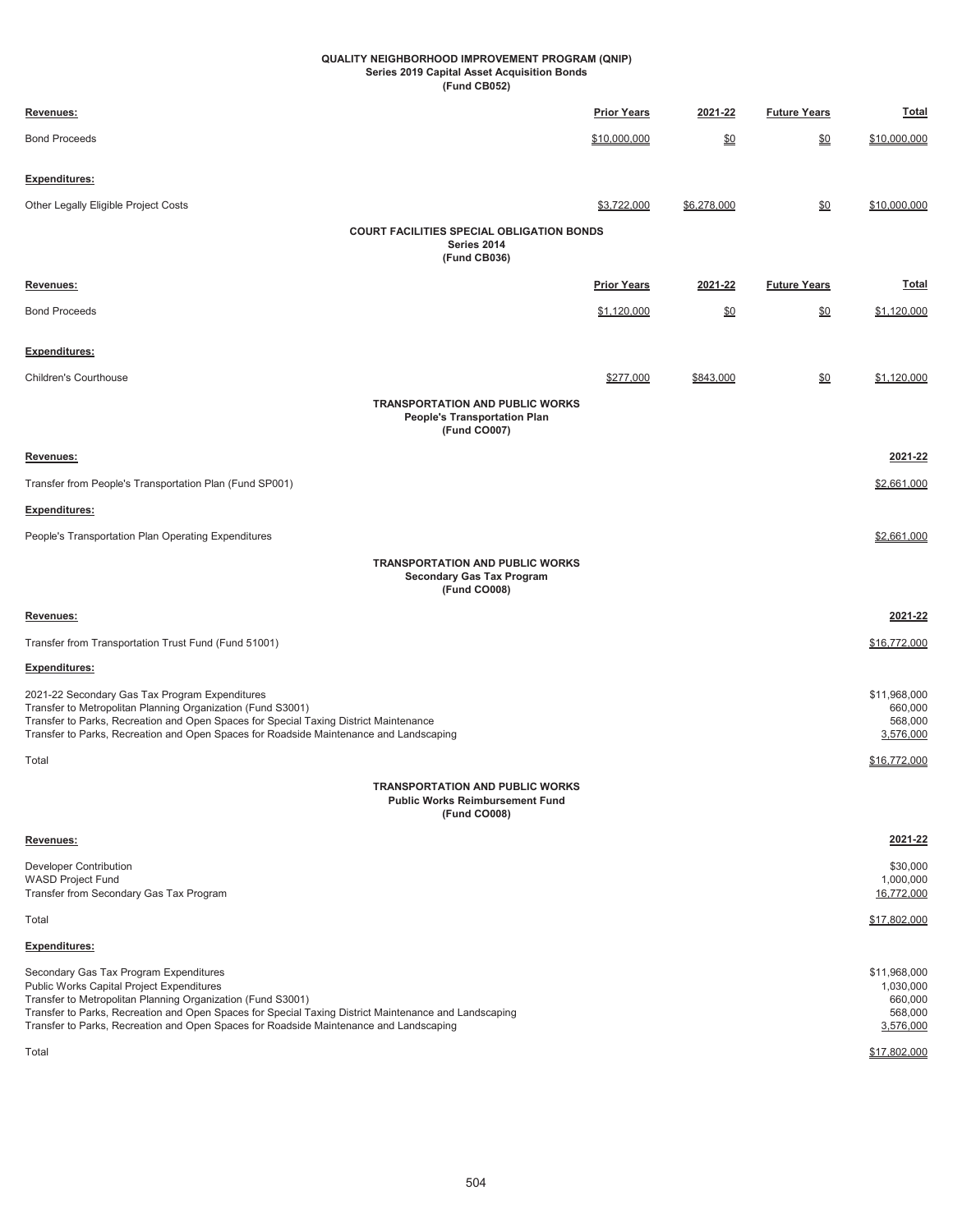## **TRANSPORTATION AND PUBLIC WORKS Public Works Grant Fund (Fund CO023)**

| Revenues:                                                                                                                    | 2021-22                      |
|------------------------------------------------------------------------------------------------------------------------------|------------------------------|
| Florida Department of Transportation Grant Funds<br>Florida Department of Transportation County Incentive Grant Funds        | \$8,082,000<br>2,000,000     |
| Total                                                                                                                        | \$10,082,000                 |
| Expenditures:                                                                                                                |                              |
| Public Works Capital Project Expenditures                                                                                    | \$10.082.000                 |
| <b>TRANSPORTATION AND PUBLIC WORKS</b><br><b>Public Works Contribution Fund</b><br>(Fund CO024)                              |                              |
| Revenues:                                                                                                                    | 2021-22                      |
| Village of Palmetto Bay Contribution<br>Village of Pinecrest Contribution                                                    | \$240,000<br>180,000         |
| Total                                                                                                                        | \$420,000                    |
| <b>Expenditures:</b>                                                                                                         |                              |
| Public Works Capital Project Expenditures                                                                                    | \$420,000                    |
| <b>TRANSPORTATION AND PUBLIC WORKS</b><br>Capital Improvement Local Option Gas Tax Collections (Three Cents)<br>(Fund ET002) |                              |
| Revenues:                                                                                                                    | 2021-22                      |
| Transfer from Transportation Trust Fund (Fund 51001)                                                                         | \$17,949,000                 |
| <b>Expenditures:</b>                                                                                                         |                              |
| Transfer to Transit Capital Project Fund (Fund ET 412)                                                                       | \$17,949,000                 |
| <b>TRANSPORTATION AND PUBLIC WORKS</b><br><b>IMPACT FEE PROGRAM - ROADWAY CONSTRUCTION</b><br>(Fund Cl001-Cl009)             |                              |
| Revenues:                                                                                                                    | 2021-22                      |
| Carryover<br><b>Impact Fees</b>                                                                                              | \$368,013,000<br>197,442,000 |
| Total                                                                                                                        | \$565,455,000                |
| <b>Expenditures:</b>                                                                                                         |                              |
| Roadway Construction Projects<br>Reserve for Future Capital Projects                                                         | \$197,442,000<br>368,013,000 |
| Total                                                                                                                        | \$565,455,000                |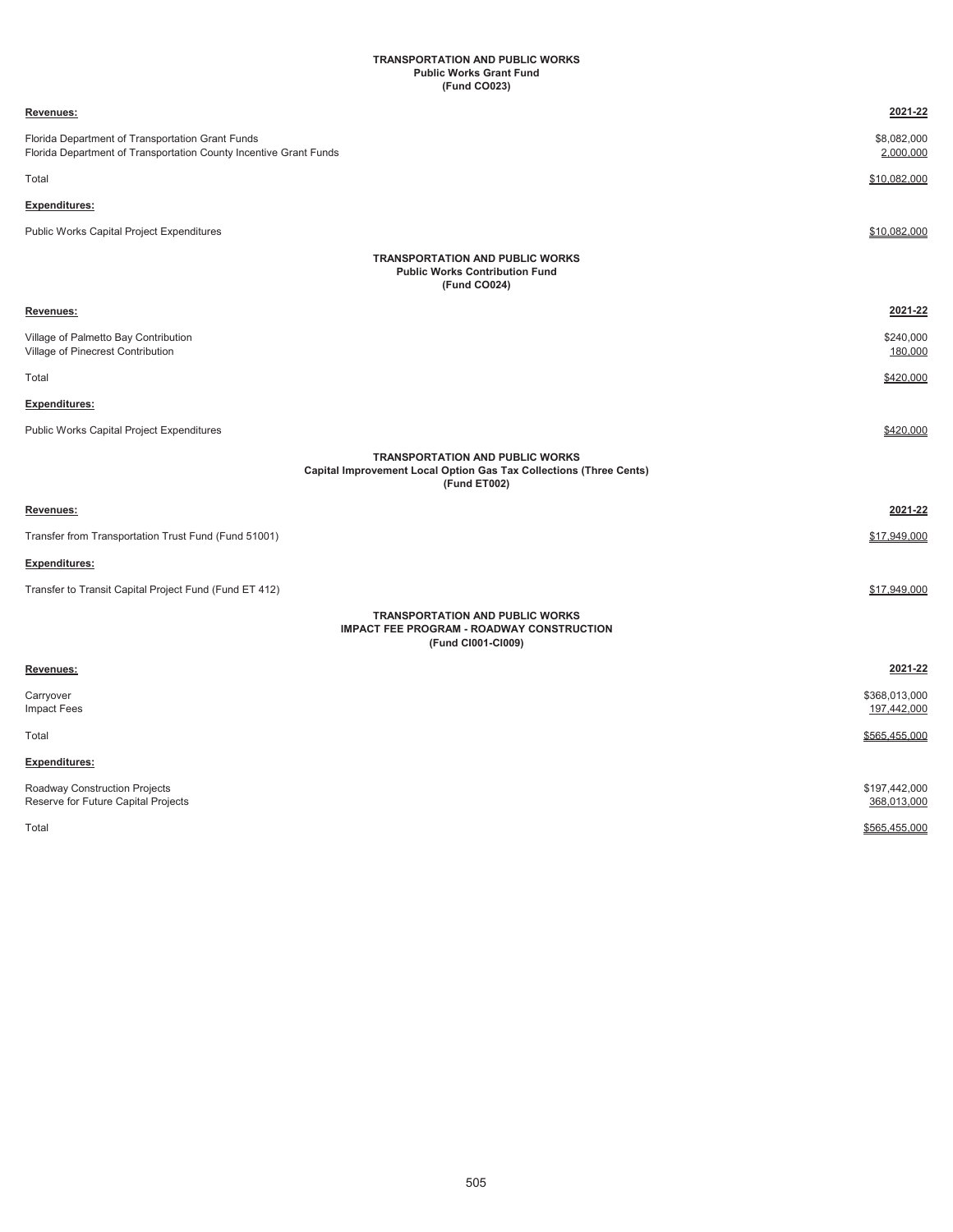| Revenues:                                                                                                                                                                                                                                                                                                                                                                   | 2021-22                                                                                                                              |
|-----------------------------------------------------------------------------------------------------------------------------------------------------------------------------------------------------------------------------------------------------------------------------------------------------------------------------------------------------------------------------|--------------------------------------------------------------------------------------------------------------------------------------|
| Carryover<br>Impact Fees                                                                                                                                                                                                                                                                                                                                                    | \$40,000,000<br>5,025,000                                                                                                            |
| Total                                                                                                                                                                                                                                                                                                                                                                       | \$45,025,000                                                                                                                         |
| <b>Expenditures:</b>                                                                                                                                                                                                                                                                                                                                                        |                                                                                                                                      |
| North Miami Fire Rescue Station (Station 18)<br><b>Fleet Shop</b><br>Westwood Lake Fire Rescue Station (Station 41)<br>Dolphin Fire Rescue Station (Station 68)<br>Eureka Fire Rescue Station (Station 71)<br>Palmetto Bay Fire Rescue Station (Station 74)<br>Miscellaneous Fire Rescue Capital Projects<br>Reserve for Future Projects                                    | \$200,000<br>18,000,000<br>825,000<br>4,164,000<br>2,400,000<br>2,450,000<br>4,000,000<br>12,986,000                                 |
| Total                                                                                                                                                                                                                                                                                                                                                                       | \$45,025,000                                                                                                                         |
| <b>MIAMI-DADE POLICE DEPARTMENT</b><br><b>Police Impact Fees</b><br>(Fund Cl014-Cl016)                                                                                                                                                                                                                                                                                      |                                                                                                                                      |
| Revenues:                                                                                                                                                                                                                                                                                                                                                                   | 2021-22                                                                                                                              |
| Carryover<br>Impact Fees<br><b>Interest Earnings</b>                                                                                                                                                                                                                                                                                                                        | \$14,351,000<br>1,831,000<br>129,000                                                                                                 |
| Total                                                                                                                                                                                                                                                                                                                                                                       | \$16,311,000                                                                                                                         |
| <b>Expenditures:</b>                                                                                                                                                                                                                                                                                                                                                        |                                                                                                                                      |
| Forensic Laboratory Equipment<br>Upgrades to Conference Rooms<br>HQ Media & Meeting Room Renovation<br>Keyless Entry System<br><b>MPSTI</b> Improvements<br><b>LERMS</b><br>Range Tower & Target Systems for Long Distance Range<br>Portable FORTS<br>Portable Messaging Trailers<br>Crime Scene Equipment<br><b>Equipment Purchases</b><br>Reserve for Future Expenditures | \$316,000<br>116,000<br>314,000<br>84,000<br>600,000<br>907,000<br>230,000<br>330,000<br>170,000<br>215,000<br>900,000<br>12,129,000 |
| Total                                                                                                                                                                                                                                                                                                                                                                       | \$16,311,000                                                                                                                         |
| PARKS, RECREATION AND OPEN SPACES<br><b>Impact Fees</b><br>(Fund Cl017-Cl032)                                                                                                                                                                                                                                                                                               |                                                                                                                                      |
| Revenues:                                                                                                                                                                                                                                                                                                                                                                   | 2021-22                                                                                                                              |
| Carryover<br>Interest<br>Impact Fees                                                                                                                                                                                                                                                                                                                                        | \$33,335,000<br>300,000<br>5,422,000                                                                                                 |
| Total                                                                                                                                                                                                                                                                                                                                                                       | \$39,057,000                                                                                                                         |
| Expenditures:                                                                                                                                                                                                                                                                                                                                                               |                                                                                                                                      |
| Land Acquisition and Development (PBD 1)<br>Land Acquisition and Development (PBD 2)<br>Land Acquisition and Development (PBD 3)                                                                                                                                                                                                                                            | \$2,308,000<br>4,080,000<br>3,279,000                                                                                                |

Reserve for future expenses 29,390,000 networks are also assembled to the control of the control of the control of the control of the control of the control of the control of the control of the control of the control of th

Total \$39,057,000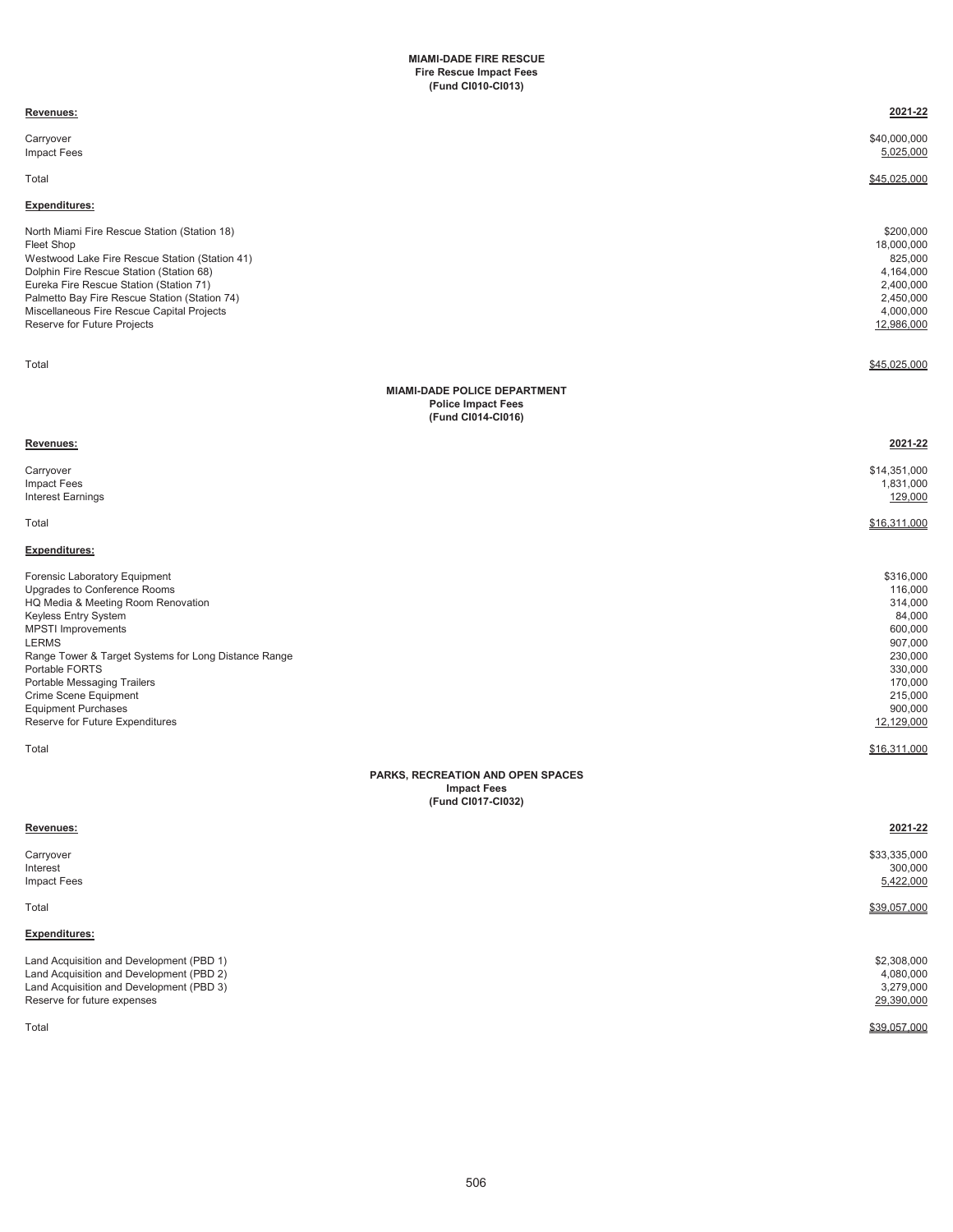## **Impact Fee Administration (Fund CI034) REGULATORY AND ECONOMIC RESOURCES**

| Revenues:                                                                                                                                |                                                                                                                       |                   |                     | 2021-22                             |
|------------------------------------------------------------------------------------------------------------------------------------------|-----------------------------------------------------------------------------------------------------------------------|-------------------|---------------------|-------------------------------------|
| Carryover<br><b>Impact Fees</b>                                                                                                          |                                                                                                                       |                   |                     | \$16,779,000<br>3,600,000           |
| Total                                                                                                                                    |                                                                                                                       |                   |                     | \$20,379,000                        |
| Expenditures:                                                                                                                            |                                                                                                                       |                   |                     |                                     |
| <b>Operating Expenditures</b><br>Administrative Reimbursements<br>Reserves                                                               |                                                                                                                       |                   |                     | \$2,732,000<br>74,000<br>17,573,000 |
| Total                                                                                                                                    |                                                                                                                       |                   |                     | \$20,379,000                        |
|                                                                                                                                          | SPECIAL OBLIGATION BOND SERIES 2005B<br>(Fund CB017)                                                                  |                   |                     |                                     |
| Revenues:                                                                                                                                | <b>Prior Years</b>                                                                                                    | 2021-22           | <b>Future Years</b> | Total                               |
| <b>Bond Proceeds</b>                                                                                                                     | \$5,000,000                                                                                                           | $\underline{\$0}$ | $\underline{\$0}$   | \$5,000,000                         |
| Expenditures:                                                                                                                            |                                                                                                                       |                   |                     |                                     |
| Coconut Grove Playhouse                                                                                                                  | \$368,000                                                                                                             | \$4,632,000       | $\underline{\$0}$   | \$5,000,000                         |
|                                                                                                                                          | <b>2011 SUNSHINE STATE LOAN</b><br>(Fund CB062)                                                                       |                   |                     |                                     |
| Revenues:                                                                                                                                | <b>Prior Years</b>                                                                                                    | 2021-22           | <b>Future Years</b> | <b>Total</b>                        |
| Loan Proceeds                                                                                                                            | \$767,000                                                                                                             | \$0               | $\underline{\$0}$   | \$767,000                           |
| Expenditures:                                                                                                                            |                                                                                                                       |                   |                     |                                     |
| Internal Services Department - Carol Glassman Donaldson Center                                                                           | \$267,000                                                                                                             | \$500,000         | $\underline{\$0}$   | \$767,000                           |
|                                                                                                                                          | <b>CAPITAL ASSET ACQUISITION BOND</b><br>Series 2016A<br>(Fund CB035)                                                 |                   |                     |                                     |
| Revenues:                                                                                                                                | <b>Prior Years</b>                                                                                                    | 2021-22           | <b>Future Years</b> | <b>Total</b>                        |
| <b>Bond Proceeds</b>                                                                                                                     | \$271,000                                                                                                             | \$0               | \$0                 | \$271,000                           |
| <b>Expenditures:</b>                                                                                                                     |                                                                                                                       |                   |                     |                                     |
| Parks, Recreation and Open Spaces Projects<br>Camp Owaissa Bauer - Well Water Treatment<br>Environmental Remediation - Millers Pond Park | \$1,000<br>62,000                                                                                                     | \$0<br>70,000     | \$69,000<br>69,000  | \$70,000<br>201,000                 |
| Total                                                                                                                                    | \$63,000                                                                                                              | \$70,000          | \$138,000           | \$271,000                           |
|                                                                                                                                          | <b>TRANSPORTATION AND PUBLIC WORKS</b><br>People's Transportation Plan - Public Works Capital Program<br>(Fund CB059) |                   |                     |                                     |
|                                                                                                                                          |                                                                                                                       |                   |                     |                                     |

| Revenues:                                  | 2021-22      |
|--------------------------------------------|--------------|
| People's Transportation Plan Bond Proceeds | \$19,008,000 |
| <b>Expenditures:</b>                       |              |
| Public Works - PTP Capital Expenditures    | \$19,008,000 |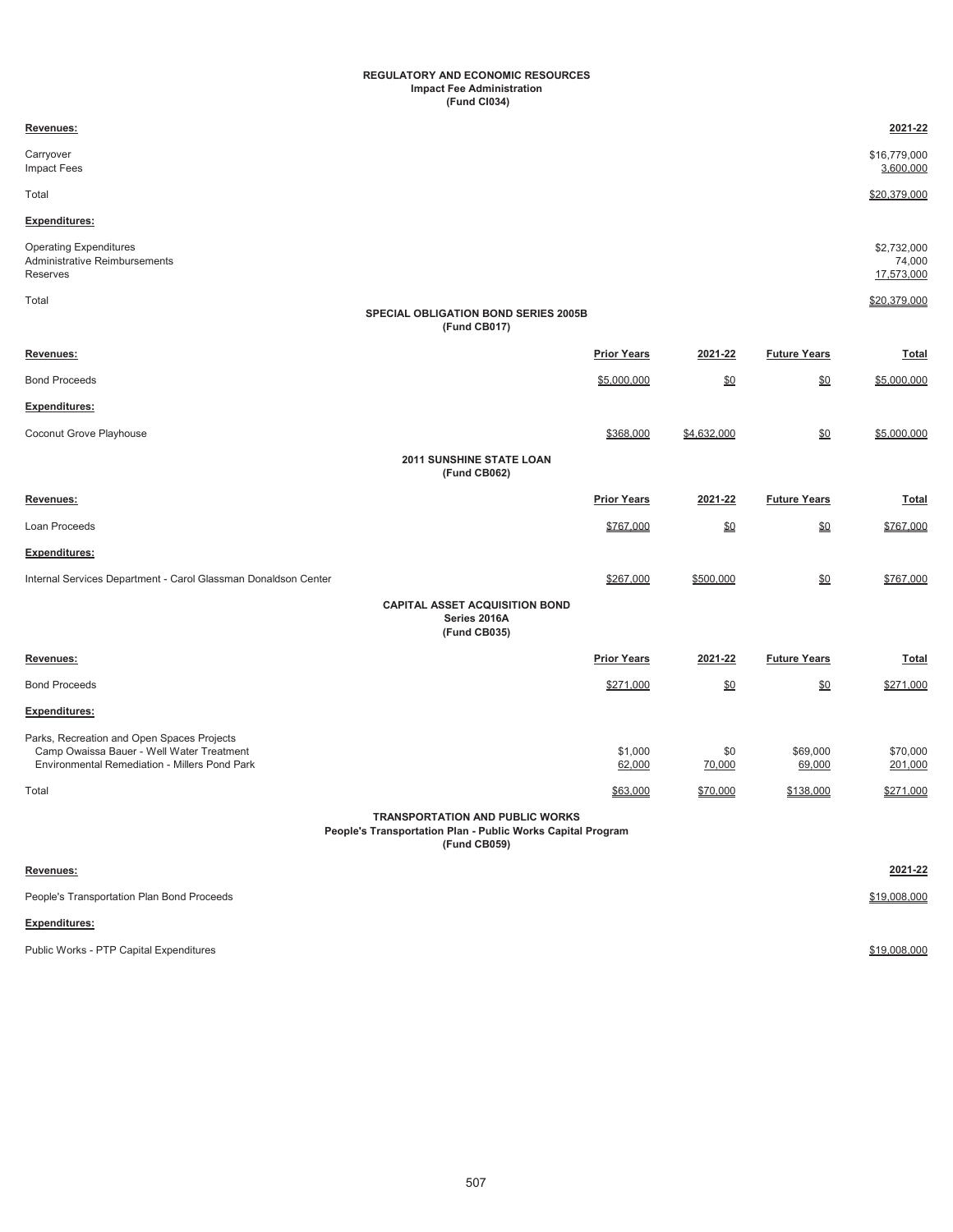## **PEOPLE'S TRANSPORTATION PLAN FUND Capital Expansion Reserve Fund (Fund SP003)**

| Revenues:                                                                                                                                                                                                                                                                                                                                                                                    | 2021-22                                                                                                             |
|----------------------------------------------------------------------------------------------------------------------------------------------------------------------------------------------------------------------------------------------------------------------------------------------------------------------------------------------------------------------------------------------|---------------------------------------------------------------------------------------------------------------------|
| Carryover<br>Transfer from PTP Revenue Fund (Fund SP001)                                                                                                                                                                                                                                                                                                                                     | \$71,598,000<br>9,726,000                                                                                           |
| Total                                                                                                                                                                                                                                                                                                                                                                                        | \$81,324,000                                                                                                        |
| Expenditures:                                                                                                                                                                                                                                                                                                                                                                                |                                                                                                                     |
| SMART Plan (Project Development and Environmental Studies) Expenditures<br>SMART Plan South Dade Transitway (South Corridor) Expenditures<br><b>SMART Plan Aventura Station Expenditures</b><br><b>Ending Fund Balance</b>                                                                                                                                                                   | \$8,718,000<br>49,139,000<br>17,200,000<br>6,267,000                                                                |
| Total                                                                                                                                                                                                                                                                                                                                                                                        | \$81,324,000                                                                                                        |
| <b>TRANSPORTATION AND PUBLIC WORKS</b><br><b>Grant Restricted Capital Project Funds</b><br>(Fund ET004)                                                                                                                                                                                                                                                                                      |                                                                                                                     |
| Revenues:                                                                                                                                                                                                                                                                                                                                                                                    | 2021-22                                                                                                             |
| City of Miami Park Impact Fees<br>City of Miami Beach Contribution<br>City of Miami Contribution<br>Florida Department of Transportation Grant Funds                                                                                                                                                                                                                                         | \$1,170,000<br>417,000<br>140,000<br>432,000                                                                        |
| Total                                                                                                                                                                                                                                                                                                                                                                                        | \$2,159,000                                                                                                         |
| Expenditures:                                                                                                                                                                                                                                                                                                                                                                                |                                                                                                                     |
| <b>Transit Capital Project Expenditures</b>                                                                                                                                                                                                                                                                                                                                                  | \$2,159,000                                                                                                         |
| <b>TRANSPORTATION AND PUBLIC WORKS</b><br><b>Grant Restricted Capital Project Funds</b><br>(Fund ET005)                                                                                                                                                                                                                                                                                      |                                                                                                                     |
| Revenues:                                                                                                                                                                                                                                                                                                                                                                                    | 2021-22                                                                                                             |
| FTA 5339 Bus and Bus Facility Formula Grant<br>FTA 5307/5309 Formula Grant<br>FTA 5309 Discretionary Grant<br>Florida Department of Transportation Grant Funds<br>FTA 20005(b) Pilot Program Discretionary Grant<br>FTA 5307 Transfer<br>FTA 5324 Public Transportation Emergency Relief<br>FTA 5337 State of Good Repair Formula Grant<br>FTA 5339 Bus and Bus Facility Discretionary Grant | \$5,322,000<br>58,384,000<br>72,442,000<br>95,130,000<br>940,000<br>931,000<br>1,000,000<br>28,765,000<br>1,671,000 |
| Total                                                                                                                                                                                                                                                                                                                                                                                        | \$264,585,000                                                                                                       |
| Expenditures:                                                                                                                                                                                                                                                                                                                                                                                |                                                                                                                     |
| <b>Transit Capital Project Expenditures</b>                                                                                                                                                                                                                                                                                                                                                  | \$264.585.000                                                                                                       |
| <b>TRANSPORTATION AND PUBLIC WORKS</b><br><b>Transit - Capital Project Funds</b><br>(Fund ET017)                                                                                                                                                                                                                                                                                             |                                                                                                                     |
| <u>Revenues:</u>                                                                                                                                                                                                                                                                                                                                                                             | 2021-22                                                                                                             |
| Bus Replacement Program Lease/Financing Proceeds                                                                                                                                                                                                                                                                                                                                             | \$38,434,000                                                                                                        |
| <b>Expenditures:</b>                                                                                                                                                                                                                                                                                                                                                                         |                                                                                                                     |
| <b>Transit Bus Replacement Purchases</b>                                                                                                                                                                                                                                                                                                                                                     | \$38,434,000                                                                                                        |
| <b>TRANSPORTATION AND PUBLIC WORKS</b><br><b>Transit - Capital Project Funds</b><br>(Fund ET042)                                                                                                                                                                                                                                                                                             |                                                                                                                     |
| Revenues:                                                                                                                                                                                                                                                                                                                                                                                    | 2021-22                                                                                                             |
| PTP Bond Program Proceeds                                                                                                                                                                                                                                                                                                                                                                    | \$327,813,000                                                                                                       |
| <b>Expenditures:</b>                                                                                                                                                                                                                                                                                                                                                                         |                                                                                                                     |
| Transit PTP Capital Improvement Plan Expenditures                                                                                                                                                                                                                                                                                                                                            | \$327,813,000                                                                                                       |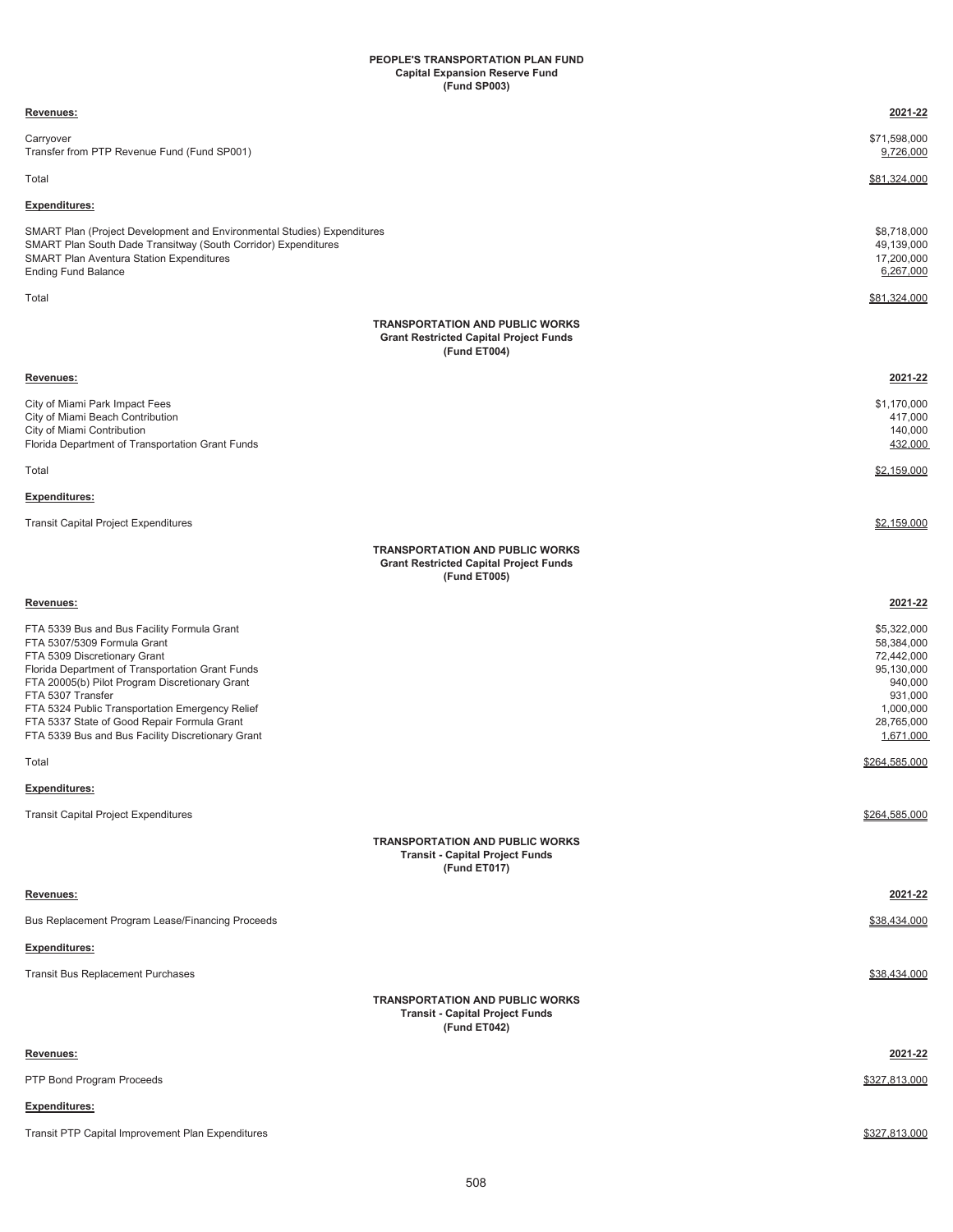### **TRANSPORTATION AND PUBLIC WORKS Transit - Capital Project Funds (Fund ET047)**

| Revenues:                                                                                 | 2021-22                             |
|-------------------------------------------------------------------------------------------|-------------------------------------|
| Transfer from People's Transportation Plan Fund (SP001)                                   | \$37,211,000                        |
| Expenditures:                                                                             |                                     |
| <b>Transit SMART Plan Studies</b><br>Transit SMART Plan - South Dade Transit Way Corridor | \$27,133,000<br>10,078,000          |
| Total                                                                                     | \$37,211,000                        |
| <b>SEAPORT</b>                                                                            |                                     |
| FDOT Funds - Army Corps of Engineers Grant<br>(Fund ES069)                                |                                     |
| Revenues:                                                                                 | 2021-22                             |
| Army Corps of Engineers Grant                                                             | \$4,300,000                         |
| Expenditures:                                                                             |                                     |
| <b>Construction Projects</b>                                                              | \$4,300,000                         |
| <b>SEAPORT</b>                                                                            |                                     |
| <b>Grant Fund</b><br>(Fund ES003)                                                         |                                     |
| Revenues:                                                                                 | 2021-22                             |
| <b>FDOT Funds</b><br>US DOT<br>US Department of Homeland Security                         | \$6,886,000<br>2,000,000<br>948,000 |
| Total                                                                                     | \$9,834,000                         |
| Expenditures:                                                                             |                                     |
| <b>Construction Projects</b>                                                              | \$9,834,000                         |
| <b>SEAPORT</b>                                                                            |                                     |
| FDOT Funds - Grants From Federal Agencies<br>(Fund S1044)                                 |                                     |
| Revenues:                                                                                 | 2021-22                             |
| FDOT Funds                                                                                | \$9,000,000                         |
| Expenditures:                                                                             |                                     |
| <b>Construction Projects</b>                                                              | \$9,000,000                         |
| <b>SEAPORT</b><br><b>Bonds/Loan Funds</b><br>(Fund ES067)                                 |                                     |
| Revenues:                                                                                 | 2021-22                             |
| Seaport Bonds/Loans Funds                                                                 | \$27,996,000                        |
| Expenditures:                                                                             |                                     |
| <b>Construction Projects</b>                                                              | \$27,996,000                        |
| <b>SEAPORT</b><br><b>Tenant Financing Funds</b><br>(Fund ES)                              |                                     |
| Revenues:                                                                                 | 2021-22                             |
| <b>Tenant Financing Funds</b>                                                             | \$4,000,000                         |
| Expenditures:                                                                             |                                     |
| <b>Construction Projects</b>                                                              | \$4,000,000                         |
|                                                                                           |                                     |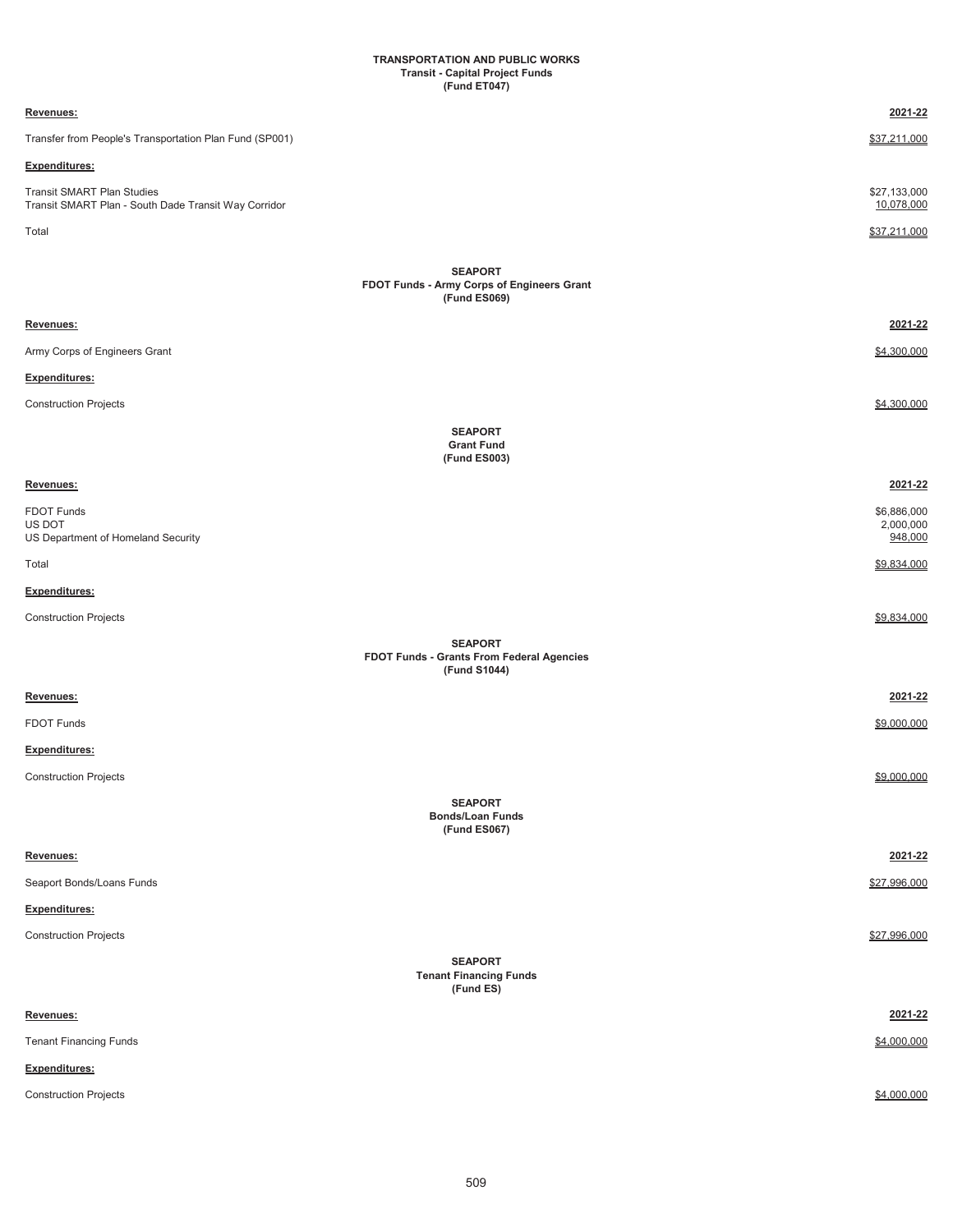| <b>SEAPORT</b><br><b>Future Financing</b><br>(Fund C9999)                                                                                                                                                                                   |                                       |
|---------------------------------------------------------------------------------------------------------------------------------------------------------------------------------------------------------------------------------------------|---------------------------------------|
| Revenues:                                                                                                                                                                                                                                   | 2021-22                               |
| <b>Future Financing Proceeds</b>                                                                                                                                                                                                            | \$324,678,000                         |
| <b>Expenditures:</b>                                                                                                                                                                                                                        |                                       |
| <b>Construction Projects</b>                                                                                                                                                                                                                | \$324,678,000                         |
| <b>SEAPORT</b><br><b>Interest and Sinking Fund</b><br>(Fund ES018)                                                                                                                                                                          |                                       |
| Revenues:                                                                                                                                                                                                                                   | 2021-22                               |
| Transfer from Seaport Revenue Fund (Fund ES001)                                                                                                                                                                                             | \$37,016,000                          |
| <b>Expenditures:</b>                                                                                                                                                                                                                        |                                       |
| Principal and Interest Payments                                                                                                                                                                                                             | \$37,016,000                          |
| <b>SEAPORT</b><br><b>General Fund</b><br>(Fund ES028)                                                                                                                                                                                       |                                       |
| Revenues:                                                                                                                                                                                                                                   | 2021-22                               |
| Transfer from Seaport Revenue Fund (Fund ES001)                                                                                                                                                                                             | \$34,087,000                          |
| Expenditures:                                                                                                                                                                                                                               |                                       |
| Principal and Interest Payments<br>Non-operating Expenditures                                                                                                                                                                               | \$33,687,000<br>400,000               |
| Total                                                                                                                                                                                                                                       | \$34,087,000                          |
| PARKS, RECREATION AND OPEN SPACES<br>Rickenbacker Causeway Capital Fund<br>(Fund ER003-ER004)                                                                                                                                               |                                       |
| Revenues:                                                                                                                                                                                                                                   | 2021-22                               |
| Carryover<br>Transfer from Operating Fund (Fund ER001)<br>Transfer from Operating and Replacement Fund (Fund ER001)                                                                                                                         | \$6,023,000<br>6,712,000<br>1,434,000 |
| Total                                                                                                                                                                                                                                       | \$14,169,000                          |
| Expenditures:                                                                                                                                                                                                                               |                                       |
| Capital Projects<br>Renewal and Replacement Reserve                                                                                                                                                                                         | \$6,712,000<br>7,457,000              |
| Total                                                                                                                                                                                                                                       | \$14,169,000                          |
| PARKS, RECREATION AND OPEN SPACES<br>Rickenbacker Causeway Debt Service Fund<br>(Fund ER005-ER007)                                                                                                                                          |                                       |
| Revenues:                                                                                                                                                                                                                                   | 2021-22                               |
| Transfer from Causeway Operating Fund (Fund ER001)                                                                                                                                                                                          | \$2,678,000                           |
| Expenditures:                                                                                                                                                                                                                               |                                       |
| Debt Service Payment for FY 2007-08 Sunshine Loan Restructured in Series 2011A Loan<br>Debt Service Payment for Capital Asset Series 2010 Bonds Restructured in Series 2019 BAB<br>Debt Service Payment for Rickenbacker 2014 Revenue Bonds | \$308,000<br>310,000<br>2,060,000     |

Total \$2,678,000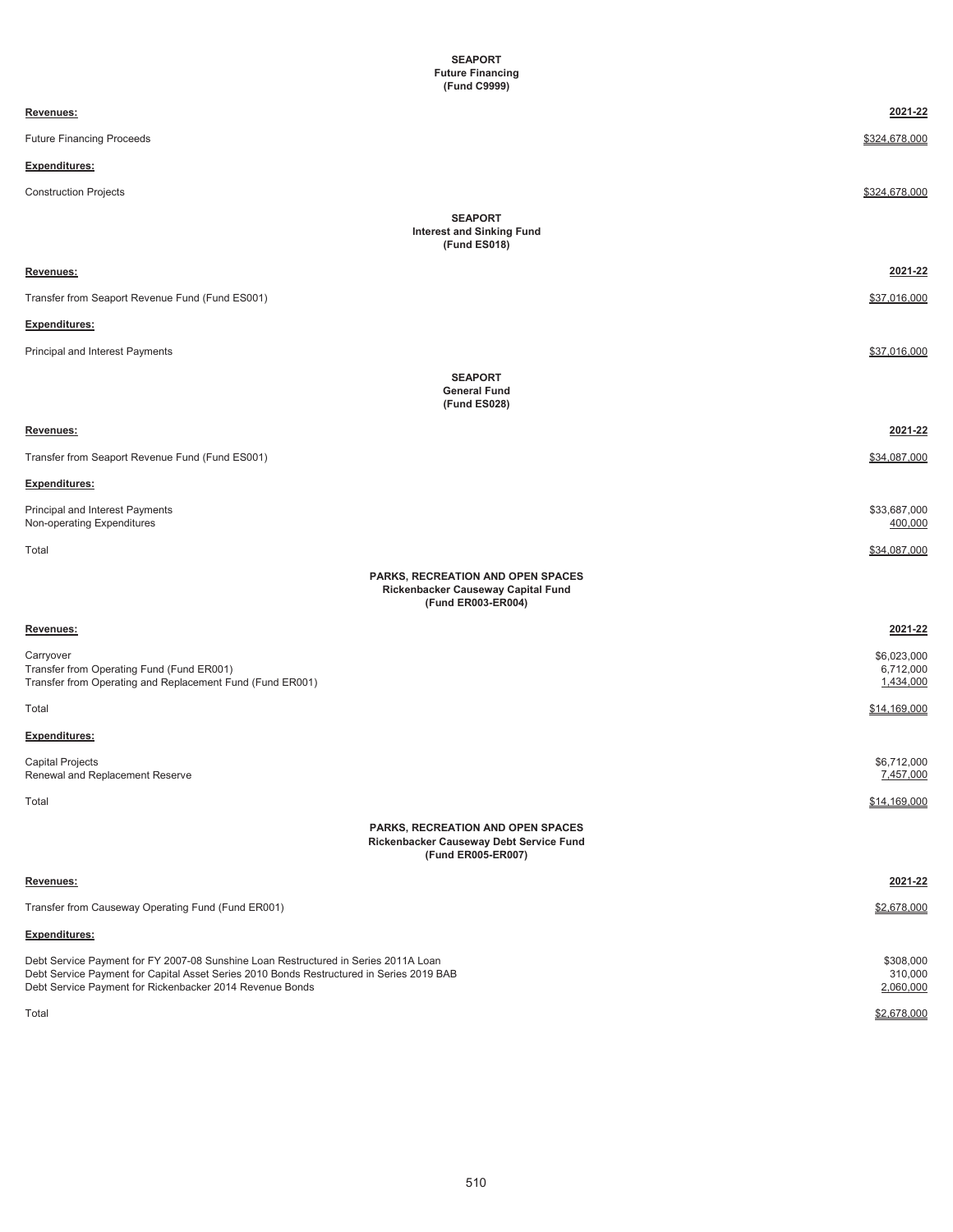## **PARKS, RECREATION AND OPEN SPACES Venetian Causeway Capital Fund (Fund EV002)**

| Revenues:                                                                                                                                                                                                                                   |                        |                          |                          | 2021-22                         |
|---------------------------------------------------------------------------------------------------------------------------------------------------------------------------------------------------------------------------------------------|------------------------|--------------------------|--------------------------|---------------------------------|
| <b>FEMA Reimbursements</b><br>Transfer from Operating Fund (Fund EV001)                                                                                                                                                                     |                        |                          |                          | \$1,068,000<br>8,106,000        |
| Total                                                                                                                                                                                                                                       |                        |                          |                          | \$9,174,000                     |
| Expenditures:                                                                                                                                                                                                                               |                        |                          |                          |                                 |
| <b>Capital Projects</b>                                                                                                                                                                                                                     |                        |                          |                          | \$9,174,000                     |
| PARKS, RECREATION AND OPEN SPACES<br>Venetian Causeway Debt Service Fund<br>(Fund EV003, EV004 and EV009)                                                                                                                                   |                        |                          |                          |                                 |
| Revenues:                                                                                                                                                                                                                                   |                        |                          |                          | 2021-22                         |
| Transfer from Operating Fund (Fund EV001)                                                                                                                                                                                                   |                        |                          |                          | \$711,000                       |
| Expenditures:                                                                                                                                                                                                                               |                        |                          |                          |                                 |
| Debt Service Payment for FY 2007-08 Sunshine Loan Restructured in Series 2011A Loan<br>Debt Service Payment for Capital Asset Series 2010 Bonds Restructured in Series 2019 BAB<br>Debt Service Payment for Capital Asset Series 2016 Bonds |                        |                          |                          | \$160,000<br>285,000<br>266,000 |
| Total                                                                                                                                                                                                                                       |                        |                          |                          | \$711,000                       |
| DEPARTMENT OF SOLID WASTE MANAGEMENT<br><b>Waste Collection Capital Projects</b><br>(Fund EW019)                                                                                                                                            |                        |                          |                          |                                 |
| Revenues:                                                                                                                                                                                                                                   | <b>Prior Years</b>     | 2021-22                  | <b>Future Years</b>      | Total                           |
| Transfer from Fund EW018                                                                                                                                                                                                                    | \$2,144,000            | \$2,698,000              | \$9,874,000              | \$14,716,000                    |
| <b>Expenditures:</b>                                                                                                                                                                                                                        |                        |                          |                          |                                 |
| Trash and Recycling Center Improvements<br>Collection Facility - Improvements                                                                                                                                                               | \$1,516,000<br>628,000 | \$1,516,000<br>1,182,000 | \$4,187,000<br>5,687,000 | \$7,219,000<br>7,497,000        |
| Total                                                                                                                                                                                                                                       | \$2,144,000            | \$2,698,000              | \$9,874,000              | \$14,716,000                    |
| DEPARTMENT OF SOLID WASTE MANAGEMENT<br><b>Debt Service</b><br>(Fund EW018)                                                                                                                                                                 |                        |                          |                          |                                 |
| Revenues:                                                                                                                                                                                                                                   |                        |                          |                          | 2021-22                         |
| Intradepartmental Transfer from Waste Collection Operations                                                                                                                                                                                 |                        |                          |                          | \$7,301,000                     |
| <b>Expenditures:</b>                                                                                                                                                                                                                        |                        |                          |                          |                                 |
| Fleet Loan Financing                                                                                                                                                                                                                        |                        |                          |                          | \$7,301,000                     |
| DEPARTMENT OF SOLID WASTE MANAGEMENT<br>Fleet Purchases Floated with Cash (Waste Collection Operations)<br>(Fund EW018)                                                                                                                     |                        |                          |                          |                                 |
| Revenues:                                                                                                                                                                                                                                   |                        |                          |                          | 2021-22                         |
| Bank of America Reimbursement (Fleet loan financing)                                                                                                                                                                                        |                        |                          |                          | \$15,114,000                    |
| <b>Expenditures:</b>                                                                                                                                                                                                                        |                        |                          |                          |                                 |
| Major Equipment Purchase (Heavy & Light)                                                                                                                                                                                                    |                        |                          |                          | \$15,114,000                    |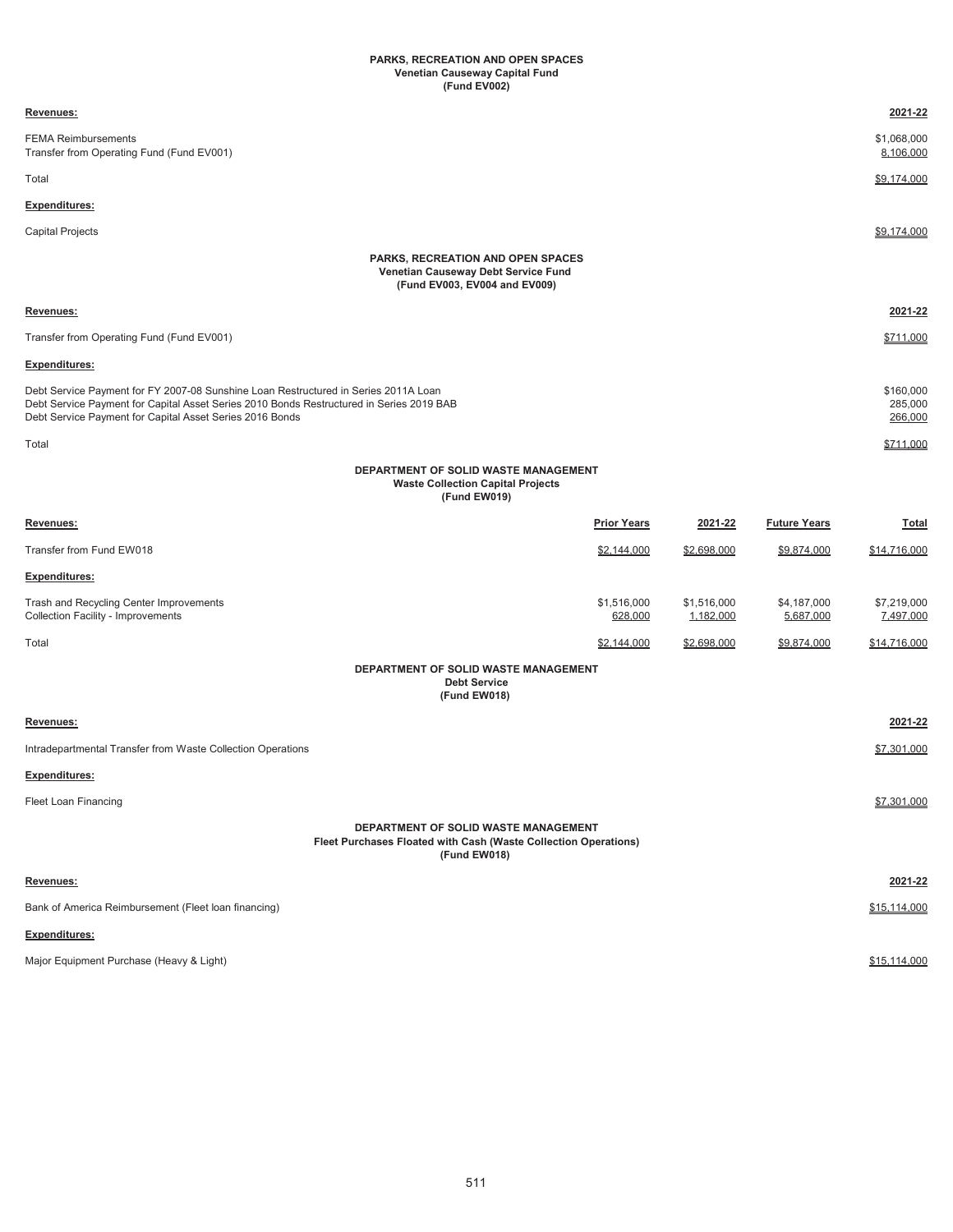## **DEPARTMENT OF SOLID WASTE MANAGEMENT Waste Disposal Capital Projects (Fund EW009 and EW026)**

| Revenues:                                                                | <b>Prior Years</b>    | 2021-22             | <b>Future Years</b>      | Total                    |
|--------------------------------------------------------------------------|-----------------------|---------------------|--------------------------|--------------------------|
| Solid Waste System Revenue Bonds, Series 2005                            | \$67,131,000          | \$0                 | \$0                      | \$67,131,000             |
| Transfer from Fund EW007                                                 | 32,126,000            | 13,896,000          | 260,891,000              | 306,913,000              |
| Utility Service Fee (Fund EW026)                                         | 101,000               | 3,681,000           | 92,626,000               | 96,408,000               |
| Total                                                                    | \$99,358,000          | \$17,577,000        | \$353.517.000            | \$470.452.000            |
| <b>Expenditures:</b>                                                     |                       |                     |                          |                          |
| 58 Street Home Chemical Collection Center and Area Drainage Improvements | \$1,312,000           | \$2,621,000         | \$278,000                | \$4,211,000              |
| 58 Street Landfill Access Road                                           | 498,000               | $\Omega$            | 202,000                  | 700,000                  |
| <b>Backup Power Generators</b>                                           | 963,000               | 265,000             | 3,517,000                | 4,745,000                |
| <b>Central Transfer Station Improvements</b>                             | 13,000                | 176,000             | 352,000                  | 541,000                  |
| Central Transfer Station Building Upgrades                               | 218,000               | 167,000             | 738,000                  | 1,123,000                |
| <b>Central Transfer Station Equipment</b>                                | $\mathbf 0$           | 50,000              | 9,080,000                | 9,130,000                |
| Central Transfer Station Tip Floor                                       | 355,000               | 272,000             | 2,275,000                | 2,902,000                |
| Disposal Facility Future Projects                                        | O                     | $\Omega$            | 810,000                  | 810,000                  |
| North Dade Landfill Facilities Improvements                              | 190,000               | $\Omega$            | 190,000                  | 380,000                  |
| North Dade Landfill Access Road Improvements                             | 0                     | 40,000              | 460,000                  | 500,000                  |
| North Dade Landfill Scale House Improvements                             | 428,000               | $\Omega$            | 334,000                  | 762,000                  |
| Northeast Transfer Station Improvements                                  | 154,000               | 1,555,000           | 2,175,000                | 3,884,000                |
| Northeast Transfer Station Building Upgrade                              | 449,000               | 477,000             | 1,909,000                | 2,835,000                |
| Northeast Transfer Station Equipment                                     | 431,000               | 72,000              | 6,208,000                | 6,711,000                |
| Northeast Transfer Station Tipping Floor                                 | 44,000                | 356,000             | 1,820,000                | 2,220,000                |
| <b>Resources Recovery</b>                                                | 15,110,000            | 535,000             | 37,340,000               | 52,985,000               |
| South Dade Landfill Building Improvements                                | 63,000                | 29,000              | 702,000                  | 794,000                  |
| South Dade Landfill Access Road                                          | 0                     | 1,810,000           | 757,000                  | 2,567,000                |
| South Dade Scalehouse                                                    | 613,000               | 144,000             | 798,000                  | 1,555,000                |
| South Dade Landfill Tip Floor                                            | 2,666,000             | 320,000             | 1,439,000                | 4,425,000                |
| West Transfer Station Improvements                                       | 79,000                | $\Omega$            | 1,770,000                | 1,849,000                |
| West Transfer Station Building Upgrade                                   | 414,000               | 1,557,000           | 1,120,000                | 3,091,000                |
| West Transfer Station Equipment                                          | 218,000               | 291,000             | 1,625,000                | 2,134,000                |
| West Transfer Station Tip Floor                                          | 542,000               | $\Omega$            | 3,304,000                | 3,846,000                |
| North Dade Landfill Gas Management System                                | 2,647,000             | 818,000             | $\mathbf 0$              | 3,465,000                |
| North Dade Landfill Groundwater and Monitoring Wells                     | 0                     | $\mathbf 0$         | 288,000                  | 288,000                  |
| Resources Recovery Ash Landfill Improvements                             | $\Omega$              | $\Omega$            | 216,000                  | 216,000                  |
| South Dade Landfill Gas Collection and Control System                    | 4,412,000             | 847,000             | 2,715,000                | 7,974,000                |
| South Dade Landfill Groundwater                                          | 0                     | $\Omega$            | 453,000                  | 453,000                  |
| South Dade Landfill Sequence Batch Reactor                               | 123000                | 451,000             | 2.281.000                | 2.855.000                |
| South Dade Landfill Stormwater System                                    | 55000                 | 488,000             | $\Omega$                 | 543,000                  |
| North Dade Landfill Land Purchase                                        | 1000                  | 195,000             | 6,400,000                | 6,596,000                |
| South Dade Landfill Land Purchase                                        | 7,000<br>$\mathbf 0$  | 130,000             | 5,000,000                | 5,137,000                |
| Landfill Construction, Closure and Remediation Future Projects           |                       | $\mathbf 0$         | 110,951,000              | 110,951,000              |
| Miami Garden Landfill Closure                                            | 101,000<br>31,738,000 | 3,456,000           | $\Omega$                 | 3,557,000                |
| Munisport Landfill Closure Grant                                         |                       | 1,500,000           | 2,127,000                | 35,365,000               |
| North Dade Landfill Vertical Expansion                                   | 120,000               | 230,000             | 100,000                  | 450,000                  |
| South Dade Landfill Cell 4 Closure                                       | 1,000<br>$\Omega$     | 225,000             | 15,040,000               | 15,266,000               |
| South Dade Landfill Horizontal Expansion                                 |                       | $\Omega$            | 760,000                  | 760,000                  |
| Virginia Key Landfill Closure                                            | 5,601,000             | 1,940,000           | 38,460,000               | 46,001,000               |
| New Transfer Station Northeast<br><b>New Transfer Station South</b>      | 0<br>$\underline{0}$  | 0<br>$\overline{0}$ | 44,925,000<br>70,950,000 | 44,925,000<br>70,950,000 |
|                                                                          |                       |                     |                          |                          |
| Total                                                                    | \$69,566,000          | \$21.017.000        | \$379.869.000            | \$470.452.000            |

## **(Fund EW010) DEPARTMENT OF SOLID WASTE MANAGEMENT Debt Service**

## **Revenues: 2021-22**

Transfer from Disposal Operations (Funds EW007 and EW026) **\$4,140,000** \$4,140,000

## **Expenditures:**

Principal Payments on the Series 2015 Revenue Bonds \$2,815,000 Interest Payments on the Series 2015 Revenue Bonds 1,325,000 and the Series of the Series 2015 Revenue Bonds 1,325,000 and the Series 2015 Revenue Bonds 1,325,000 and the Series 2015 Revenue Bonds 1,325,000 and the Series

Total \$4,140,000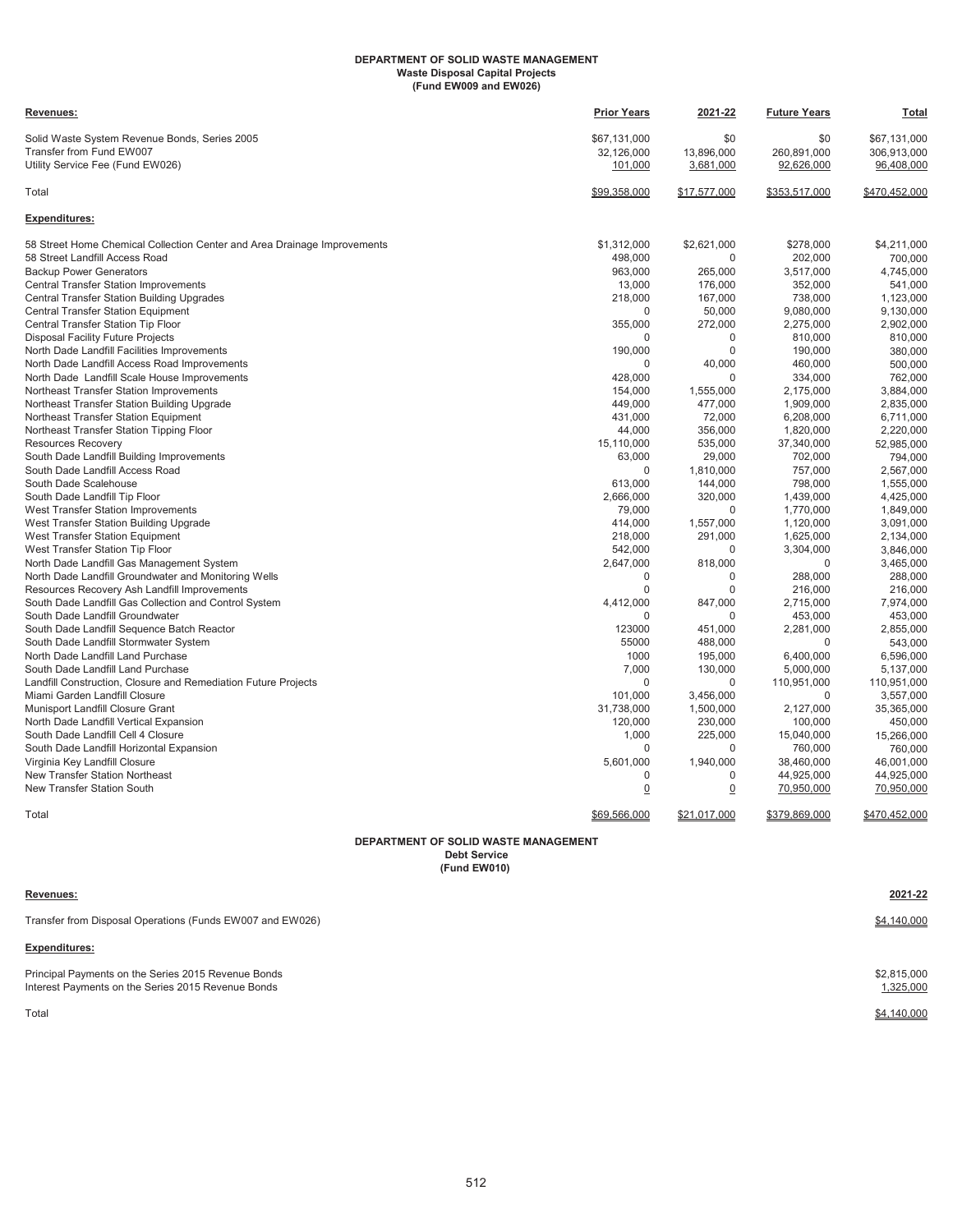## **DEPARTMENT OF SOLID WASTE MANAGEMENT Fleet Purchases Floated with Cash (Disposal Operations) (Fund EW007)**

### **Revenues: 2021-22**

Bank of America Reimbursement (Fleet loan financing) **\$11,430,000 \$11,430,000** 

## **Expenditures:**

Major Equipment Purchase (Heavy & Light) \$11,430,000 \$11,430,000 \$12,430,000 \$11,430,000 \$12,430,000 \$12,430,000 \$12,430,000 \$12,430,000 \$12,430,000 \$12,430,000 \$12,430,000 \$12,430,000 \$12,430,000 \$12,430,000 \$12,430,000 \$

## **CAPITAL ASSET ACQUISITION BOND (CAAB) Series 2020C (Fund CB058)**

| Revenues:                                                                                        | <b>Prior Years</b> | 2021-22      | <b>Future Years</b> | Total         |
|--------------------------------------------------------------------------------------------------|--------------------|--------------|---------------------|---------------|
| <b>Financing Proceeds</b>                                                                        | \$146.543.000      | \$0          | \$0                 | \$146.543.000 |
| <b>Expenditures:</b>                                                                             |                    |              |                     |               |
| Communications and Customer Experience - Customer relationship Management Modernization          | \$0                | \$1,250,000  | \$1,250,000         | \$2,500,000   |
| Information Technology Department - Computer-Aided Dispatch (CAD)                                | 7,613,000          | 15,292,000   | 1,525,000           | 24,430,000    |
| Information Technology Department - Criminal Justice Information System (CJIS)                   | 8,485,000          | 14,439,000   |                     | 22,924,000    |
| Information Technology Department - Cybersecurity Strategic Evolution Plan                       | 2.637.000          | 1,611,000    |                     | 4,248,000     |
| Information Technology Department - Full Enterprise Resource Planning Implementation (ERP)       | 55,163,000         | 804,000      | U                   | 55,967,000    |
| Parks, Recreation and Open Spaces - Bike Path (Ludlam Trail)                                     | 15,000             | 162,000      | 4,182,000           | 4,359,000     |
| Police - Forensic Laboratory Equipment (Cloud-based Automated Fingerprint Identification System) |                    | 1,500,000    |                     | 1,500,000     |
| Police - Law Enforcement Records Management System (LERMS)                                       |                    | 964,000      |                     | 964.000       |
| CIIP - Animal Services                                                                           | 50,000             |              | U                   | 50.000        |
| CIIP - Community Action and Human Services                                                       | O                  | 5,500,000    | U                   | 5,500,000     |
| CIIP - Corrections and Rehabilitation                                                            |                    |              | 250,000             | 250,000       |
| CIIP- Cultural Affairs                                                                           |                    | 2,000,000    |                     | 2,000,000     |
| CIIP - Fire Rescue                                                                               | 1,136,000          | 550,000      | O                   | 1,686,000     |
| CIIP - Internal Services                                                                         | 7,816,000          |              | O                   | 7,816,000     |
| CIIP - Parks, Recreation and Open Spaces                                                         | 8,015,000          | 3,418,000    | 17,000              | 11,450,000    |
| CIIP - Police                                                                                    | 899,000            | C            | <u>0</u>            | 899,000       |
| Total                                                                                            | \$91,829,000       | \$47,490,000 | \$7,224,000         | \$146,543,000 |
|                                                                                                  |                    |              |                     |               |

## **(Fund CO080) COUNTYWIDE INFRASTRUCTURE IMPROVEMENT PROGRAM (CIIP)**

| <b>Revenues:</b>                                      | <b>Prior Years</b> | 2021-22       | <b>Future Years</b> | Total           |
|-------------------------------------------------------|--------------------|---------------|---------------------|-----------------|
| <b>Financing Proceeds</b>                             | \$21,385,000       | \$146,343,000 | \$1,276,826,000     | \$1,444,554,000 |
| <b>Expenditures:</b>                                  |                    |               |                     |                 |
| <b>Animal Services</b>                                | \$455,000          | \$2,938,000   | \$1,561,000         | \$4,954,000     |
| <b>Community Action and Human Services</b>            | 1,944,000          | 3,464,000     | 15,281,000          | 20,689,000      |
| <b>Communications and Customer Service Experience</b> | 0                  | 200,000       | 0                   | 200,000         |
| <b>Cultural Affairs</b>                               | 2,732,000          | 11,856,000    | 122,040,000         | 136,628,000     |
| Elections                                             | 130,000            | 2,512,000     | 2,330,000           | 4,972,000       |
| <b>Fire Rescue</b>                                    | 1,623,000          | 2,141,000     | $\Omega$            | 3,764,000       |
| <b>Internal Services</b>                              | 10,670,000         | 65,631,000    | 141,819,000         | 218,120,000     |
| <b>Medical Examiner</b>                               | 0                  | 200,000       | $\Omega$            | 200,000         |
| Parks, Recreation and Open Spaces                     | 3,016,000          | 26,648,000    | 809,060,000         | 838,724,000     |
| Police                                                | 815,000            | 30,283,000    | 177,635,000         | 208,733,000     |
| Solid Waste                                           |                    | 470,000       | 7,100,000           | 7,570,000       |
| Total                                                 | \$21,385,000       | \$146,343,000 | \$1,276,826,000     | \$1,444,554,000 |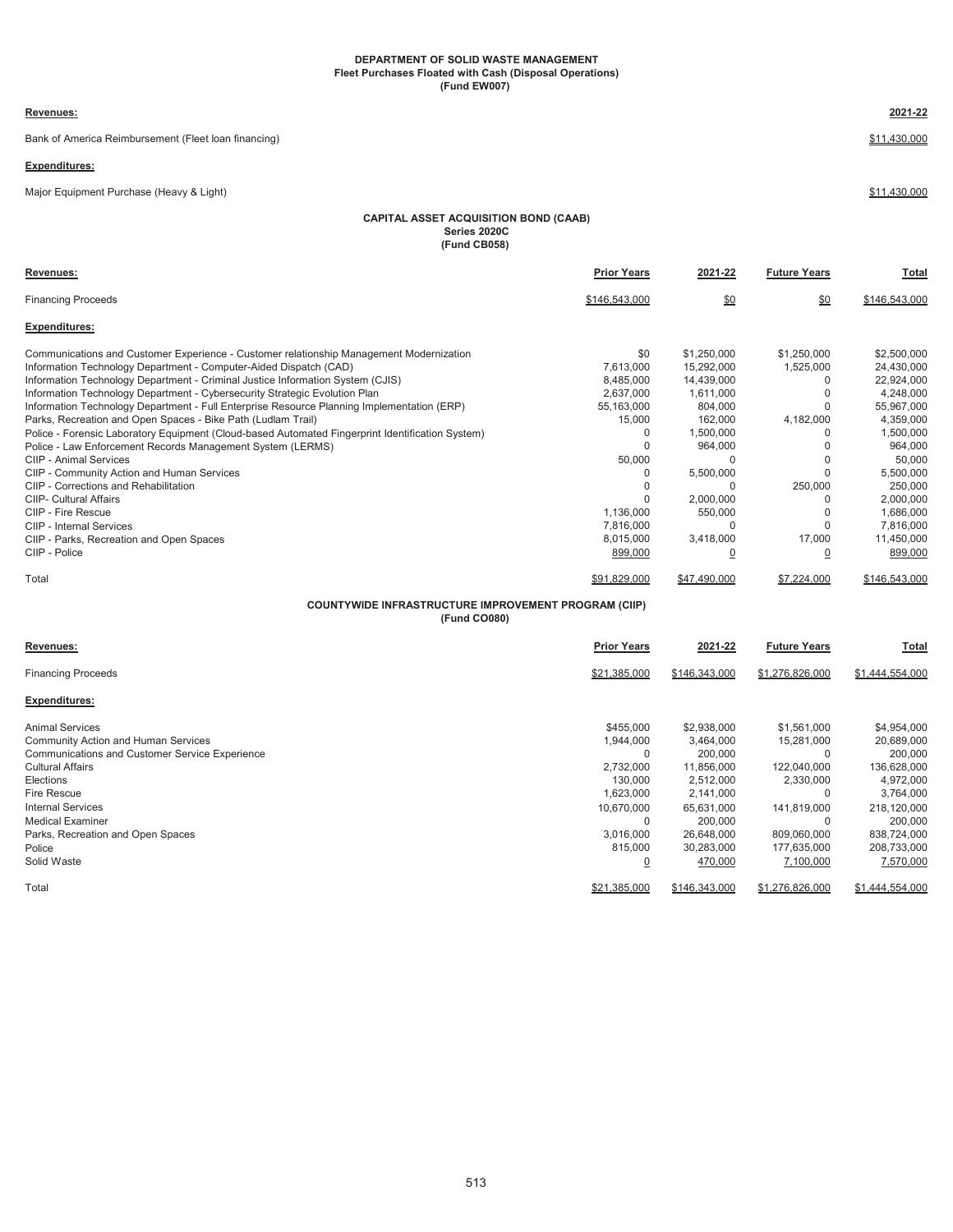## **FUTURE DEBT OBLIGATIONS (Fund C9999)**

| Revenues:                                                                        | <b>Prior Years</b> | 2021-22        | <b>Future Years</b> | Total         |
|----------------------------------------------------------------------------------|--------------------|----------------|---------------------|---------------|
| <b>Financing Proceeds</b>                                                        | \$10,800,000       | \$83,710,000   | \$829,045,000       | \$923,555,000 |
| <b>Expenditures:</b>                                                             |                    |                |                     |               |
| Communications and Customer experience - AV Equipment and Infrastructure Upgrade | \$0                | \$500,000      | \$1,500,000         | \$2,000,000   |
| Community Action and Human Services - Inn Transition Facility (North)            | $\Omega$           | 2,500,000      | 0                   | 2,500,000     |
| Corrections and Rehabilitation - Replacement Detention Facility                  |                    | $\Omega$       | 417,583,000         | 417,583,000   |
| Elections - DS200 Ballot Digital Scanners                                        | 0                  | 2,920,000      | 5,830,000           | 8,750,000     |
| Elections - Vote By Mail Ballot Inserter                                         |                    | 991.000        | 0                   | 991,000       |
| Fire Rescue - Energy Efficiency Projects                                         | \$3,000,000        | \$7,800,000    | \$0                 | \$10,800,000  |
| Fire Rescue - Station 27 (North Bay Village)                                     | 0                  | 250,000        | 4,000,000           | 4,250,000     |
| Information Technology - Computer-Aided Dispatch (CAD) Replacement               | O                  | 0              | 32,005,000          | 32,005,000    |
| Information Technology - Criminal Justice Information System (CJIS)              | O                  | $\Omega$       | 32,621,000          | 32,621,000    |
| Information Technology - Cybersecurity Strategic Evolution Plan                  | 0                  | 833,000        | 10,685,000          | 11,518,000    |
| Information Technology - Full Enterprise Resource Planning Implementation        | $\Omega$           | 24,065,000     | $\Omega$            | 24,065,000    |
| Information Technology - Fiber Optic Infrastructure Expansion                    | 0                  | 2,000,000      | 700.000             | 2.700.000     |
| <b>Internal Services - Fleet Facilities</b>                                      | O                  | $\Omega$       | 82,123,000          | 82,123,000    |
| Non-Departmental - 800 MHZ Radio Coverage Improvement and Equipment Replacement  | 0                  | 693.000        | 67,825,000          | 68,518,000    |
| Non-Departmental - Fleet Replacement Vehicles and Special Equipment              | 0                  | 15,601,000     | 56,576,000          | 72,177,000    |
| Non-Departmental - Quality Neighborhood Improvement Program (QNIP) 2022          | 0                  | 10,000,000     | 0                   | 10,000,000    |
| Non-Departmental - UHF Radio Coverage Improvement and Equipment Replacement      | 0                  | 5,357,000      | 30,998,000          | 36,355,000    |
| Parks, Recreation and Open Spaces - Bike Path (Ludlam Trail)                     | 0                  | $\Omega$       | 63,006,000          | 63,006,000    |
| Police - Helicopter Fleet Replacement                                            | 0                  | 12.000.000     | 12.000.000          | 24,000,000    |
| Police - Law Enforcement Records Management System (LERMS)                       | 0                  | 1,281,000      | 6.312.000           | 7,593,000     |
| Regulatory and Economic Resource - Purchase Development Rights Fund              | $\overline{0}$     | $\overline{0}$ | 10.000.000          | 10,000,000    |
| Total                                                                            | \$3.000.000        | \$86,791,000   | \$833.764.000       | \$923.555.000 |

## **PARKS, RECREATION AND OPEN SPACES**

**Miscellaneous Trust Funds (Fund Group TF)**

## **Revenues: 2021-22**

Carryover \$15,380,000 Interest Earnings 35,000 Miscellaneous Revenues and Donations 1,550,000 Carryover \$15,380,000<br>Interest Earnings 35,000<br>Miscellaneous Revenues and Donations 35,000<br>Interfund Transfers 285,000<br>Interfund Transfers 285,000

Total \$17,250,000

## **Expenditures:**

| Crandon Park Non-Time Certain Settlement Trust (TF028) | \$650,000    |
|--------------------------------------------------------|--------------|
| Coastal Park & Marina Improvement Trust (TF031)        | 500,000      |
| <b>NEAT Streets Miami Trust (TF033)</b>                | 275,000      |
| Zoo Miami Improvement Trust (TF032)                    | 150,000      |
| Chapman Field Trust (TF013)                            | 145,000      |
| Zoo Wildlife Conservation Trust (TF025)                | 135,000      |
| Crandon Park Imagery Trust (TF024)                     | 132,000      |
| P&R Miscellaneous Trust (TF014)                        | 110,000      |
| Haulover Park Parking Surcharge Trust (TF030)          | 93.000       |
| P&R Adopt-a-Park Trust (TF022)                         | 50,000       |
| Street Tree Replacement Trust (TF029)                  | 50,000       |
| Zoo Animal Trust (TF012)                               | 25,000       |
| Sponsor-a-Road Trust (TF247)                           | 10,000       |
| <b>Trust Reserves</b>                                  | 14,925,000   |
| Total                                                  | \$17,250,000 |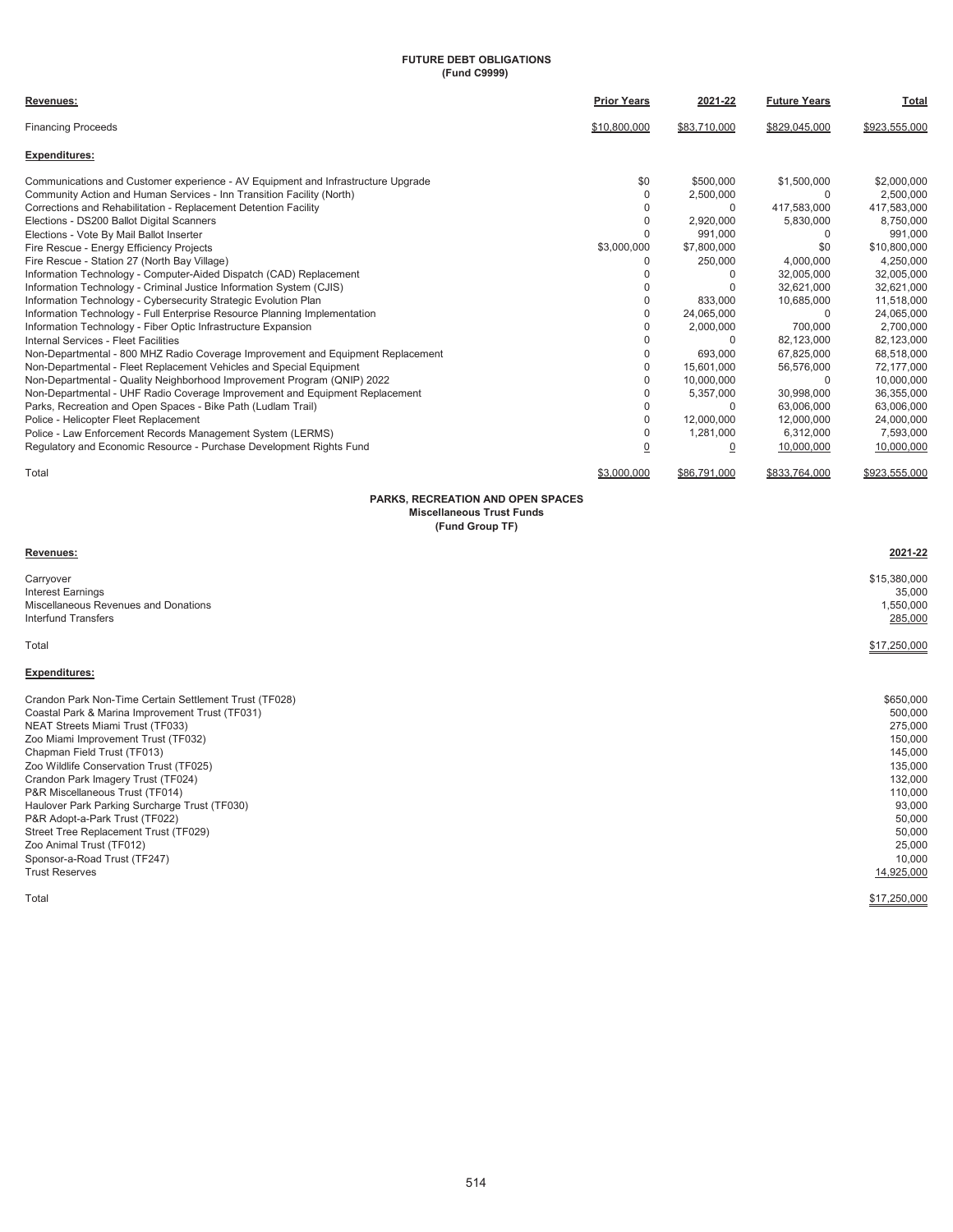#### **Improvement Fund MIAMI-DADE AVIATION DEPARTMENT**

| Revenues:                                                                                                                                                                                                                        | 2021-22                                                                                        |
|----------------------------------------------------------------------------------------------------------------------------------------------------------------------------------------------------------------------------------|------------------------------------------------------------------------------------------------|
| Carryover<br>Transfer from Revenue Fund<br>Transfer from Interest and Sinking Fund<br><b>Interest Earnings</b>                                                                                                                   | \$133,273,000<br>60,996,000<br>3,000,000<br>1,300,000                                          |
| Total                                                                                                                                                                                                                            | \$198,569,000                                                                                  |
| Expenditures:                                                                                                                                                                                                                    |                                                                                                |
| On-Going Improvement Fund Projects<br><b>Unplanned Capital Projects</b><br>Payment to Subordinate Debt<br>Payment of DB Bonds Debt Service<br>Transfer to Sinking Fund<br>Transfer to Revenue Fund<br><b>Ending Cash Balance</b> | \$1,913,000<br>10,000,000<br>6,241,000<br>7,218,000<br>30,000,000<br>41,000,000<br>102,197,000 |
| Total                                                                                                                                                                                                                            | \$198,569,000                                                                                  |
| <b>MIAMI-DADE AVIATION DEPARTMENT</b><br><b>Reserve Maintenance Fund</b>                                                                                                                                                         |                                                                                                |
| Revenues:                                                                                                                                                                                                                        | 2021-22                                                                                        |
| Carryover<br>Transfer from Revenue Fund<br><b>Grants Contribution</b><br><b>Interest Earnings</b>                                                                                                                                | \$59,500,000<br>15,000,000<br>1,000,000<br>750,000                                             |
| Total                                                                                                                                                                                                                            | \$76,250,000                                                                                   |
| Expenditures:                                                                                                                                                                                                                    |                                                                                                |
| <b>Projects Committed</b><br><b>Unplanned Capital Projects</b><br><b>Ending Cash Balance</b>                                                                                                                                     | \$60,000,000<br>14,250,000<br>2,000,000                                                        |
| Total                                                                                                                                                                                                                            | \$76,250,000                                                                                   |
| <b>MIAMI-DADE AVIATION DEPARTMENT</b><br><b>Construction Fund (Trust Agreement Bonds)</b>                                                                                                                                        |                                                                                                |
| Revenues:                                                                                                                                                                                                                        | 2021-22                                                                                        |
| Carryover<br>Transfer from Passenger Facility Charges Account<br>New Money Aviation Revenue Bonds<br><b>Grant Funds</b>                                                                                                          | \$84,852,000<br>79,595,000<br>200,000,000<br>35,674,000                                        |
| Total                                                                                                                                                                                                                            | \$400,121,000                                                                                  |
| <b>Expenditures:</b>                                                                                                                                                                                                             |                                                                                                |
| Projects in Capital Improvement Program<br><b>Ending Cash Balance</b>                                                                                                                                                            | \$400,029,000<br>92,000                                                                        |
| Total                                                                                                                                                                                                                            | \$400,121,000                                                                                  |
| <b>MIAMI-DADE AVIATION DEPARTMENT</b><br>Passenger Facility Charges (PFC) Account                                                                                                                                                |                                                                                                |
| Revenues:                                                                                                                                                                                                                        | 2021-22                                                                                        |
| Carryover<br>Passenger Facility Charges Revenue<br>Interest Earnings                                                                                                                                                             | \$213,208,000<br>58,000,000<br>2,200,000                                                       |
| Total                                                                                                                                                                                                                            | \$273,408,000                                                                                  |
| Expenditures:                                                                                                                                                                                                                    |                                                                                                |
| Debt Service Payment<br>Transfer to Construction Fund<br><b>Ending Cash Balance</b>                                                                                                                                              | \$80,000,000<br>35,674,000<br>157,734,000                                                      |
| Total                                                                                                                                                                                                                            | \$273,408,000                                                                                  |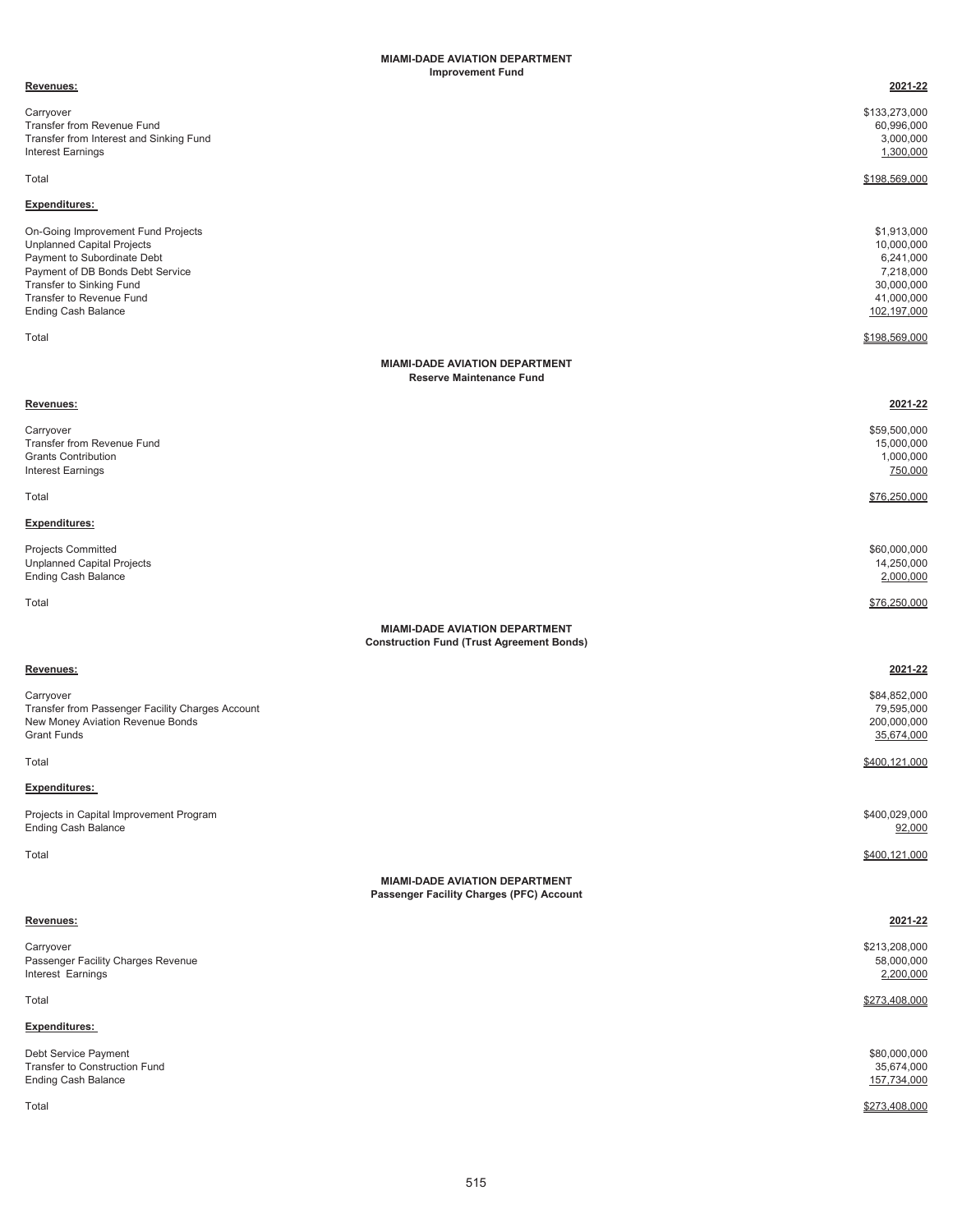### **MIAMI-DADE AVIATION DEPARTMENT Sinking Fund**

| Revenues:                                                                                                                                                            | 2021-22                                                               |
|----------------------------------------------------------------------------------------------------------------------------------------------------------------------|-----------------------------------------------------------------------|
| Carryover (includes Reserve)<br>Transfer from Revenue Fund<br>Transfer from Passenger Facility Charges<br>Transfer from Improvement Fund<br><b>Interest Earnings</b> | \$164,913,000<br>227,333,000<br>80,000,000<br>30,000,000<br>2,500,000 |
| Total                                                                                                                                                                | \$504,746,000                                                         |
| Expenditures:                                                                                                                                                        |                                                                       |
| Debt Service - Principal<br>Debt Service - Interest<br>Transfer to Improvement Fund<br><b>Ending Cash Balance</b>                                                    | \$140,535,000<br>199,799,000<br>3,000,000<br>161,412,000              |
| Total<br><b>MIAMI-DADE AVIATION DEPARTMENT</b><br><b>Construction Fund (Double Barrel Bonds Sinking Fund)</b>                                                        | \$504,746,000                                                         |
| Revenues:                                                                                                                                                            | 2021-22                                                               |
| Carryover<br>Transfer from Improvement Fund<br><b>Interest Earnings</b>                                                                                              | \$23,051,000<br>12,772,000<br>300,000                                 |
| Carryover                                                                                                                                                            | \$36,123,000                                                          |
| Expenditures:                                                                                                                                                        |                                                                       |
| Payment of DB Bonds Debt Service<br>Ending Cash Balance (Reserve for Claims)                                                                                         | \$7,217,000<br>28,906,000                                             |
| Total                                                                                                                                                                | \$36,123,000                                                          |
| <b>MIAMI-DADE AVIATION DEPARTMENT</b><br><b>Construction Fund (Double Barrel Bonds)</b>                                                                              |                                                                       |
| Revenues:                                                                                                                                                            | 2021-22                                                               |
| Carryover                                                                                                                                                            | \$17,157,000                                                          |
| Expenditures:                                                                                                                                                        |                                                                       |
| Capital Projects Expenditure                                                                                                                                         | \$17,157,000                                                          |
| <b>MIAMI-DADE AVIATION DEPARTMENT</b><br><b>Environmental Fund</b>                                                                                                   |                                                                       |
| Revenues:                                                                                                                                                            | 2021-22                                                               |
| Carryover<br><b>Interest Earnings</b>                                                                                                                                | \$48,000,000<br>400,000                                               |
| Total                                                                                                                                                                | \$48,400,000                                                          |
| Expenditures:                                                                                                                                                        |                                                                       |
| <b>Unplanned Capital Projects</b><br>Ending Cash Balance (Reserve for Emergencies)                                                                                   | \$10,000,000<br>38,400,000                                            |
| Total                                                                                                                                                                | \$48,400,000                                                          |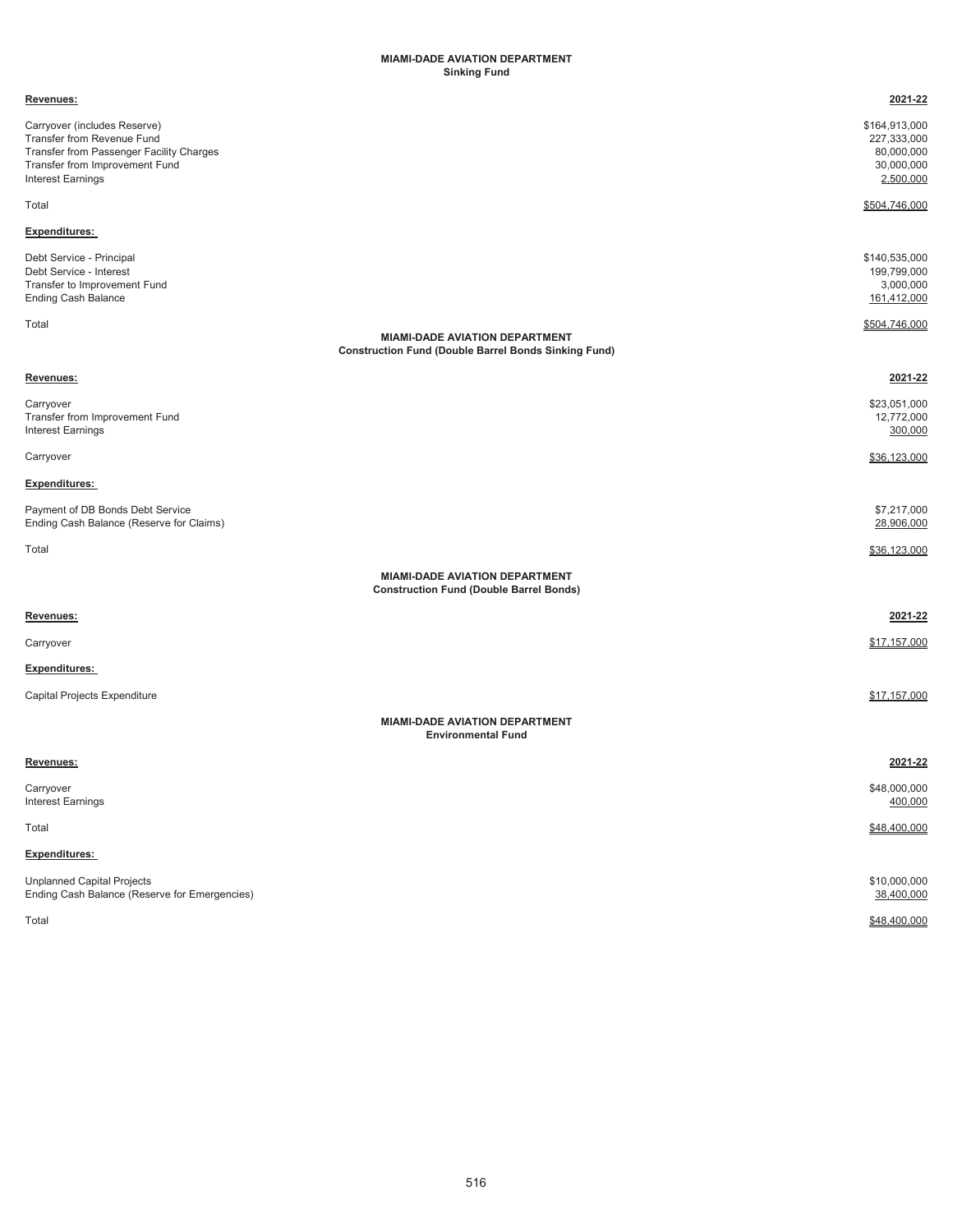## **MIAMI-DADE WATER AND SEWER Restricted Assets Funds Renewal and Replacement Fund**

| Revenues:                                                                                                                                       | 2021-22                                              |
|-------------------------------------------------------------------------------------------------------------------------------------------------|------------------------------------------------------|
| Carryover<br>Transfers from Revenue Fund                                                                                                        | \$113,023,000<br>95,000,000                          |
| Total                                                                                                                                           | \$208,023,000                                        |
| Expenditures:                                                                                                                                   |                                                      |
| <b>Water Expenditures</b><br>Wastewater Expenditures<br>Ending Cash Balance Available for Future Project Costs                                  | \$61,042,000<br>65,922,000<br>81,059,000             |
| Total                                                                                                                                           | \$208.023.000                                        |
| <b>MIAMI-DADE WATER AND SEWER</b><br><b>Water Plant Expansion Fund</b>                                                                          |                                                      |
| Revenues:                                                                                                                                       | 2021-22                                              |
| Carryover<br><b>Connection Fees</b>                                                                                                             | \$23,651,000<br>3,401,000                            |
| Total                                                                                                                                           | \$27,052,000                                         |
| Expenditures:                                                                                                                                   |                                                      |
| <b>Construction Expenditures</b><br>Ending Cash Balance Available for Future Project Costs                                                      | \$3,401,000<br>23,651,000                            |
| Total                                                                                                                                           | \$27,052,000                                         |
| <b>MIAMI-DADE WATER AND SEWER</b><br><b>Capital Improvement Fund</b>                                                                            |                                                      |
| Revenues:                                                                                                                                       | 2021-22                                              |
| Carryover<br><b>Finance Proceeds</b><br>Transfer from a Restricted Asset<br>Revenue from Miami Springs Construction Fund                        | \$629,118,000<br>33,353,000<br>13,139,000<br>508,000 |
| Total                                                                                                                                           | \$676,118,000                                        |
| Expenditures:                                                                                                                                   |                                                      |
| <b>Water Construction Expenditures</b><br><b>Wastewater Construction Expenditures</b><br>Ending Cash Balance Available for Future Project Costs | \$94,666,000<br>363,129,000<br>218,323,000           |
| Total                                                                                                                                           | \$676,118,000                                        |
| MIAMI-DADE WATER AND SEWER<br><b>Fire Hydrant Fund</b>                                                                                          |                                                      |
| Revenues:                                                                                                                                       | 2021-22                                              |
| Carryover<br>Transfers from Revenue Fund                                                                                                        | \$7,371,000<br>2,500,000                             |
| Total                                                                                                                                           | \$9,871,000                                          |
| Expenditures:                                                                                                                                   |                                                      |
| <b>Construction Expenditures</b><br>Ending Cash Balance Available for Future Project                                                            | \$2,500,000<br>7,371,000                             |
| Total                                                                                                                                           | \$9,871,000                                          |